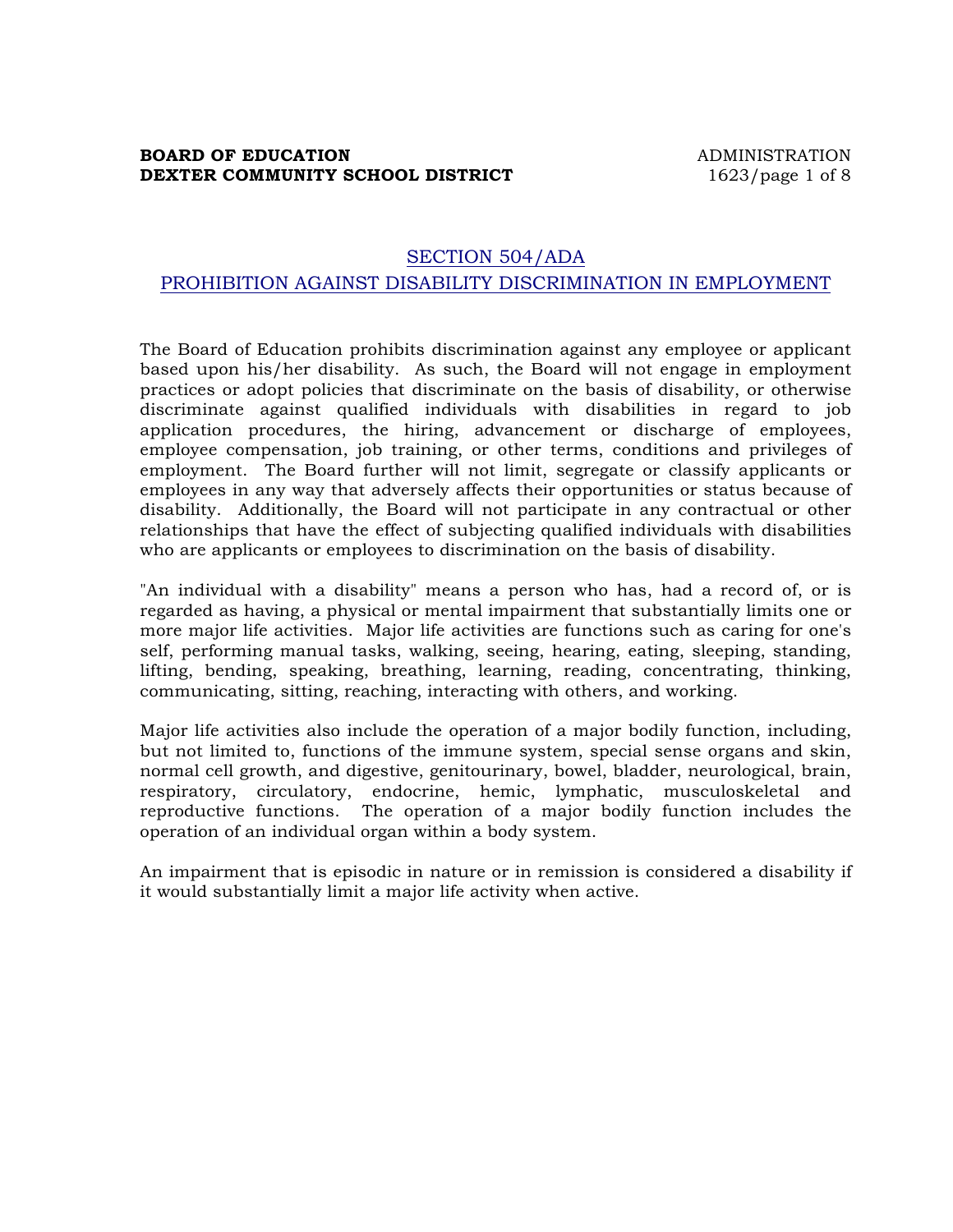#### **BOARD OF EDUCATION ADMINISTRATION DEXTER COMMUNITY SCHOOL DISTRICT** 1623/page 2 of 8

The determination of whether an impairment substantially limits a major life activity must be made without regard to the ameliorative effects of mitigating measures such as medication, medical supplies, equipment or appliances, low-vision devices (defined as devices that magnify, enhance, or otherwise augment a visual image, but not including ordinary eyeglasses or contact lenses), prosthetics (including limbs and devices), hearing aid(s) and cochlear implant(s) or other implantable hearing devices, mobility devices, oxygen therapy equipment or supplies, use of assistive technology, reasonable accommodations or "auxiliary aides or services," learned behavioral or adaptive neurological modifications, psychotherapy, behavioral therapy, or physical therapy.

A qualified person with a disability means the individual satisfies the requisite skill, experience, education and other job-related requirements of the employment position such individual holds or desires and, with or without reasonable accommodation, can perform the essential functions of the job in question.

The Board will provide a reasonable accommodation to a qualified individual who has an actual disability or who has a record of a disability, unless the accommodation would impose an undue hardship on the operation of the District's program and/or activities. A reasonable accommodation is not required for an individual who is merely regarded as having a disability.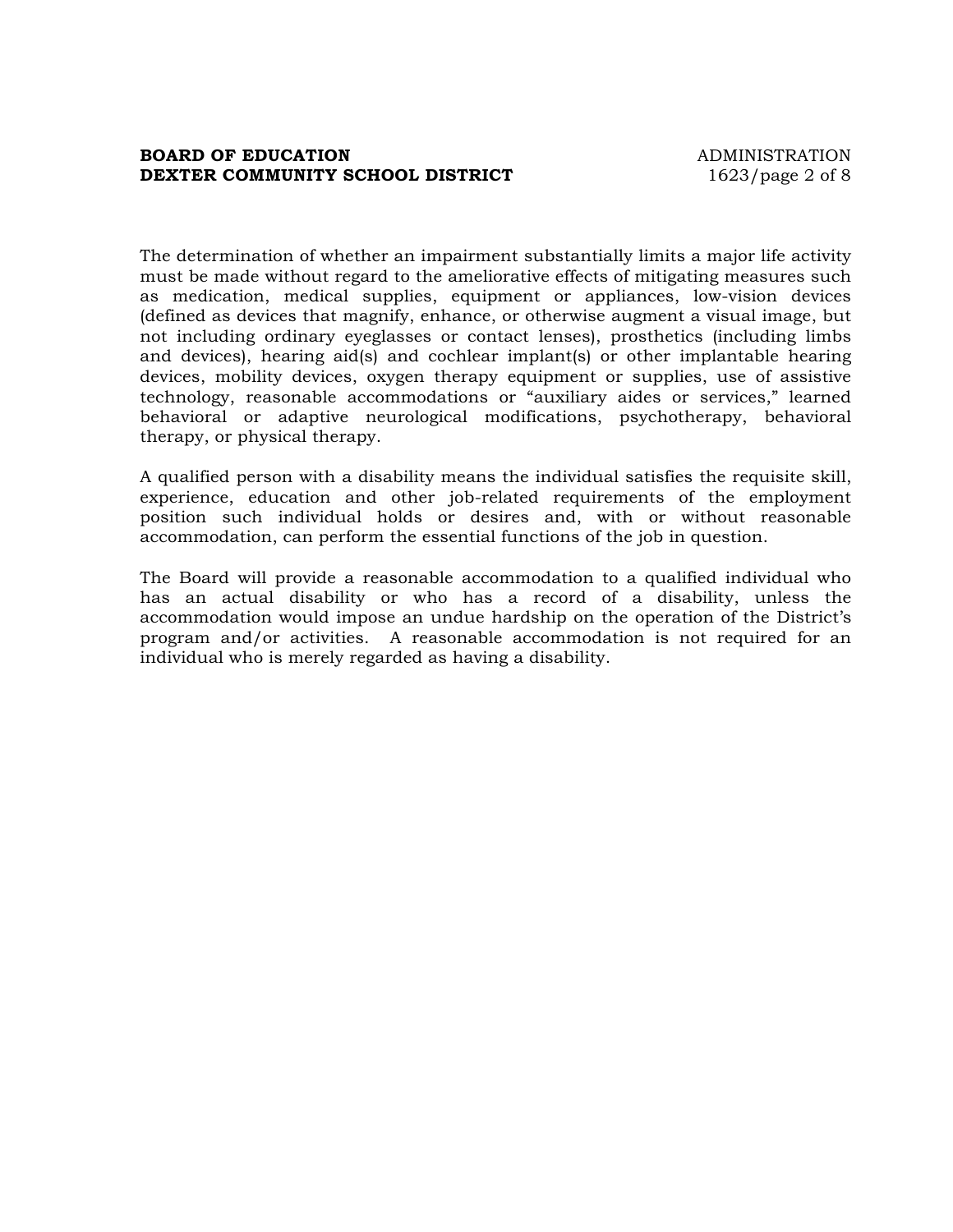## **BOARD OF EDUCATION** ADMINISTRATION **DEXTER COMMUNITY SCHOOL DISTRICT** 1623/page 3 of 8

#### Compliance Officers

The Board designates the following individual(s) to serve as the District's 504 Compliance Officers/ADA Coordinator(s) (hereinafter referred to as the "District Compliance Officers").

Barb Santo Ken Koenig Executive Director of Human Resources DHS Assistant Principal 734-424-4100 ext. 1031 734-424-4240 ext. 7003 7714 Ann Arbor St. 2200 N. Parker Rd. Dexter MI 48130 Dexter MI 48130 santob@dexterschools.org koenigk@dexterschools.org

The name(s), title(s), and contact information of this/these individual(s) will be published annually:

- A. in the staff handbooks.
- B. on the School District's web site.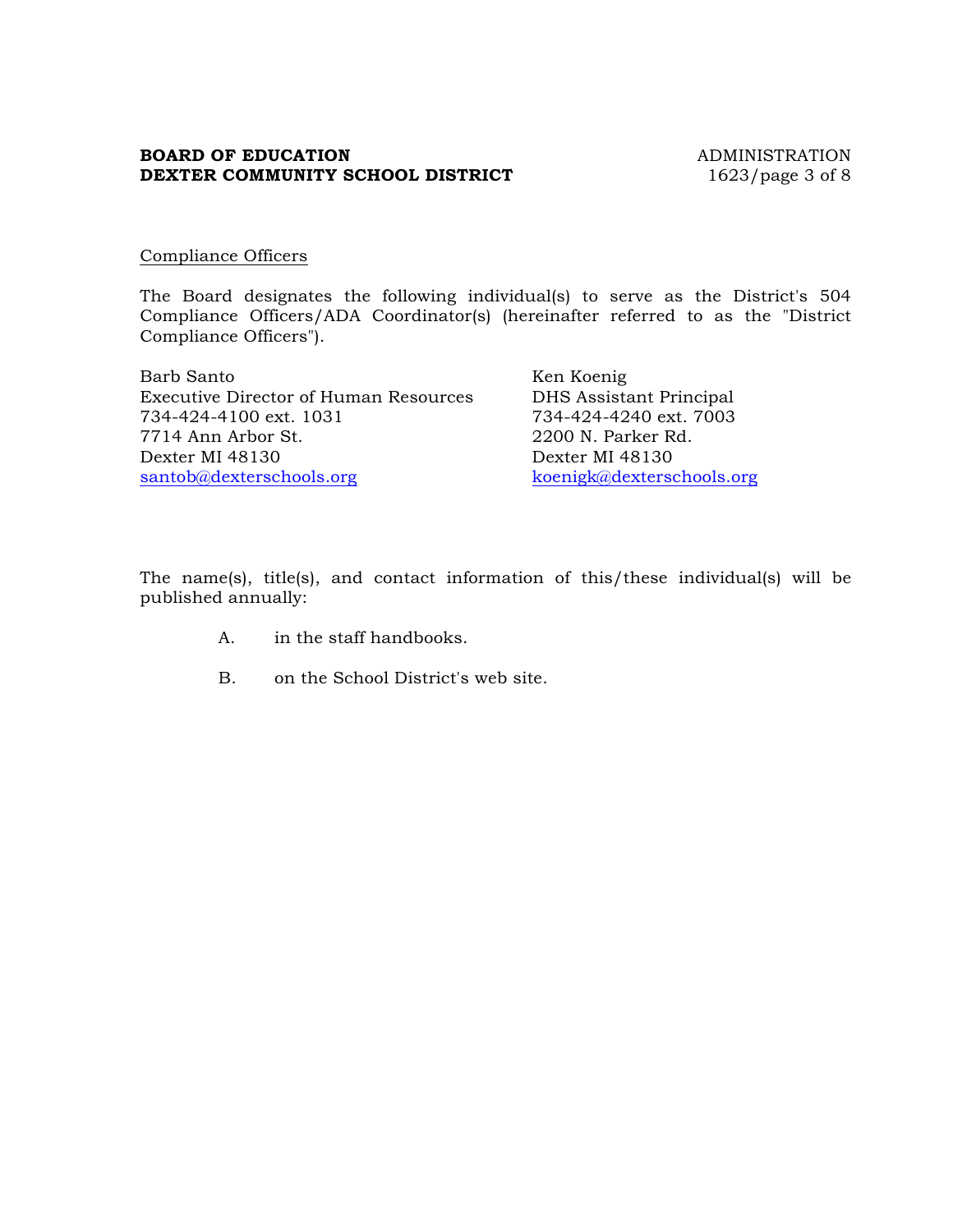#### **BOARD OF EDUCATION ADMINISTRATION DEXTER COMMUNITY SCHOOL DISTRICT** 1623/page 4 of 8

The District Compliance Officers are responsible for coordinating the District's efforts to comply with and fulfill its responsibilities under Section 504 and Title II of the Americans with Disabilities Act, as amended ("ADA"). A copy of Section 504 and the ADA, including copies of their implementing regulations, may be obtained from the District Compliance Officers.

The District Compliance Officers will oversee the investigation of any complaints of discrimination based on disability, which may be filed pursuant to the Board's adopted internal complaint procedure, and will attempt to resolve such complaints. The Board will provide for the prompt and equitable resolution of complaints alleging violations of Section 504/ADA. See below.

#### Training

The District Compliance Officers will also oversee the training of employees in the District so that all employees understand their rights and responsibilities under Section 504 and the ADA, and are informed of the Board's policies, administrative guidelines and practices with respect to fully implementing and complying with the requirements of Section 504/ADA.

The Board will provide in-service training and consultation to staff responsible for the education of persons with disabilities, as necessary and appropriate.

#### Facilities

No qualified person with a disability will, because the District's facilities are inaccessible to or unusable by persons with disabilities, be denied the benefits of, be excluded from participation in, or otherwise be subjected to discrimination under any program or activity to which Section 504/ADA applies.

For facilities constructed or altered after June 3, 1977, the District will comply with applicable accessibility standards. For those existing facilities constructed prior to June 3, 1977, the District is committed to operating its programs and activities so that they are readily accessible to persons with disabilities.

#### Notice

Notice of the Board's policy on nondiscrimination in employment practices and the identity of the District's Compliance Officers will be posted throughout the District, and published in the District's recruitment statements or general information publications.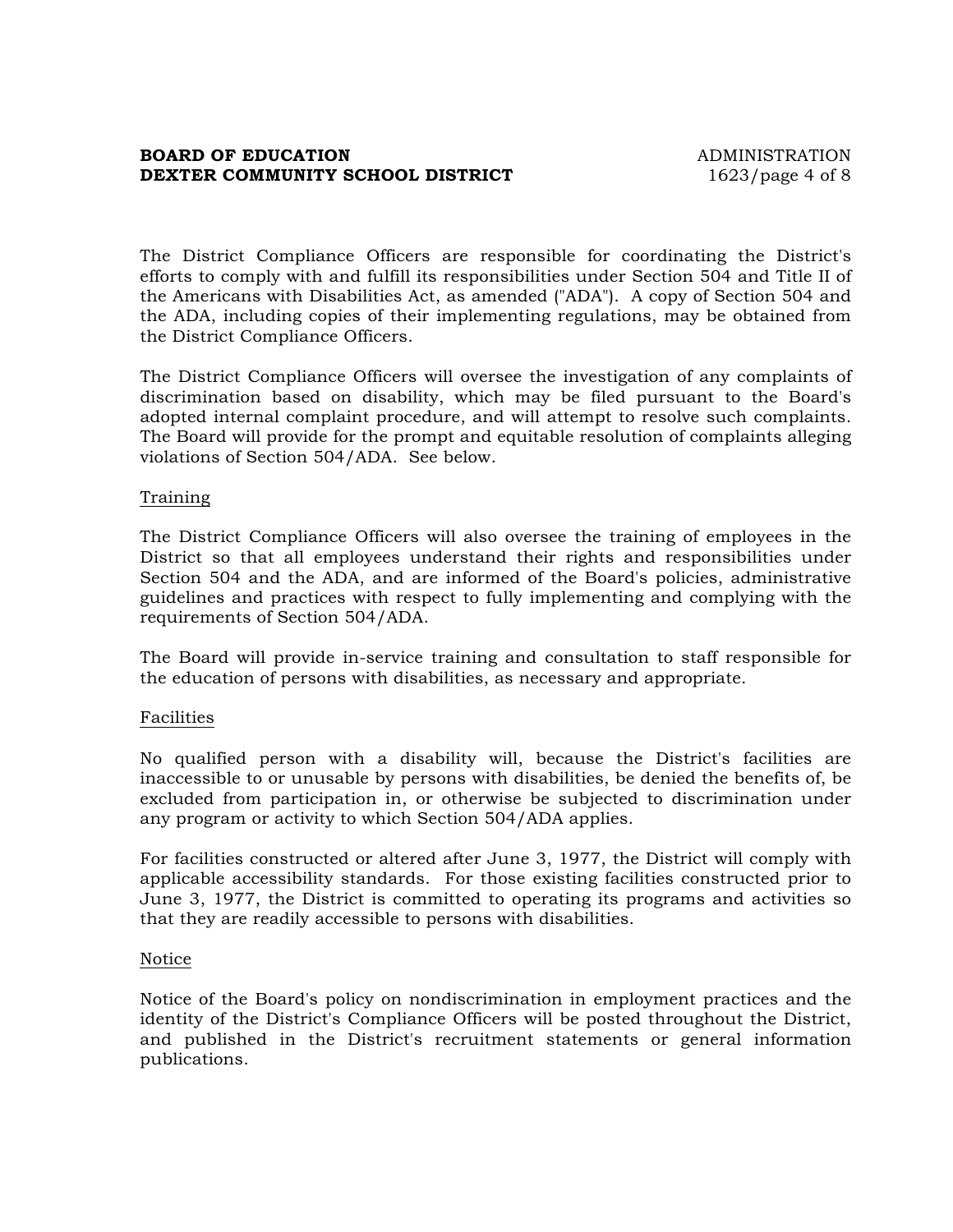## **BOARD OF EDUCATION ADMINISTRATION DEXTER COMMUNITY SCHOOL DISTRICT** 1623/page 5 of 8

#### Complaint Procedures

If a person believes that s/he has been discriminated against on the basis of his/her disability, the person may utilize the following complaint procedures as a means of reaching, at the lowest possible administrative level, a prompt and equitable resolution of the matter.

In accordance with Section 504 of the Rehabilitation Act of 1973 and its implementing regulations ("Section 504"), employees will be notified of their right to file an internal complaint regarding an alleged violation, misinterpretation or misapplication of Section 504. In addition, employees will be notified of their right to file a complaint with the U.S. Department of Education's Office for Civil Rights.

Internal complaints must be put in writing and must identify the specific circumstances or areas of dispute that have given rise to the complaint, and offer possible solutions to the dispute. The complaint must be filed with a District Compliance Officer within the time limits specified below. The District's Compliance Officer is available to assist individuals in filing a complaint.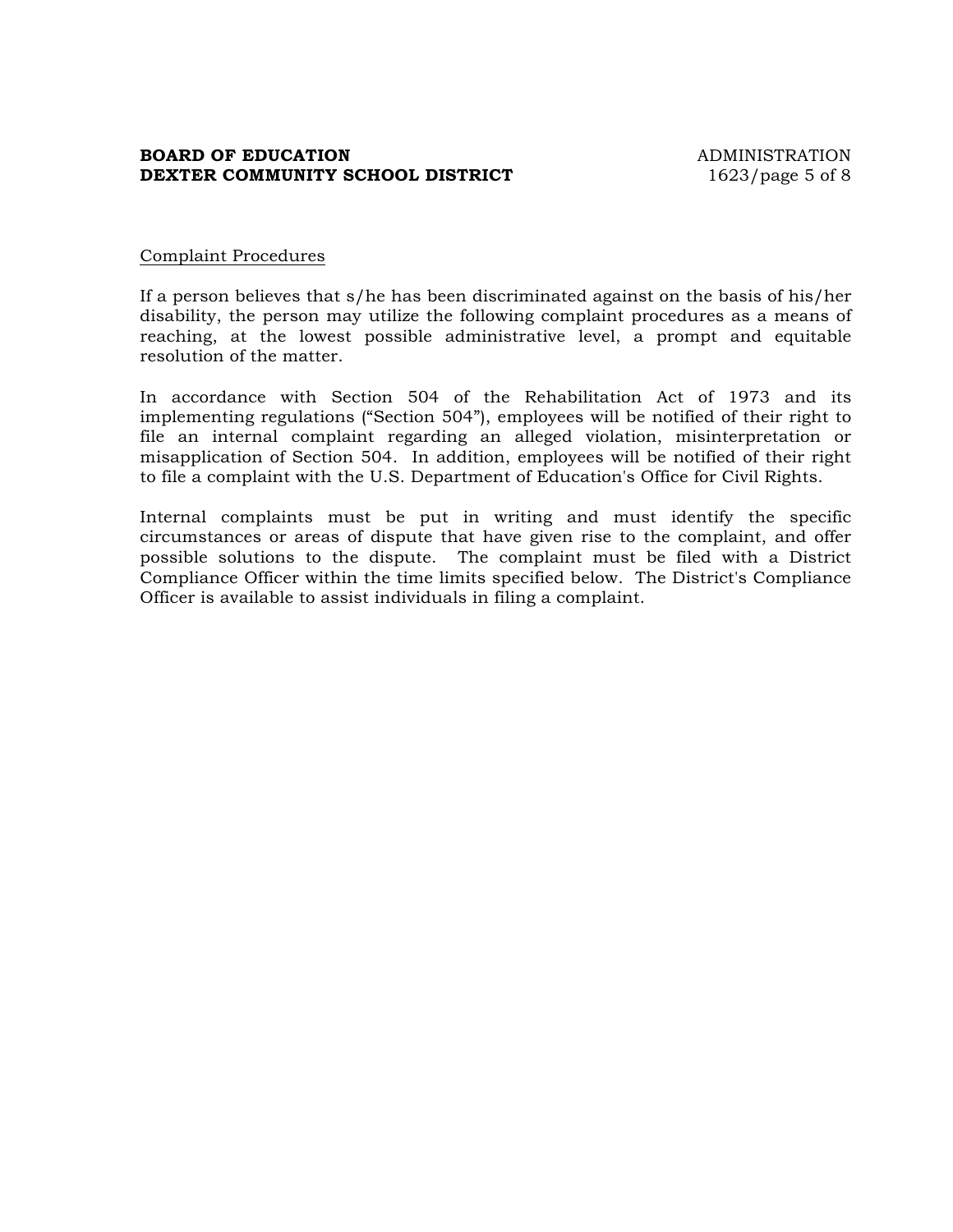## **BOARD OF EDUCATION ADMINISTRATION DEXTER COMMUNITY SCHOOL DISTRICT** 1623/page 6 of 8

#### Internal Complaint Procedure

The following internal complaint procedure is available to employees for the prompt and equitable resolution of complaints alleging discrimination based upon disability. This complaint procedure is not available to unsuccessful applicants. Use of the internal complaint procedure is not a prerequisite to the pursuit of other remedies, including the filing of a complaint with the U.S. Department of Education's Office for Civil Rights.

- A. An employee with a complaint based on alleged discrimination on the basis of disability may first discuss the problem with the District Compliance Officer.
- B. If the informal discussion does not resolve the matter, or if the employee skips Step A, the individual may file a formal written complaint with the District Compliance Officer. The written complaint must contain the name and address of the individual or representative filing the complaint, be signed by the complainant or someone authorized to sign for the complainant, describe the alleged discriminatory action in sufficient detail to inform the District Compliance Officer of the nature and date of the alleged violation, and propose a resolution. The complaint must be filed within thirty (30) calendar days of the circumstances or event giving rise to the complaint, unless the time for filing is extended by the District Compliance Officer for good cause.
- C. The District Compliance Officer will conduct an independent investigation of the matter (which may or may not include a hearing). This complaint procedure contemplates informal, but thorough investigations, affording all interested persons and their representatives, if any, an opportunity to present witnesses and other evidence relevant to the complaint. The District Compliance Officer will provide the complainant with a written disposition of the complaint within ten (10) work days. If no decision is rendered within ten (10) work days, or the decision is unsatisfactory in the opinion of the complainant, the employee may file, in writing, an appeal with the Superintendent. The District Compliance Officer shall maintain the District's files and records relating to the complaint.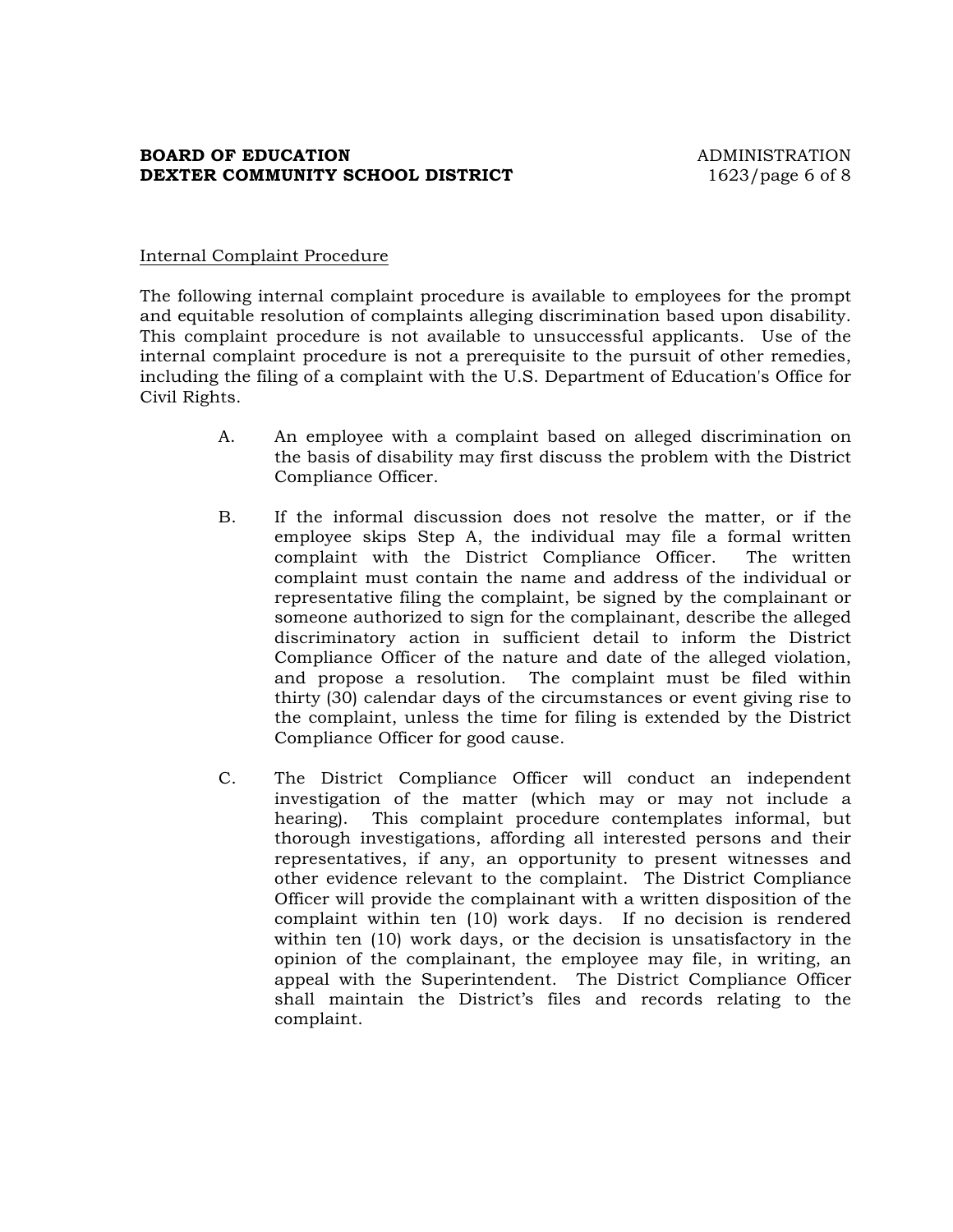#### **BOARD OF EDUCATION ADMINISTRATION DEXTER COMMUNITY SCHOOL DISTRICT** 1623/page 7 of 8

D. The Superintendent will, within ten (10) work days of receiving the written appeal, conduct a hearing with all parties involved in an attempt to resolve the complaint.

The Superintendent will render his/her decision within ten (10) work days of the hearing.

- E. The employee may be represented, at his/her own cost, at any of the above-described meetings/hearings.
- F. The right of a person to a prompt and equitable resolution of the complaint shall not be impaired by the person's pursuit of other remedies such as the filing of a complaint with the Office for Civil Rights or the filing of a court case. Use of this internal complaint procedure is not a prerequisite to the pursuit of other remedies.

If it is determined that the complainant was subjected to unlawful discrimination, the CO must identify what corrective action will be taken to stop, remedy, and prevent the recurrence of the discrimination/retaliation. The corrective action should be reasonable, timely, age-appropriate and effective, and tailored to the specific situation.

#### OCR Complaint

At any time, if an employee believes that s/he has been subjected to discrimination based upon his/her disability in violation of Section 504 or the ADA, the individual may file a complaint with the U.S. Department of Education's Office for Civil Rights ("OCR"). The OCR can be reached at:

> U.S. Department of Education Office for Civil Rights Cleveland Office 1350 Euclid Avenue Suite 325 Cleveland, Ohio 44115 (216) 522-4970 FAX: (216) 522-2573 TDD: (216) 522-4944 E-mail: OCR.Cleveland@ed.gov Web: http://www.ed.gov/ocr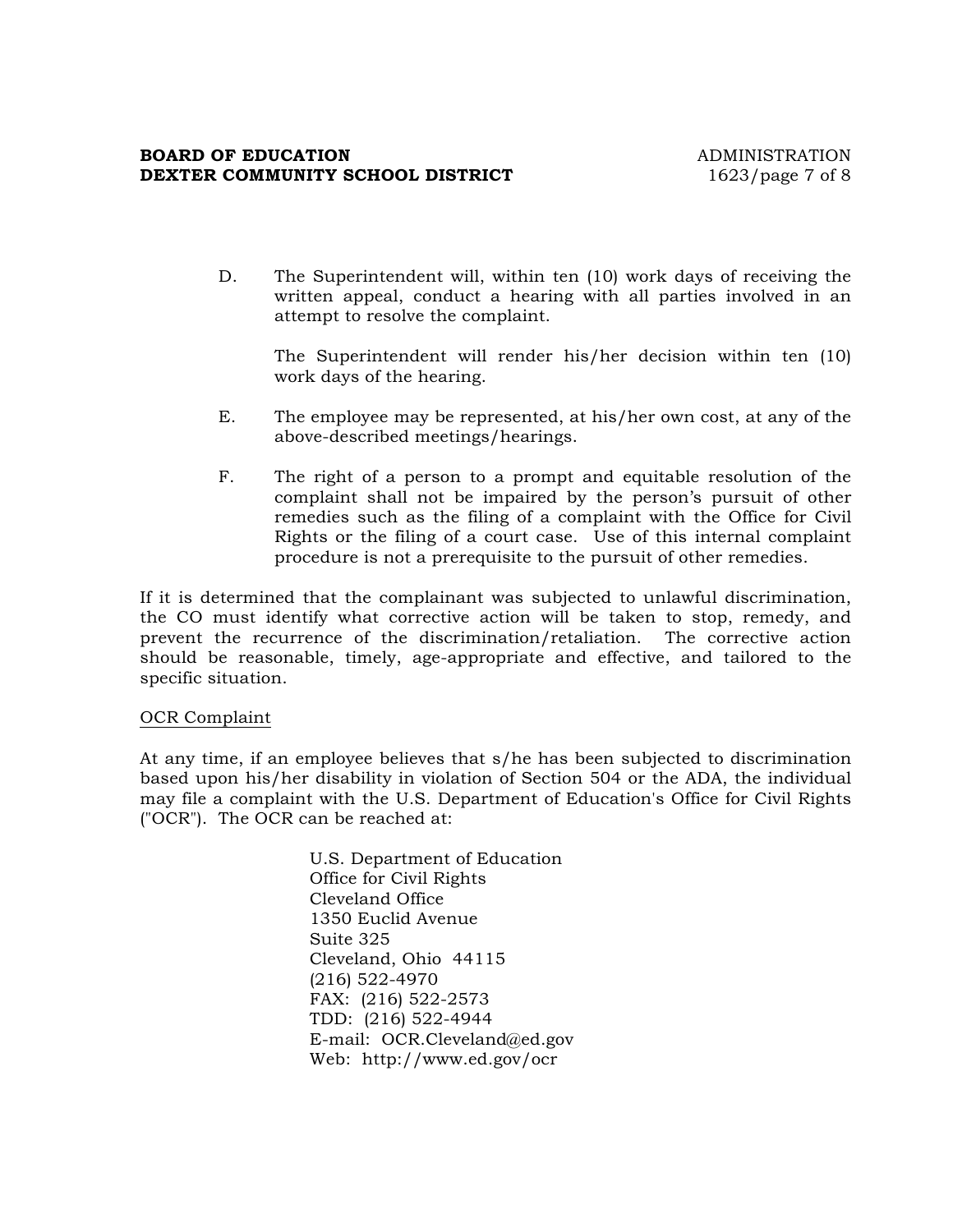#### **BOARD OF EDUCATION ADMINISTRATION DEXTER COMMUNITY SCHOOL DISTRICT** 1623/page 8 of 8

#### Retaliation

Retaliation against a person who makes a report or files a complaint alleging unlawful discrimination, or participates as a witness in an investigation, is prohibited. Specifically, the Board will not discriminate/retaliate against, coerce, intimidate, threaten or interfere with any individual because the person opposed any act or practice made unlawful by Section 504 or the ADA, or because that individual made a charge, testified, assisted or participated in any manner in an investigation, proceeding, or hearing under those laws, or because that individual exercised, enjoyed, aided or encouraged any other person in the exercise or enjoyment of any right granted or protected by those laws.

29 C.F.R. Part 1630 29 U.S.C. 794, Section 504 Rehabilitation Act of 1973, as amended, 34 C.F.R. Part 104 42 U.S.C. 12101 et seq., Americans with Disabilities Act of 1990, as amended

**© NEOLA 2014**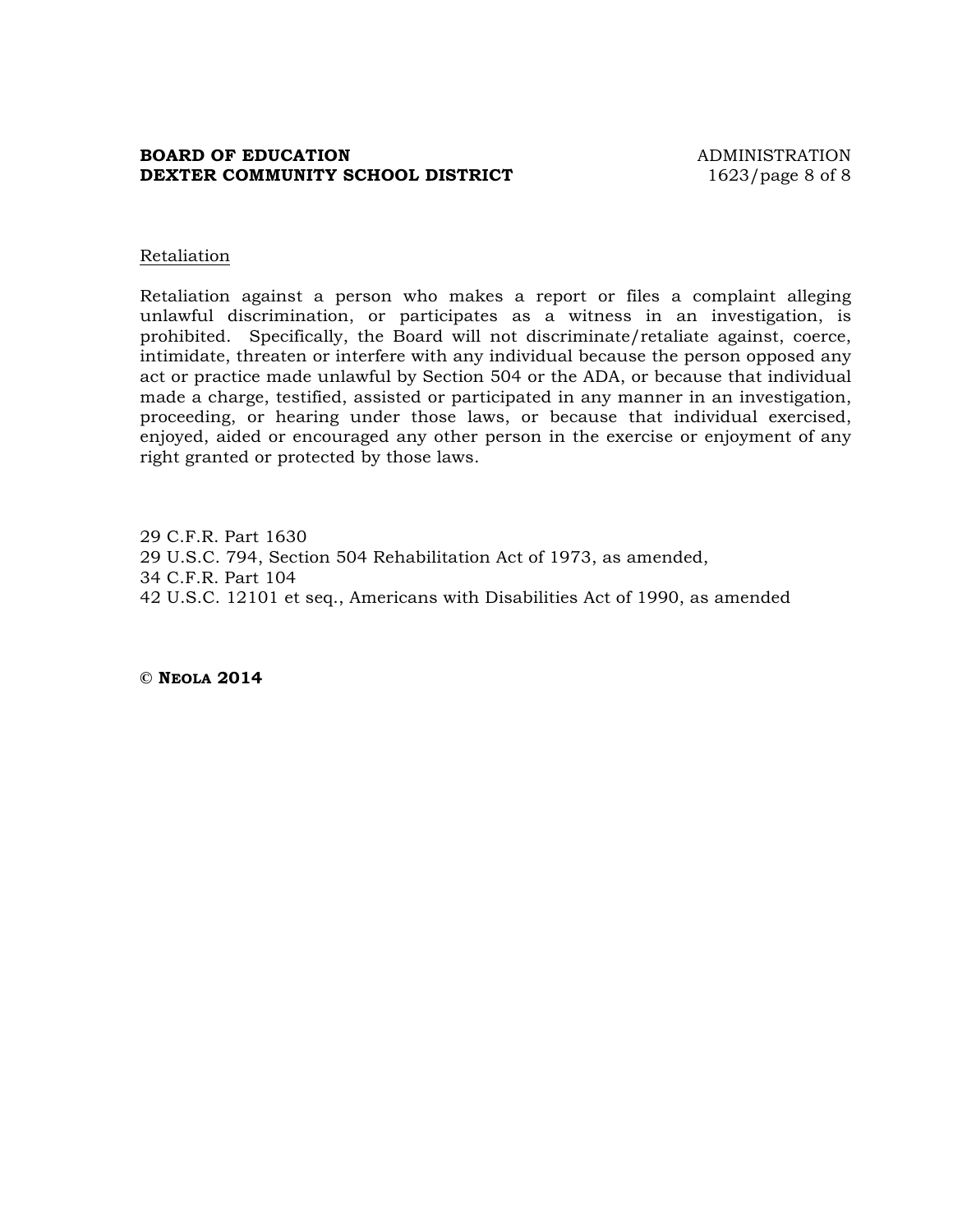#### **BOARD OF EDUCATION ADMINISTRATION DEXTER COMMUNITY SCHOOL DISTRICT** 1662/page 1 of 18

## ANTI-HARASSMENT

#### **General Policy Statement**

It is the policy of the Board of Education to maintain an education and work environment that is free from all forms of unlawful harassment, including sexual harassment. This commitment applies to all School District operations, programs, and activities. All students, administrators, teachers, staff, and all other school personnel share responsibility for avoiding, discouraging, and reporting any form of unlawful harassment. This policy applies to unlawful conduct occurring on school property, or at another location if such conduct occurs during an activity sponsored by the Board.

The Board will vigorously enforce its prohibition against discriminatory harassment based on race, color, national origin, sex (including sexual orientation and transgender identity), disability, age, religion, height, weight, marital or family status, military status, ancestry, or genetic information (collectively, "Protected Classes") that are protected by Federal civil rights laws (hereinafter referred to as "unlawful harassment"), and encourages those within the School District community as well as third parties, who feel aggrieved to seek assistance to rectify such problems. The Board will investigate all allegations of harassment and in those cases where unlawful harassment is substantiated, the Board will take immediate steps to end the harassment, prevent its reoccurrence, and remedy its effects. Individuals who are found to have engaged in unlawful harassment will be subject to appropriate disciplinary action.

For purposes of this policy, "School District community" means students, administrators, and professional and support staff, as well as Board members, agents, volunteers, contractors, or other persons subject to the control and supervision of the Board.

For purposes of this policy, "third parties" include, but are not limited to, guests and/or visitors on School District property (e.g., visiting speakers, participants on opposing athletic teams, parents), vendors doing business with, or seeking to do business with, the Board, and other individuals who come in contact with members of the School District community at school-related events/activities (whether on or off School District property).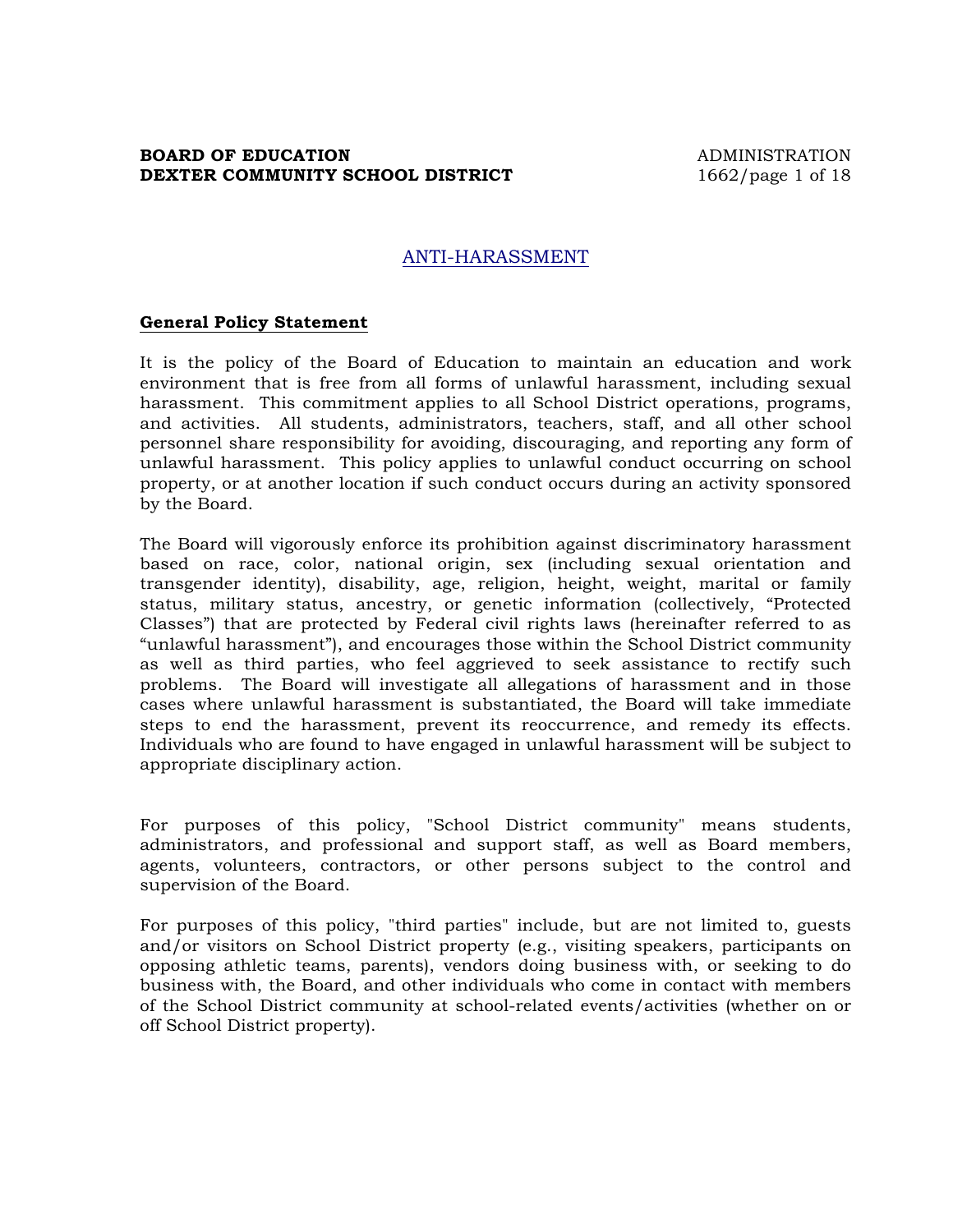#### **Other Violations of the Anti-Harassment Policy**

The Board will also take immediate steps to impose disciplinary action on individuals engaging in any of the following prohibited acts:

- A. Retaliating against a person who has made a report or filed a complaint alleging unlawful harassment, or who has participated as a witness in a harassment investigation.
- B. Filing a malicious or knowingly false report or complaint of unlawful harassment.
- C. Disregarding, failing to investigate adequately, or delaying investigation of allegations of harassment, when responsibility for reporting and/or investigating unlawful harassment charges comprises part of one's supervisory duties.

#### **Definitions**

## **Bullying**

Bullying rises to the level of unlawful harassment when one or more persons systematically and chronically inflict physical hurt or psychological distress on one (1) or more students or employees and that bullying is based upon one (1) or more Protected Classes, that is, characteristics that are protected by Federal civil rights laws. It is defined as any unwanted and repeated written, verbal, or physical behavior, including any threatening, insulting, or dehumanizing gesture, by an adult or student, that is severe or pervasive enough to create an intimidating, hostile, or offensive educational or work environment; cause discomfort or humiliation; or unreasonably interfere with the individual's school or work performance or participation; and may involve:

- A. teasing;
- B. threats;
- C. intimidation;
- D. stalking;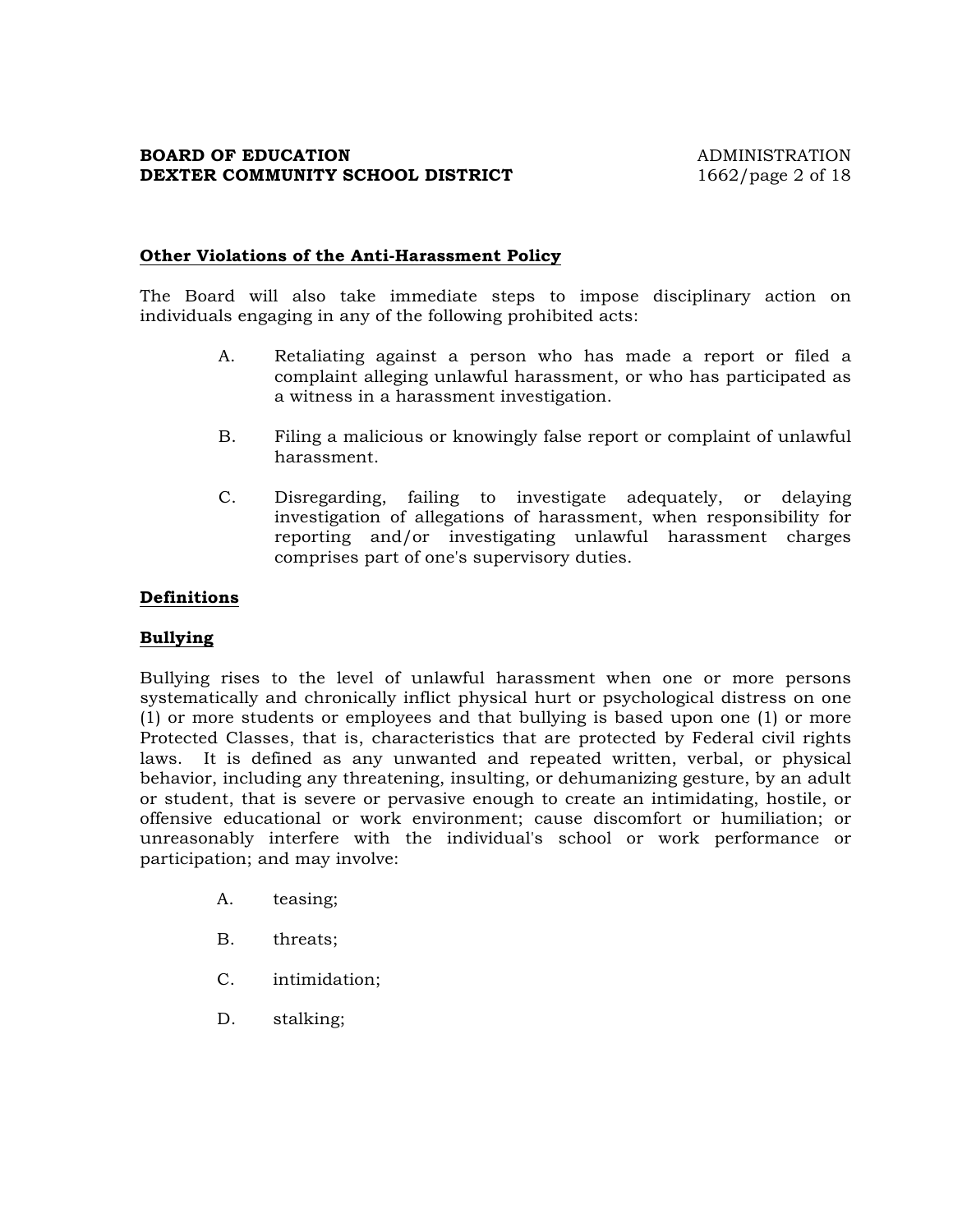#### **BOARD OF EDUCATION** ADMINISTRATION **DEXTER COMMUNITY SCHOOL DISTRICT** 1662/page 3 of 18

- E. cyberstalking;
- F. cyberbullying;
- G. physical violence;
- H. theft;
- I. sexual, religious, or racial harassment;
- J. public humiliation; or
- K. destruction of property.

**"Harassment"** means any threatening, insulting, or dehumanizing gesture, use of technology, or written, verbal or physical conduct directed against a student or school employee that:

- A. places a student or school employee in reasonable fear of harm to his/her person or damage to his/her property;
- B. has the effect of substantially interfering with a student's educational performance, opportunities, or benefits, or an employee's work performance; or
- C. has the effect of substantially disrupting the orderly operation of a school.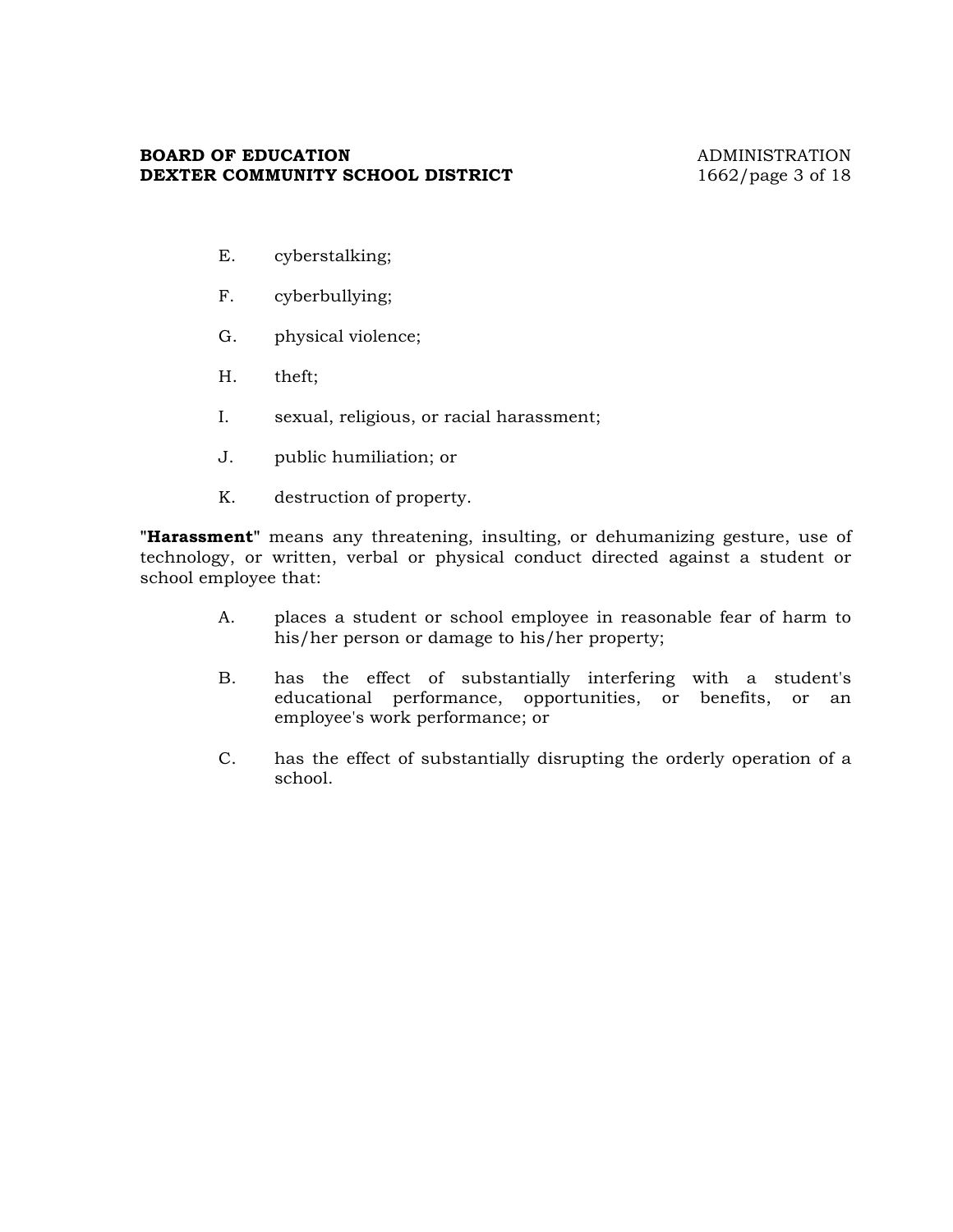## **BOARD OF EDUCATION ADMINISTRATION DEXTER COMMUNITY SCHOOL DISTRICT** 1662/page 4 of 18

## **Sexual Harassment**

Pursuant to Title VII of the Civil Rights Act of 1964 and Title IX of the Educational Amendments of 1972, "sexual harassment" is defined as:

Unwelcome sexual advances, requests for sexual favors, and other verbal or physical conduct of a sexual nature, when:

- A. Submission to such conduct is made either implicitly or explicitly a term or condition of an individual's employment, or status in a class, educational program, or activity.
- B. Submission or rejection of such conduct by an individual is used as the basis for employment or educational decisions affecting such individual.
- C. Such conduct has the purpose or effect of interfering with the individual's work or educational performance; of creating an intimidating, hostile, or offensive working, and/or learning environment; or of interfering with one's ability to participate in or benefit from a class or an educational program or activity.

Sexual harassment may involve the behavior of a person of either gender against a person of the same or opposite gender.

Prohibited acts that constitute sexual harassment may take a variety of forms. Examples of the kinds of conduct that may constitute sexual harassment include, but are not limited to:

- A. Unwelcome sexual propositions, invitations, solicitations, and flirtations.
- B. Unwanted physical and/or sexual contact.
- C. Threats or insinuations that a person's employment, wages, academic grade, promotion, classroom work or assignments, academic status, participation in athletics or extra-curricular programs or events, or other conditions of employment or education may be adversely affected by not submitting to sexual advances.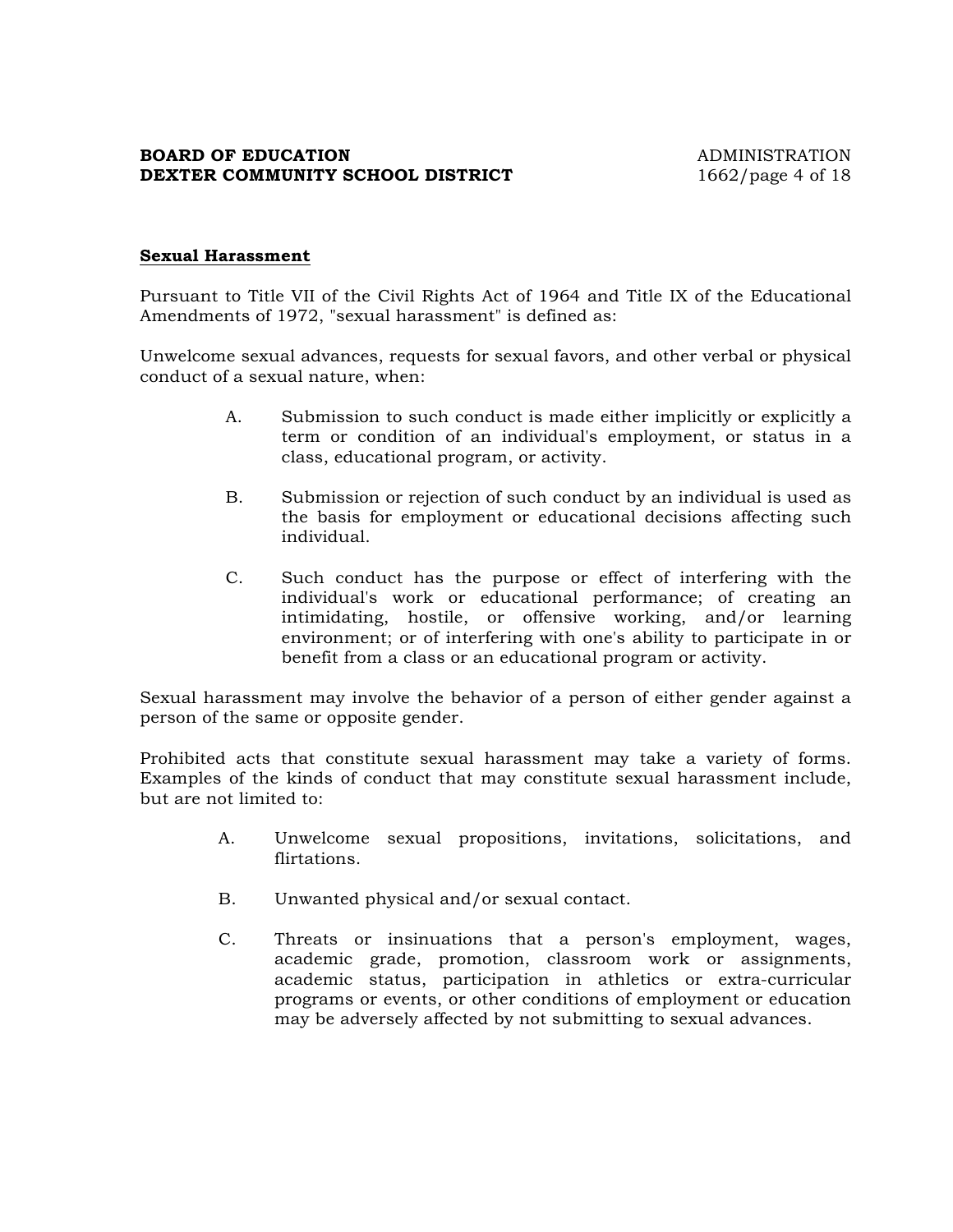#### **BOARD OF EDUCATION ADMINISTRATION DEXTER COMMUNITY SCHOOL DISTRICT** 1662/page 5 of 18

- D. Unwelcome verbal expressions of a sexual nature, including graphic sexual commentaries about a person's body, dress, appearance, or sexual activities; the unwelcome use of sexually degrading language, jokes or innuendoes; unwelcome suggestive or insulting sounds or whistles; obscene telephone calls.
- E. Sexually suggestive objects, pictures, videotapes, audio recordings or literature, placed in the work or educational environment, which may embarrass or offend individuals.
- F. Unwelcome and inappropriate touching, patting, or pinching; obscene gestures.
- G. A pattern of conduct, which can be subtle in nature, that has sexual overtones and is intended to create or has the effect of creating discomfort and/or humiliation to another.
- H. Remarks speculating about a person's sexual activities or sexual history, or remarks about one's own sexual activities or sexual history.
- I. In the context of employees, consensual sexual relationships where such relationship leads to favoritism of a subordinate employee with whom the superior is sexually involved and where such favoritism adversely affects other employees or otherwise creates a hostile work environment.
- J. Inappropriate boundary invasions by a District employee or other adult member of the School District community into a student's personal space and personal life.
- K. Verbal, nonverbal or physical aggression, intimidation, or hostility based on sex or sex-stereotyping that does not involve conduct of a sexual nature.

Not all behavior with sexual connotations constitutes unlawful sexual harassment. Sex-based or gender-based conduct must be sufficiently severe, pervasive, and persistent such that it adversely affects, limits, or denies an individual's employment or education, or such that it creates a hostile or abusive employment or educational environment.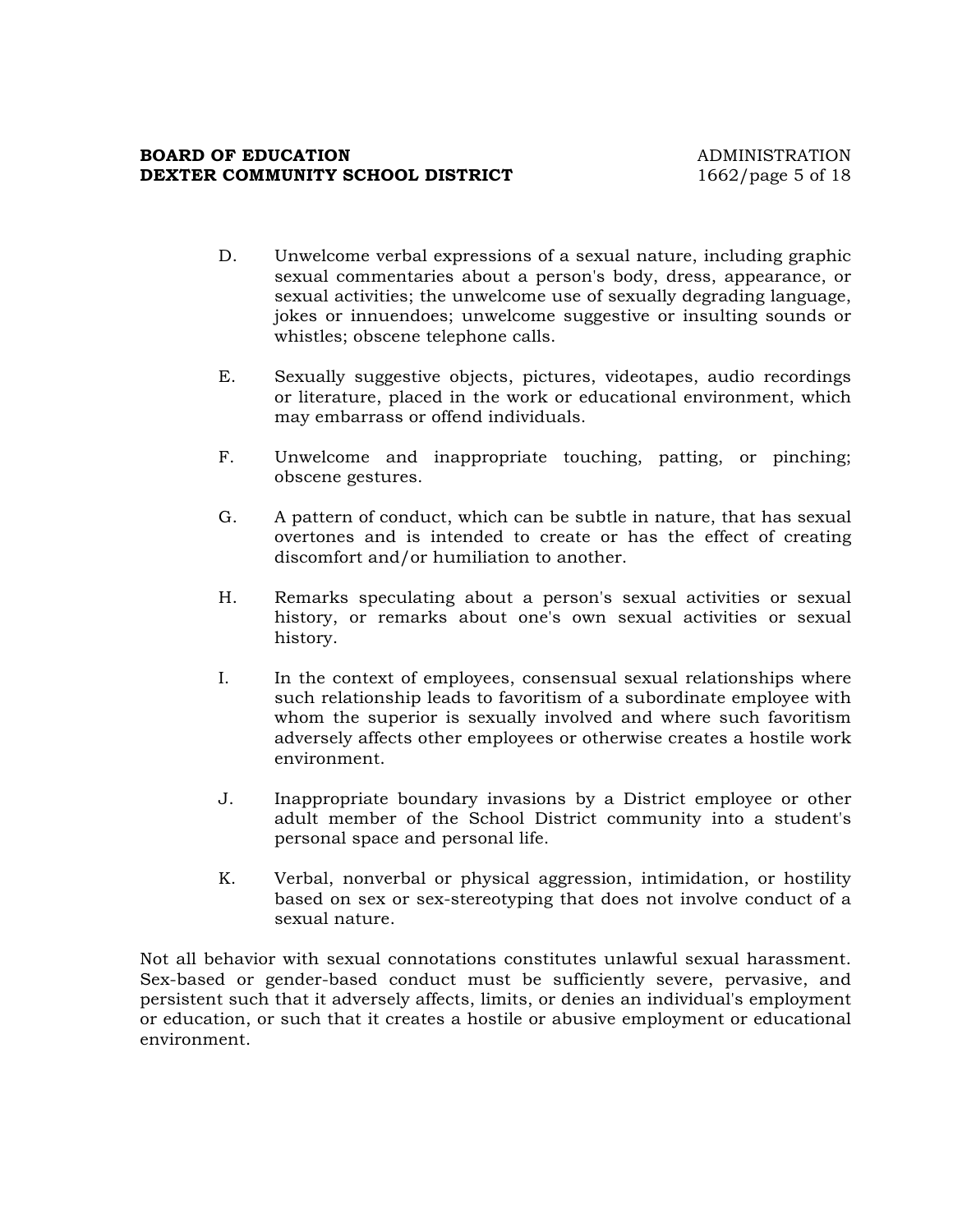## **BOARD OF EDUCATION ADMINISTRATION DEXTER COMMUNITY SCHOOL DISTRICT** 1662/page 6 of 18

#### **Race/Color Harassment**

Prohibited racial harassment occurs when unwelcome physical, verbal, or nonverbal conduct is based upon an individual's race or color and when the conduct has the purpose or effect of interfering with the individual's work or educational performance; of creating an intimidating, hostile, or offensive working, and/or learning environment; or of interfering with one's ability to participate in or benefit from a class or an educational program or activity. Such harassment may occur where conduct is directed at the characteristics of a person's race or color, such as racial slurs, nicknames implying stereotypes, epithets, and/or negative references relative to racial customs.

#### **Religious (Creed) Harassment**

Prohibited religious harassment occurs when unwelcome physical, verbal, or nonverbal conduct is based upon an individual's religion or creed and when the conduct has the purpose or effect of interfering with the individual's work or educational performance; of creating an intimidating, hostile, or offensive working and/or learning environment; or of interfering with one's ability to participate in or benefit from a class or an educational program or activity. Such harassment may occur where conduct is directed at the characteristics of a person's religious tradition, clothing, or surnames, and/or involves religious slurs.

#### **National Origin/Ancestry Harassment**

Prohibited national origin/ancestry harassment occurs when unwelcome physical, verbal, or nonverbal conduct is based upon an individual's national origin or ancestry and when the conduct has the purpose or effect of interfering with the individual's work or educational performance; of creating an intimidating, hostile, or offensive working and/or learning environment; or of interfering with one's ability to participate in or benefit from a class or an educational program or activity. Such harassment may occur where conduct is directed at the characteristics of a person's national origin or ancestry, such as negative comments regarding customs, manner of speaking, language, surnames, or ethnic slurs.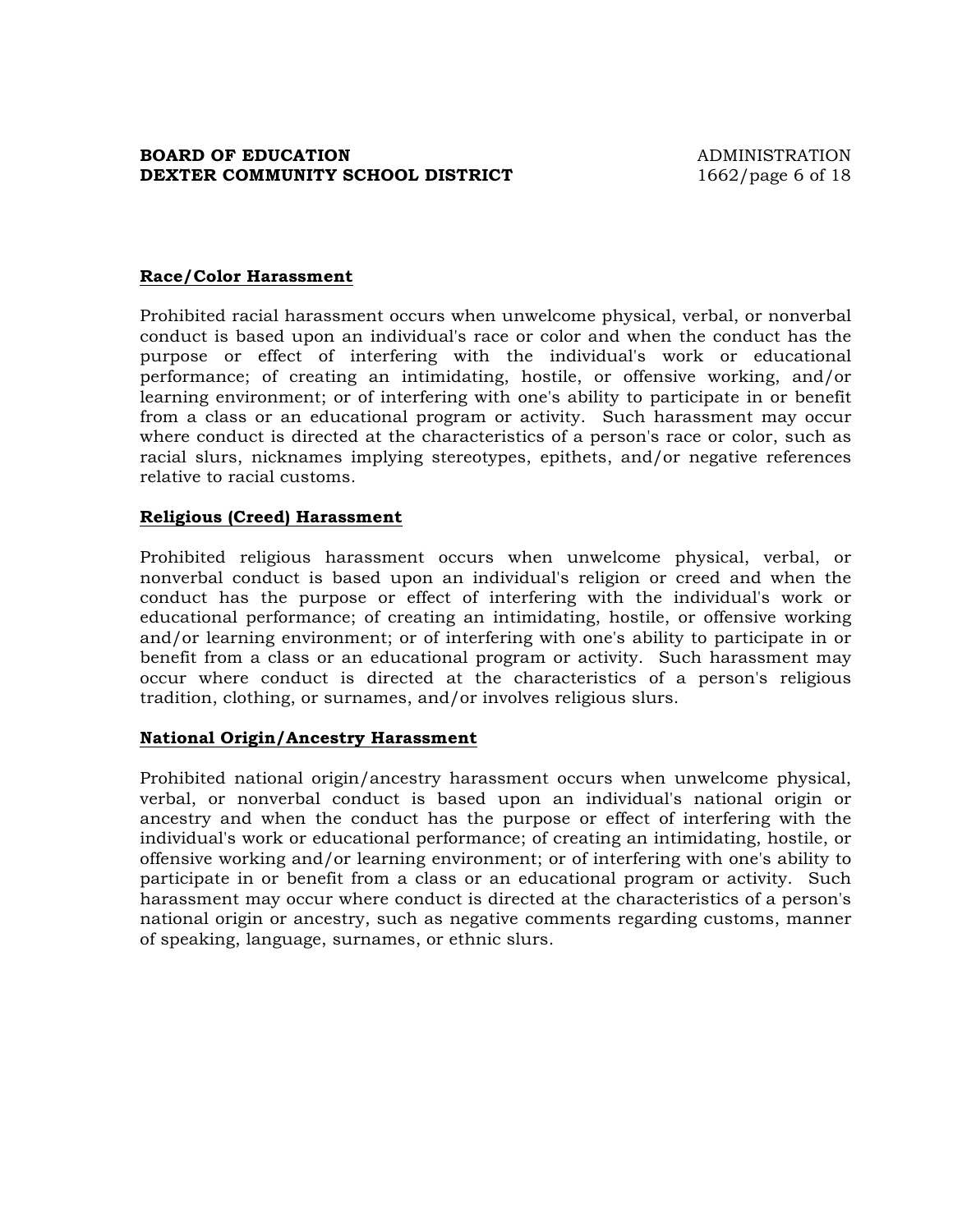#### **BOARD OF EDUCATION ADMINISTRATION DEXTER COMMUNITY SCHOOL DISTRICT** 1662/page 7 of 18

#### **Disability Harassment**

Prohibited disability harassment occurs when unwelcome physical, verbal, or nonverbal conduct is based upon an individual's disability and when the conduct has the purpose or effect of interfering with the individual's work or educational performance; of creating an intimidating, hostile, or offensive working and/or learning environment; or of interfering with one's ability to participate in or benefit from a class or an educational program or activity. Such harassment may occur where conduct is directed at the characteristics of a person's disabling condition, such as negative comments about speech patterns, movement, physical impairments or defects/appearances, or the like. Such harassment may further occur where conduct is directed at or pertains to a person's genetic information.

#### **Reports and Complaints of Harassing Conduct**

Members of the School District community, which includes all staff, and third parties are encouraged to promptly report incidents of harassing conduct to an administrator, supervisor or other School District official so that the Board may address the conduct before it becomes severe, pervasive, or persistent. Any administrator, supervisor, or other District official who receives such a complaint shall file it with the District's Anti-Harassment Compliance Officer at his/her first convenience.

Members of the School District community or third parties who believe they have been unlawfully harassed by another member of the School District community or a third party are entitled to utilize the Board's complaint process that is set forth below. Initiating a complaint, whether formally or informally, will not adversely affect the complaining individual's employment or participation in educational or extra-curricular programs. While there are no time limits for initiating complaints of harassment under this policy, individuals should make every effort to file a complaint as soon as possible after the conduct occurs while the facts are known and potential witnesses are available.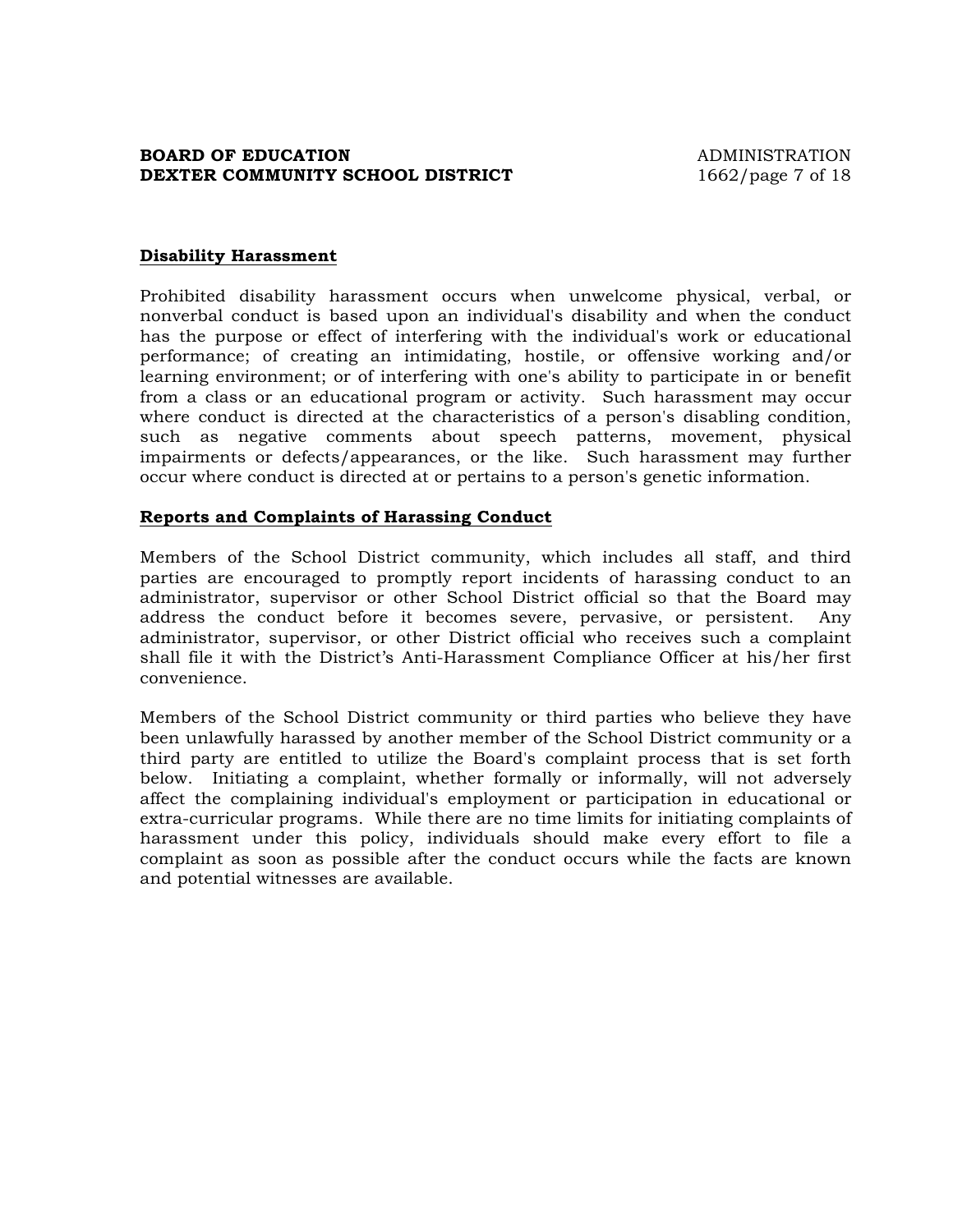#### **BOARD OF EDUCATION ADMINISTRATION DEXTER COMMUNITY SCHOOL DISTRICT** 1662/page 8 of 18

If, during an investigation of alleged bullying, aggressive behavior and/or harassment in accordance with Policy 5517.01 – Bullying and Other Forms of Aggressive Behavior, the Principal believes that the reported misconduct may have created a hostile work environment and may have constituted unlawful discriminatory harassment based on a Protected Class, the Principal will report the act of bullying, aggressive behavior and/or harassment to one of the Anti-Harassment Compliance Officers who shall investigate the allegation in accordance with this policy. While the Compliance Officer investigates the allegation, the Principal shall suspend his/her Policy 5517.01 investigation to await the Compliance Officer's written report. The Compliance Officer shall keep the Principal informed of the status of the Policy 1662 investigation and provide him/her with a copy of the resulting written report.

#### **Anti-Harassment Compliance Officers**

The Board designates the following individuals to serve as "Anti-Harassment Compliance Officers" for the District. They are hereinafter referred to as the "Compliance Officers".

Barb Santo Ken Koenig Executive Director of Human Resources DHS Assistant Principal 734-424-4100 ext. 1031 734-424-4240 ext. 7003 7714 Ann Arbor St. 2200 N. Parker Rd. Dexter MI 48130 Dexter MI 48130 santob@dexterschools.org koenigk@dexterschools.org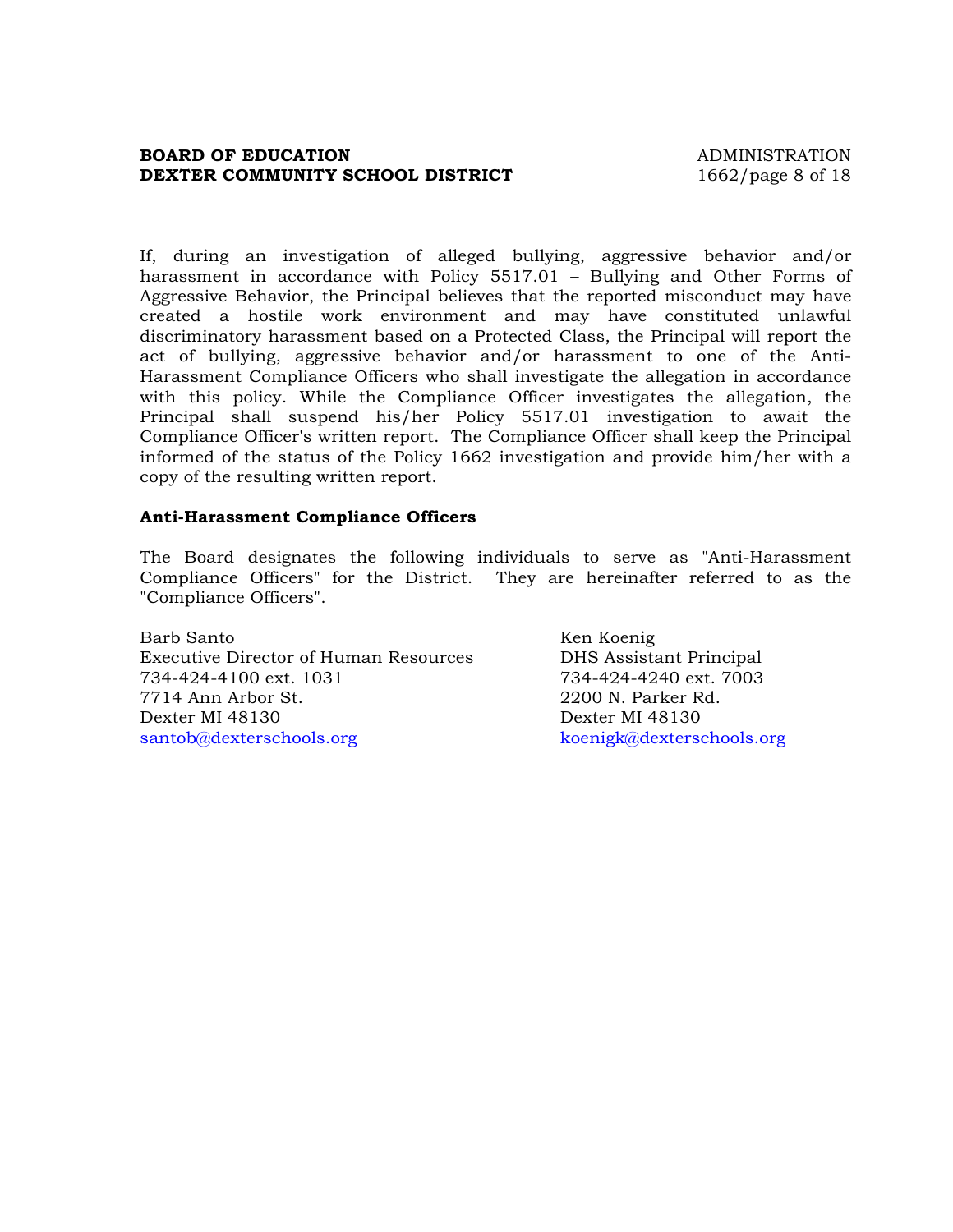#### **BOARD OF EDUCATION ADMINISTRATION DEXTER COMMUNITY SCHOOL DISTRICT** 1662/page 9 of 18

The names, titles, and contact information of these individuals will be published annually:

- A. in the parent and staff handbooks.
- B. on the School District's web site.

The Compliance Officers will be available during regular school/work hours to discuss concerns related to unlawful harassment, to assist students, other members of the District community, and third parties who seek support or advice when informing another individual about "unwelcome" conduct, or to intercede informally on behalf of the individual in those instances where concerns have not resulted in the filing of a formal complaint and where all parties are in agreement to participate in an informal process.

Compliance Officers shall accept complaints of unlawful harassment directly from any member of the School District community or a visitor to the District, or receive complaints that are initially filed with a school building administrator. Upon receipt of a complaint either directly or through a school building administrator, a Compliance Officer will begin either an informal or formal process (depending on the request of the member of the School District community alleging harassment or the nature of the alleged harassment), or the Compliance Officer will designate a specific individual to conduct such a process. In the case of a formal complaint, the Compliance Officer will prepare recommendations for the Superintendent or will oversee the preparation of such recommendations by a designee. All members of the School District community must report incidents of harassment that are reported to them to the Compliance Officer within two (2) business days of learning of the incident.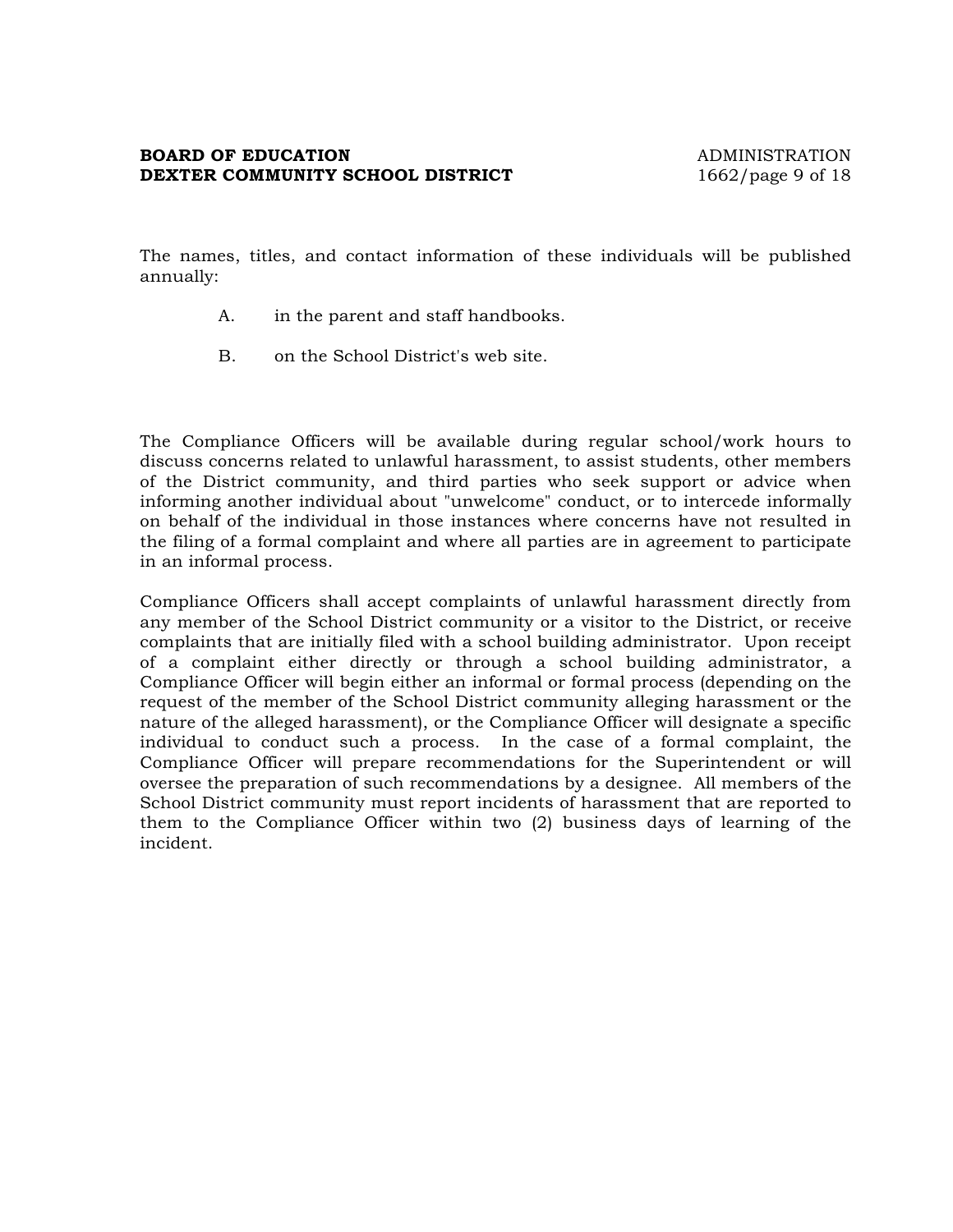#### **BOARD OF EDUCATION ADMINISTRATION DEXTER COMMUNITY SCHOOL DISTRICT** 1662/page 10 of 18

Any Board employee who directly observes unlawful harassment of a student is obligated, in accordance with this policy, to report such observations to one of the Compliance Officers within two (2) business days. Thereafter, the Compliance Officer or designee must contact the student, if age eighteen (18) or older, or the student's parents if under the age eighteen (18), within two (2) business days to advise s/he/them of the Board's intent to investigate the alleged misconduct, including the obligation of the Compliance Officer or designee to conduct an investigation following all the procedures outlined for a formal complaint.

#### **Investigation and Complaint Procedure (See Form 1662 F1)**

Any employee or other member of the School District community or third party (e.g., visitor to the District) who believes that s/he has been subjected to unlawful harassment may seek resolution of his/her complaint through either the informal or formal procedures as described below. Further, a process for investigating claims of harassment and a process for rendering a decision regarding whether the claim of legally prohibited harassment was substantiated are set forth below.

Due to the sensitivity surrounding complaints of unlawful harassment, timelines are flexible for initiating the complaint process; however, individuals should make every effort to file a complaint within thirty (30) calendar days after the conduct occurs while the facts are known and potential witnesses are available. Once the formal complaint process is begun, the investigation will be completed in a timely manner (ordinarily, within fifteen (15) business days of the complaint being received).

The informal and formal procedures set forth below are not intended to interfere with the rights of any individual to pursue a complaint of unlawful harassment or retaliation with the United States Department of Education Office for Civil Rights or Equal Employment Opportunity Commission ("EEOC").

#### **Informal Complaint Procedure**

The goal of the informal complaint procedure is to stop inappropriate behavior and to investigate and facilitate resolution through an informal means, if possible. The informal complaint procedure is provided as a less formal option for a student, other member of the School District community, or third party who believes s/he has been unlawfully harassed or retaliated against. This informal procedure is not required as a precursor to the filing of a formal complaint and will only be utilized where the parties (alleged target of harassment and alleged harasser(s)) agree to participate in such process.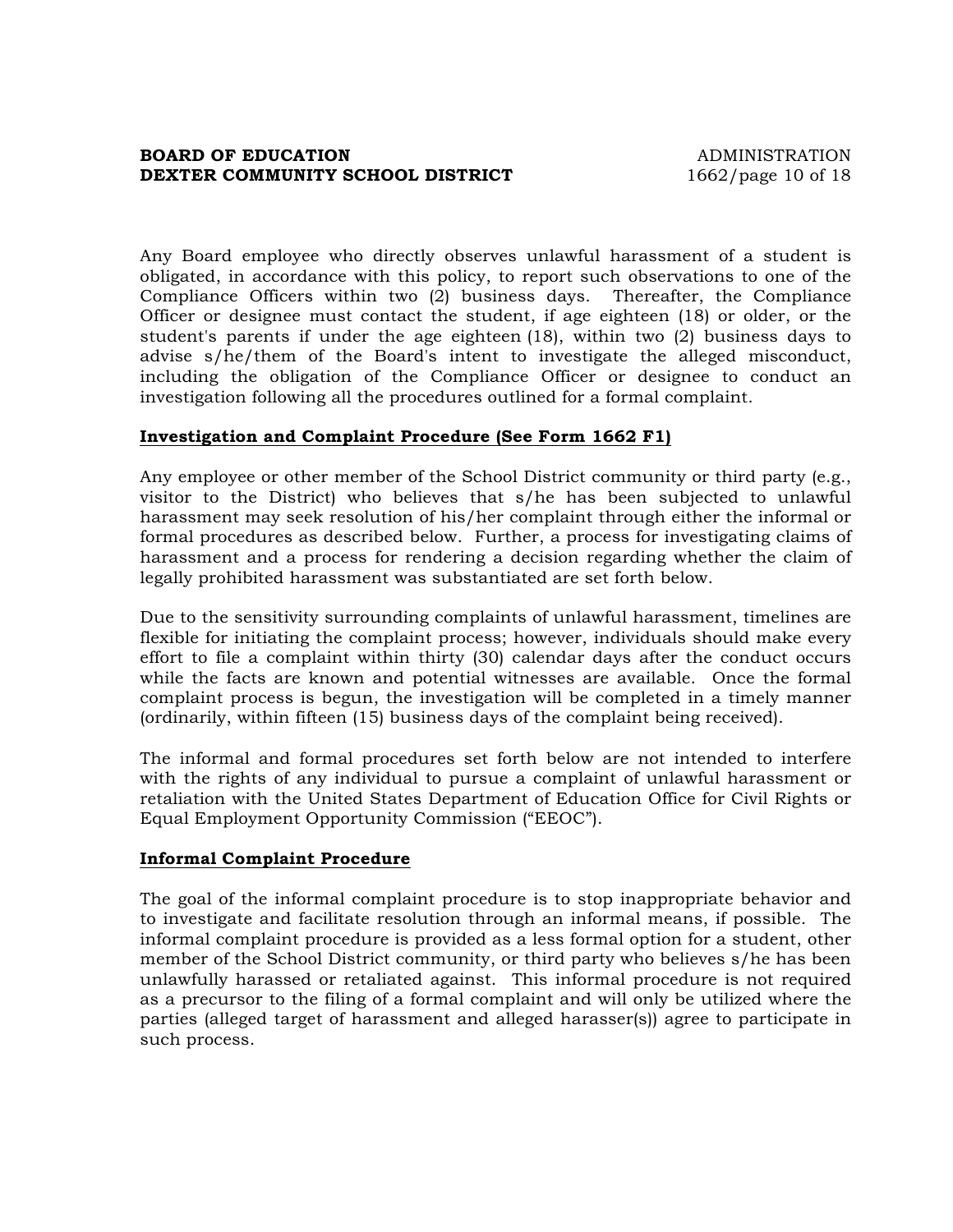## **BOARD OF EDUCATION** ADMINISTRATION **DEXTER COMMUNITY SCHOOL DISTRICT** 1662/page 11 of 18

Employees, other members of the School District community, or third parties who believe that they have been unlawfully harassed or retaliated against may proceed immediately to the formal complaint process and individuals who seek resolution through the informal procedure may request that the informal process be terminated at any time to move to the formal complaint process.

However, all complaints of harassment involving a District employee, any other adult member of the School District community, or a third party against a student will be formally investigated. Similarly, any allegations of sexual violence will be formally investigated.

As an initial course of action, if an individual feels that s/he is being unlawfully harassed and s/he is able and feels safe doing so, the individual should tell or otherwise inform the harasser that the conduct is unwelcome and must stop. Such direct communication should not be utilized in circumstances involving sexual violence. The complaining individual should address the allegedly harassing conduct as soon after it occurs as possible. The Compliance Officers are available to support and counsel individuals when taking this initial step or to intervene on behalf of the individual if requested to do so. An individual who is uncomfortable or unwilling to inform the harasser of his/her complaint is not prohibited from otherwise filing an informal or a formal complaint. In addition, with regard to certain types of unlawful harassment, such as sexual harassment, the Compliance Officer may advise against the use of the informal complaint process.

An individual who believes s/he has been unlawfully harassed may make an informal complaint, either orally or in writing: (1) to a teacher, other employee, or building administrator; (2) directly to one of the Compliance Officers; and/or (3) to the Superintendent or other District-level employee.

All informal complaints must be reported to one of the Compliance Officers who will either facilitate an informal resolution as described below on his/her own, or appoint another individual to facilitate an informal resolution.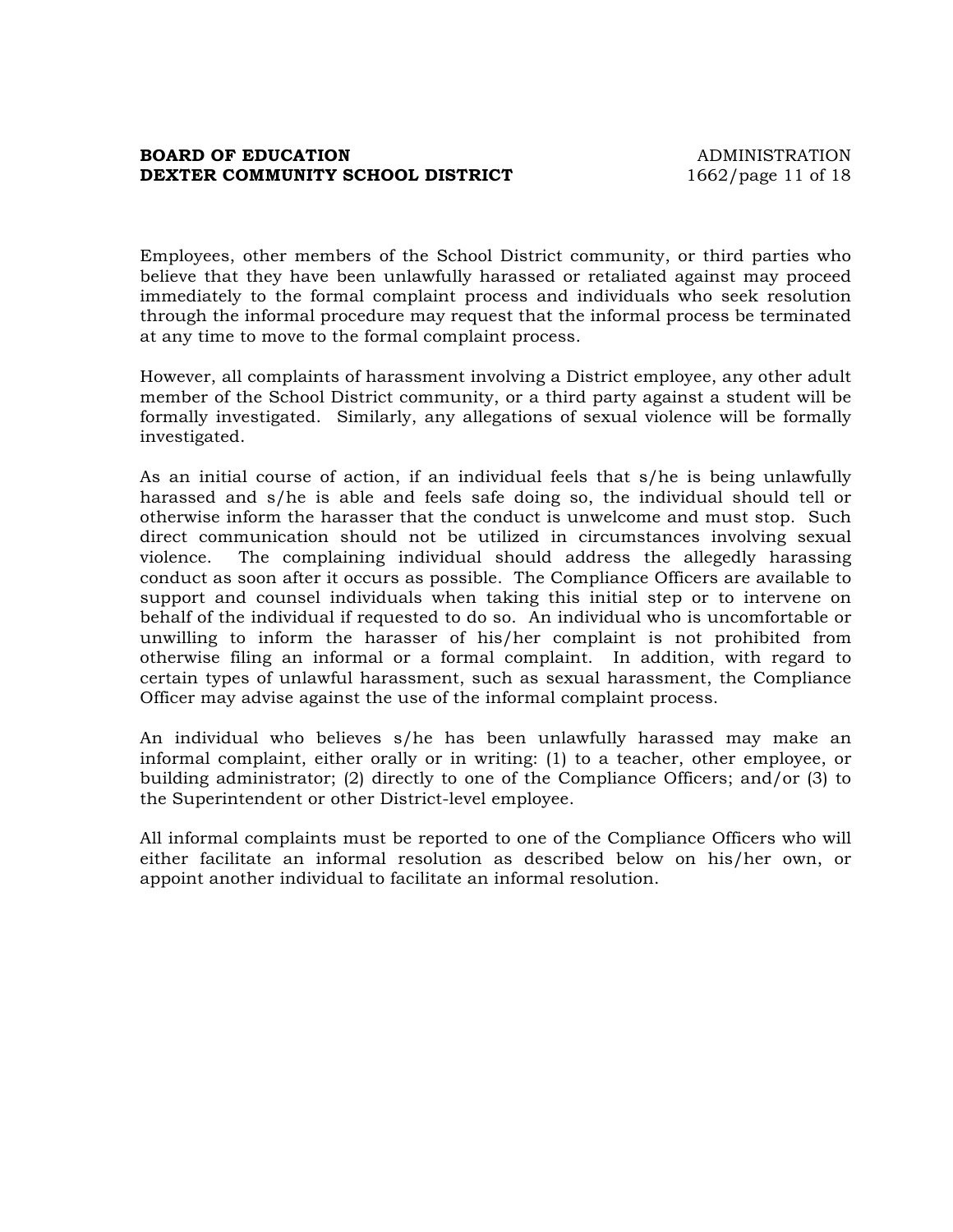## **BOARD OF EDUCATION ADMINISTRATION DEXTER COMMUNITY SCHOOL DISTRICT** 1662/page 12 of 18

The School District's informal complaint procedure is designed to provide employees, other members of the School District community, or third parties who believe they are being unlawfully harassed with a range of options designed to bring about a resolution of their concerns. Depending upon the nature of the complaint and the wishes of the individual claiming unlawful harassment, informal resolution may involve, but not be limited to, one or more of the following:

- A. Advising the individual about how to communicate the unwelcome nature of the behavior to the alleged harasser.
- B. Distributing a copy of the anti-harassment policy as a reminder to the individuals in the school building or office where the individual whose behavior is being questioned works or attends.
- C. If both parties agree, the Compliance Officer may arrange and facilitate a meeting between the individual claiming harassment and the individual accused of harassment to work out a mutual resolution. Such a meeting is not appropriate in circumstances involving sexual violence.

While there are no set time limits within which an informal complaint must be resolved, the Compliance Officer or designee will exercise his/her authority to attempt to resolve all informal complaints within fifteen (15) business days of receiving the informal complaint. Parties who are dissatisfied with the results of the informal complaint process may proceed to file a formal complaint. And, as stated above, parties may request that the informal process be terminated at any time to move to the formal complaint process.

All materials generated as part of the informal complaint process will be retained by the Compliance Officers in accordance with the Board's records retention policy and/or Student Records policy. (See Policy 8310 and Policy 8330)

## **Formal Complaint Procedure**

If a complaint is not resolved through the informal complaint process, if one of the parties has requested that the informal complaint process be terminated to move to the formal complaint process, or if the individual elects to file a formal complaint initially, the formal complaint process shall be implemented.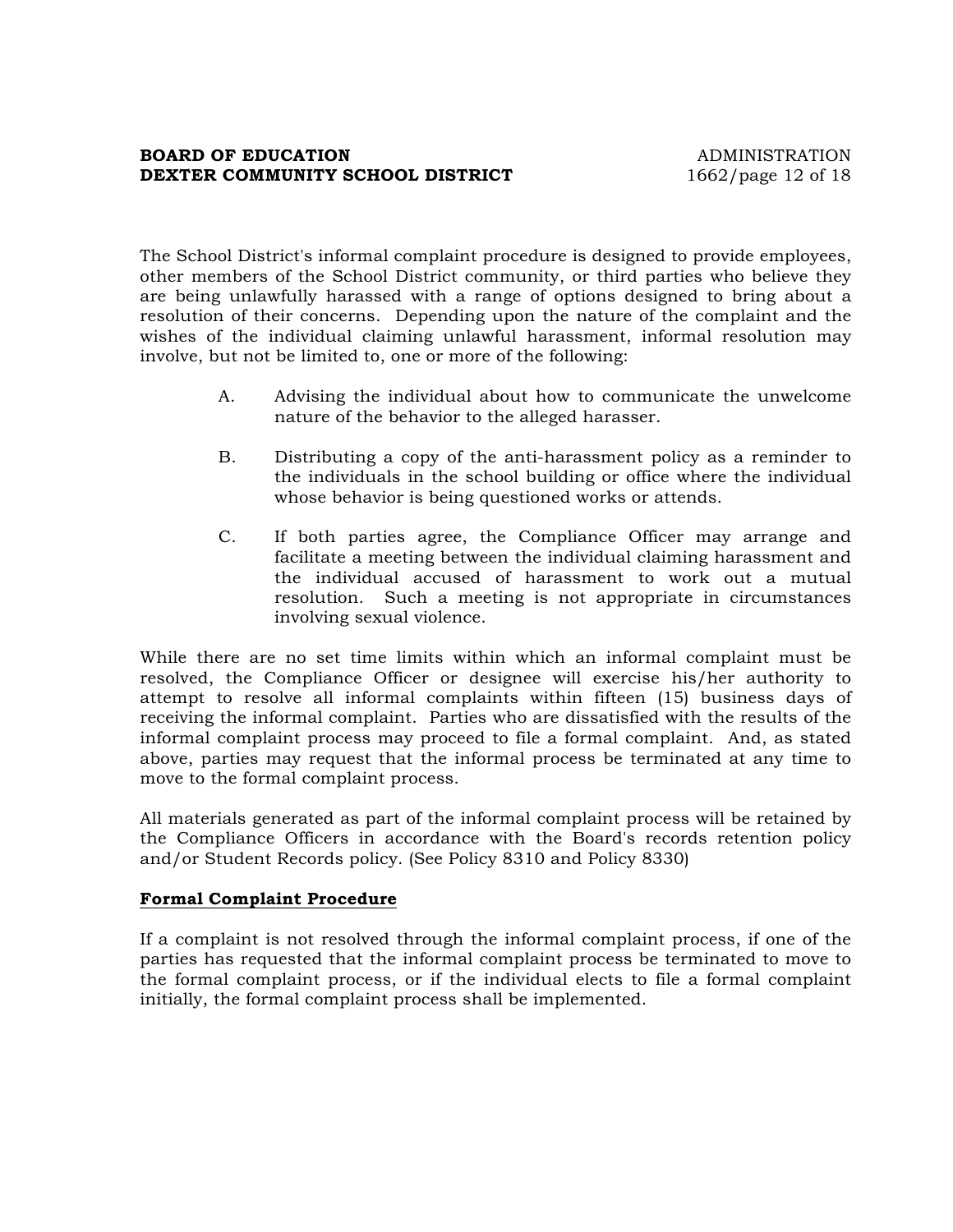#### **BOARD OF EDUCATION ADMINISTRATION DEXTER COMMUNITY SCHOOL DISTRICT** 1662/page 13 of 18

An individual who believes s/he has been subjected to offensive conduct/harassment/retaliation hereinafter referred to as the "Complainant", may file a formal complaint, either orally or in writing, with a teacher, Principal, the Compliance Officer, Superintendent, or other District employee. Due to the sensitivity surrounding complaints of unlawful harassment and retaliation, timelines are flexible for initiating the complaint process; however, individuals should make every effort to file a complaint within thirty (30) calendar days after the conduct occurs while the facts are known and potential witnesses are available. If a Complainant informs a teacher, Principal, Superintendent, or other District employee, either orally or in writing, about any complaint of harassment or retaliation, that employee must report such information to the Compliance Officer or designee within two (2) business days.

Throughout the course of the process, the Compliance Officer should keep the parties informed of the status of the investigation and the decision making process.

All formal complaints must include the following information to the extent it is available: the identity of the individual believed to have engaged in, or be engaging in, offensive conduct/harassment/retaliation; a detailed description of the facts upon which the complaint is based; a list of potential witnesses; and the resolution sought by the Complainant.

If the Complainant is unwilling or unable to provide a written statement including the information set forth above, the Compliance Officer shall ask for such details in an oral interview. Thereafter, the Compliance Officer will prepare a written summary of the oral interview, and the Complainant will be asked to verify the accuracy of the reported charge by signing the document.

Upon receiving a formal complaint, the Compliance Officer will consider whether any action should be taken in the investigatory phase to protect the Complainant from further harassment or retaliation, including, but not limited to, a change of work assignment or schedule for the Complainant and/or the alleged harasser. In making such a determination, the Compliance Officer should consult the Complainant to assess his/her agreement to the proposed action. If the Complainant is unwilling to consent to the proposed change, the Compliance Officer may still take whatever actions s/he deem appropriate in consultation with the Superintendent.

Within two (2) business days of receiving the complaint, the Compliance Officer or a designee will initiate a formal investigation to determine whether the Complainant has been subjected to offensive conduct/harassment/retaliation. **( )** A Principal will not conduct an investigation unless directed to do so by the Compliance Officer.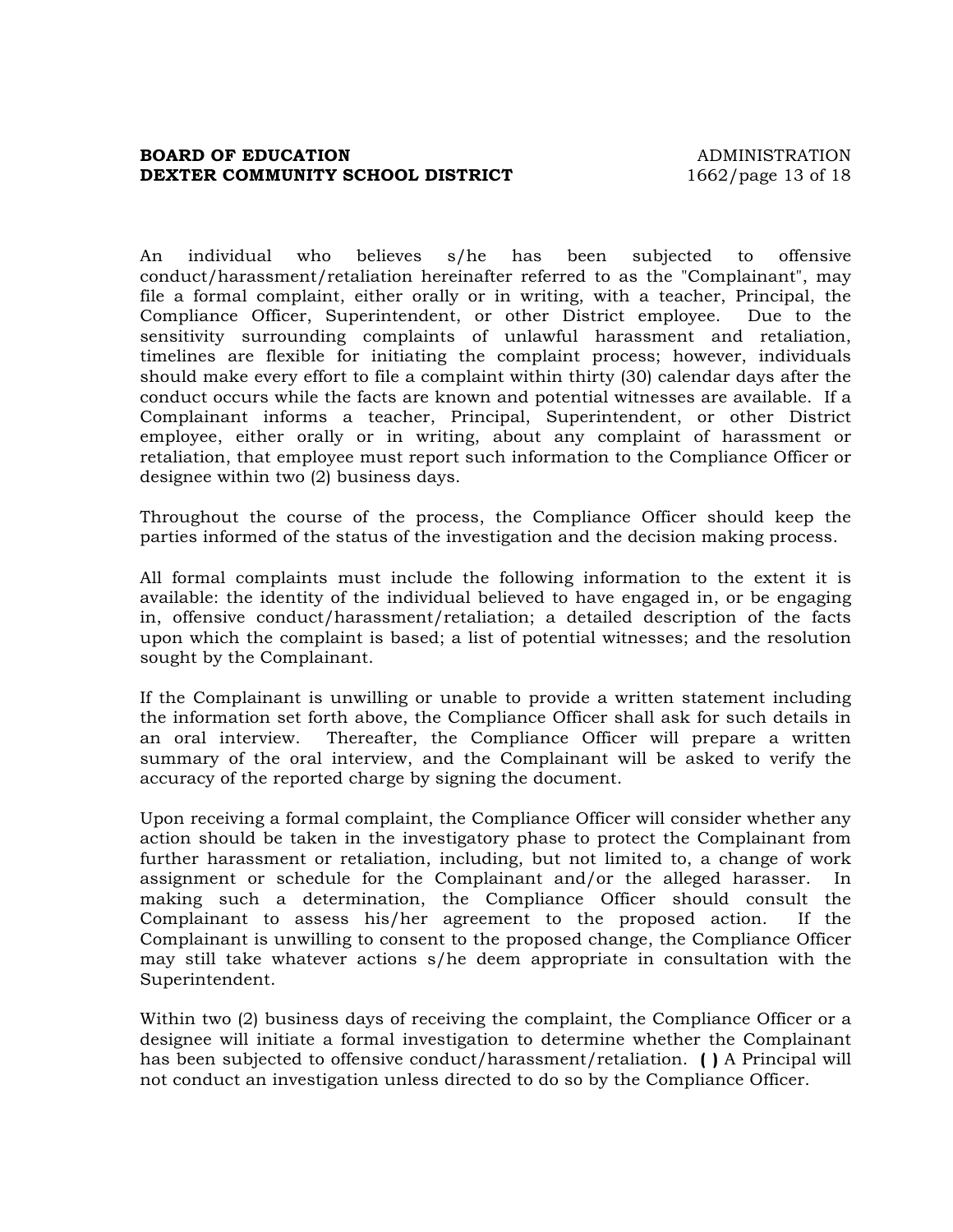#### **BOARD OF EDUCATION ADMINISTRATION DEXTER COMMUNITY SCHOOL DISTRICT** 1662/page 14 of 18

Simultaneously, the Compliance Officer will inform the individual alleged to have engaged in the harassing or retaliatory conduct, hereinafter referred to as the "Respondent", that a complaint has been received. The Respondent will be informed about the nature of the allegations and provided with a copy of any relevant Administrative Guidelines, including the Board's Anti-Harassment Policy. The Respondent must also be informed of the opportunity to submit a written response to the complaint within five (5) business days.

Although certain cases may require additional time, the Compliance Officer or a designee will attempt to complete an investigation into the allegations of harassment/retaliation within fifteen (15) business days of receiving the formal complaint. The investigation will include:

- A. interviews with the Complainant;
- B. interviews with the Respondent;
- C. interviews with any other witnesses who may reasonably be expected to have any information relevant to the allegations;
- D. consideration of any documentation or other information presented by the Complainant, Respondent, or any other witness that is reasonably believed to be relevant to the allegations.

At the conclusion of the investigation, the Compliance Officer or the designee shall prepare and deliver a written report to the Superintendent that summarizes the evidence gathered during the investigation and provides recommendations based on the evidence and the definition of unlawful harassment as provided in Board policy and State and Federal law as to whether the Complainant has been subjected to unlawful harassment. The Compliance Officer's recommendations must be based upon the totality of the circumstances, including the ages and maturity levels of those involved. In determining if discriminatory harassment or retaliation occurred, a preponderance of evidence standard will be used.

Absent extenuating circumstances, within five (5) business days of receiving the report of the Compliance Officer or the designee, the Superintendent must either issue a final decision regarding whether the complaint of harassment has been substantiated or request further investigation. A copy of the Superintendent's final decision will be delivered to both the Complainant and the Respondent.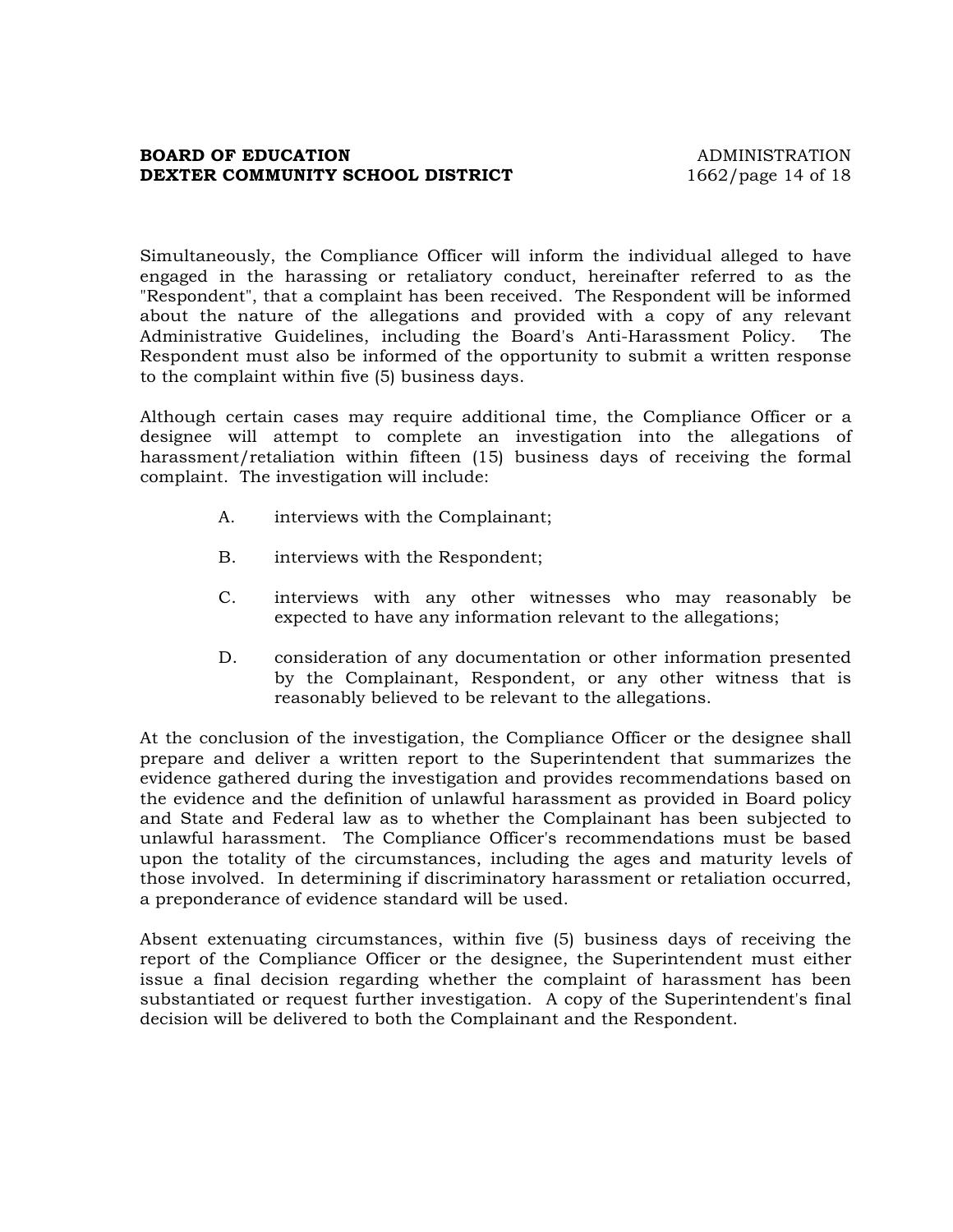#### **BOARD OF EDUCATION ADMINISTRATION DEXTER COMMUNITY SCHOOL DISTRICT** 1662/page 15 of 18

If the Superintendent requests additional investigation, the Superintendent must specify the additional information that is to be gathered, and such additional investigation must be completed within five (5) business days. At the conclusion of the additional investigation, the Superintendent must issue a final written decision as described above.

The decision of the Superintendent shall be final.

The Board reserves the right to investigate and resolve a complaint or report of unlawful harassment/retaliation regardless of whether the member of the School District community or third party alleging the unlawful harassment/retaliation pursues the complaint. The Board also reserves the right to have the formal complaint investigation conducted by an external person in accordance with this policy or in such other manner as deemed appropriate by the Board or its designee.

#### **Privacy/Confidentiality**

The School District will employ all reasonable efforts to protect the rights of the Complainant, the individual(s) against whom the complaint is filed, and the witnesses as much as possible, consistent with the Board's legal obligations to investigate, to take appropriate action, and to conform with any discovery or disclosure obligations. All records generated under the terms of this policy and related administrative guidelines shall be maintained as confidential to the extent permitted by law. Confidentiality, however, cannot be guaranteed. All Complainants proceeding through the formal investigation process will be advised that their identities may be disclosed to the Respondent.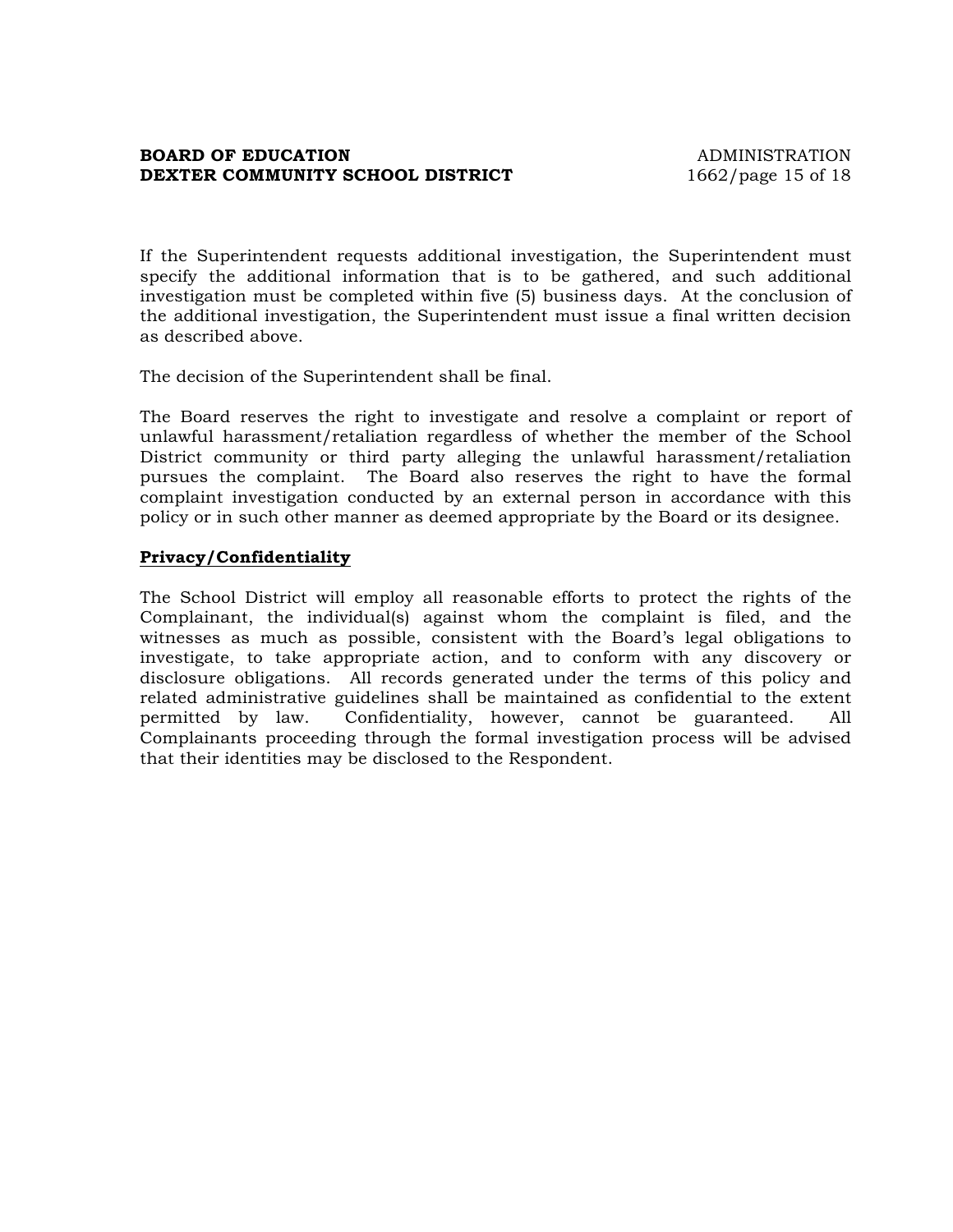#### **BOARD OF EDUCATION ADMINISTRATION DEXTER COMMUNITY SCHOOL DISTRICT** 1662/page 16 of 18

During the course of a formal investigation, the Compliance Officer or his/her designee will instruct all members of the School District community and third parties who are interviewed about the importance of maintaining confidentiality. Any individual who is interviewed as part of a harassment investigation is expected not to disclose any information that s/he learns or that s/he provides during the course of the investigation.

All public records created as a part of an investigation of a complaint of harassment will be maintained by the Compliance Officer in accordance with the School Board's records retention policy. Any records that are considered student education records in accordance with the *Family Educational Rights and Privacy Act* or under Michigan's student records law will be maintained in a manner consistent with the provisions of the Federal and State laws.

#### **Sanctions and Monitoring**

The Board shall vigorously enforce its prohibitions against unlawful harassment by taking appropriate action reasonably calculated to stop the harassment and prevent further such harassment. While observing the principles of due process, a violation of this policy may result in disciplinary action up to and including the discharge of an employee or the suspension/expulsion of a student. All disciplinary action will be taken in accordance with applicable State law and the terms of the relevant collective bargaining agreement(s). When imposing discipline, the Superintendent shall consider the totality of the circumstances involved in the matter, including the ages and maturity levels of those involved. In those cases where unlawful harassment is not substantiated, the Board may consider whether the alleged conduct nevertheless warrants discipline in accordance with other Board policies, consistent with the terms of the relevant collective bargaining agreement(s).

Where the Board becomes aware that a prior remedial action has been taken against a member of the School District community, all subsequent sanctions imposed by the Board and/or Superintendent shall be reasonably calculated to end such conduct, prevent its recurrence, and remedy its effects.

#### **Retaliation**

Any act of retaliation against a person who has made a report or filed a complaint alleging unlawful harassment, or who has participated as a witness in a harassment investigation is prohibited.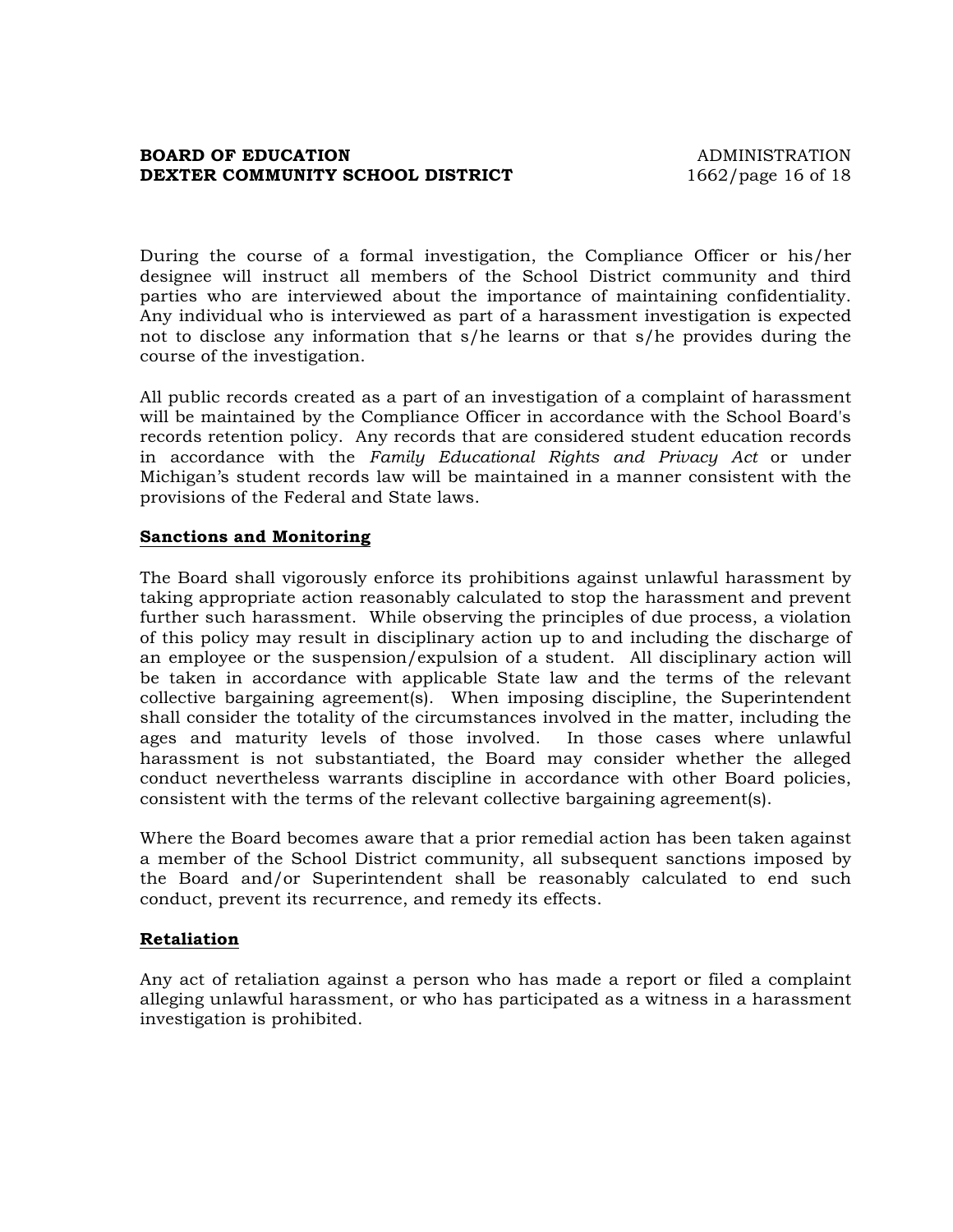#### **Allegations Constituting Criminal Conduct: Child Abuse/Sexual Misconduct**

State law requires any school teacher or school employee who knows or suspects that a child with a disability under the age of twenty-one (21) or that a child under the age of eighteen (18) has suffered or faces a threat of suffering a physical or mental wound, disability or condition of a nature that reasonably indicates abuse or neglect of a child to immediately report that knowledge or suspicion to the county children's services agency. If, during the course of a harassment investigation, the Compliance Officer or a designee has reason to believe or suspect that the alleged conduct reasonably indicates abuse or neglect of the Complainant, a report of such knowledge must be made in accordance with State law and Board Policy.

Any reports made to a county children's services agency or to local law enforcement shall not terminate the Compliance Officer or a designee's obligation and responsibility to continue to investigate a complaint of harassment. While the Compliance Officer or a designee may work cooperatively with outside agencies to conduct concurrent investigations, in no event shall the harassment investigation be inhibited by the involvement of outside agencies without good cause after consultation with the Superintendent.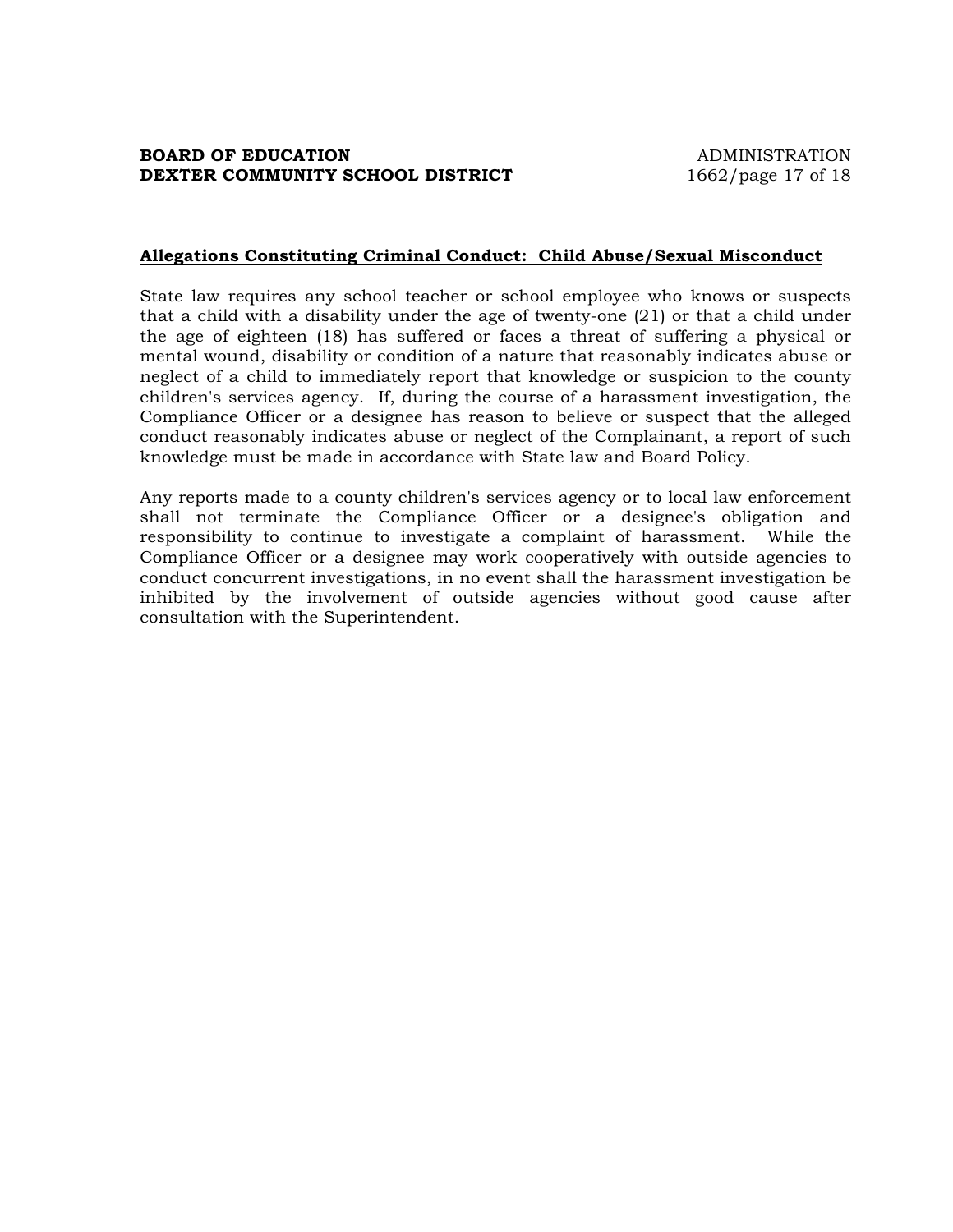#### **BOARD OF EDUCATION ADMINISTRATION DEXTER COMMUNITY SCHOOL DISTRICT** 1662/page 18 of 18

#### **Education and Training**

In support of this Anti-Harassment Policy, the Board promotes preventative educational measures to create greater awareness of unlawful discriminatory practices. The Superintendent or designee shall provide appropriate information to all members of the School District community related to the implementation of this policy and shall provide training for District students and staff where appropriate. All training, as well as all information provided regarding the Board's policy and harassment in general, will be age and content appropriate.

Titles VI and VII of the Civil Rights Act of 1964, 42 U.S.C. 2000d et seq. 20 U.S.C. 1400 et seq., The Individuals with Disabilities Education Improvement Act of 2004 (IDEIA)

29 U.S.C. 621 et seq, Age Discrimination in Employment Act of 1967

29 U.S.C. 6101, The Age Discrimination Act of 1975

42 U.S.C. 2000e et seq.

42 U.S.C. 1983

42 U.S.C. 2000ff et seq., The Genetic Information Nondiscrimination Act 29 C.F.R. Part 1635

Title IX of the Educational Amendments of 1972, 20 U.S.C. 1681 et seq.

29 U.S.C. 794, Rehabilitation Act of 1973, as amended

42 U.S.C. 12101 et seq., Americans with Disabilities Act of 1990, as amended

The Handicappers' Civil Rights Act, M.C.L. 37.1101 et seq.

The Elliott-Larsen Civil Rights Act, M.C.L. 37.2101, et seq.

Policies on Bullying, Michigan State Board of Education, 7-19-01

Model Anti-Bullying Policy, Michigan State Board of Education, 09-2006

National School Boards Association Inquiry and Analysis – May 2008

**© NEOLA 2013**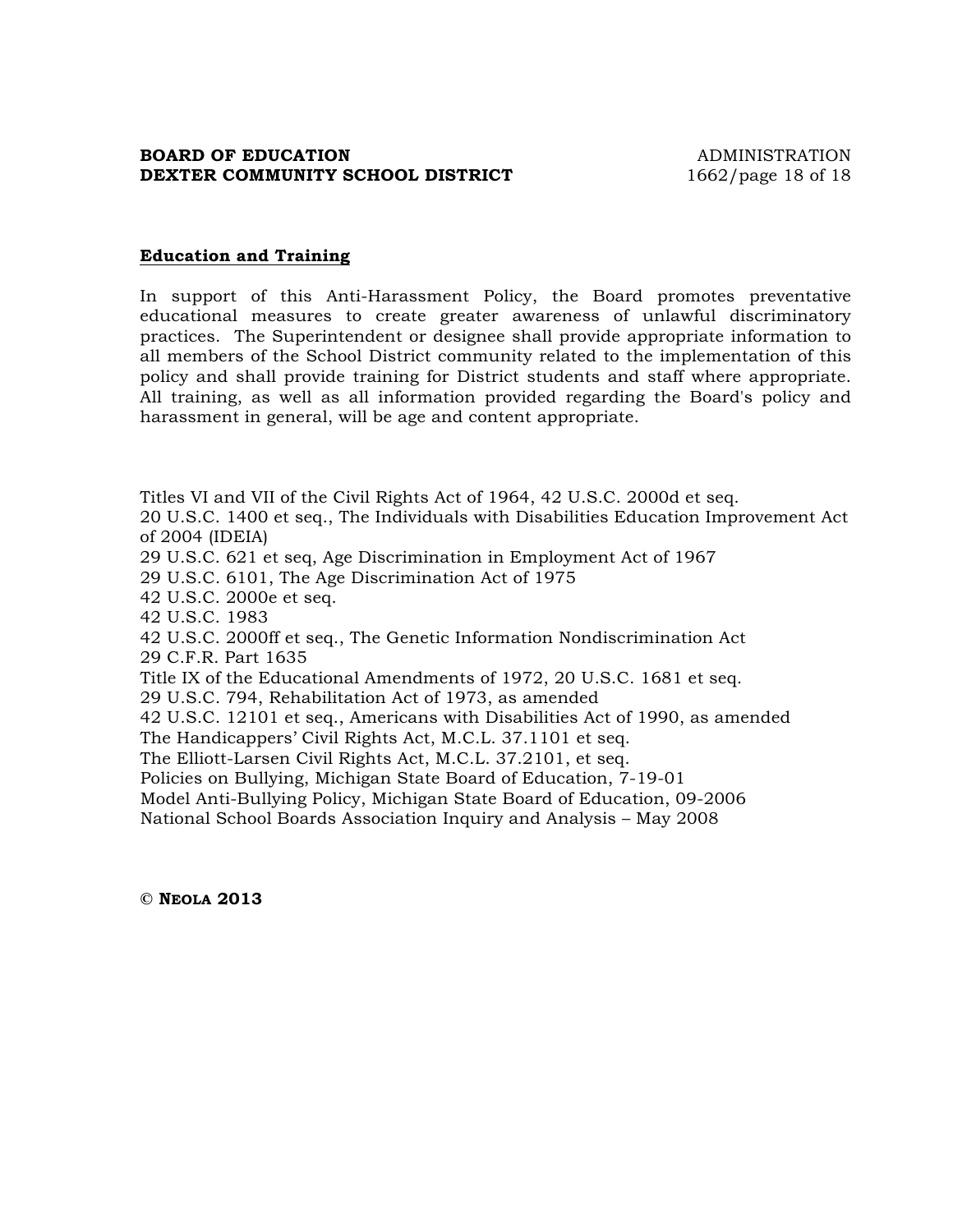## **BOARD OF EDUCATION PROGRAM DEXTER COMMUNITY SCHOOL DISTRICT** 2260.01/page 1 of 9

# SECTION 504/ADA PROHIBITION AGAINST DISCRIMINATION BASED ON DISABILITY

Pursuant to Section 504 of the Rehabilitation Act of 1973 ("Section 504"), the Americans with Disabilities Act of 1990, as amended ("ADA") and the implementing regulations (collectively "Section 504/ADA"), no otherwise qualified individual with a disability shall, solely by reason of his/her disability, be excluded from participation in, be denied the benefits of, or be subjected to discrimination under any program or activity receiving Federal financial assistance. The Board of Education does not discriminate in admission or access to, or participation or treatment in its programs or activities. As such, the Board's policies and practices will not discriminate against students with disabilities and will make accessible to qualified individuals with disabilities its facilities, programs, and activities. No discrimination will be knowingly permitted against any individual with a disability on the sole basis of that disability in any of the programs, activities, policies, and/or practices in the District.

"An individual with a disability" means a person who has, had a record of, or is regarded as having, a physical or mental impairment that substantially limits one or more major life activities. Major life activities are functions such as caring for one's self, performing manual tasks, walking, seeing, hearing, eating, sleeping, standing, lifting, bending, speaking, breathing, learning, reading, concentrating, thinking, communicating, and working.

Major life activities also include the operation of a major bodily function, including, but not limited to, functions of the immune system, normal cell growth, digestive, bowel, bladder, neurological, brain, respiratory, circulatory, endocrine, and reproductive functions.

An impairment that is episodic in nature or in remission is considered a disability if it would substantially limit a major life activity when active.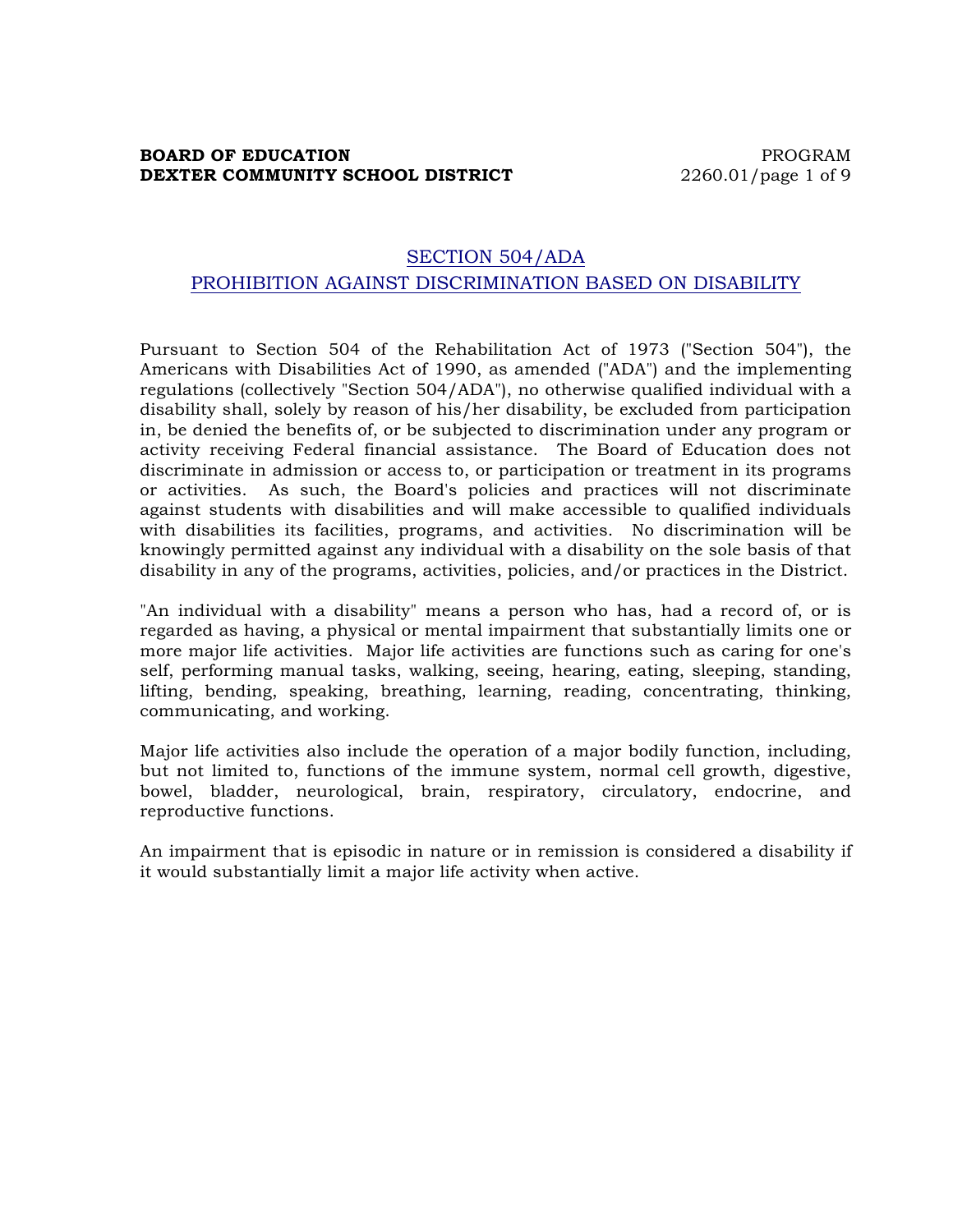#### **BOARD OF EDUCATION PROGRAM DEXTER COMMUNITY SCHOOL DISTRICT** 2260.01/page 2 of 9

The determination of whether an impairment substantially limits a major life activity must be made without regard to the ameliorative effects of mitigating measures such as medication, medical supplies, equipment or appliances, low-vision devices (not including ordinary eyeglasses or contact lenses), prosthetics (including limbs and devices), hearing aids and cochlear implants or other implantable hearing devices, mobility devices, oxygen therapy equipment or supplies, assistive technology, reasonable accommodations or auxiliary aids or services, or learned behavioral or adaptive neurological modifications.

With respect to public preschool, elementary and secondary educational services, a qualified person with a disability means a disabled person:

- A. who is of an age during which nondisabled persons are provided educational services;
- B. who is of any age during which it is mandatory under Michigan law to provide educational services to disabled persons; or
- C. to whom the State is required to provide a free appropriate public education pursuant to the Individuals with Disabilities Education Improvement Act (IDEIA).

With respect to vocational education services, a qualified person with a disability means a disabled person who meets the academic and technical standards requisite to admission or participation in the vocational program or activity.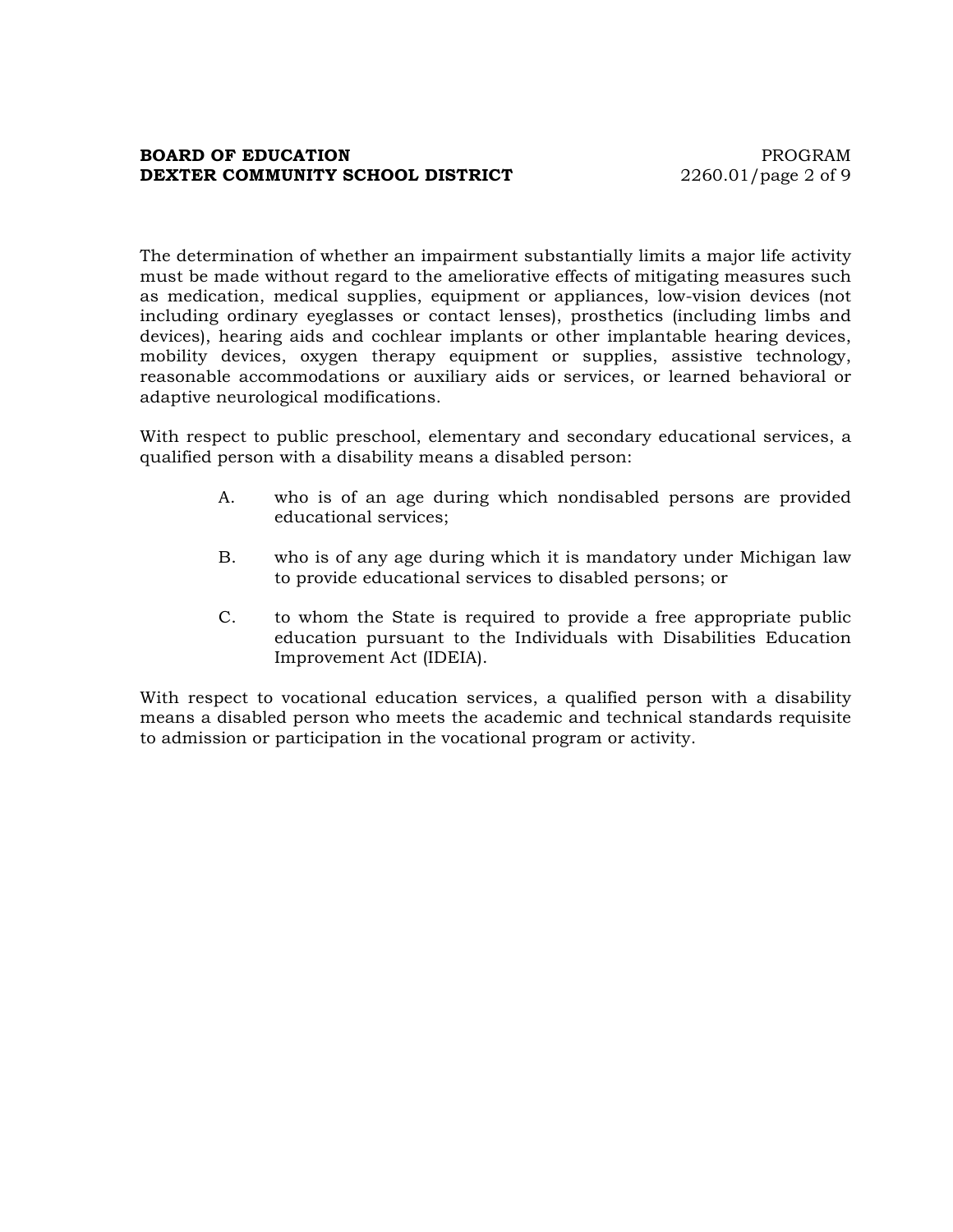## **BOARD OF EDUCATION** PROGRAM **DEXTER COMMUNITY SCHOOL DISTRICT** 2260.01/page 3 of 9

#### **Compliance Officers**

The Board designates the following individuals to serve as the District's 504 Compliance Officers/ADA Coordinators (hereinafter referred to as the "District Compliance Officers".

Barb Santo Ken Koenig Executive Director of Human Resources DHS Assistant Principal 734-424-4100 ext. 1031 734-424-4240 ext. 7003 7714 Ann Arbor St. 2200 N. Parker Rd. Dexter MI 48130 Dexter MI 48130 santob@dexterschools.org koenigk@dexterschools.org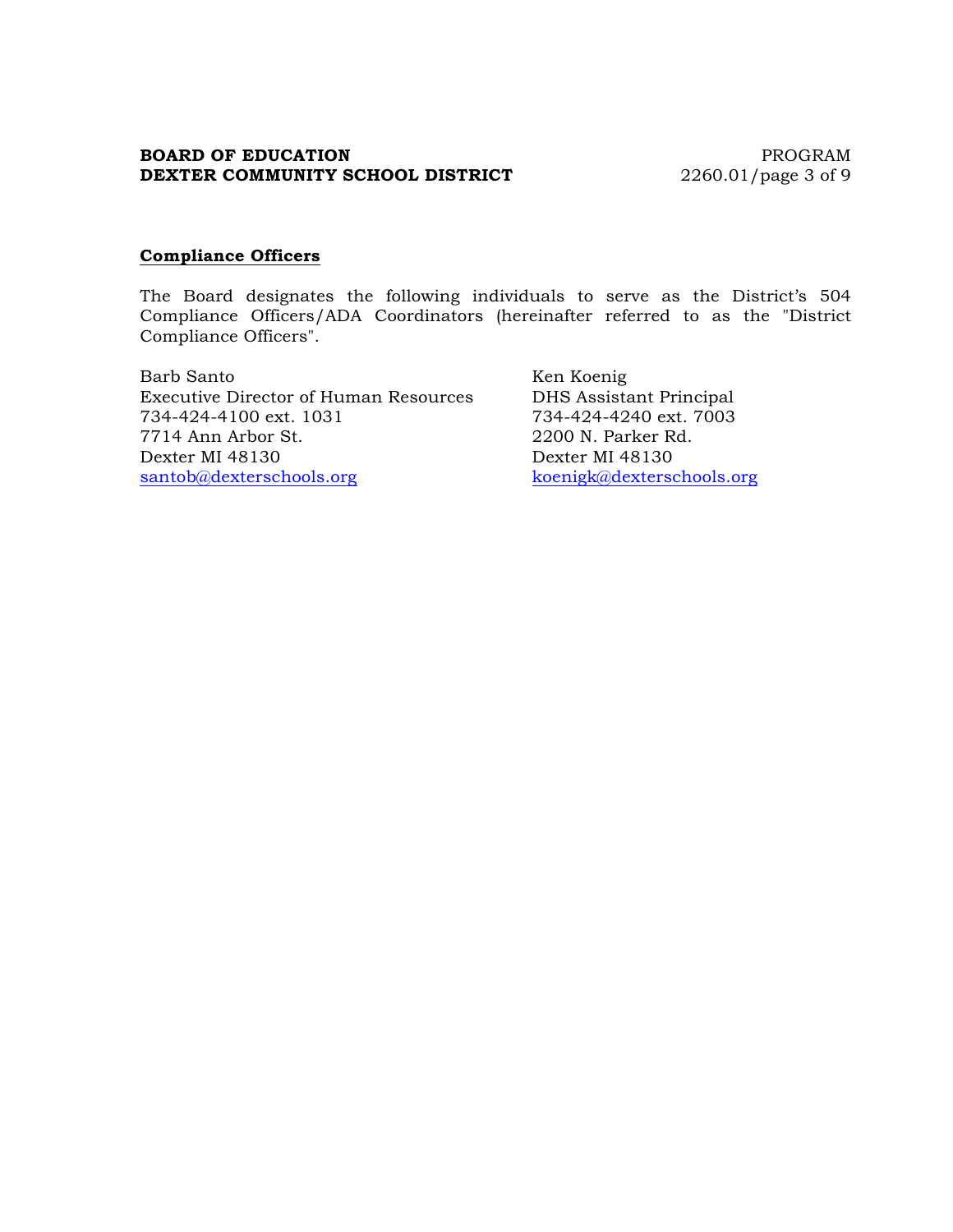#### **BOARD OF EDUCATION PROGRAM DEXTER COMMUNITY SCHOOL DISTRICT** 2260.01/page 4 of 9

The names, titles, and contact information of these individuals will be published annually:

- A. in the parent/student and staff handbooks.
- B. on the School District's web site.

Building Principals shall serve as Building Section 504/ADA Compliance Officers ("Building Compliance Officers").

The District Compliance Officers are responsible for coordinating the District's efforts to comply with and fulfill its responsibilities under Section 504 and Title II of the ADA. A copy of Section 504 and the ADA, including copies of the implementing regulations, may be obtained from the District Compliance Officers.

The District Compliance Officers will oversee the investigation of any complaints of discrimination based on disability, which may be filed pursuant to the Board's adopted internal complaint procedure, and will attempt to resolve such complaints.

The Board will provide for the prompt and equitable resolution of complaints alleging violations of Section 504/ADA. See below. The Board will further establish and implement a system of procedural safeguards in accordance with Section 504, including the right to an impartial due process hearing. See AG 2260.01B.

## **Training**

The District Compliance Officers will also oversee the training of employees in the District so that all employees understand their rights and responsibilities under Section 504 and the ADA, and are informed of the Board's policies, administrative guidelines and practices with respect to fully implementing and complying with the requirements of Section 504/ADA.

The Board will provide in-service training and consultation to staff responsible for the education of persons with disabilities, as necessary and appropriate.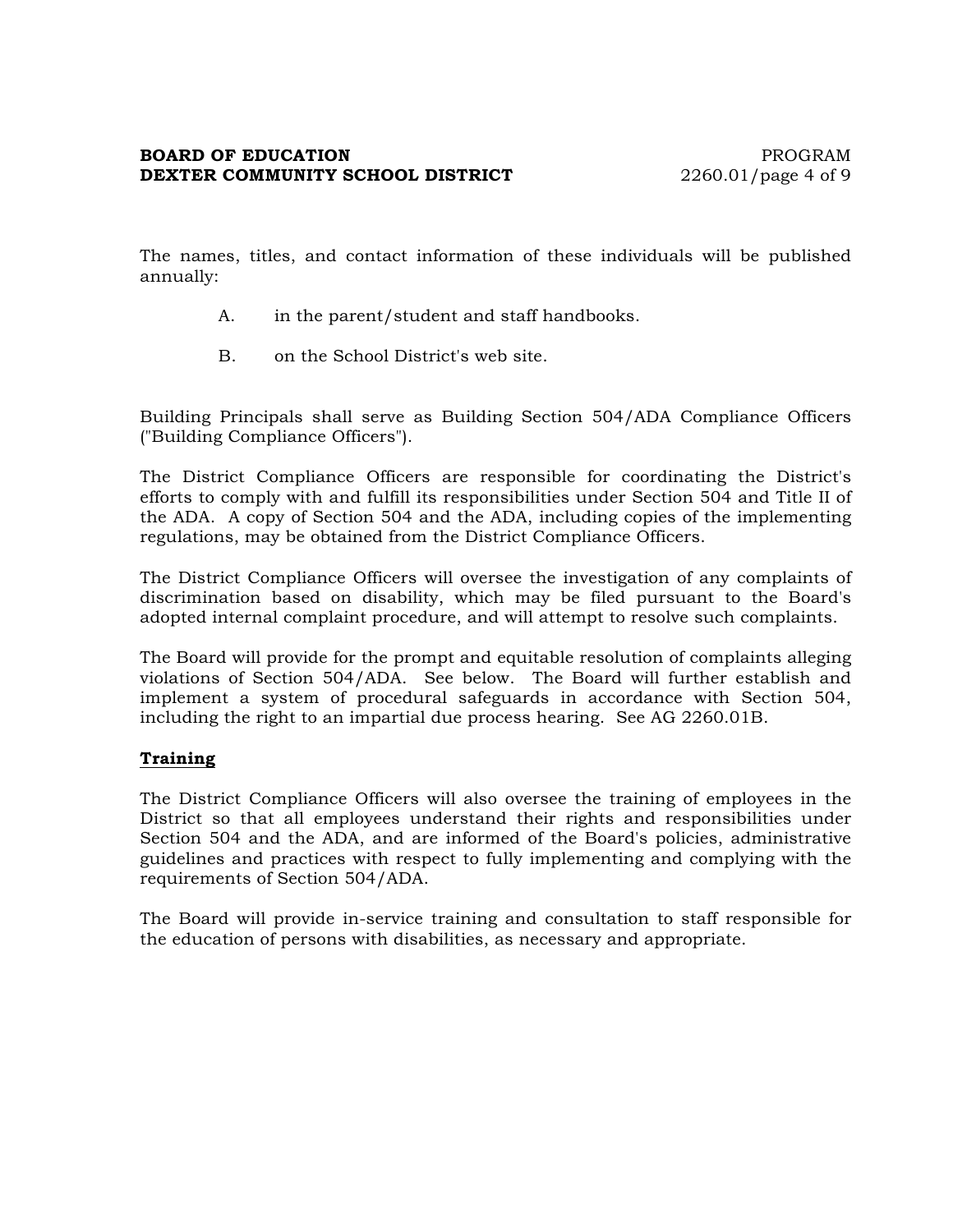## **BOARD OF EDUCATION PROGRAM DEXTER COMMUNITY SCHOOL DISTRICT** 2260.01/page 5 of 9

## **Facilities**

No qualified person with a disability will, because the District's facilities are inaccessible to or unusable by persons with disabilities, be denied the benefits of, be excluded from participation in, or otherwise be subjected to discrimination under any program or activity to which Section 504/ADA applies.

For facilities constructed or altered after June 3, 1977, the District will comply with applicable accessibility standards. For those existing facilities constructed prior to June 3, 1977, the District is committed to operating its programs and activities so that they are readily accessible to persons with disabilities. This includes, but is not limited to, providing accommodations to parents with disabilities who desire access to their child's educational program or meetings pertinent thereto. Programs and activities will be designed and scheduled so that the location and nature of the facility or area will not deny a student with a disability the opportunity to participate on the same basis as students without disabilities.

#### **Education**

The Board is committed to identifying, evaluating, and providing a free appropriate public education (FAPE) to students within its jurisdiction who have a physical or mental impairment that substantially limits one or more major life activities, regardless of the nature or severity of their disabilities.

An appropriate education may include regular or special education and related aids and services to accommodate the unique needs of students with disabilities. For disabled students who are not eligible for specially designed instruction under the IDEIA, the special education and related aids and services (including accommodations/modifications/interventions) they need in order to have their needs met as adequately as the needs of nondisabled students are met, shall be delineated, along with their placement, in a Section 504 Plan (Form 2260.01A F13). Parents/guardians/custodians ("parents") are invited and encouraged to participate fully in the evaluation process and development of a Section 504 Plan.

The Board is committed to educating (or providing for the education of) each qualified person with a disability who resides within the District with persons who are not disabled to the maximum extent appropriate. Generally, the District will place a person with a disability in the regular educational environment unless it is demonstrated that the education of the person in the regular environment, even with the use of supplementary aids and services cannot be achieved satisfactorily. If the District places a person in a setting other than the regular educational environment, it shall take into account the proximity of the alternate setting to the person's home.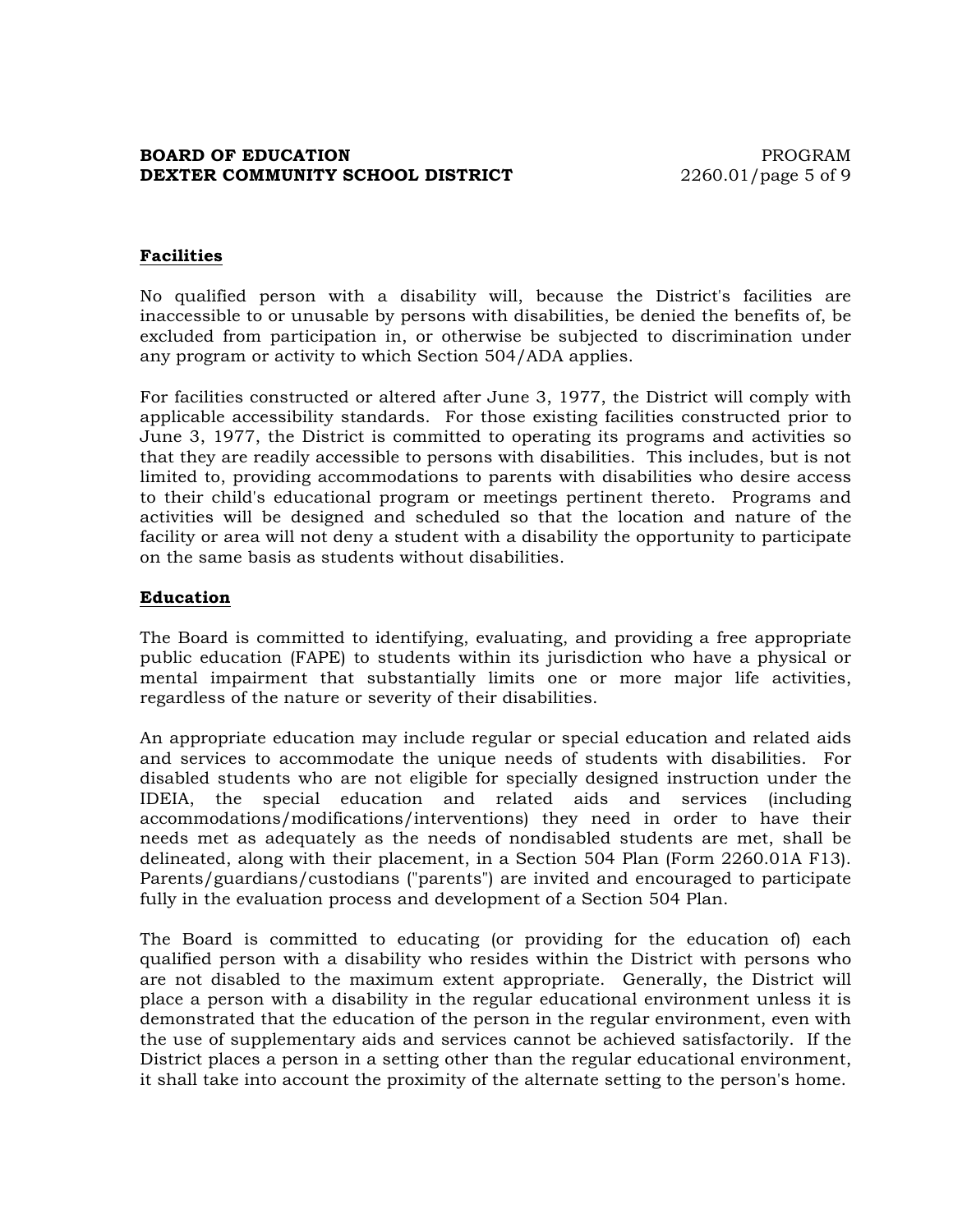#### **BOARD OF EDUCATION PROGRAM DEXTER COMMUNITY SCHOOL DISTRICT** 2260.01/page 6 of 9

The District will provide non-academic extracurricular services and activities in such a manner as is necessary to afford qualified persons with disabilities an equal opportunity for participation in such services and activities. Non-academic and extracurricular services and activities may include counseling services, physical recreational athletics, transportation, health services, recreational activities, special interests groups or clubs sponsored by the District, referrals to agencies that provide assistance to persons with disabilities, and employment of students. In providing or arranging for the provision of meals and recess periods, and non-academic and extracurricular services and activities, including those listed above, the District will verify that persons with disabilities participate with persons without disabilities in such services and activities to the maximum extent appropriate.

## **Notice**

Notice of the Board's policy on nondiscrimination in education practices and the identity of the District's Compliance Officers will be posted throughout the District, and published in the District's recruitment statements or general information publications.

## **Complaint Procedures**

If a person believes that s/he has been discriminated against on the basis of his/her disability, the person may utilize the following complaint procedures as a means of reaching, at the lowest possible administrative level, a prompt and equitable resolution of the matter.

In accordance with Section 504 of the Rehabilitation Act of 1973 and its implementing regulations ("Section 504"), parents and students will be notified of their right to file an internal complaint regarding an alleged violation, misinterpretation or misapplication of Section 504. In addition, students and their parents will be notified of their right to file a complaint with the U.S. Department of Education's Office for Civil Rights. Finally, students and parents will be advised of their right to request a due process hearing before an Impartial Hearing Officer (IHO) regarding the identification, evaluation or educational placement of persons with disabilities, including the right to participation by the student's parents or guardian and representation of counsel, and their right to examine relevant education records.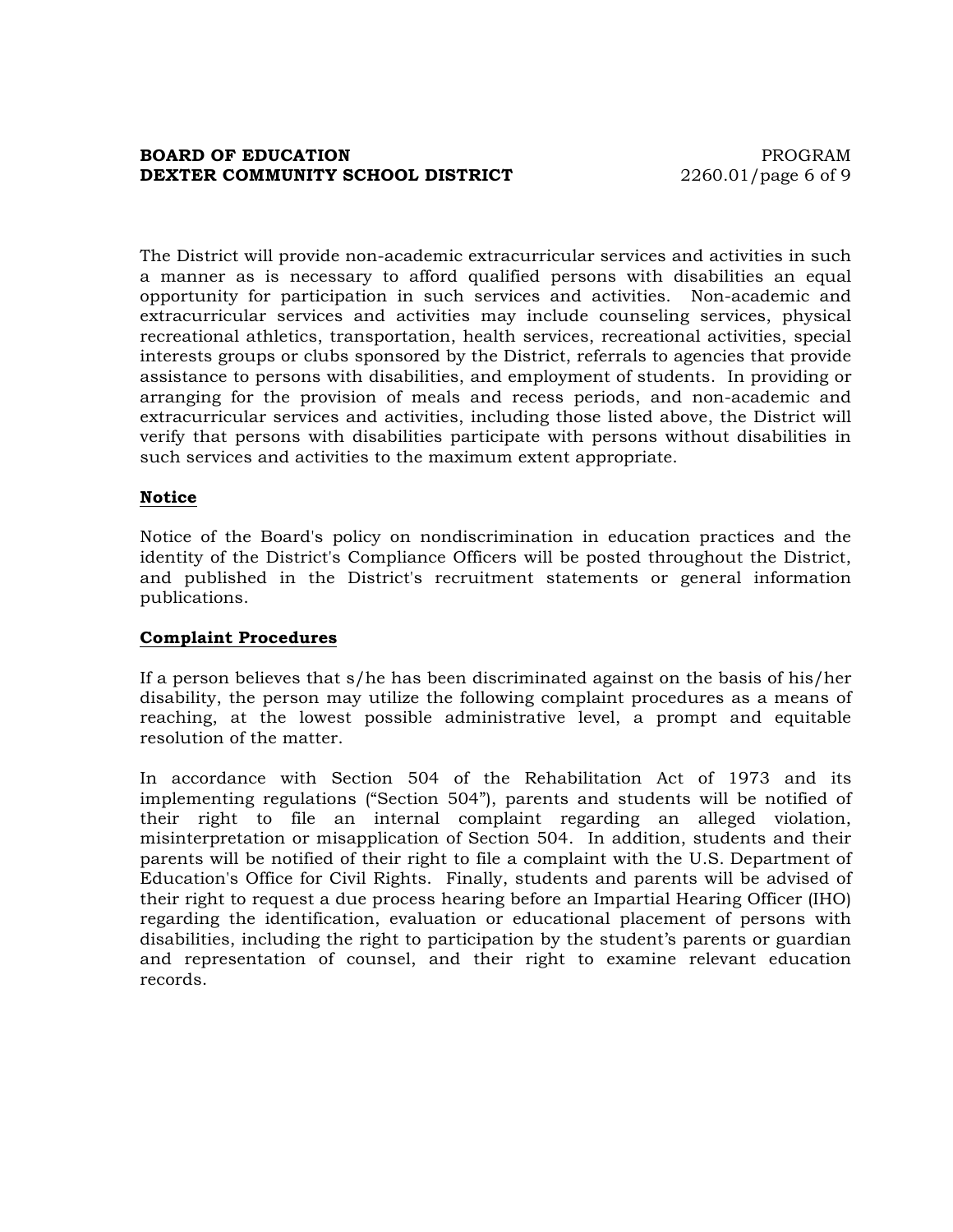#### **BOARD OF EDUCATION PROGRAM DEXTER COMMUNITY SCHOOL DISTRICT** 2260.01/page 7 of 9

Internal complaints and requests for due process hearings must be put in writing and must identify the specific circumstances or areas of dispute that have given rise to the complaint or the request for a hearing, and offer possible solutions to the dispute. The complaint or request for due process hearing must be filed with a District Compliance Officer within specified time limits. The District's Compliance Officer is available to assist individuals in filing a complaint or request.

#### Internal Complaint Procedures

An internal complaint may be filed by a student and/or parent. A student and/or parent may initiate the internal complaint procedure when s/he/they believe that a violation, misapplication or misinterpretation of Section 504 has occurred. Additionally, the following procedure may be used for any disagreement with respect to actions regarding the identification, evaluation, or educational program or placement of students who are identified as disabled or believed to be disabled pursuant to Section 504, and are not eligible under the IDEIA, except in the case of disciplinary actions where the provisions of the Student Code of Conduct apply. Use of the internal complaint procedure is not a prerequisite to the pursuit of other remedies, including the filing of a complaint with the U.S. Department of Education's Office for Civil Rights or requesting a due process hearing.

Step 1 Investigation by the Building Compliance Officer: A student or parent may initiate an investigation by filing a written internal complaint with the Building Compliance Officer. The complaint should fully describe the circumstances giving rise to the dispute and how the child is adversely affected. The complaint must be filed as soon as possible, but not longer than thirty (30) calendar days after disclosure of the facts giving rise to the complaint. The Building Compliance Officer shall conduct an impartial investigation of the complaint. As part of the investigation, the Building Compliance Officer shall permit the complainant to present witnesses and other evidence in support of the complaint. The investigation shall be completed within fifteen (15) school days of the written complaint being filed. The Building Compliance Officer will notify the complainant in writing of his/her decision.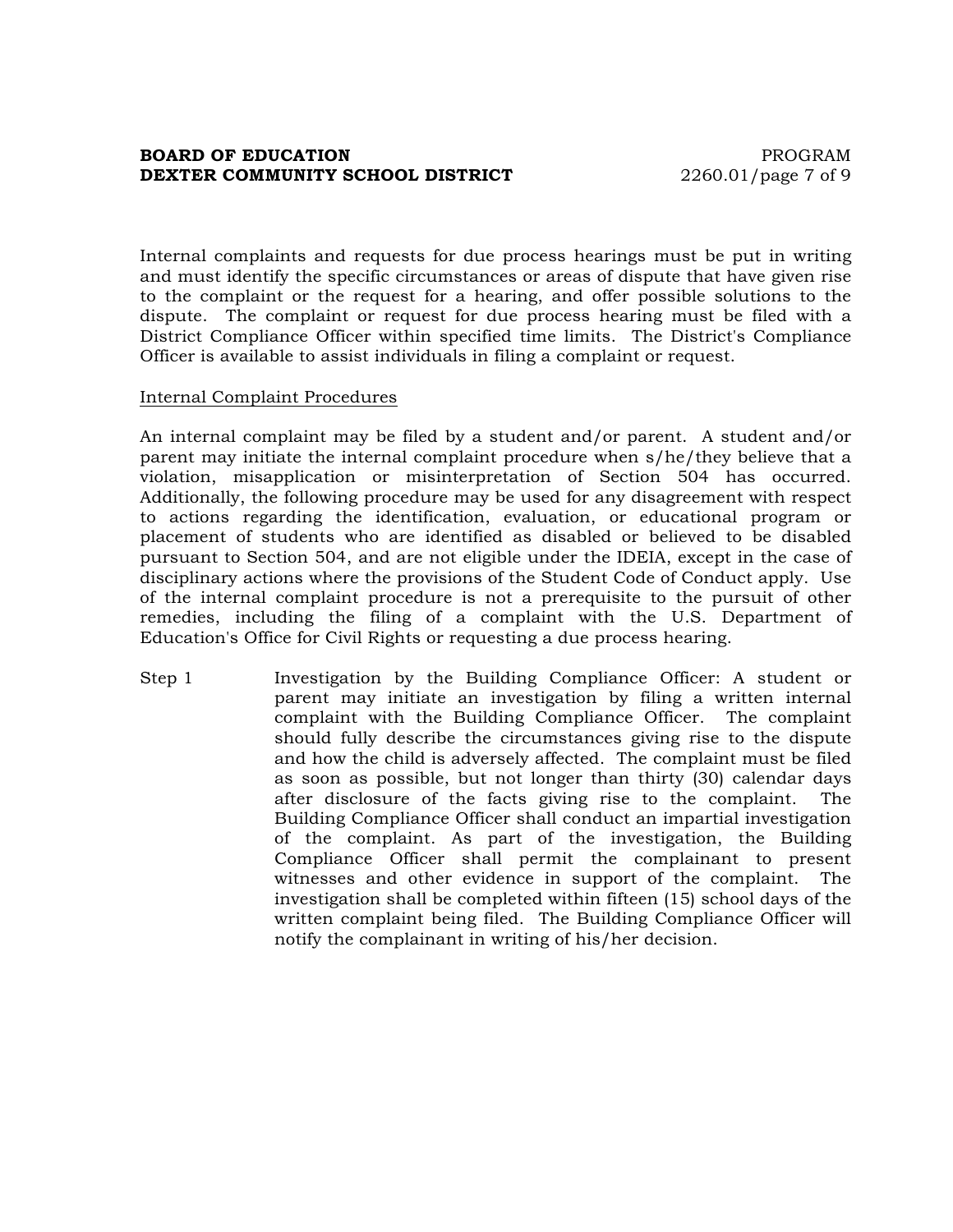#### **BOARD OF EDUCATION PROGRAM DEXTER COMMUNITY SCHOOL DISTRICT** 2260.01/page 8 of 9

- Step 2 Appeal to the District Compliance Officer: If the complaint is not resolved satisfactorily at Step 1, the student or parent may appeal the Building Compliance Officer's decision in writing to the District Compliance Officer. The appeal must be made within five (5) school days following receipt of the Building Compliance Officer's decision. The District Compliance Officer will review the case, may conduct an informal hearing, and will notify all parties in writing of his/her decision within ten (10) school days of receiving the appeal.
- Step 3 If the complaint is not resolved satisfactorily at Step 2, the student or parent may request a due process hearing, provided the complaint involves an issue related to the identification, evaluation, or placement of the student.

If it is determined that the Complainant was subjected to unlawful discrimination, the Building and District COs must identify what corrective action will be taken to stop, remedy, and prevent the recurrence of the discrimination/retaliation. The corrective action should be reasonable, timely, age-appropriate and effective, and tailored to the specific situation.

#### OCR Complaint

At any time, if a student or parent believes that s/he has been subjected to discrimination based upon his/her disability in violation of Section 504 or the ADA, the individual may file a complaint with the U.S. Department of Education's Office for Civil Rights ("OCR"). The OCR can be reached at:

> U.S. Department of Education Office for Civil Rights Cleveland Office 1350 Euclid Avenue, Suite 325 Cleveland, Ohio 44115 (216) 522-4970 FAX: (216) 522-2573 TDD: (216) 522-4944 E-mail: OCR.Cleveland@ed.gov Web: http://www.ed.gov/ocr

Except in extraordinary circumstances, the OCR does not review the result of individual placement and other educational decisions, so long as the District complies with the "process" requirements of Subpart D of Section 504.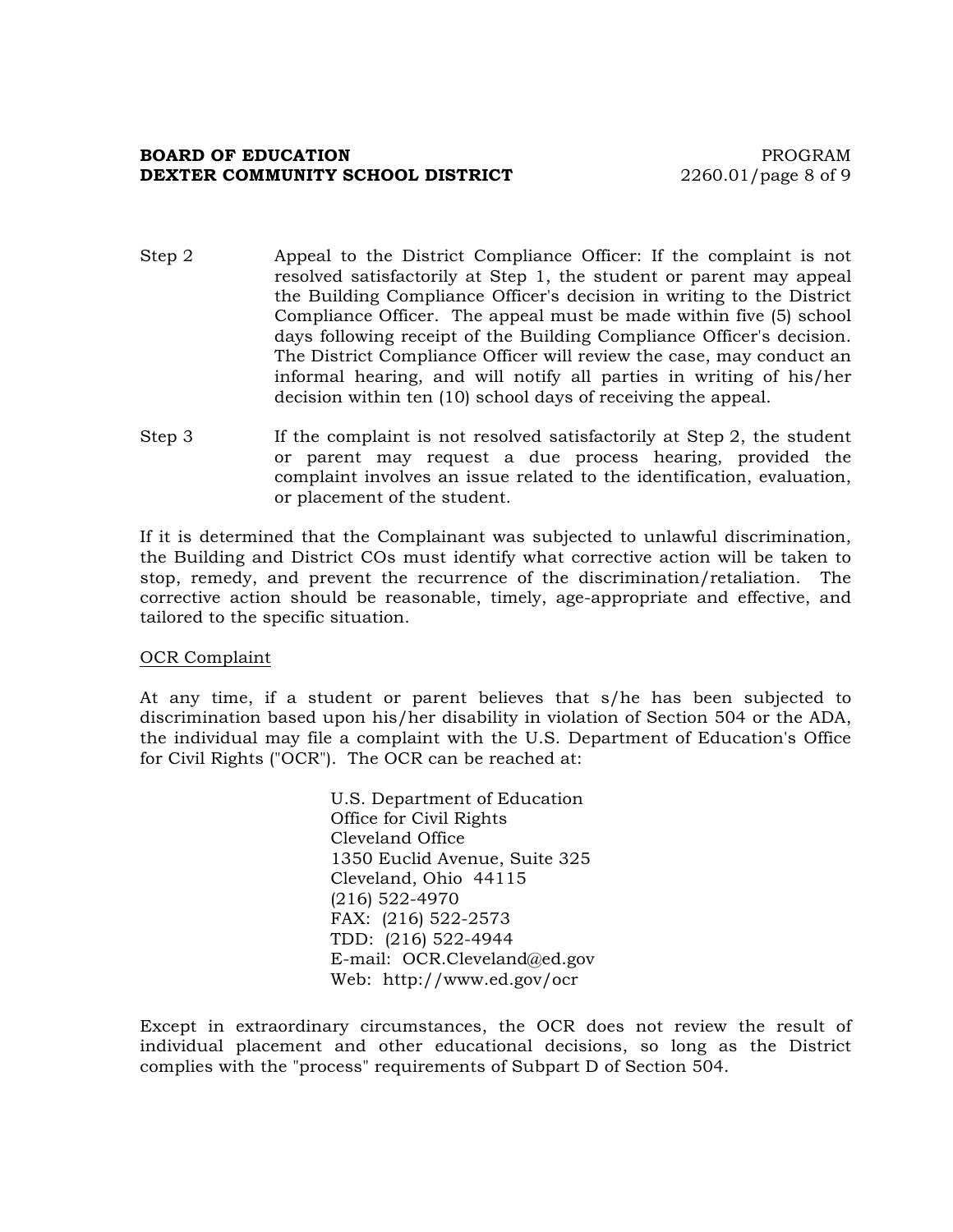## **BOARD OF EDUCATION PROGRAM DEXTER COMMUNITY SCHOOL DISTRICT** 2260.01/page 9 of 9

#### Retaliation

Retaliation against a person who makes a report or files a complaint alleging unlawful discrimination, or participates as a witness in an investigation, is prohibited. Specifically, the Board will not retaliate against, coerce, intimidate, threaten or interfere with any individual because the person opposed any act or practice made unlawful by Section 504 or the ADA, or because that individual made a charge, testified, assisted or participated in any manner in an investigation, proceeding, or hearing under those laws, or because that individual exercised, enjoyed, aided or encouraged any other person in the exercise or enjoyment of any right granted or protected by those laws.

29 U.S.C. 794, Section 504 Rehabilitation Act of 1973, as amended 34 C.F.R. Part 104 42 U.S.C. 12101 et seq., Americans with Disabilities Act of 1990, as amended

**© NEOLA 2015**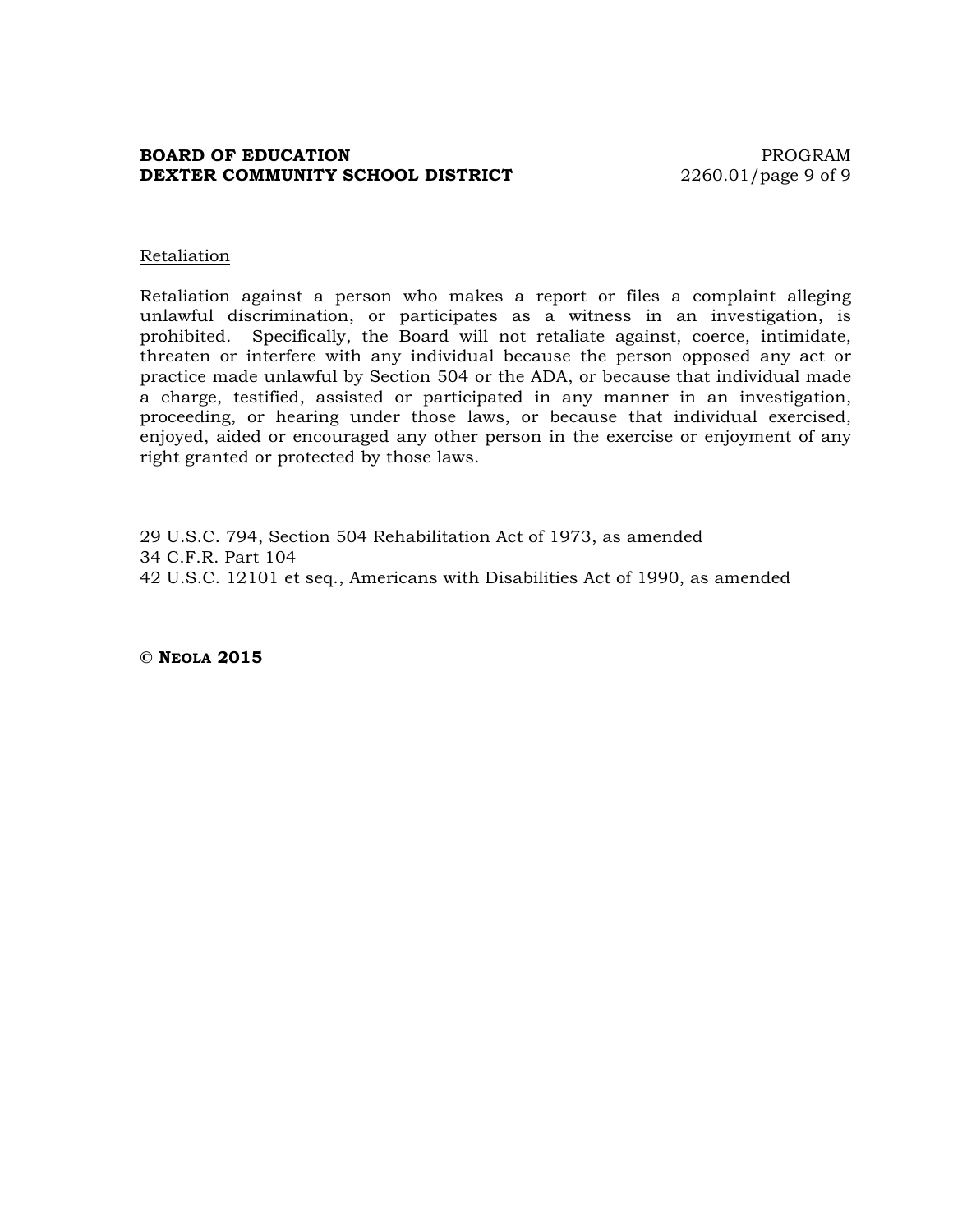# **policy**

#### **BOARD OF EDUCATION PROGRAM DEXTER COMMUNITY SCHOOL DISTRICT** 2260/page 1 of 15

# NONDISCRIMINATION AND ACCESS TO EQUAL EDUCATIONAL OPPORTUNITY

Any form of discrimination or harassment can be devastating to an individual's academic progress, social relationship and/or personal sense of self-worth.

As such, the Board of Education does not discriminate on the basis of race, color, national origin, sex (including sexual orientation or transgender identity), disability, age (except as authorized by law), religion, military status, ancestry, or genetic information (collectively, "Protected Classes") in its educational programs or activities.

The Board also does not discriminate on the basis of Protected Classes in its employment policies and practices as they relate to students, and does not tolerate harassment of any kind.

Equal educational opportunities shall be available to all students, without regard to the Protected Classes, age (unless age is a factor necessary to the normal operation or the achievement of any legitimate objective of the program/activity), place of residence within the boundaries of the District, or social or economic background, to learn through the curriculum offered in this District. Educational programs shall be designed to meet the varying needs of all students.

In order to achieve the aforesaid goal, the Superintendent shall:

A. Curriculum Content

review current and proposed courses of study and textbooks to detect any bias based upon Protected Classes, ascertaining whether or not supplemental materials, singly or taken as a whole, fairly depict the contribution of both genders, various races, ethnic groups, etc. toward the development of human society;

B. Staff Training

develop an ongoing program of in-service training for school personnel designed to identify and solve problems of bias based upon Protected Classes in all aspects of the program;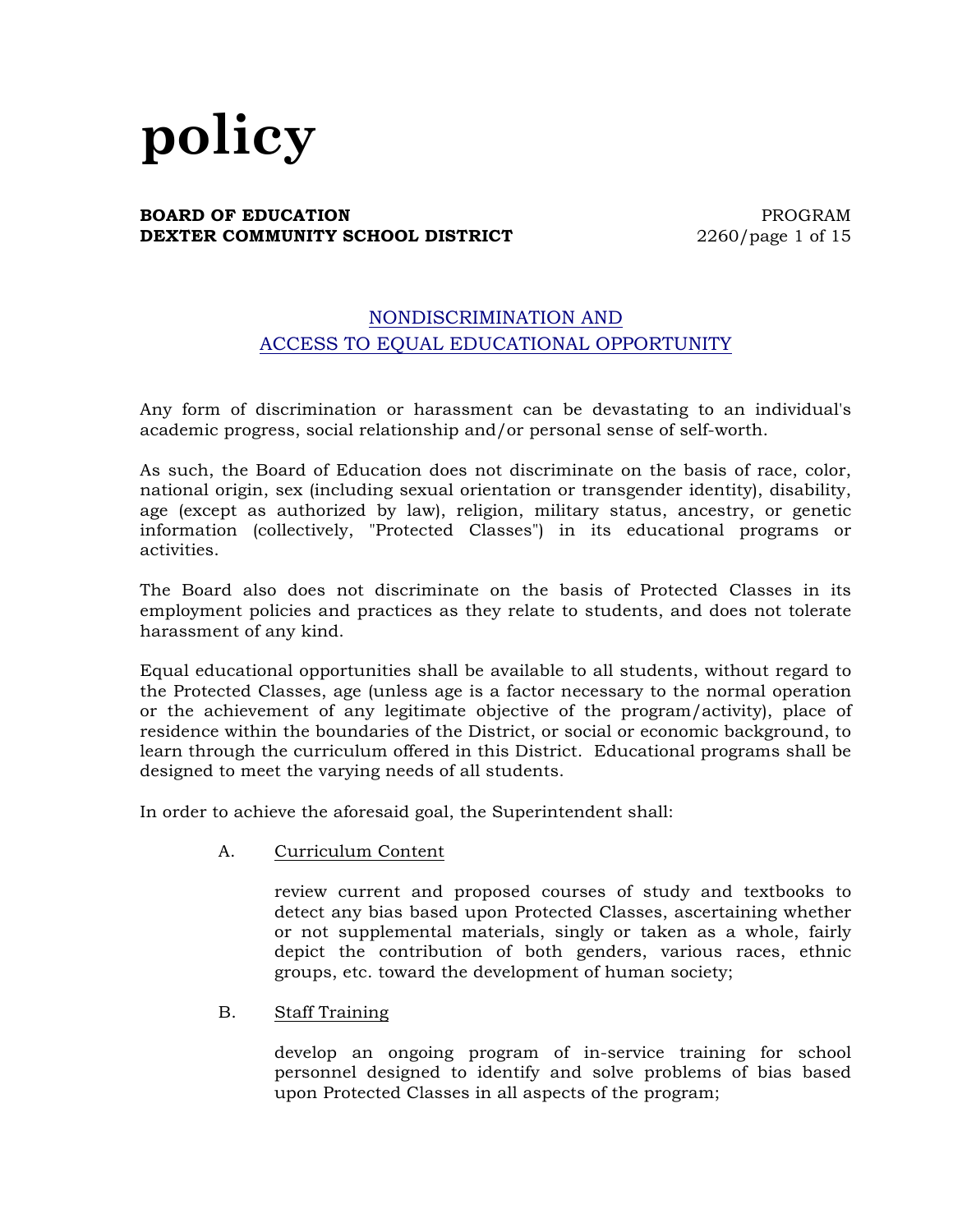#### **BOARD OF EDUCATION PROGRAM DEXTER COMMUNITY SCHOOL DISTRICT** 2260/page 2 of 15

## C. Student Access

- 1. review current and proposed programs, activities, facilities, and practices to ensure that all students have equal access thereto and are not segregated on the basis of the Protected Classes in any duty, work, play, classroom, or school practice, except as may be permitted under State regulations;
- 2. verify that facilities are made available, in accordance with Board Policy 7510 - Use of School Facilities, for non-curricular student activities that are initiated by parents or other members of the community, including but not limited to any group affiliated with the Boy Scouts of America or any other youth group listed in Title 36 of the United States Code as a patriotic society;

This language does not prohibit the District from establishing and maintaining a single-gender school, class, or program within a school if a comparable school, class, or program is made available to students of each gender.

D. District Support

verify that like aspects of the District program receive like support as to staff size and compensation, purchase and maintenance of facilities and equipment, access to such facilities and equipment, and related matters;

E. Student Evaluation

verify that tests, procedures, or guidance and counseling materials, which are designed to evaluate student progress, rate aptitudes, analyze personality, or in any manner establish or tend to establish a category by which a student may be judged, are not differentiated or stereotyped on the basis of Protected Classes.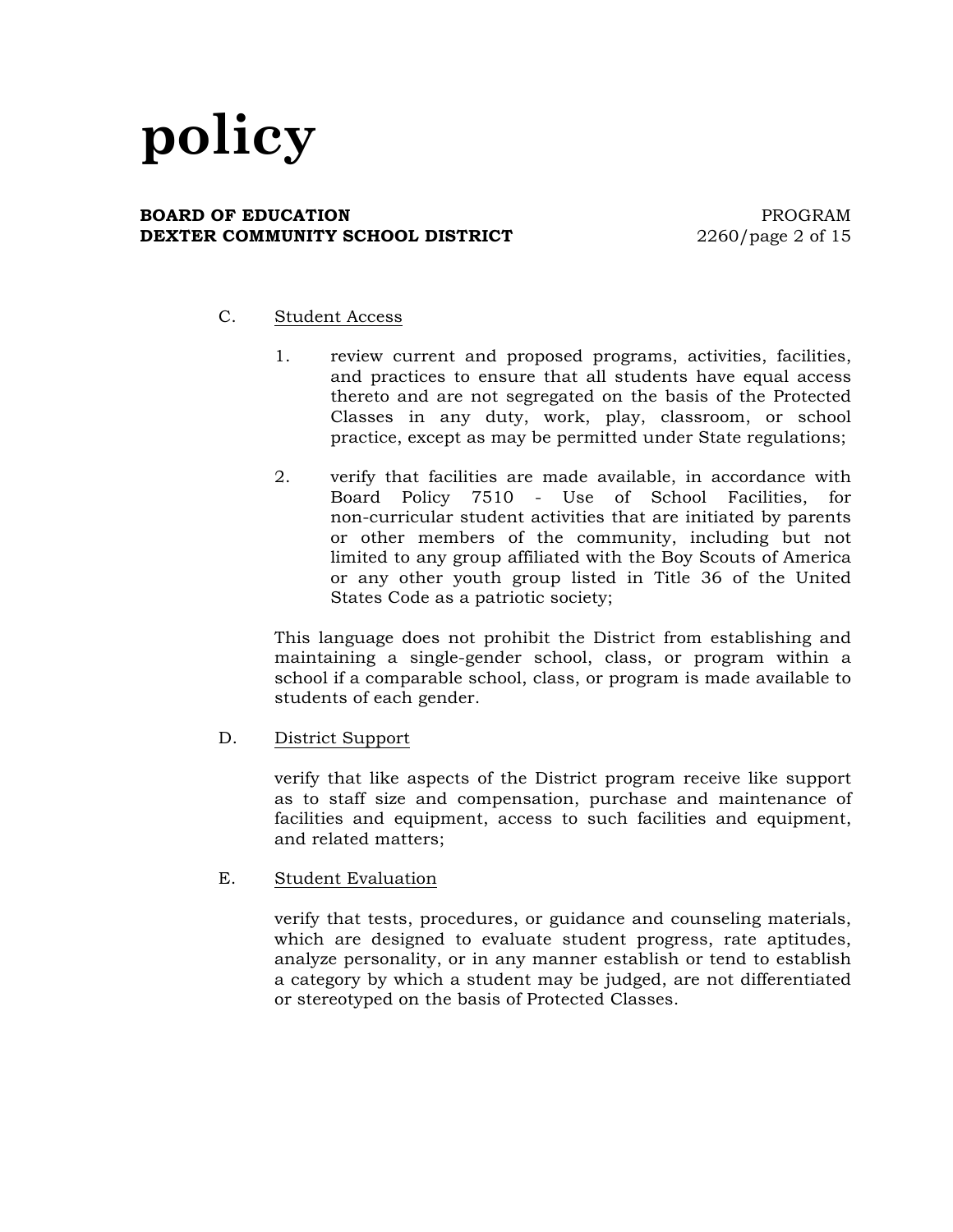## **BOARD OF EDUCATION PROGRAM DEXTER COMMUNITY SCHOOL DISTRICT** 2260/page 3 of 15

# **District Compliance Officers**

The Board designates the following individuals to serve as the District's "Compliance Officers" (also known as "Civil Rights Coordinators") (hereinafter referred to as the "COs").

Barb Santo Ken Koenig Executive Director of Human Resources DHS Assistant Principal 734-424-4100 ext. 1031 734-424-4240 ext. 7003 7714 Ann Arbor St. 2200 N. Parker Rd. Dexter MI 48130 Dexter MI 48130 santob@dexterschools.org koenigk@dexterschools.org

The names, titles, and contact information of these individuals will be published annually:

- A. in the parent/student and staff handbooks.
- B. on the School District's web site.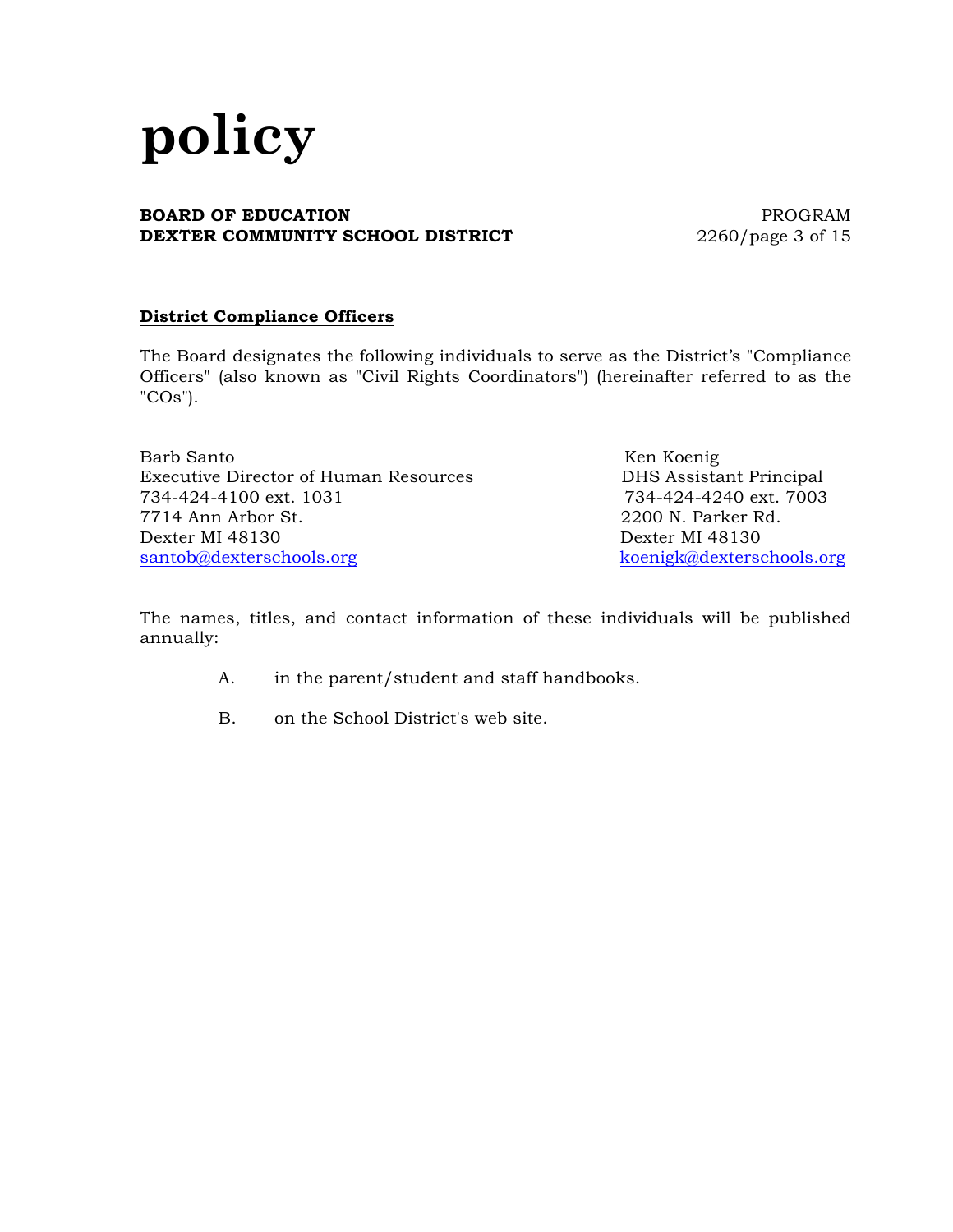#### **BOARD OF EDUCATION EXECUTE:** THE RESERVE ENDING PROGRAM **DEXTER COMMUNITY SCHOOL DISTRICT** 2260/page 4 of 15

The District will accommodate the use of certified service animals when there is an established need for such supportive aid in the school environment. Certain restrictions may be applied when necessary due to allergies, health, safety, disability or other issues of those in the classroom or school environment. The goal shall be to provide all students with the same access and participation opportunities provided to other students in school. Confirmation of disability, need for a service animal to access the school programming, and current certification/training of the service animal may be required.

The COs are responsible for coordinating the District's efforts to comply with applicable Federal and State laws and regulations, including the District's duty to address in a prompt and equitable manner any inquiries or complaints regarding discrimination, retaliation or denial of equal access. The COs shall also verify that proper notice of nondiscrimination for Title II of the Americans with Disabilities Act (as amended), Title VI and VII of the Civil Rights Act of 1964, Title IX of the Education Amendment Act of 1972, Section 504 of the Rehabilitation Act of 1973 (as amended), and the Age Discrimination Act of 1975 is provided to students, their parents, staff members, and the general public. A copy of each of the Acts and regulations on which this notice is based may be found in the CO's office.

The Superintendent shall annually attempt to identify children with disabilities, ages 0-25, who reside in the District but do not receive public education.

In addition, s/he shall establish procedures to identify students who are Limited English Proficient (LEP), including immigrant children and youth, to assess their ability to participate in District programs, and develop and administer a program that meets the English language and academic needs of these students. This program shall include procedures for student placement, services, evaluation and exit guidelines and shall be designed to provide students with effective instruction that leads to academic achievement and timely acquisition of proficiency in English. As a part of this program, the District will evaluate the progress of students in achieving English language proficiency in the areas of listening, speaking, reading and writing, on an annual basis (also see Policy 2225).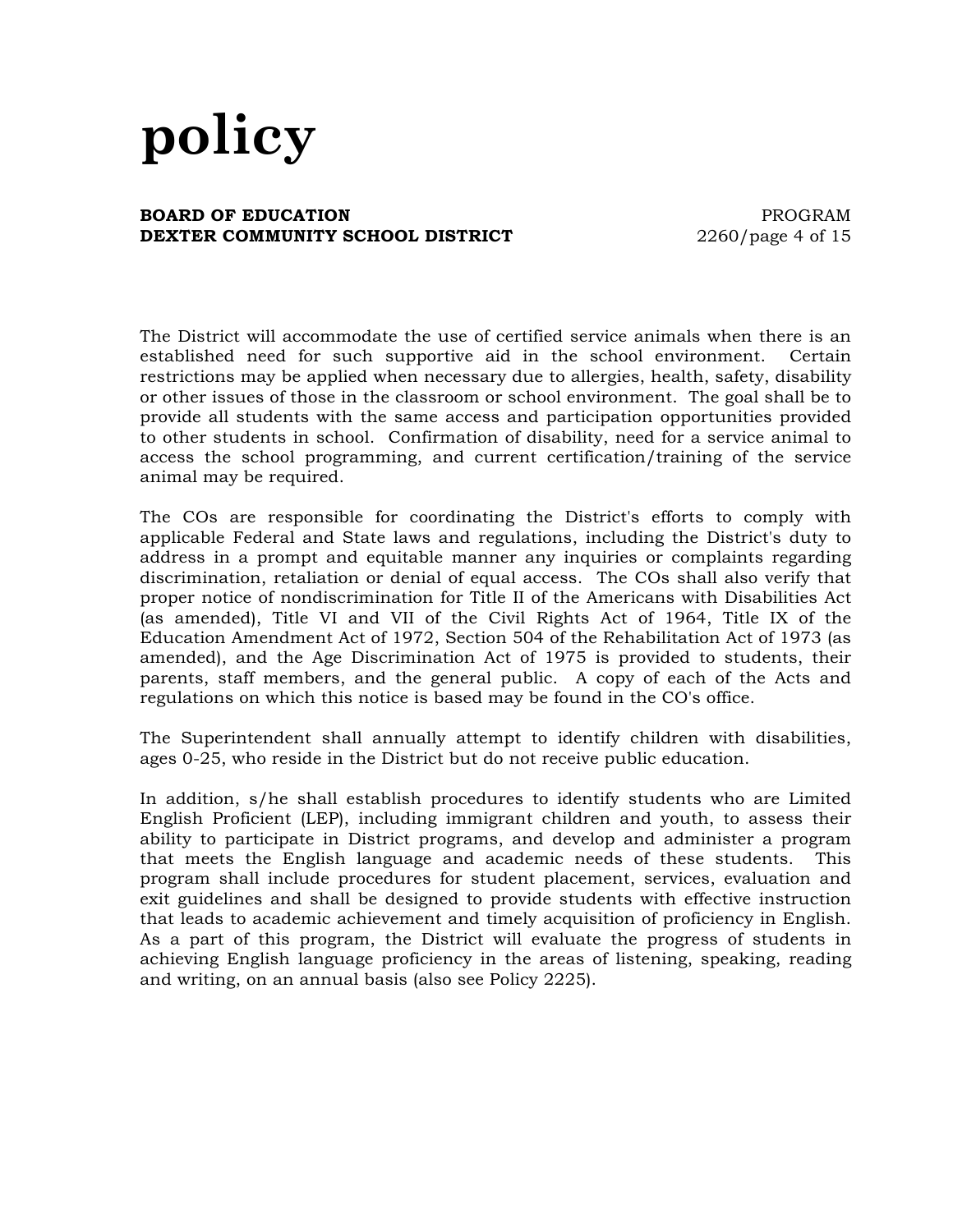## **BOARD OF EDUCATION EXECUTE:** THE RESERVE ENDING PROGRAM **DEXTER COMMUNITY SCHOOL DISTRICT** 2260/page 5 of 15

# **Reports and Complaints of Unlawful Discrimination and Retaliation**

Students and all other members of the School District community and third parties are encouraged to promptly report incidents of unlawful discrimination and/or retaliation to a teacher, administrator, supervisor, or other District official so that the Board may address the conduct. Any teacher, administrator, supervisor, or other District employee or official who receives such a complaint shall file it with the CO at his/her first convenience**.**

Members of the School District community, which includes students or third parties who believe they have been unlawfully discriminated/retaliated against, are entitled to utilize the complaint process set forth below. Initiating a complaint, whether formally or informally, will not adversely affect the complaining individual's employment or participation in educational or extra-curricular programs. While there are no time limits for initiating complaints under this policy, individuals should make every effort to file a complaint as soon as possible after the conduct occurs while the facts are known and potential witnesses are available.

If, during an investigation of alleged bullying, aggressive behavior and/or harassment in accordance with Policy 5517.01 – Bullying and Other Forms of Aggressive Behavior, the Principal believes that the reported misconduct may constitute unlawful discrimination based on a Protected Class, the Principal shall report the act to one of the COs who shall investigate the allegation in accordance with this policy. While the CO investigates the allegation, the Principal shall suspend his/her Policy 5517.01 investigation to await the CO's written report. The CO shall keep the Principal informed of the status of the Policy 2260 investigation and provide him/her with a copy of the resulting written report.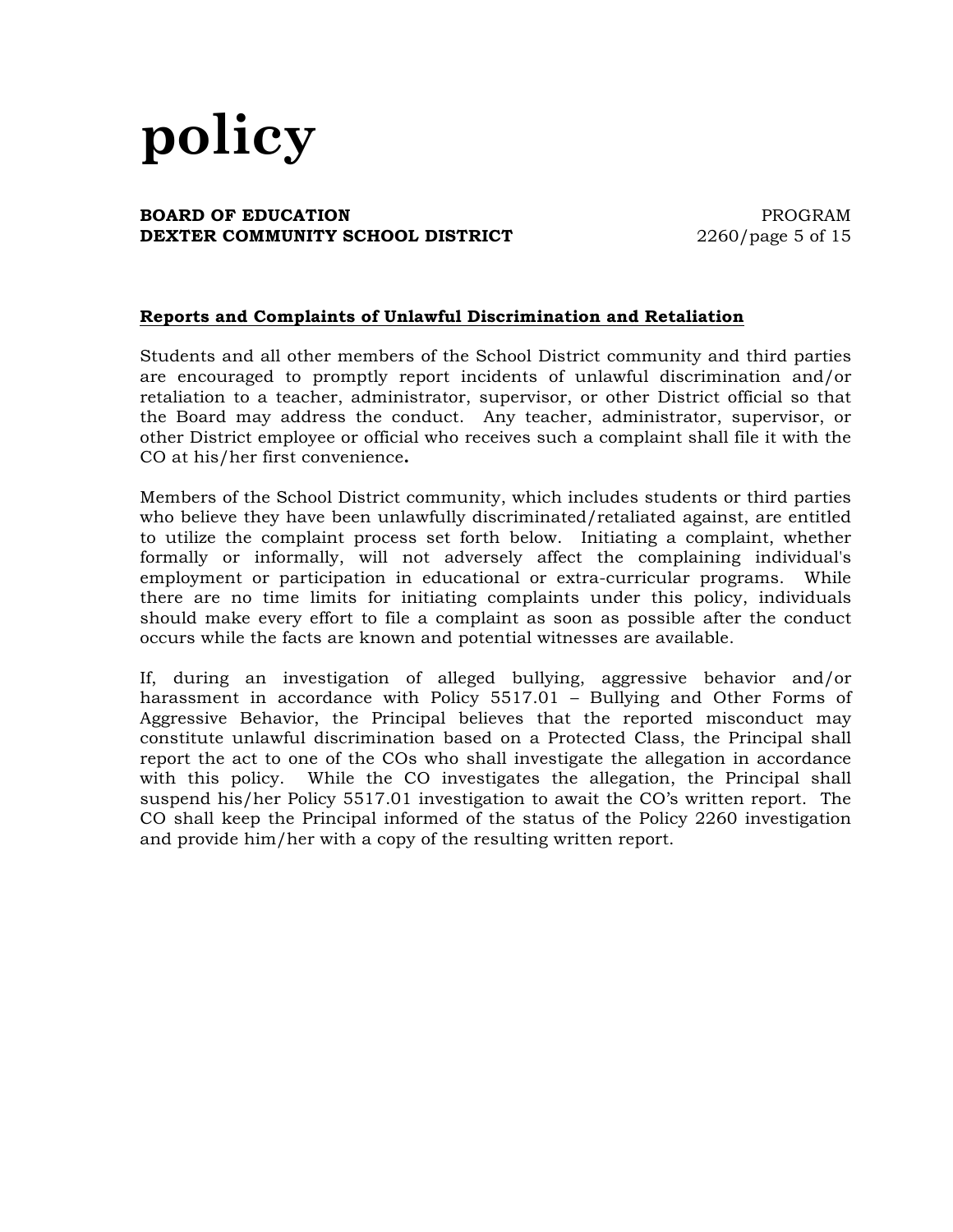#### **BOARD OF EDUCATION PROGRAM DEXTER COMMUNITY SCHOOL DISTRICT** 2260/page 6 of 15

The COs will be available during regular school/work hours to discuss concerns related to unlawful discrimination/retaliation. COs shall accept complaints of unlawful discrimination/retaliation directly from any member of the School District community or a visitor to the District, or receive complaints that are initially filed with a school building administrator. Upon receipt of a complaint either directly or through a school building administrator, a CO will begin either an informal or formal process (depending on the request of the person alleging the discrimination/retaliation or the nature of the alleged discrimination/retaliation), or the CO will designate a specific individual to conduct such a process. The CO will provide a copy of this policy to any person who files a complaint. In the case of a formal complaint, the CO will prepare recommendations for the Superintendent or oversee the preparation of such recommendations by a designee. All members of the School District community must report incidents of discrimination/retaliation that are reported to them to the CO within two (2) business days of learning of the incident/conduct.

Any Board employee who directly observes unlawful discrimination/retaliation of a student is obligated, in accordance with this policy, to report such observations to one of the COs within two (2) business days. Additionally, any Board employee who observes an act of unlawful discrimination/retaliation is expected to intervene to stop the misconduct, unless circumstances make such an intervention dangerous, in which case the staff member should immediately notify other Board employees and/or local law enforcement officials, as necessary, to stop the misconduct. Thereafter, the CO or designee must contact the student, if age eighteen (18) or older, or the student's parents if the student is under the age eighteen (18), within two (2) school days to advise s/he/them of the Board's intent to investigate the alleged wrongdoing.

#### **Investigation and Complaint Procedure**

Any student who believes that s/he has been subjected to unlawful discrimination or retaliation may seek resolution of his/her complaint through the procedures described below. The formal complaint procedures involve an investigation of the individual's claims and a process for rendering a decision regarding whether the charges are substantiated.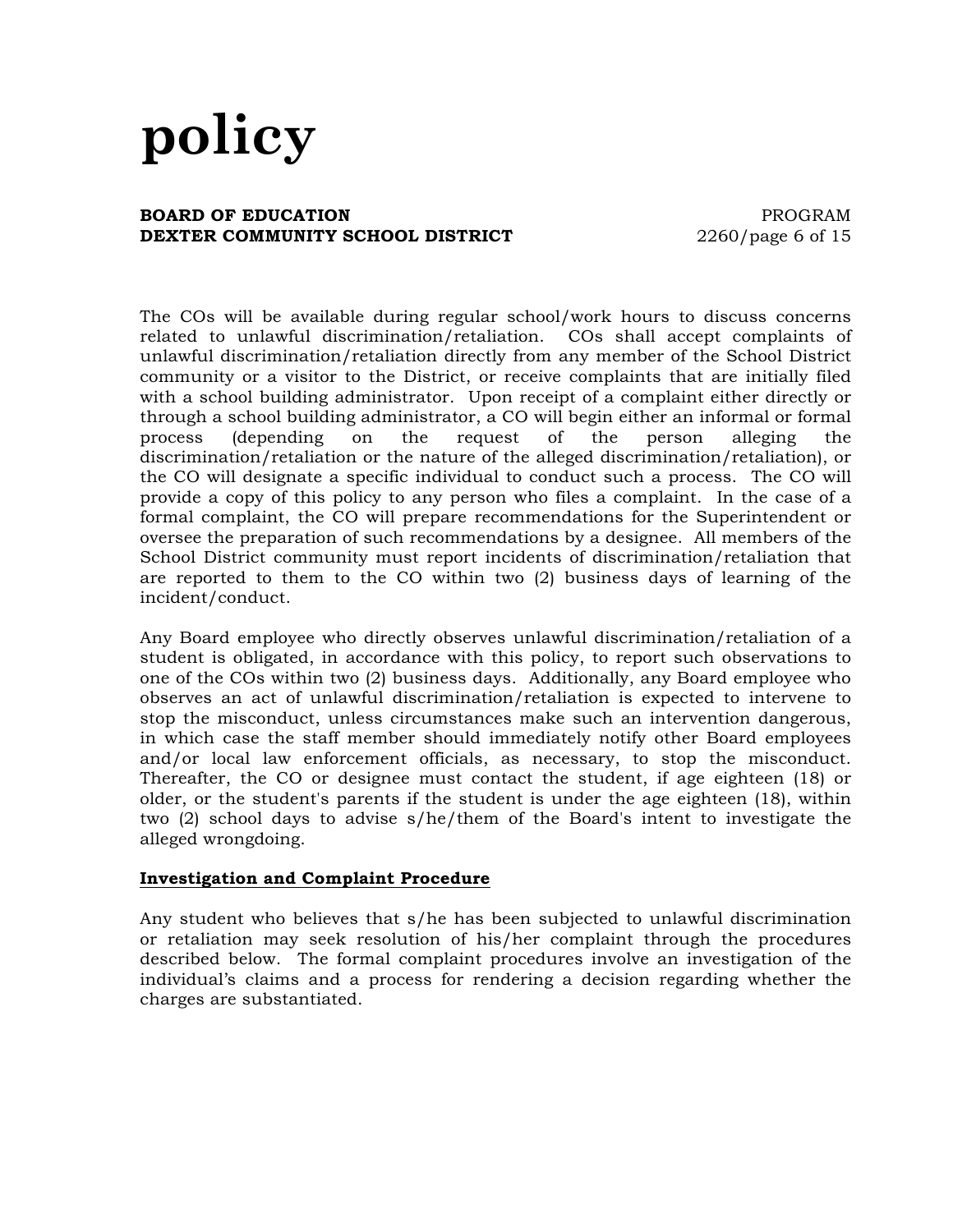### **BOARD OF EDUCATION EXECUTE: PROGRAM DEXTER COMMUNITY SCHOOL DISTRICT** 2260/page 7 of 15

Due to the sensitivity surrounding complaints of unlawful discrimination or retaliation, timelines are flexible for initiating the complaint process; however, individuals should make every effort to file a complaint within thirty (30) calendar days after the conduct occurs. Once the formal complaint process is begun, the investigation will be completed in a timely manner (ordinarily, within fifteen (15) business days of the complaint being received).

The procedures set forth below are not intended to interfere with the rights of a student to pursue a complaint of unlawful discrimination or retaliation with the United States Department of Education Office for Civil Rights ("OCR"). The Cleveland Office of the OCR can be reached at 1350 Euclid Avenue, Suite 325, Cleveland, Ohio 44115; Telephone: (216) 522-4970; Fax: (216) 522-2573; TDD: (216) 522-4944; E-mail: ocr.cleveland@ed.gov; Web: http://www.ed.gov/ocr.

#### **Informal Complaint Procedure**

The goal of the informal complaint procedure is to quickly stop inappropriate behavior and facilitate resolution through an informal means, if possible. The informal complaint procedure is provided as a less formal option for a student who believes s/he has been unlawfully discriminated or retaliated against. This informal procedure is not required as a precursor to the filing of a formal complaint.

The informal process is only available in those circumstances where the parties (the alleged target of the discrimination and individual(s) alleged to have engaged in the discrimination) agree to participate in it.

Students who believe that they have been unlawfully discriminated/retaliated against may proceed immediately to the formal complaint process and individuals who seek resolution through the informal procedure may request that the informal process be terminated at any time to move to the formal complaint process.

All complaints involving a District employee or any other adult member of the School District community against a student will be formally investigated.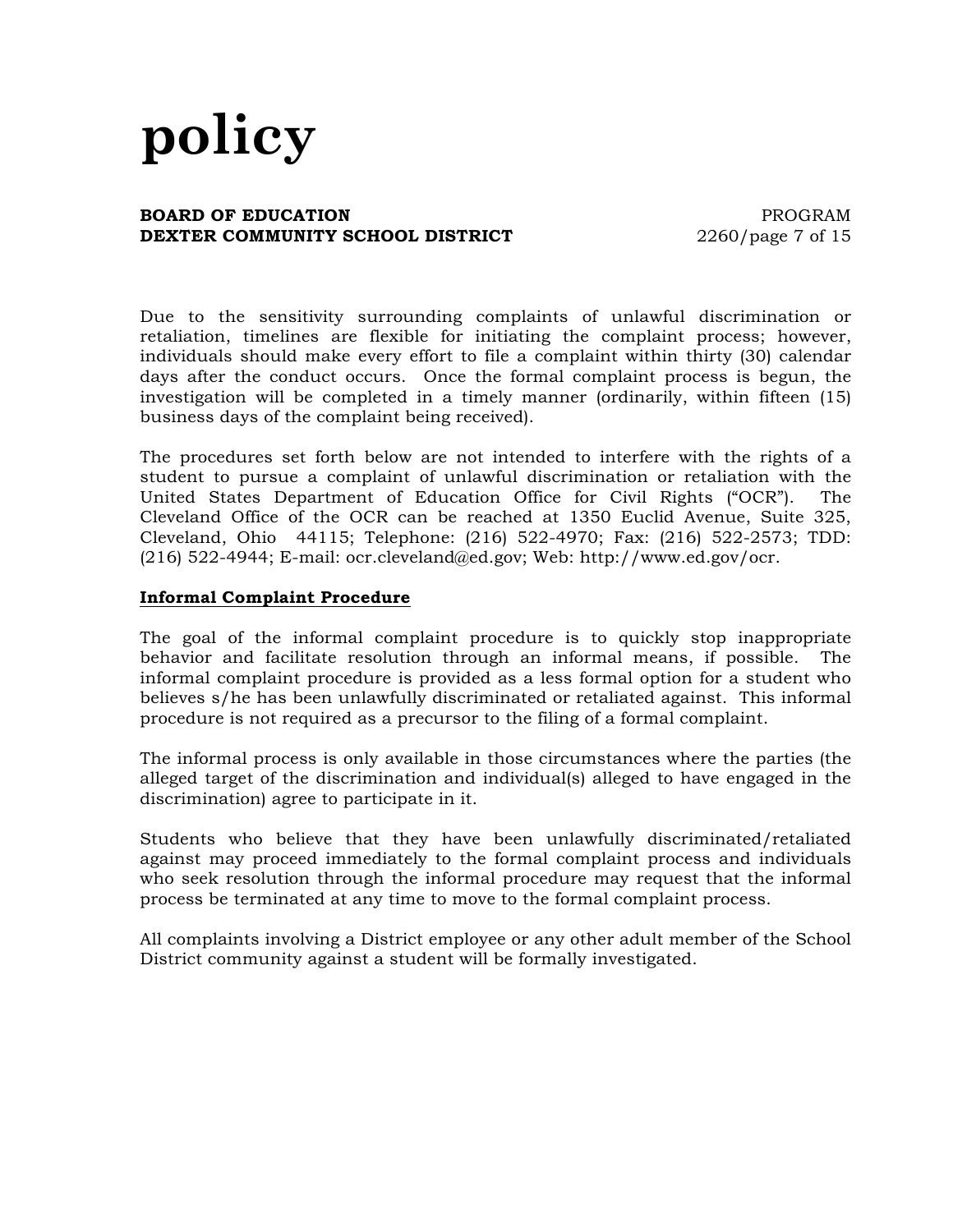#### **BOARD OF EDUCATION EXECUTE: PROGRAM DEXTER COMMUNITY SCHOOL DISTRICT** 2260/page 8 of 15

As an initial course of action, if a student feels that s/he is being unlawfully discriminated/retaliated against and s/he is able and feels safe doing so, the individual should tell or otherwise inform the person who engaged in the allegedly discriminatory/retaliatory conduct that it is inappropriate and must stop. The complaining individual should address the alleged misconduct as soon after it occurs as possible. The COs are available to support and counsel individuals when taking this initial step or to intervene on behalf of the individual if requested to do so. An individual who is uncomfortable or unwilling to inform the person who allegedly engaged in the unlawful conduct of his/her concerns is not prohibited from otherwise filing an informal or a formal complaint. In addition, with regard to certain types of unlawful discrimination, such as sexual discrimination, the CO may advise against the use of the informal complaint process.

A student who believes s/he has been unlawfully discriminated/retaliated against may make an informal complaint, either orally or in writing: (1) to a teacher, other employee, or building administrator in the school the student attends; (2) to the Superintendent or other District-level employee; and/or (3) directly to one of the COs.

All informal complaints must be reported to one of the COs who will either facilitate an informal resolution as described below, or appoint another individual to facilitate an informal resolution.

The School District's informal complaint procedure is designed to provide students who believe they are being unlawfully discriminated/retaliated against with a range of options aimed at bringing about a prompt resolution of their concerns. Depending upon the nature of the complaint and the wishes of the student claiming unlawful discrimination/retaliation, informal resolution may involve, but not be limited to, one or more of the following:

- A. Advising the student about how to communicate his/her concerns to the person who allegedly engaged in the discriminatory/retaliatory behavior.
- B. Distributing a copy of Policy 2260 Non-Discrimination and Access to Equal Educational Opportunity as a reminder to the individuals in the school building or office where the individual whose behavior is being questioned works or attends.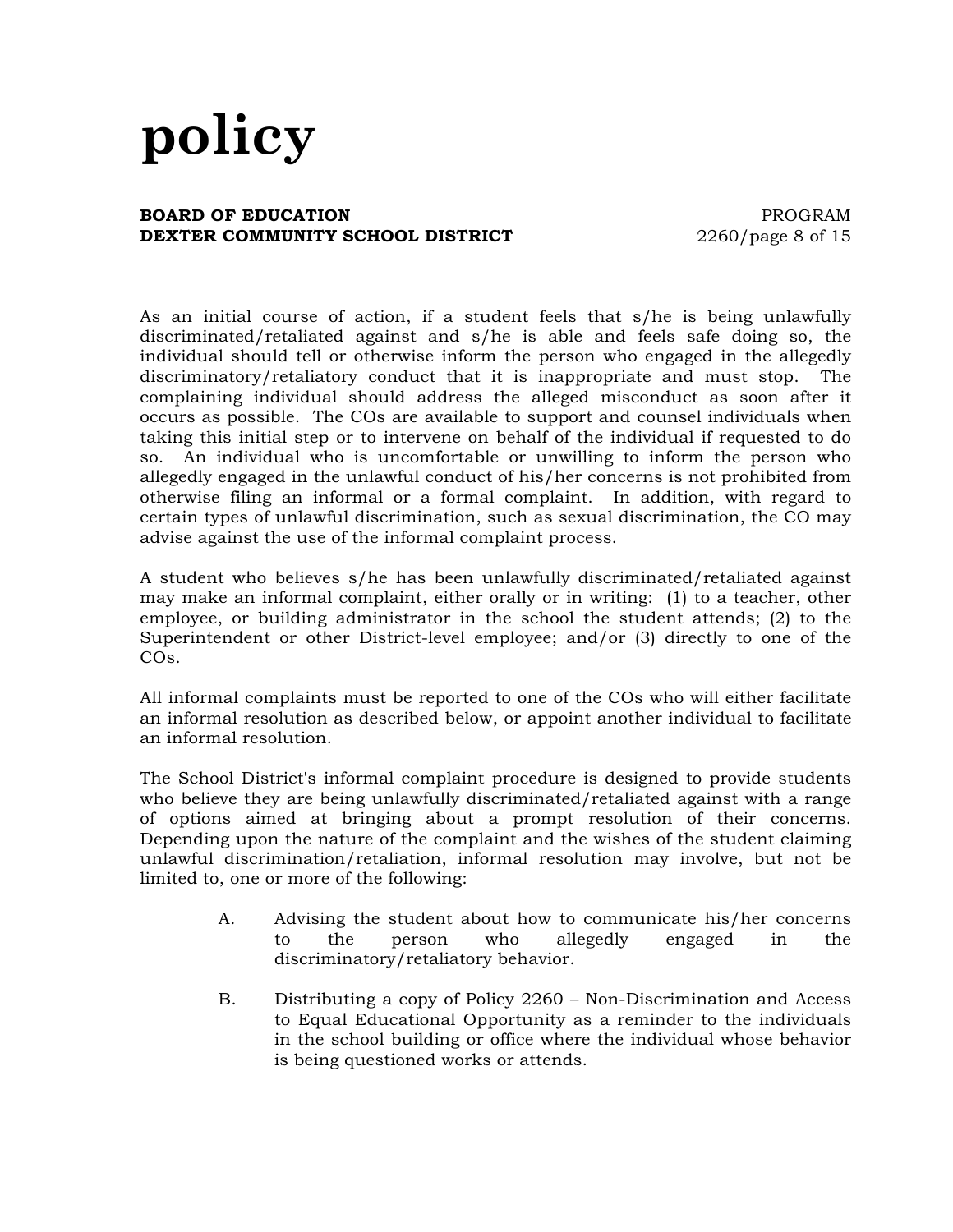### **BOARD OF EDUCATION EXECUTE: PROGRAM DEXTER COMMUNITY SCHOOL DISTRICT** 2260/page 9 of 15

C. If both parties agree, the CO may arrange and facilitate a meeting between the student claiming discrimination/retaliation and the individual accused of engaging in the misconduct to work out a mutual resolution.

While there are no set time limits within which an informal complaint must be resolved, the CO or designee will exercise his/her authority to attempt to resolve all informal complaints within fifteen (15) business days of receiving the informal complaint. Parties who are dissatisfied with the results of the informal complaint process may proceed to file a formal complaint. And, as stated above, parties may request that the informal process be terminated at any time to move to the formal complaint process.

All materials generated as part of the informal complaint process will be retained by the COs in accordance with the Board's records retention policy and/or student records policy. (See Policy 8310 and Policy 8330)

# **Formal Complaint Procedure**

If a complaint is not resolved through the informal complaint process, if one (1) of the parties requested that the informal complaint process be terminated to move to the formal complaint process, or if the student elects to file a formal complaint initially, the formal complaint process shall be implemented.

A student who believes s/he has been subjected to unlawful discrimination/retaliation (hereinafter referred to as the "Complainant") may file a formal complaint, either orally or in writing, with a teacher, Principal, or other District employee at the student's school, the CO, Superintendent, or another District employee who works at another school or at the District level. Due to the sensitivity surrounding complaints of unlawful discrimination, timelines are flexible for initiating the complaint process; however, individuals should make every effort to file a complaint within thirty (30) calendar days after the conduct occurs. If a Complainant informs a teacher, Principal, or other District employee at the student's school, Superintendent, or other District employee, either orally or in writing, about any complaint of discrimination/retaliation, that employee must report such information to the CO within two (2) business days.

Throughout the course of the process, the CO should keep the parties informed of the status of the investigation and the decision-making process.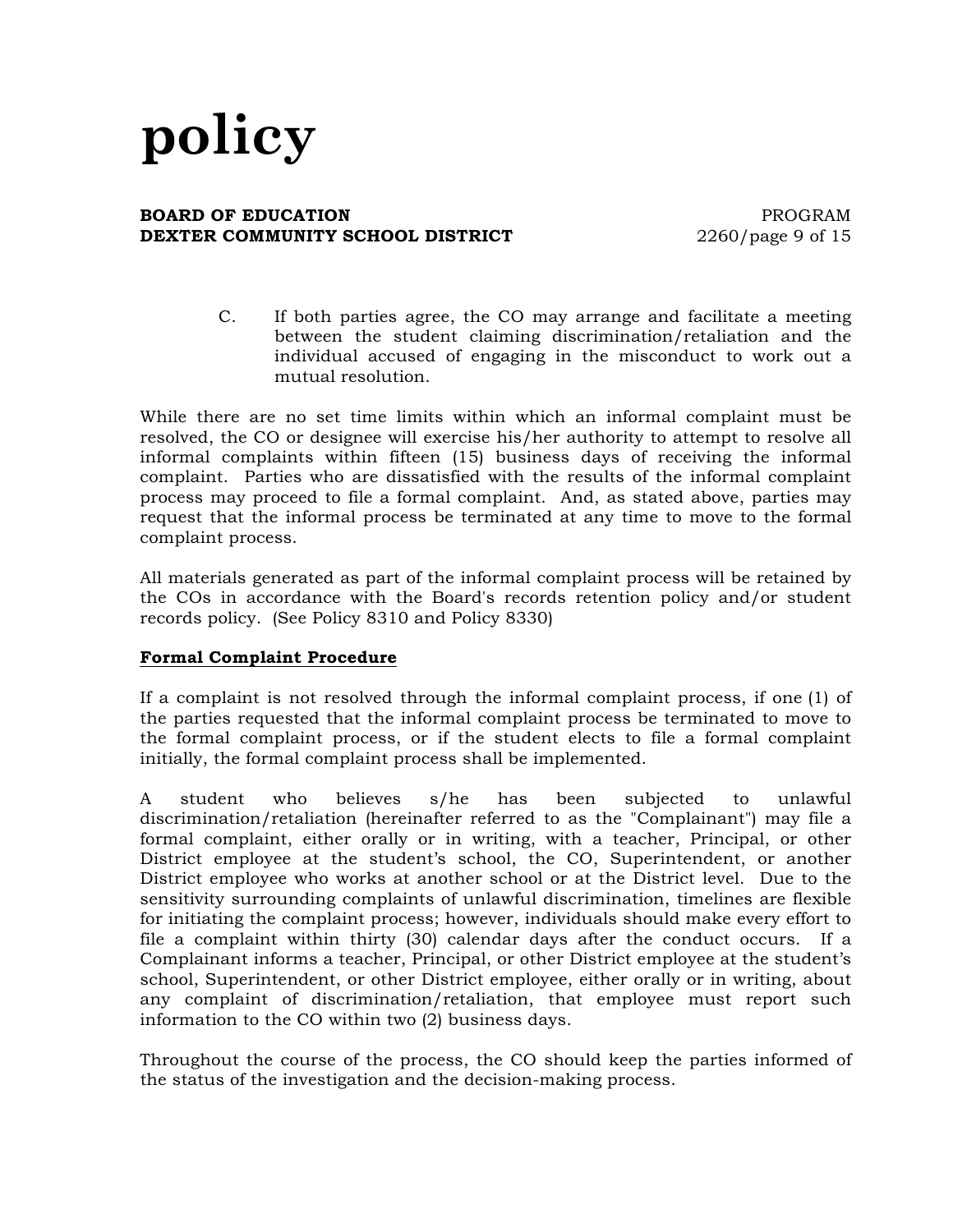### **BOARD OF EDUCATION EXECUTE: PROGRAM DEXTER COMMUNITY SCHOOL DISTRICT** 2260/page 10 of 15

All formal complaints must include the following information to the extent it is available: the identity of the individual believed to have engaged in, or be engaging in; the discriminatory/retaliatory conduct; a detailed description of the facts upon which the complaint is based; a list of potential witnesses; and the resolution sought by the Complainant.

If the Complainant is unwilling or unable to provide a written statement including the information set forth above, the CO shall ask for such details in an oral interview. Thereafter, the CO will prepare a written summary of the oral interview, and the Complainant will be asked to verify the accuracy of the reported charge by signing the document.

Upon receiving a formal complaint, the CO will consider whether any action should be taken in the investigatory phase to protect the Complainant from further discrimination or retaliation, including, but not limited to, a change of work assignment or schedule for the Complainant and/or the person alleged to have engaged in the misconduct. In making such a determination, the CO should consult the Complainant to assess his/her agreement to the proposed action. If the Complainant is unwilling to consent to the proposed change, the CO may still take whatever actions s/he deems appropriate in consultation with the Superintendent.

Within two (2) business days of receiving the complaint, the CO or designee will initiate a formal investigation to determine whether the Complainant has been subjected to unlawful discrimination/retaliation.

Simultaneously, the CO will inform the individual alleged to have engaged in the discriminatory or retaliatory conduct (hereinafter referred to as the "Respondent") that a complaint has been received. The Respondent will be informed about the nature of the allegations and provided with a copy of any relevant policies and/or administrative guidelines, including Policy 2260 - Nondiscrimination. The Respondent must also be informed of the opportunity to submit a written response to the complaint within five (5) business days.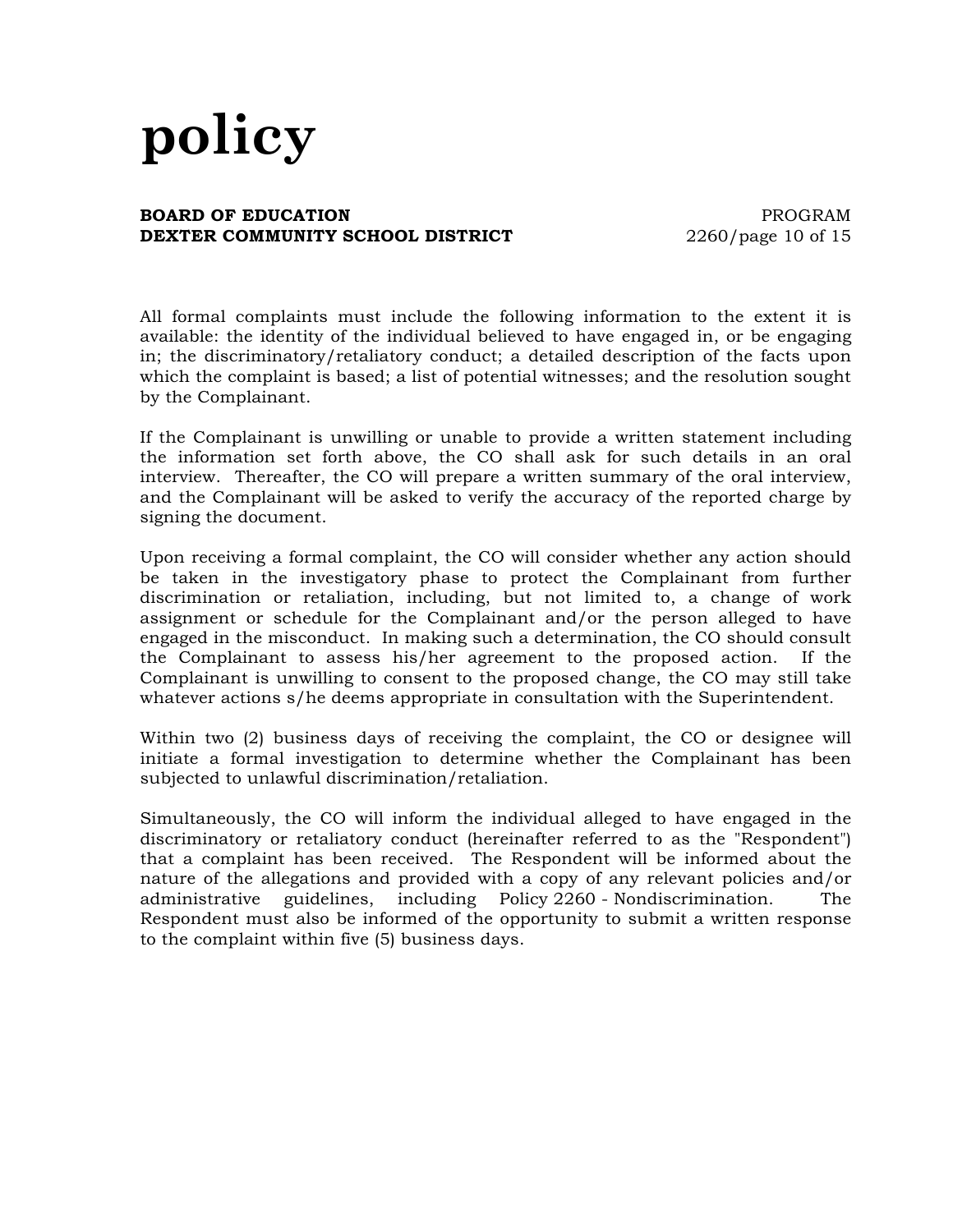### **BOARD OF EDUCATION PROGRAM DEXTER COMMUNITY SCHOOL DISTRICT** 2260/page 11 of 15

Although certain cases may require additional time, the CO or designee will attempt to complete an investigation into the allegations of discrimination/retaliation within fifteen (15) business days of receiving the formal complaint. The investigation will include:

- A. interviews with the Complainant;
- B. interviews with the Respondent;
- C. interviews with any other witnesses who may reasonably be expected to have any information relevant to the allegations;
- D. consideration of any documentation or other information presented by the Complainant, Respondent, or any other witness that is reasonably believed to be relevant to the allegations.

At the conclusion of the investigation, the CO or designee shall prepare and deliver a written report to the Superintendent that summarizes the evidence gathered during the investigation and provides recommendations based on the evidence and the definition of unlawful discrimination/retaliation as provided in Board policy and State and Federal law as to whether the Complainant has been subjected to unlawful discrimination/retaliation. The CO's recommendations must be based upon the totality of the circumstances, including the ages and maturity levels of those involved. In determining if unlawful discrimination or retaliation occurred, a preponderance of evidence standard will be used.

Absent extenuating circumstances, within five (5) business days of receiving the report of the CO or designee, the Superintendent must either issue a final decision regarding whether the charges have been substantiated or request further investigation. A copy of the Superintendent's final decision will be delivered to both the Complainant and the Respondent.

If the Superintendent requests additional investigation, the Superintendent must specify the additional information that is to be gathered, and such additional investigation must be completed within five (5) days. At the conclusion of the additional investigation, the Superintendent shall issue a final written decision as described above.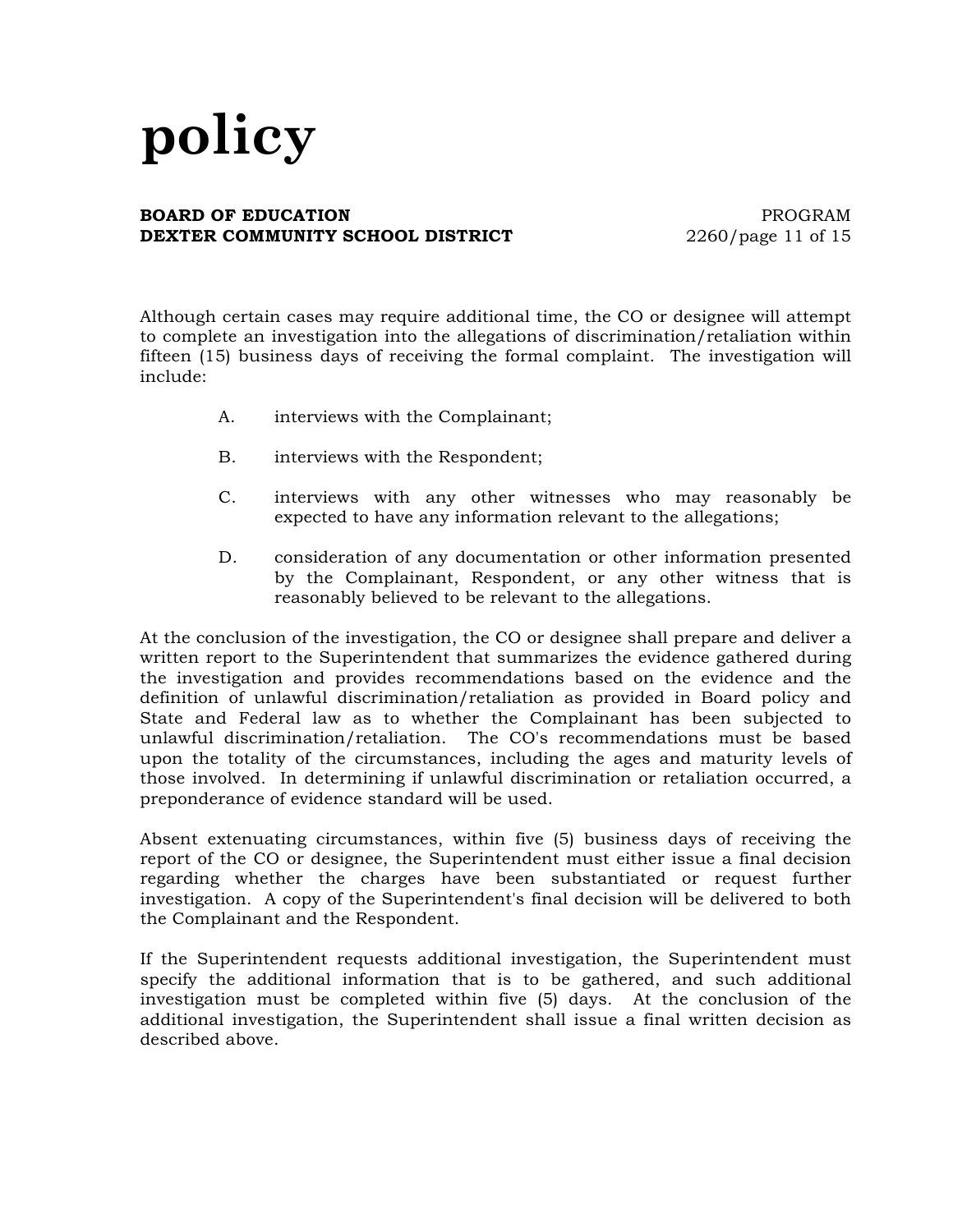### **BOARD OF EDUCATION PROGRAM DEXTER COMMUNITY SCHOOL DISTRICT** 2260/page 12 of 15

If the Superintendent determines the Complainant was subjected to unlawful discrimination/retaliation, s/he must identify what corrective action will be taken to stop, remedy, and prevent the recurrence of the discrimination/retaliation. The corrective action should be reasonable, timely, age-appropriate and effective, and tailored to the specific situation.

The decision of the Superintendent shall be final.

The Board reserves the right to investigate and resolve a complaint or report of unlawful discrimination/retaliation regardless of whether the student alleging the unlawful discrimination/retaliation pursues the complaint. The Board also reserves the right to have the formal complaint investigation conducted by an external person in accordance with this policy or in such other manner as deemed appropriate by the Board or its designee.

The Complainant may be represented, at his/her own cost, at any of the above described meetings/hearings.

The right of a person to a prompt and equitable resolution of the complaint shall not be impaired by the person's pursuit of other remedies such as the filing of a Complaint with the Office for Civil Rights or the filing of a court case. Use of this internal complaint procedure is not a prerequisite to the pursuit of other remedies.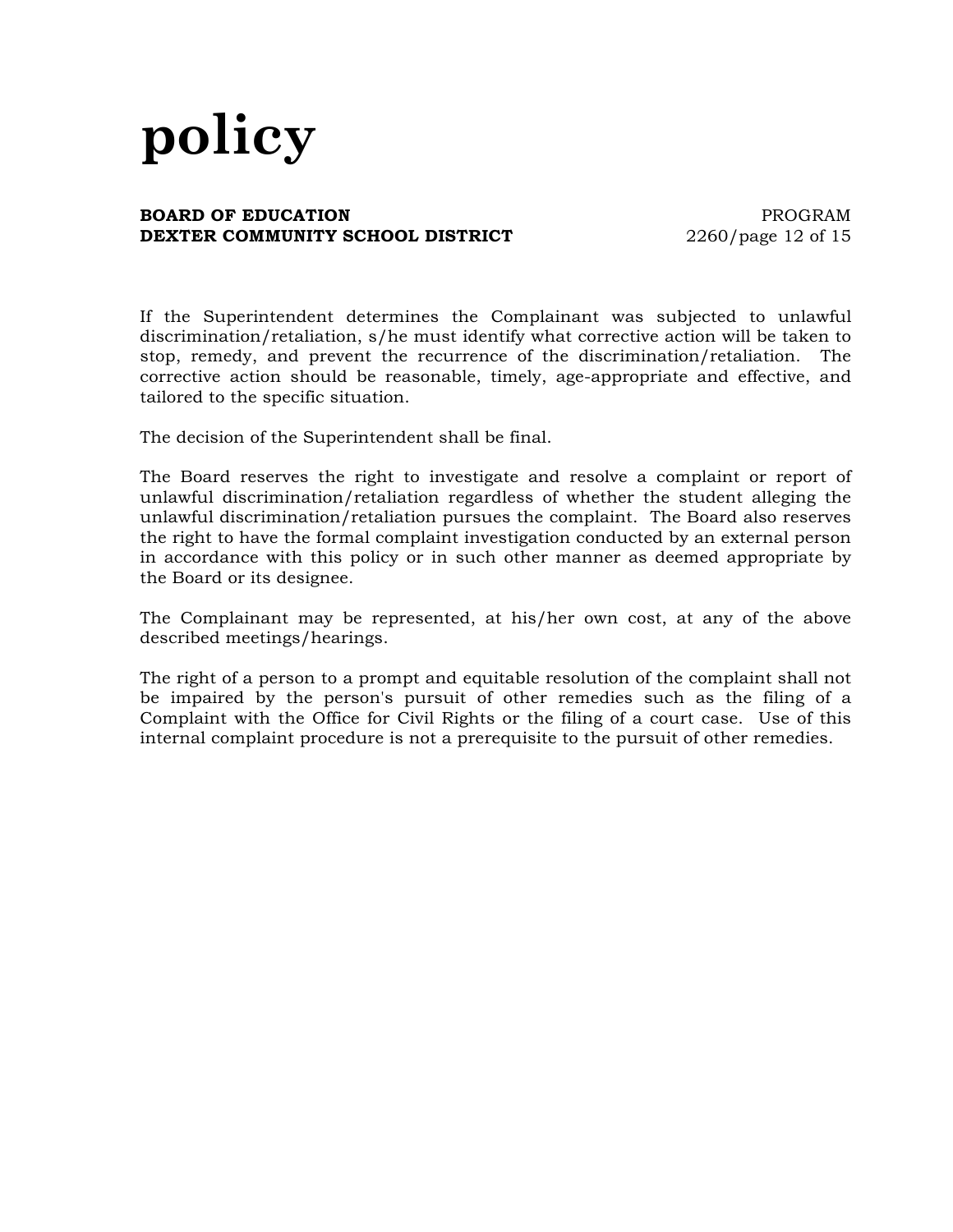### **BOARD OF EDUCATION PROGRAM DEXTER COMMUNITY SCHOOL DISTRICT** 2260/page 13 of 15

# **Privacy/Confidentiality**

The School District will employ all reasonable efforts to protect the rights of the Complainant, the Respondent(s), and the witnesses as much as possible, consistent with the Board's legal obligations to investigate, to take appropriate action, and to conform with any discovery or disclosure obligations. All records generated under the terms of this policy shall be maintained as confidential to the extent permitted by law. Confidentiality, however, cannot be guaranteed. All Complainants proceeding through the formal investigation process will be advised that their identities may be disclosed to the Respondent(s).

During the course of a formal investigation, the CO or designee will instruct each person who is interviewed about the importance of maintaining confidentiality. Any individual who is interviewed as part of an investigation is expected not to disclose to third parties any information that s/he learns and/or provides during the course of the investigation.

All records created as a part of an investigation of a complaint of discrimination/retaliation will be maintained by the CO in accordance with the Board's records retention policy. Any records that are considered student education records in accordance with the *Family Educational Rights and Privacy Act* or under Michigan's student records law will be maintained in a manner consistent with the provisions of the Federal and State law.

#### **Sanctions and Monitoring**

The Board shall vigorously enforce its prohibitions against unlawful discrimination/retaliation by taking appropriate action reasonably calculated to stop and prevent further misconduct. While observing the principles of due process, a violation of this policy may result in disciplinary action up to and including the discharge of an employee or the suspension/expulsion of a student. All disciplinary action will be taken in accordance with applicable State law and the terms of the relevant collective bargaining agreement(s). When imposing discipline, the Superintendent shall consider the totality of the circumstances involved in the matter, including the ages and maturity levels of those involved. In those cases where unlawful discrimination/retaliation is not substantiated, the Board may consider whether the alleged conduct nevertheless warrants discipline in accordance with other Board policies, consistent with the terms of the relevant collective bargaining agreement(s).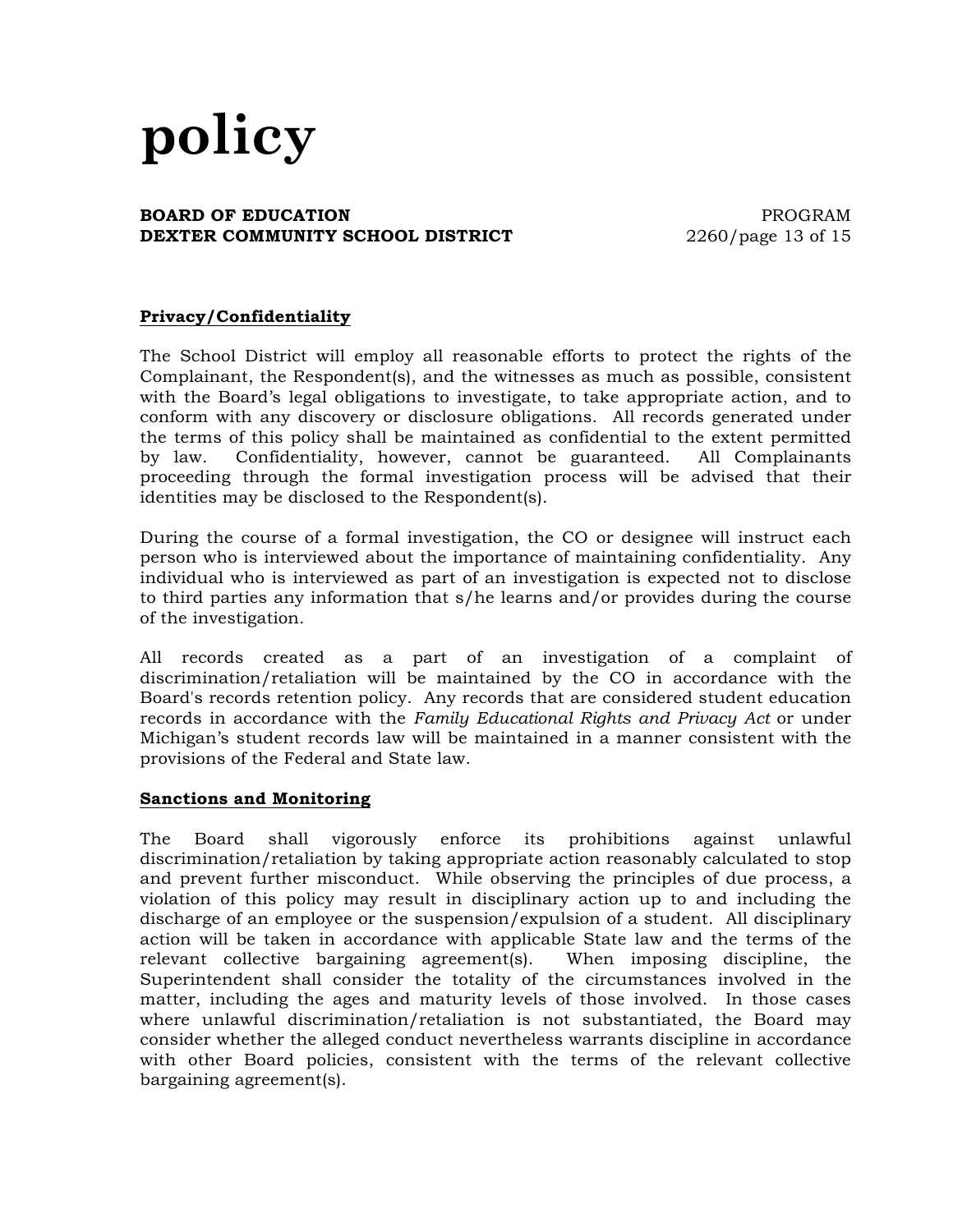### **BOARD OF EDUCATION PROGRAM DEXTER COMMUNITY SCHOOL DISTRICT** 2260/page 14 of 15

Where the Board becomes aware that a prior remedial action has been taken against a member of the School District community, all subsequent sanctions imposed by the Board and/or Superintendent shall be reasonably calculated to end such conduct, prevent its reoccurrence, and remedy its effects.

# **Retaliation**

Retaliation against a person who makes a report or files a complaint alleging unlawful discrimination, or participates as a witness in an investigation is prohibited. Specifically, the Board will not retaliate against, coerce, intimidate, threaten or interfere with any individual because the person opposed any act or practice made unlawful by any Federal or State civil rights law, or because that individual made a charge, testified, assisted or participated in any manner in an investigation, proceeding, or hearing under those laws, or because that individual exercised, enjoyed, aided or encouraged any other person in the exercise or enjoyment of any right granted or protected by those laws.

# **Education and Training**

In support of this policy, the Board promotes preventative educational measures to create greater awareness of unlawful discriminatory practices. The Superintendent or designee shall provide appropriate information to all members of the School District community related to the implementation of this policy and shall provide training for District students and staff where appropriate. All training, as well as all information, provided regarding the Board's policy and discrimination in general, will be age and content appropriate.

The District will endeavor to assist the student and/or his/her parents in their access to District programs by providing notices to the parents and students in a language and format that they are likely to understand.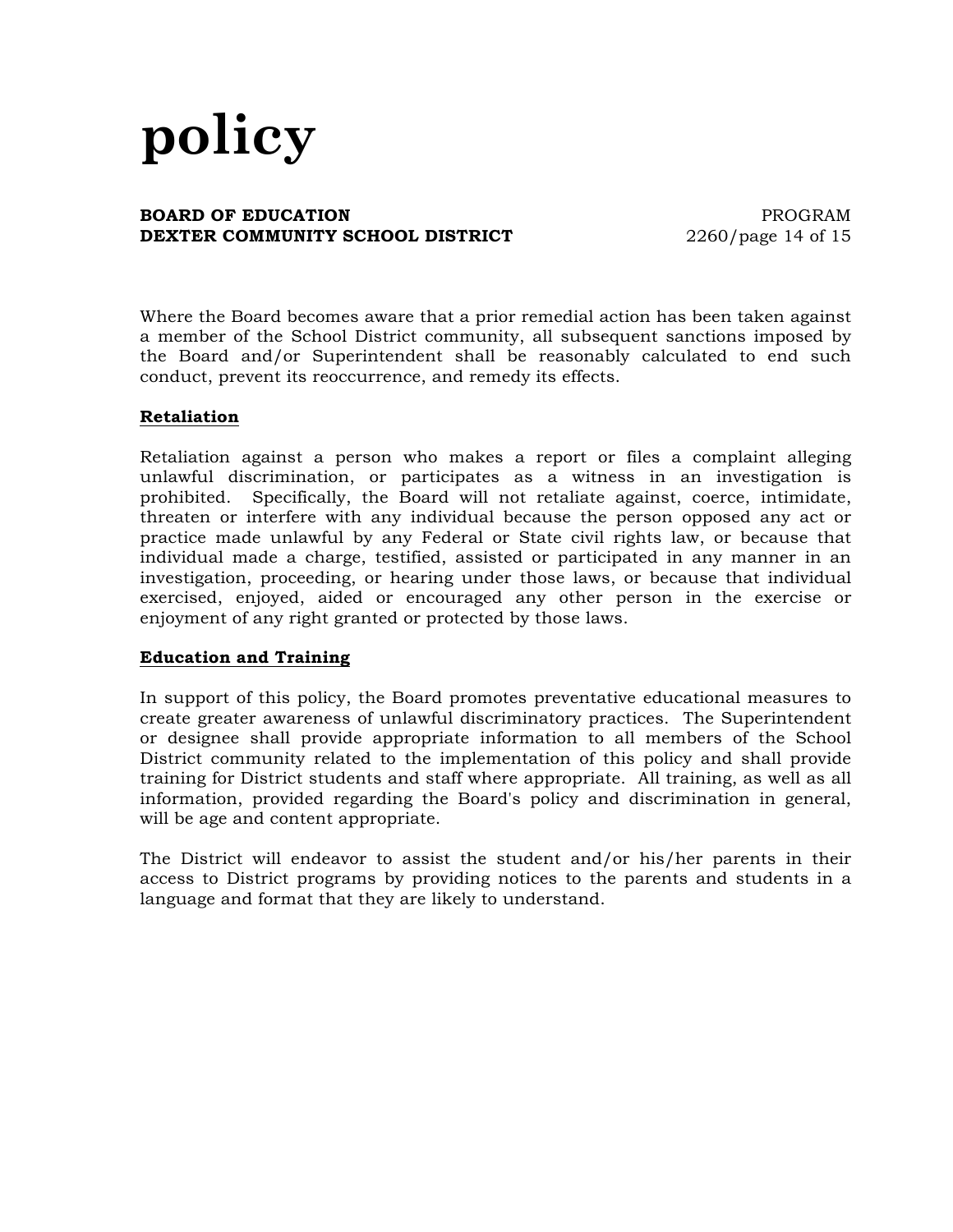## **BOARD OF EDUCATION EXECUTE:** THE RESERVE ENDING PROGRAM **DEXTER COMMUNITY SCHOOL DISTRICT** 2260/page 15 of 15

Materials approved by the State Department of Education describing the benefits of instruction in Braille reading and writing shall be provided to each blind student's individualized planning committee. The District shall not deny a student the opportunity for instruction in Braille, reading, and writing solely because the student has some remaining vision.

M.C.L. 380.1146, 380.1704, 37.1101 et seq., 37.2402, 37.1402, 37.2101-37.2804 Fourteenth Amendment, U.S. Constitution

20 U.S.C. Section 1681, Title IX of Education Amendments Act

20 U.S.C. Section 1701 et seq., Equal Educational Opportunities Act of 1974

20 U.S.C. Section 7905, Boy Scouts of America Equal Access Act

29 U.S.C. Section 794, Rehabilitation Act of 1973, as amended

29 C.F.R. Part 1635

42 U.S.C. Section 2000 et seq., Civil Rights Act of 1964

42 U.S.C. Section 2000ff et seq., The Genetic Information Nondiscrimination Act

42 U.S.C. 6101 et seq., Age Discrimination Act of 1975

34 C.F.R. Part 110 (7/27/93)

Vocational Education Program Guidelines for Eliminating Discrimination and Denial of Services, Department of Education, Office of Civil Rights, March 1979 42 U.S.C. 12101 et seq., The Americans with Disabilities Act of 1990, as amended Title III of the No Child Left Behind Act of 2001

**© NEOLA 2014**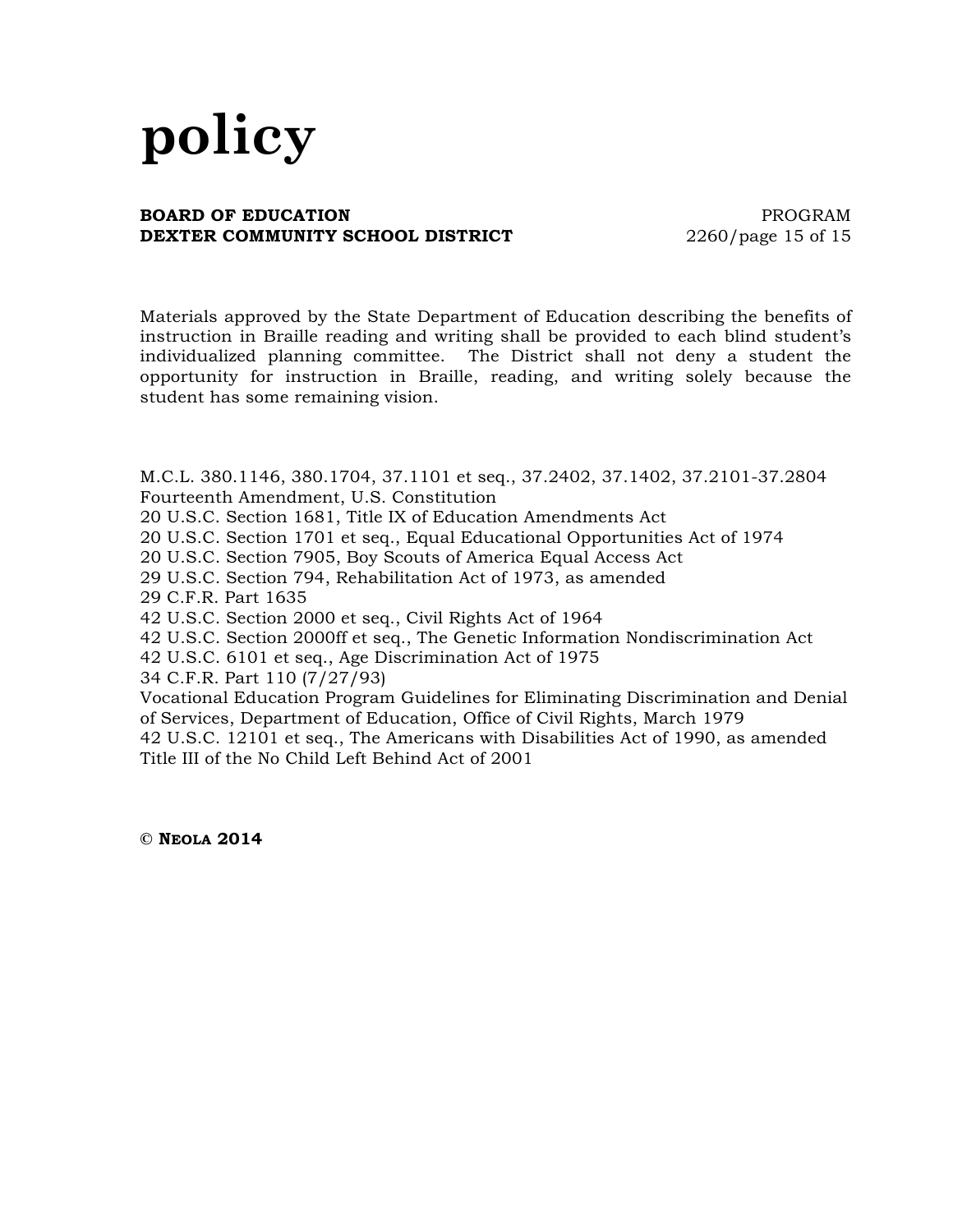# **BOARD OF EDUCATION EXECUTE:** PROFESSIONAL STAFF **DEXTER COMMUNITY SCHOOL DISTRICT** 3123/page 1 of 8

# SECTION 504/ADA PROHIBITION AGAINST DISABILITY DISCRIMINATION IN EMPLOYMENT

The Board of Education prohibits discrimination against any employee or applicant based upon his/her disability. As such, the Board will not engage in employment practices or adopt policies that discriminate on the basis of disability, or otherwise discriminate against qualified individuals with disabilities in regard to job application procedures, the hiring, advancement or discharge of employees, employee compensation, job training, or other terms, conditions and privileges of employment. The Board further will not limit, segregate or classify applicants or employees in any way that adversely affects their opportunities or status because of disability. Additionally, the Board will not participate in any contractual or other relationships that have the effect of subjecting qualified individuals with disabilities who are applicants or employees to discrimination on the basis of disability.

"An individual with a disability" means a person who has, had a record of, or is regarded as having, a physical or mental impairment that substantially limits one or more major life activities. Major life activities are functions such as caring for one's self, performing manual tasks, walking, seeing, hearing, eating, sleeping, standing, lifting, bending, speaking, breathing, learning, reading, concentrating, thinking, communicating, sitting, reaching, interacting with others, and working.

Major life activities also include the operation of a major bodily function, including, but not limited to, functions of the immune system, special sense organs and skin, normal cell growth, and digestive, genitourinary, bowel, bladder, neurological, brain, respiratory, circulatory, endocrine, hemic, lymphatic, musculoskeletal and reproductive functions. The operation of a major bodily function includes the operation of an individual organ within a body system.

An impairment that is episodic in nature or in remission is considered a disability if it would substantially limit a major life activity when active.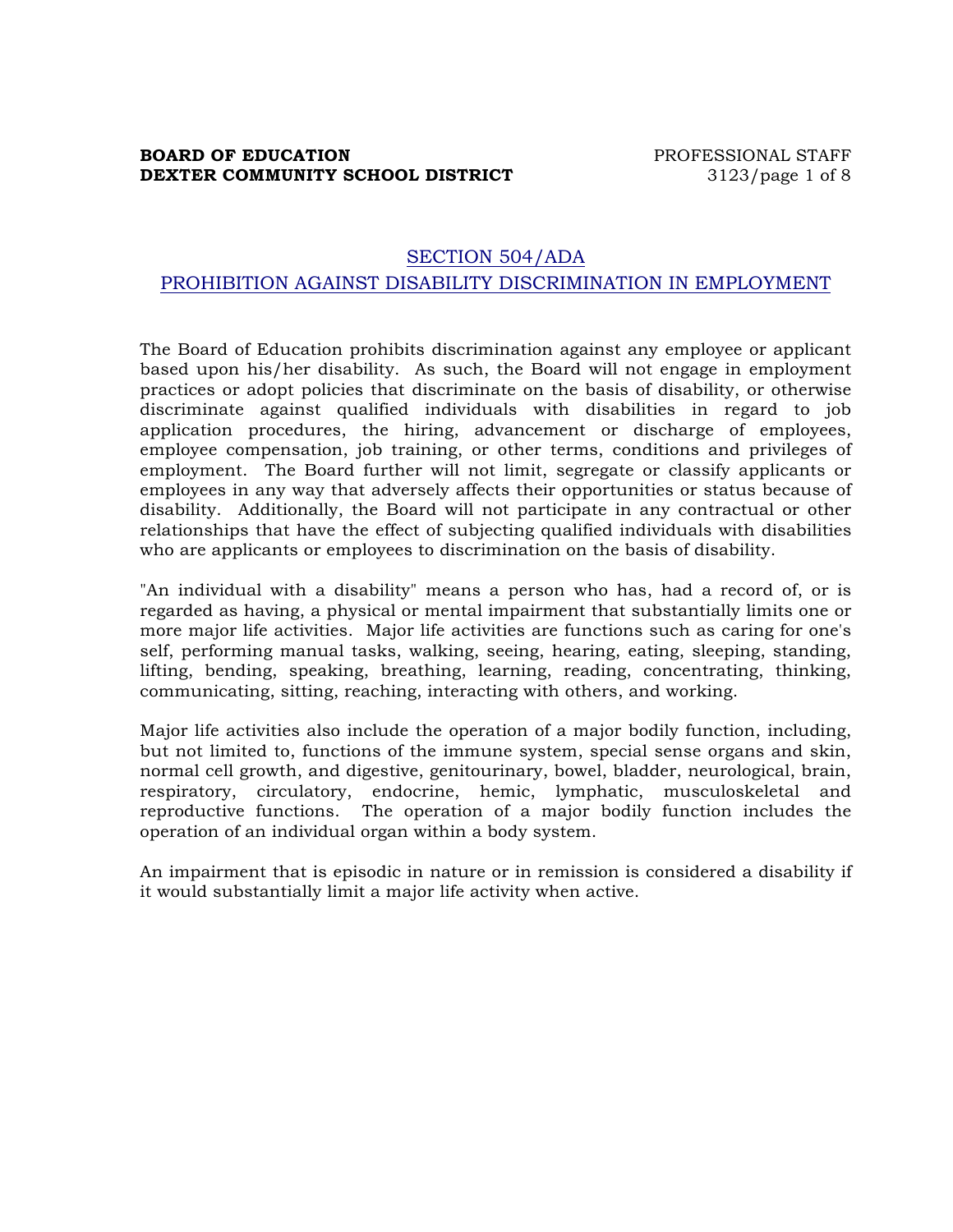## **BOARD OF EDUCATION EXECUTE:** PROFESSIONAL STAFF **DEXTER COMMUNITY SCHOOL DISTRICT** 3123/page 2 of 8

The determination of whether an impairment substantially limits a major life activity must be made without regard to the ameliorative effects of mitigating measures such as medication, medical supplies, equipment or appliances, low-vision devices (defined as devices that magnify, enhance, or otherwise augment a visual image, but not including ordinary eyeglasses or contact lenses), prosthetics (including limbs and devices), hearing aid(s) and cochlear implant(s) or other implantable hearing devices, mobility devices, oxygen therapy equipment or supplies, use of assistive technology, reasonable accommodations or "auxiliary aides or services," learned behavioral or adaptive neurological modifications, psychotherapy, behavioral therapy, or physical therapy.

A qualified person with a disability means the individual satisfies the requisite skill, experience, education and other job-related requirements of the employment position such individual holds or desires and, with or without reasonable accommodation, can perform the essential functions of the job in question.

The Board will provide a reasonable accommodation to a qualified individual who has an actual disability or who has a record of a disability, unless the accommodation would impose an undue hardship on the operation of the District's program and/or activities. A reasonable accommodation is not required for an individual who is merely regarded as having a disability.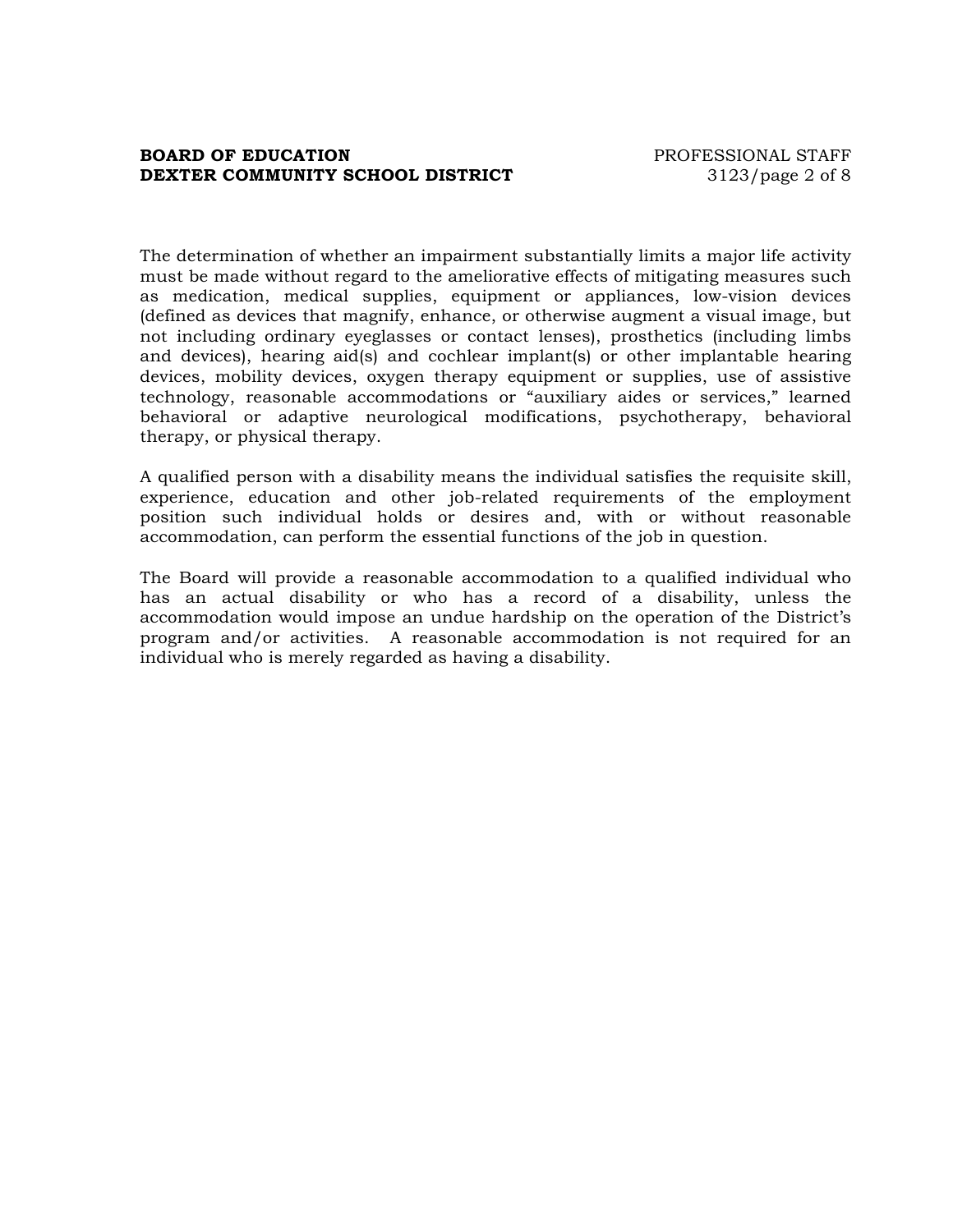# **BOARD OF EDUCATION** PROFESSIONAL STAFF **DEXTER COMMUNITY SCHOOL DISTRICT** 3123/page 3 of 8

## Compliance Officers

The Board designates the following individuals to serve as the District's 504 Compliance Officers/ADA Coordinators (hereinafter referred to as the "District Compliance Officers".

| Barb Santo                                   | Ken Koenig                |
|----------------------------------------------|---------------------------|
| <b>Executive Director of Human Resources</b> | DHS Assistant Principal   |
| 734-424-4100 ext. 1031                       | 734-424-4240 ext. 7003    |
| 7714 Ann Arbor St.                           | 2200 N. Parker Rd.        |
| Dexter MI 48130                              | Dexter MI 48103           |
| santob@dexterschools.org                     | koenigk@dexterschools.org |

The names, titles, and contact information of this/these individuals will be published annually:

- A. in the staff handbooks.
- B. on the School District's web site.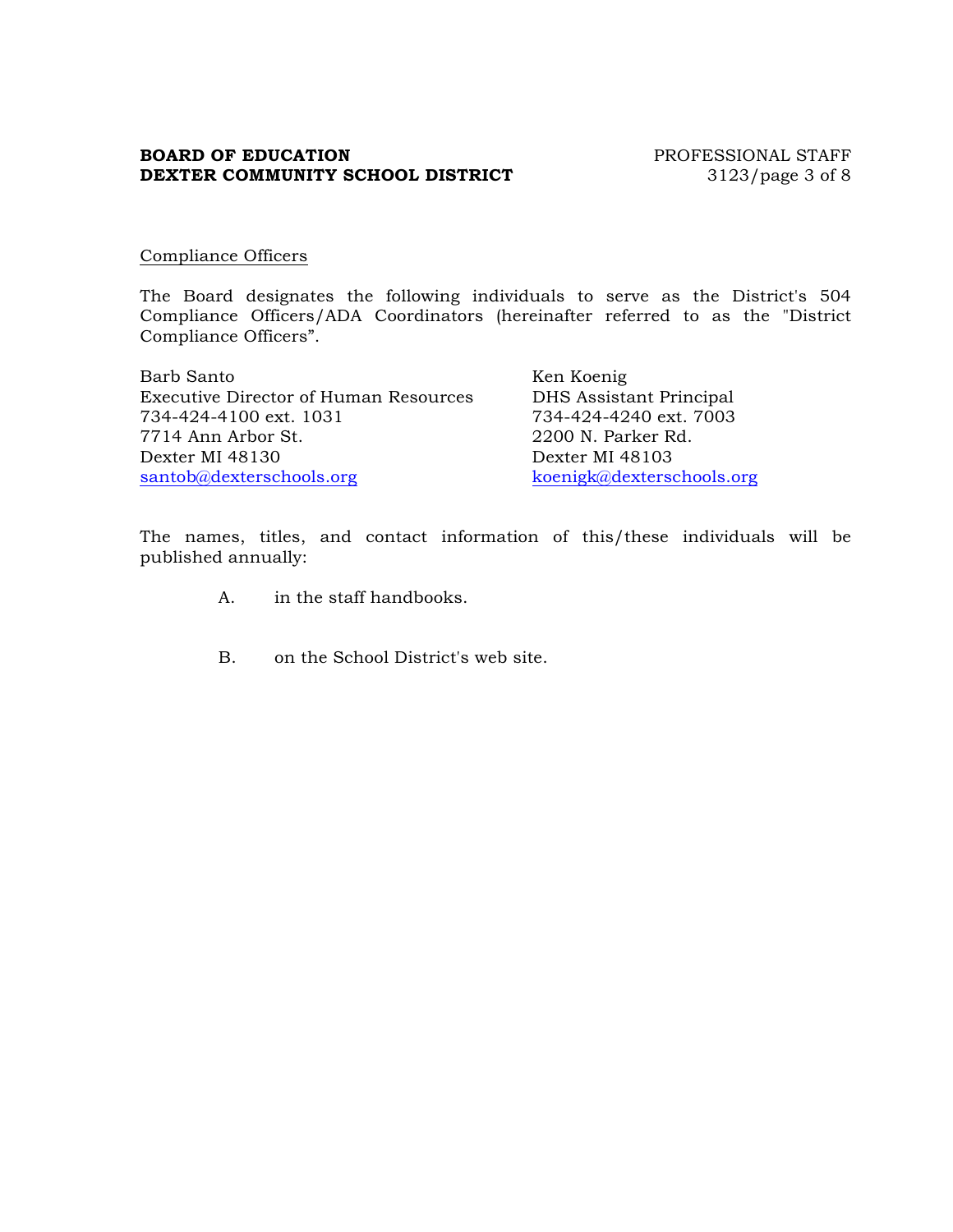## **BOARD OF EDUCATION EXECUTE:** PROFESSIONAL STAFF **DEXTER COMMUNITY SCHOOL DISTRICT** 3123/page 4 of 8

The District Compliance Officers are responsible for coordinating the District's efforts to comply with and fulfill its responsibilities under Section 504 and Title II of the Americans with Disabilities Act, as amended ("ADA"). A copy of Section 504 and the ADA, including copies of their implementing regulations, may be obtained from the District Compliance Officers.

The District Compliance Officers will oversee the investigation of any complaints of discrimination based on disability, which may be filed pursuant to the Board's adopted internal complaint procedure, and will attempt to resolve such complaints. The Board will provide for the prompt and equitable resolution of complaints alleging violations of Section 504/ADA. See below.

## Training

The District Compliance Officers will also oversee the training of employees in the District so that all employees understand their rights and responsibilities under Section 504 and the ADA, and are informed of the Board's policies, administrative guidelines and practices with respect to fully implementing and complying with the requirements of Section 504/ADA.

The Board will provide in-service training and consultation to staff responsible for the education of persons with disabilities, as necessary and appropriate.

# Facilities

No qualified person with a disability will, because the District's facilities are inaccessible to or unusable by persons with disabilities, be denied the benefits of, be excluded from participation in, or otherwise be subjected to discrimination under any program or activity to which Section 504/ADA applies.

For facilities constructed or altered after June 3, 1977, the District will comply with applicable accessibility standards. For those existing facilities constructed prior to June 3, 1977, the District is committed to operating its programs and activities so that they are readily accessible to persons with disabilities.

#### Notice

Notice of the Board's policy on nondiscrimination in employment practices and the identity of the District's Compliance Officers will be posted throughout the District, and published in the District's recruitment statements or general information publications.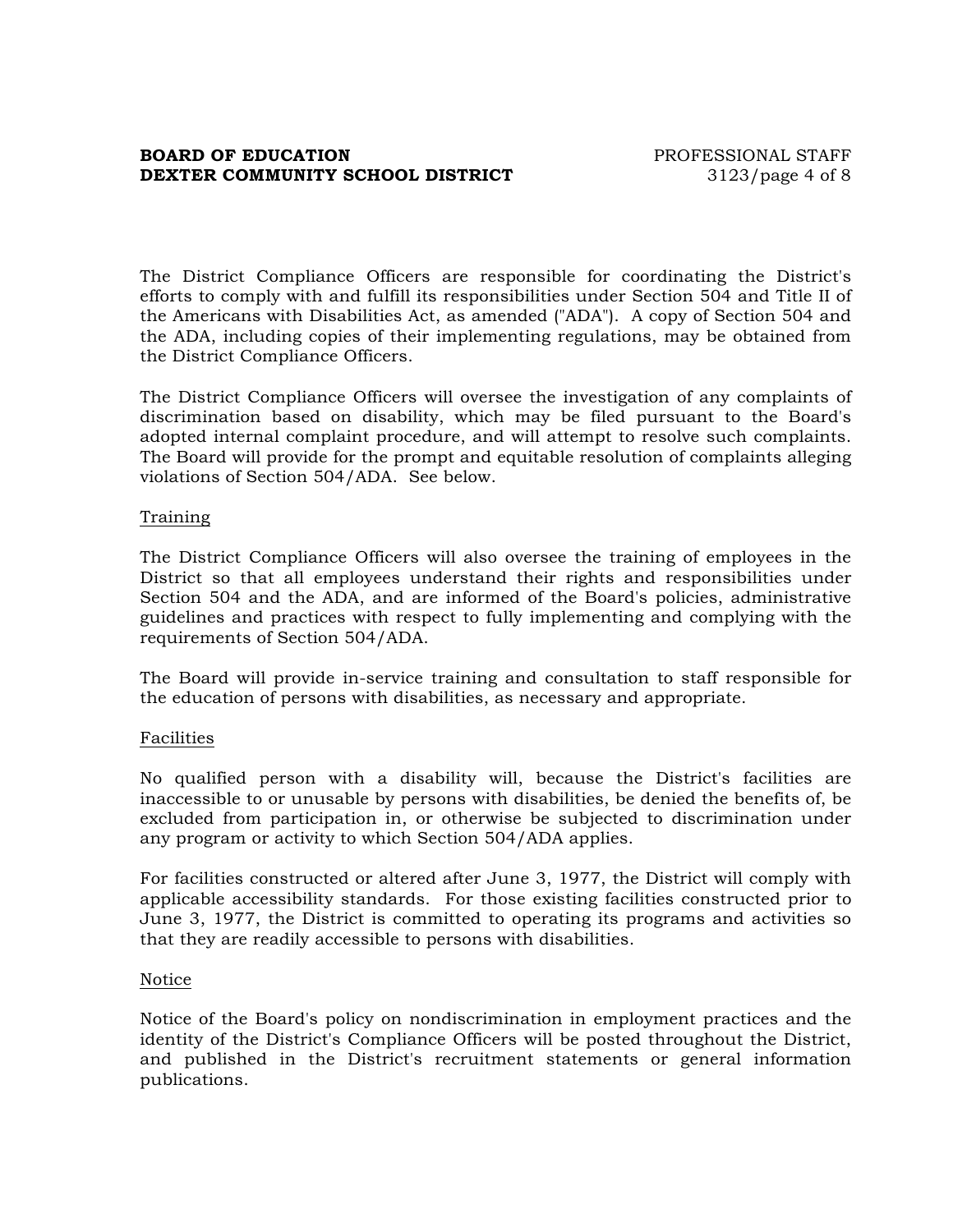# **BOARD OF EDUCATION EXECUTE:** THE PROFESSIONAL STAFF **DEXTER COMMUNITY SCHOOL DISTRICT** 3123/page 5 of 8

## Complaint Procedures

If a person believes that s/he has been discriminated against on the basis of his/her disability, the person may utilize the following complaint procedures as a means of reaching, at the lowest possible administrative level, a prompt and equitable resolution of the matter.

In accordance with Section 504 of the Rehabilitation Act of 1973 and its implementing regulations ("Section 504"), employees will be notified of their right to file an internal complaint regarding an alleged violation, misinterpretation or misapplication of Section 504. In addition, employees will be notified of their right to file a complaint with the U.S. Department of Education's Office for Civil Rights.

Internal complaints must be put in writing and must identify the specific circumstances or areas of dispute that have given rise to the complaint, and offer possible solutions to the dispute. The complaint must be filed with a District Compliance Officer within the time limits specified below. The District's Compliance Officer is available to assist individuals in filing a complaint.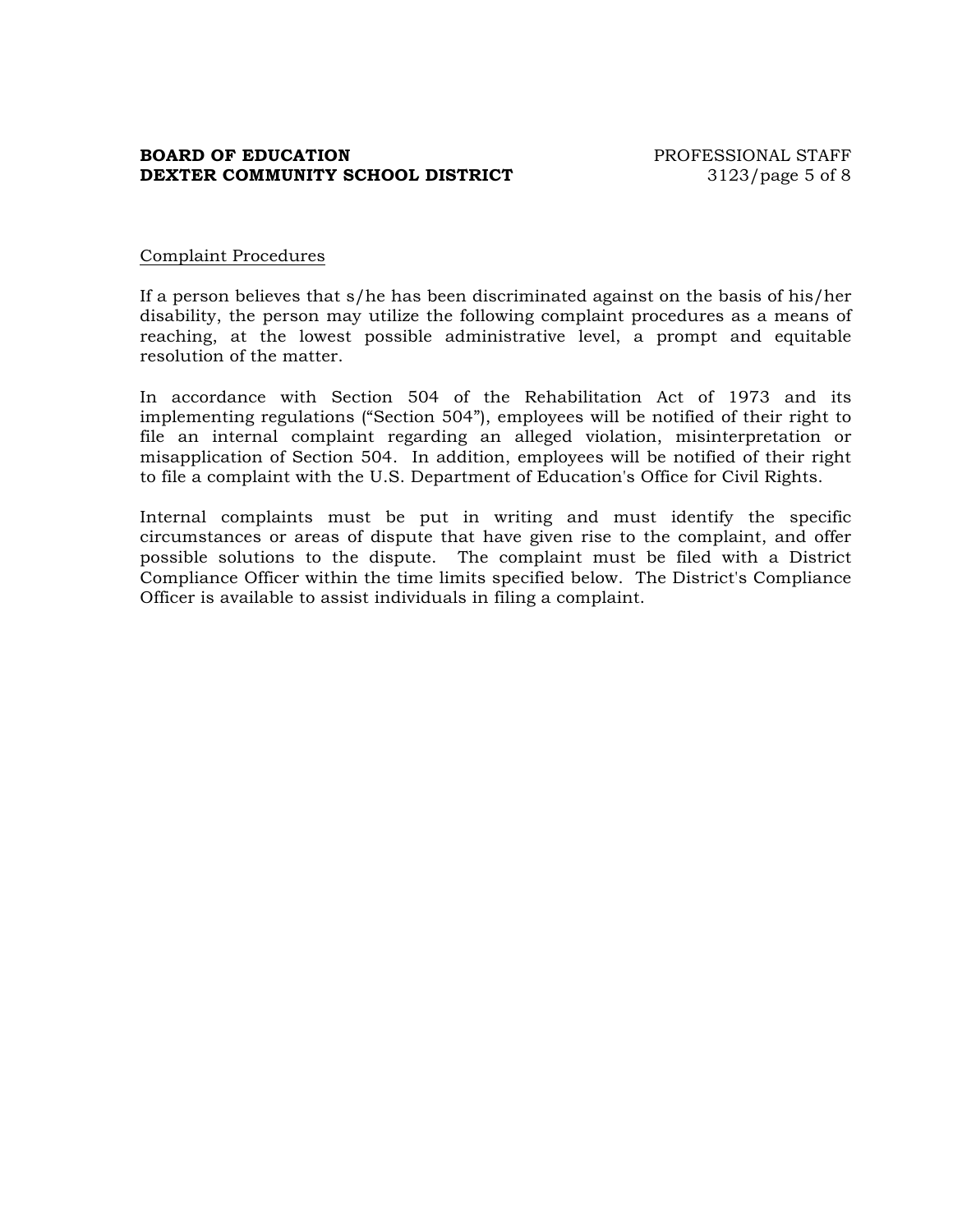# **BOARD OF EDUCATION EXECUTE:** PROFESSIONAL STAFF **DEXTER COMMUNITY SCHOOL DISTRICT** 3123/page 6 of 8

## Internal Complaint Procedure

The following internal complaint procedure is available to employees for the prompt and equitable resolution of complaints alleging discrimination based upon disability. This complaint procedure is not available to unsuccessful applicants. Use of the internal complaint procedure is not a prerequisite to the pursuit of other remedies, including the filing of a complaint with the U.S. Department of Education's Office for Civil Rights.

- A. An employee with a complaint based on alleged discrimination on the basis of disability may first discuss the problem with the District Compliance Officer.
- B. If the informal discussion does not resolve the matter, or if the employee skips Step A, the individual may file a formal written complaint with the District Compliance Officer. The written complaint must contain the name and address of the individual or representative filing the complaint, be signed by the complainant or someone authorized to sign for the complainant, describe the alleged discriminatory action in sufficient detail to inform the District Compliance Officer of the nature and date of the alleged violation, and propose a resolution. The complaint must be filed within thirty (30) calendar days of the circumstances or event giving rise to the complaint, unless the time for filing is extended by the District Compliance Officer for good cause.
- C. The District Compliance Officer will conduct an independent investigation of the matter (which may or may not include a hearing). This complaint procedure contemplates informal, but thorough investigations, affording all interested persons and their representatives, if any, an opportunity to present witnesses and other evidence relevant to the complaint. The District Compliance Officer will provide the complainant with a written disposition of the complaint within ten (10) work days. If no decision is rendered within ten (10) work days, or the decision is unsatisfactory in the opinion of the complainant, the employee may file, in writing, an appeal with the Superintendent. The District Compliance Officer shall maintain the District's files and records relating to the complaint.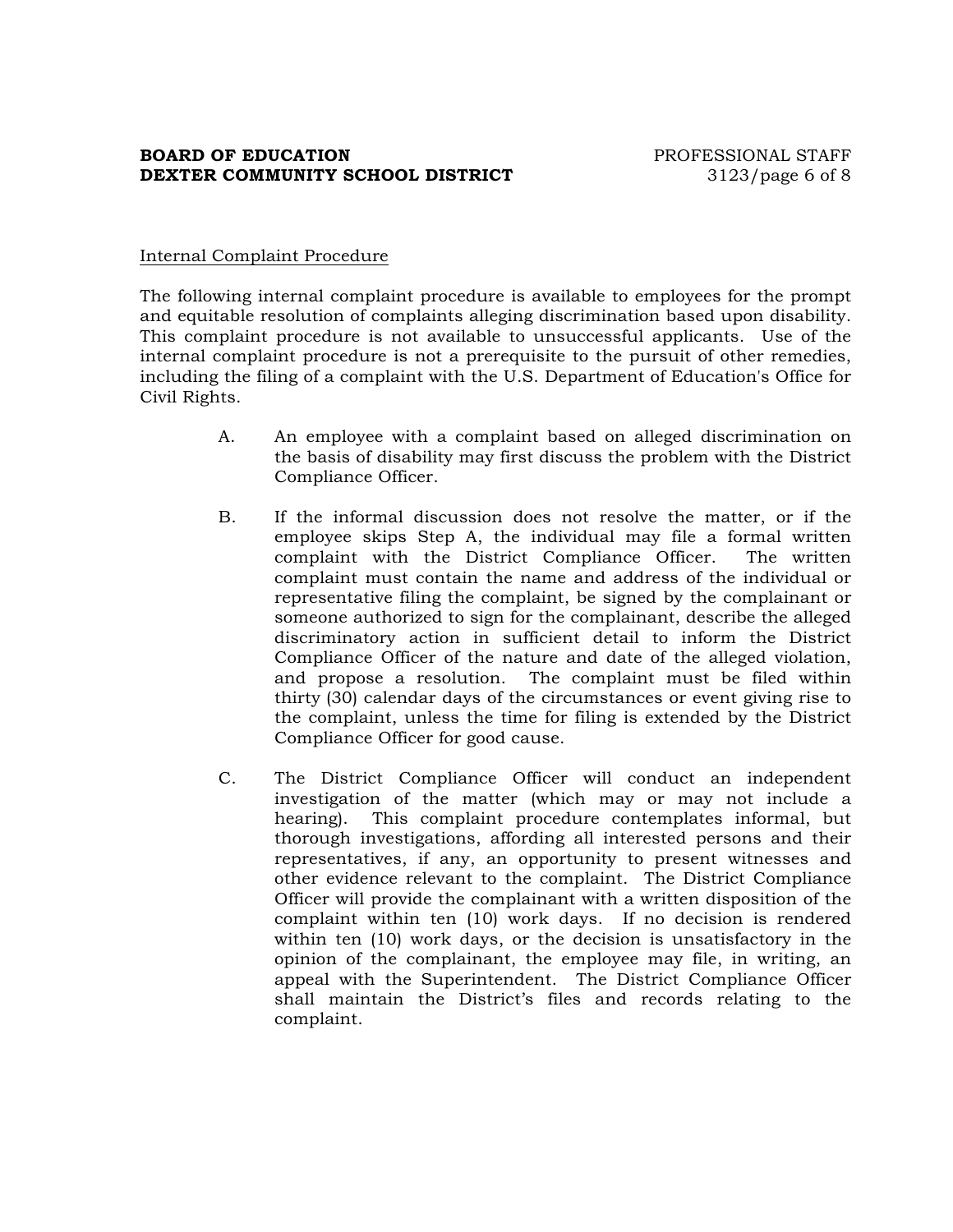### **BOARD OF EDUCATION EXECUTE:** THE PROFESSIONAL STAFF **DEXTER COMMUNITY SCHOOL DISTRICT** 3123/page 7 of 8

D. The Superintendent will, within ten (10) work days of receiving the written appeal, conduct a hearing with all parties involved in an attempt to resolve the complaint.

The Superintendent will render his/her decision within ten (10) work days of the hearing.

- E. The employee may be represented, at his/her own cost, at any of the above-described meetings/hearings.
- F. The right of a person to a prompt and equitable resolution of the complaint shall not be impaired by the person's pursuit of other remedies such as the filing of a complaint with the Office for Civil Rights or the filing of a court case. Use of this internal complaint procedure is not a prerequisite to the pursuit of other remedies.

If it is determined that the complainant was subjected to unlawful discrimination, the CO must identify what corrective action will be taken to stop, remedy, and prevent the recurrence of the discrimination/retaliation. The corrective action should be reasonable, timely, age-appropriate and effective, and tailored to the specific situation.

#### OCR Complaint

At any time, if an employee believes that s/he has been subjected to discrimination based upon his/her disability in violation of Section 504 or the ADA, the individual may file a complaint with the U.S. Department of Education's Office for Civil Rights ("OCR"). The OCR can be reached at:

> U.S. Department of Education Office for Civil Rights Cleveland Office 1350 Euclid Avenue Suite 325 Cleveland, Ohio 44115 (216) 522-4970 FAX: (216) 522-2573 TDD: (216) 522-4944 E-mail: OCR.Cleveland@ed.gov Web: http://www.ed.gov/ocr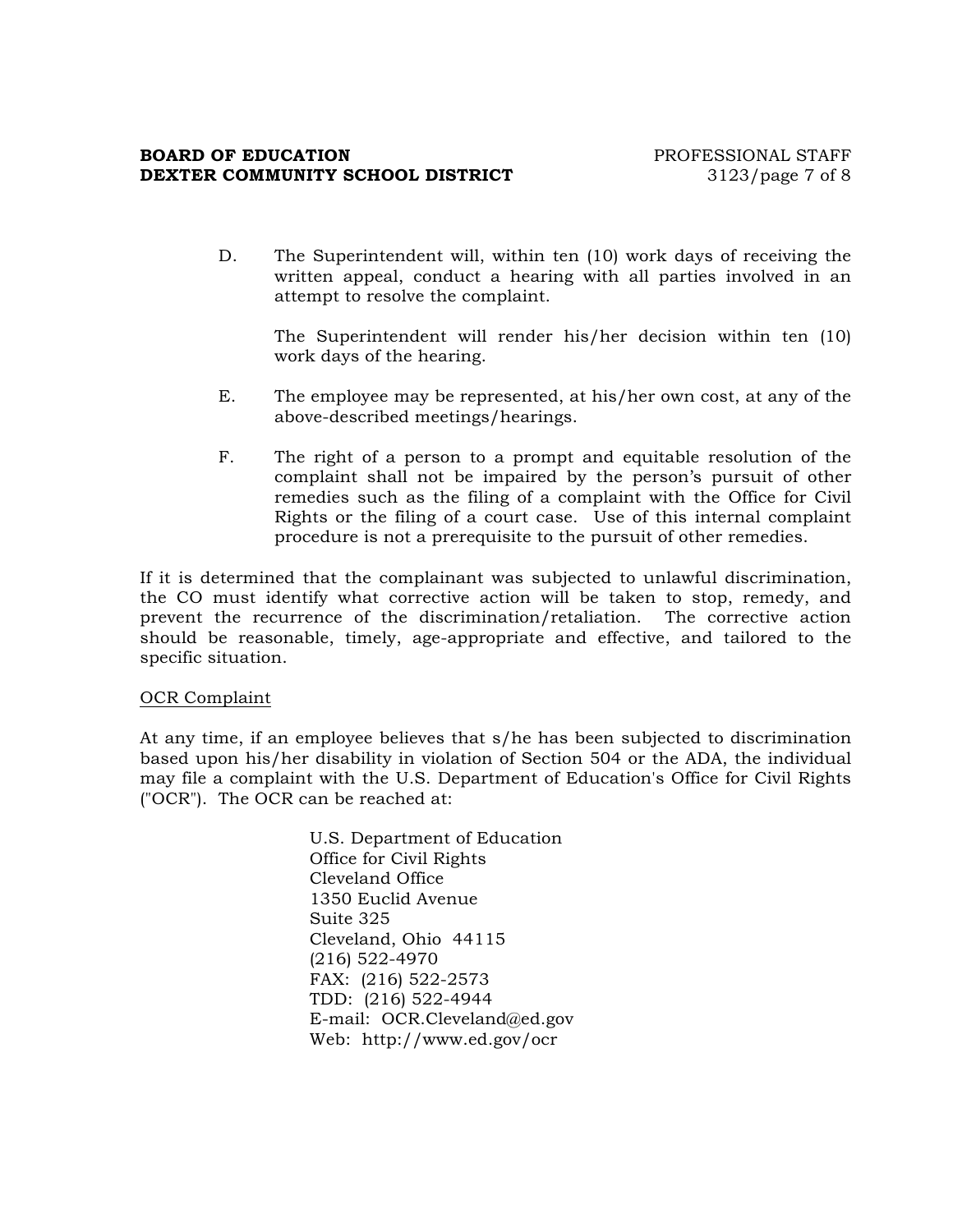## **BOARD OF EDUCATION EXECUTE:** PROFESSIONAL STAFF **DEXTER COMMUNITY SCHOOL DISTRICT** 3123/page 8 of 8

#### Retaliation

Retaliation against a person who makes a report or files a complaint alleging unlawful discrimination, or participates as a witness in an investigation, is prohibited. Specifically, the Board will not discriminate/retaliate against, coerce, intimidate, threaten or interfere with any individual because the person opposed any act or practice made unlawful by Section 504 or the ADA, or because that individual made a charge, testified, assisted or participated in any manner in an investigation, proceeding, or hearing under those laws, or because that individual exercised, enjoyed, aided or encouraged any other person in the exercise or enjoyment of any right granted or protected by those laws.

29 C.F.R. Part 1630 29 U.S.C. 794, Section 504 Rehabilitation Act of 1973, as amended 34 C.F.R. Part 104 42 U.S.C. 12101 et seq., Americans with Disabilities Act of 1990, as amended

**© NEOLA 2014**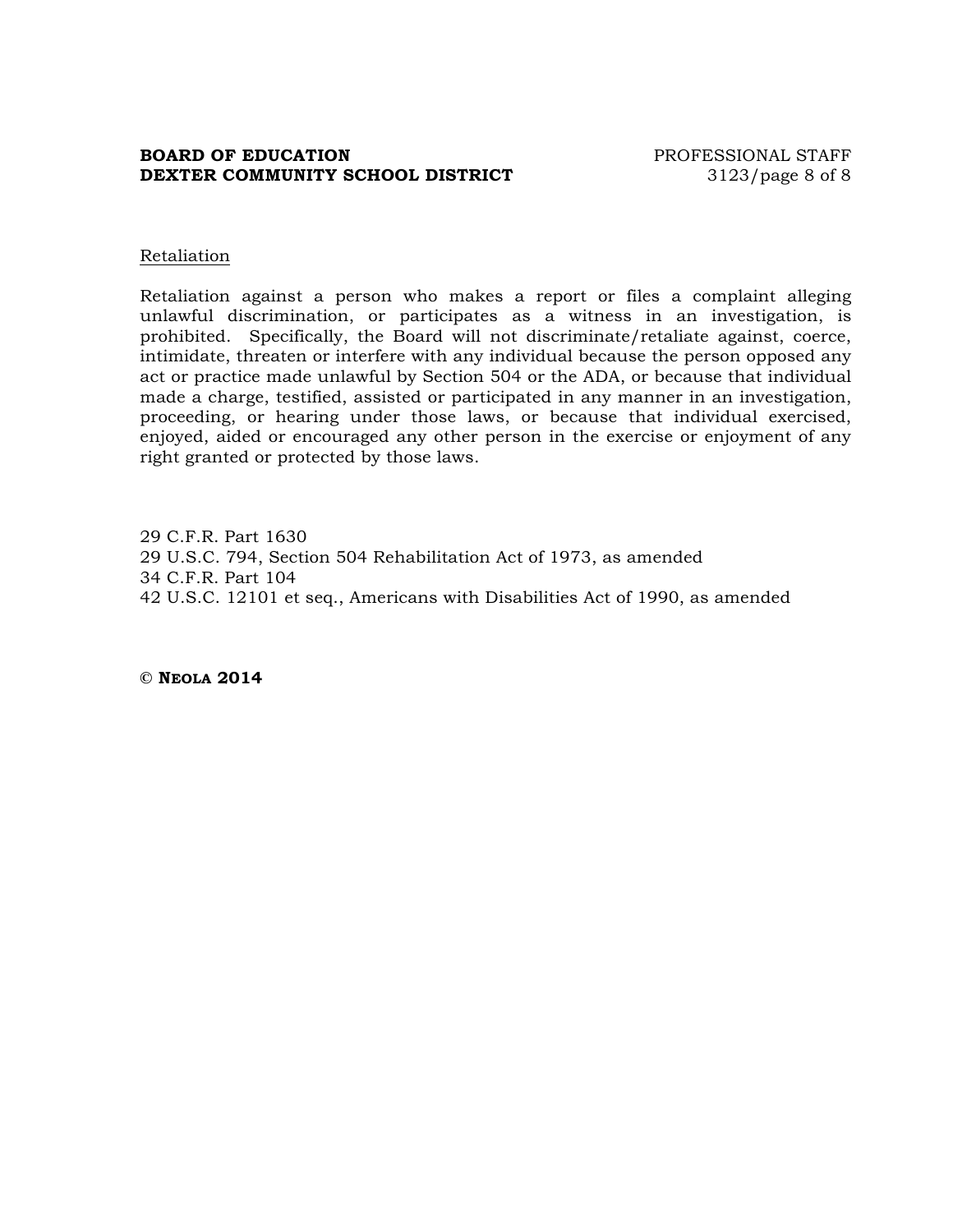## **BOARD OF EDUCATION PROFESSIONAL STAFF DEXTER COMMUNITY SCHOOL DISTRICT** 3362/page 1 of 19

# ANTI-HARASSMENT

#### **General Policy Statement**

It is the policy of the Board of Education to maintain an education and work environment that is free from all forms of unlawful harassment, including sexual harassment. This commitment applies to all School District operations, programs, and activities. All students, administrators, teachers, staff, and all other school personnel share responsibility for avoiding, discouraging, and reporting any form of unlawful harassment. This policy applies to unlawful conduct occurring on school property, or at another location if such conduct occurs during an activity sponsored by the Board.

The Board will vigorously enforce its prohibition against harassment based on race, color, national origin, sex (including sexual orientation and transgender identity), disability, age (except as authorized by law), religion, height, weight, marital or family status, military status, ancestry, or genetic information (collectively, "Protected Classes") that are protected by Federal civil rights laws (hereinafter referred to as unlawful harassment), and encourages those within the School District community as well as third parties, who feel aggrieved to seek assistance to rectify such problems. The Board will investigate all allegations of harassment and in those cases where unlawful harassment is substantiated, the Board will take immediate steps to end the harassment, prevent its recurrence, and remedy its effects. Individuals who are found to have engaged in unlawful harassment will be subject to appropriate disciplinary action.

For purposes of this policy, "School District community" means students, administrators, and professional and support staff, as well as Board members, agents, volunteers, contractors, or other persons subject to the control and supervision of the Board.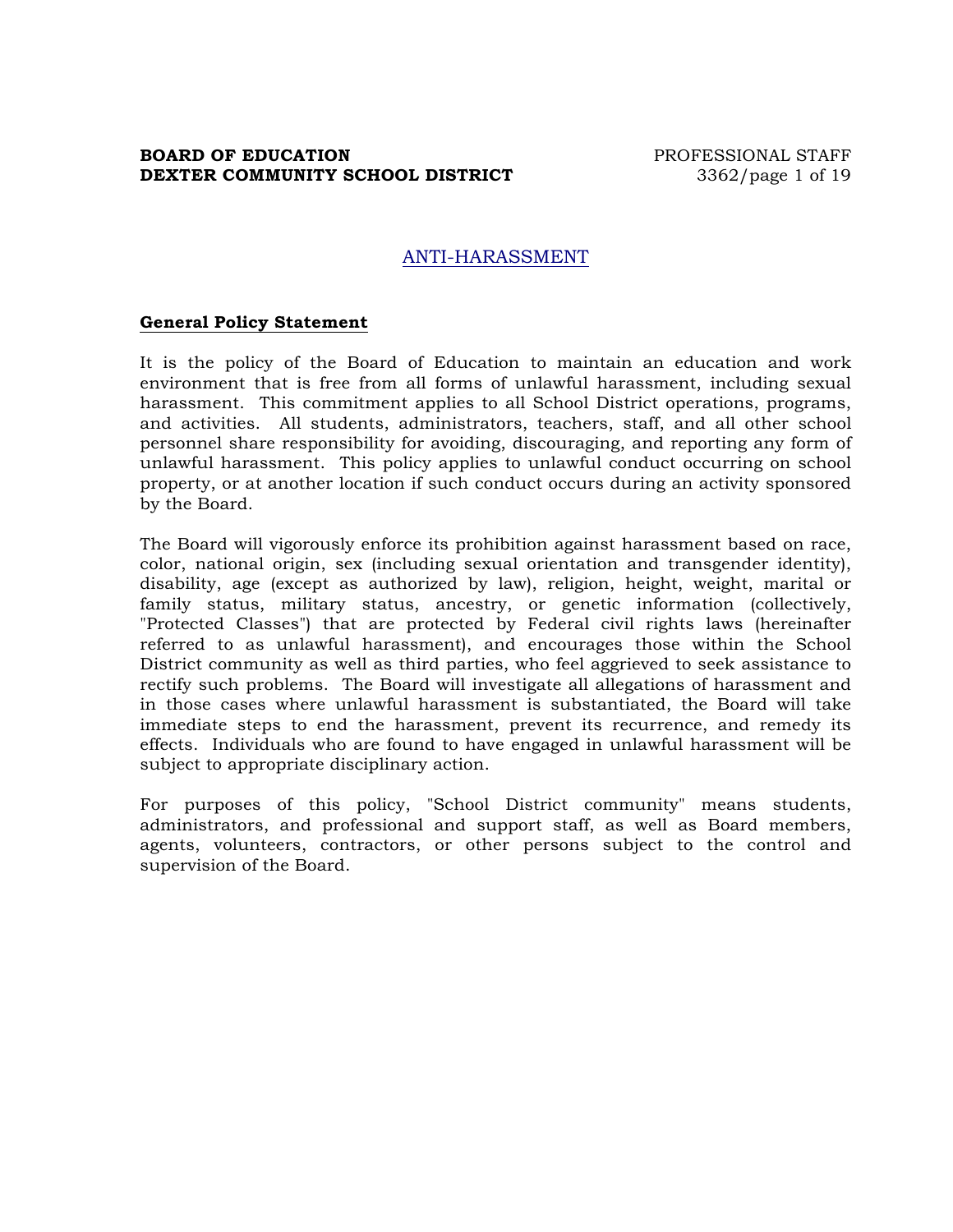# **BOARD OF EDUCATION PROFESSIONAL STAFF DEXTER COMMUNITY SCHOOL DISTRICT** 3362/page 2 of 19

For purposes of this policy, "third parties" include, but are not limited to, guests and/or visitors on School District property (e.g., visiting speakers, participants on opposing athletic teams, parents), vendors doing business with, or seeking to do business with, the Board, and other individuals who come in contact with members of the School District community at school-related events/activities (whether on or off School District property).

## **Other Violations of the Anti-Harassment Policy**

The Board will also take immediate steps to impose disciplinary action on individuals engaging in any of the following prohibited acts:

- A. Retaliating against a person who has made a report or filed a complaint alleging unlawful harassment, or who has participated as a witness in a harassment investigation.
- B. Filing a malicious or knowingly false report or complaint of unlawful harassment.
- C. Disregarding, failing to investigate adequately, or delaying investigation of allegations of harassment, when responsibility for reporting and/or investigating unlawful harassment charges comprises part of one's supervisory duties.

# **Definitions**

# **Bullying**

Bullying rises to the level of unlawful harassment when one or more persons systematically and chronically inflict physical hurt or psychological distress on one (1) or more students or employees and that bullying is based upon one (1) or more Protected Classes, that is, characteristics that are protected by Federal civil rights laws. It is defined as any unwanted and repeated written, verbal, or physical behavior, including any threatening, insulting, or dehumanizing gesture, by an adult or student, that is severe or pervasive enough to create an intimidating, hostile, or offensive educational or work environment; cause discomfort or humiliation; or unreasonably interfere with the individual's school or work performance or participation; and may involve:

- A. teasing;
- B. threats;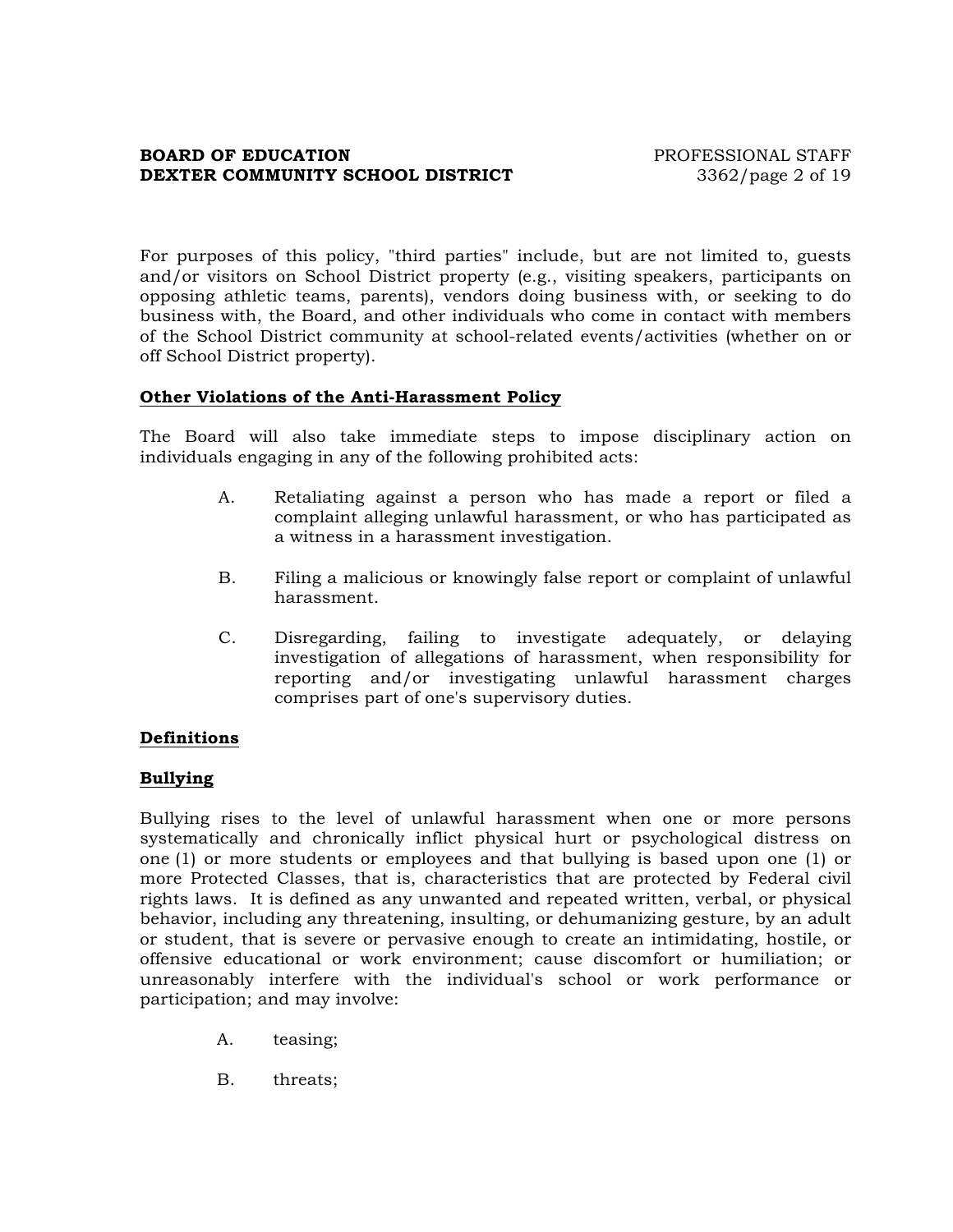# **BOARD OF EDUCATION** PROFESSIONAL STAFF **DEXTER COMMUNITY SCHOOL DISTRICT** 3362/page 3 of 19

- C. intimidation;
- D. stalking;
- E. cyberstalking;
- F. cyberbullying;
- G. physical violence;
- H. theft;
- I. sexual, religious, or racial harassment;
- J. public humiliation; or
- K. destruction of property.

**"Harassment"** means any threatening, insulting, or dehumanizing gesture, use of technology, or written, verbal or physical conduct directed against a student or school employee that:

- A. places a student or school employee in reasonable fear of harm to his/her person or damage to his/her property;
- B. has the effect of substantially interfering with a student's educational performance, opportunities, or benefits, or an employee's work performance; or
- C. has the effect of substantially disrupting the orderly operation of a school.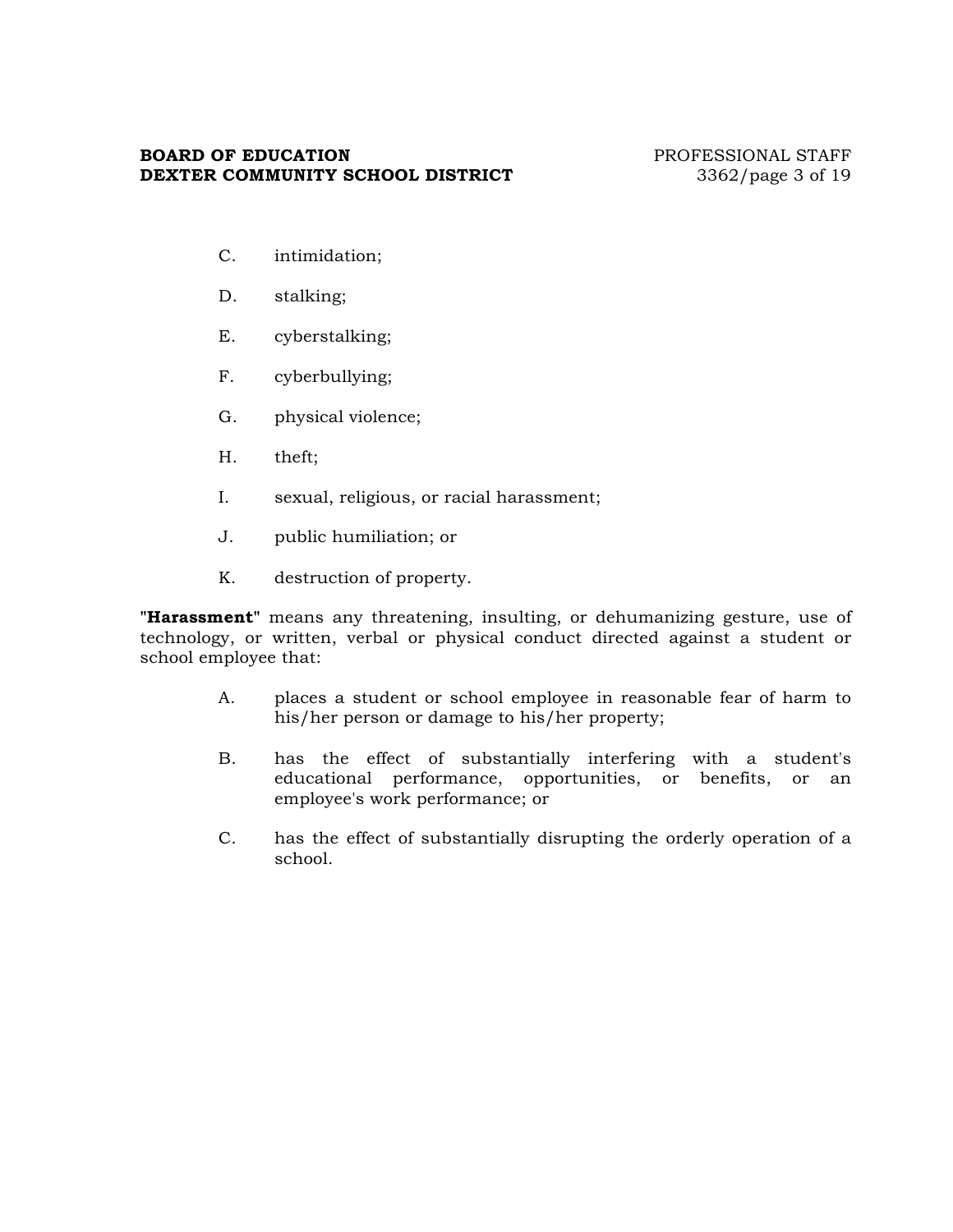# **BOARD OF EDUCATION PROFESSIONAL STAFF DEXTER COMMUNITY SCHOOL DISTRICT** 3362/page 4 of 19

# **Sexual Harassment**

Pursuant to Title VII of the Civil Rights Act of 1964 and Title IX of the Educational Amendments of 1972, "sexual harassment" is defined as:

Unwelcome sexual advances, requests for sexual favors, and other verbal or physical conduct of a sexual nature, when:

- A. Submission to such conduct is made either implicitly or explicitly a term or condition of an individual's employment, or status in a class, educational program, or activity.
- B. Submission or rejection of such conduct by an individual is used as the basis for employment or educational decisions affecting such individual.
- C. Such conduct has the purpose or effect of interfering with the individual's work or educational performance; of creating an intimidating, hostile, or offensive working, and/or learning environment; or of interfering with one's ability to participate in or benefit from a class or an educational program or activity.

Sexual harassment may involve the behavior of a person of either gender against a person of the same or opposite gender.

Prohibited acts that constitute sexual harassment may take a variety of forms. Examples of the kinds of conduct that may constitute sexual harassment include, but are not limited to:

- A. Unwelcome sexual propositions, invitations, solicitations, and flirtations.
- B. Unwanted physical and/or sexual contact.
- C. Threats or insinuations that a person's employment, wages, academic grade, promotion, classroom work or assignments, academic status, participation in athletics or extra-curricular programs or events, or other conditions of employment or education may be adversely affected by not submitting to sexual advances.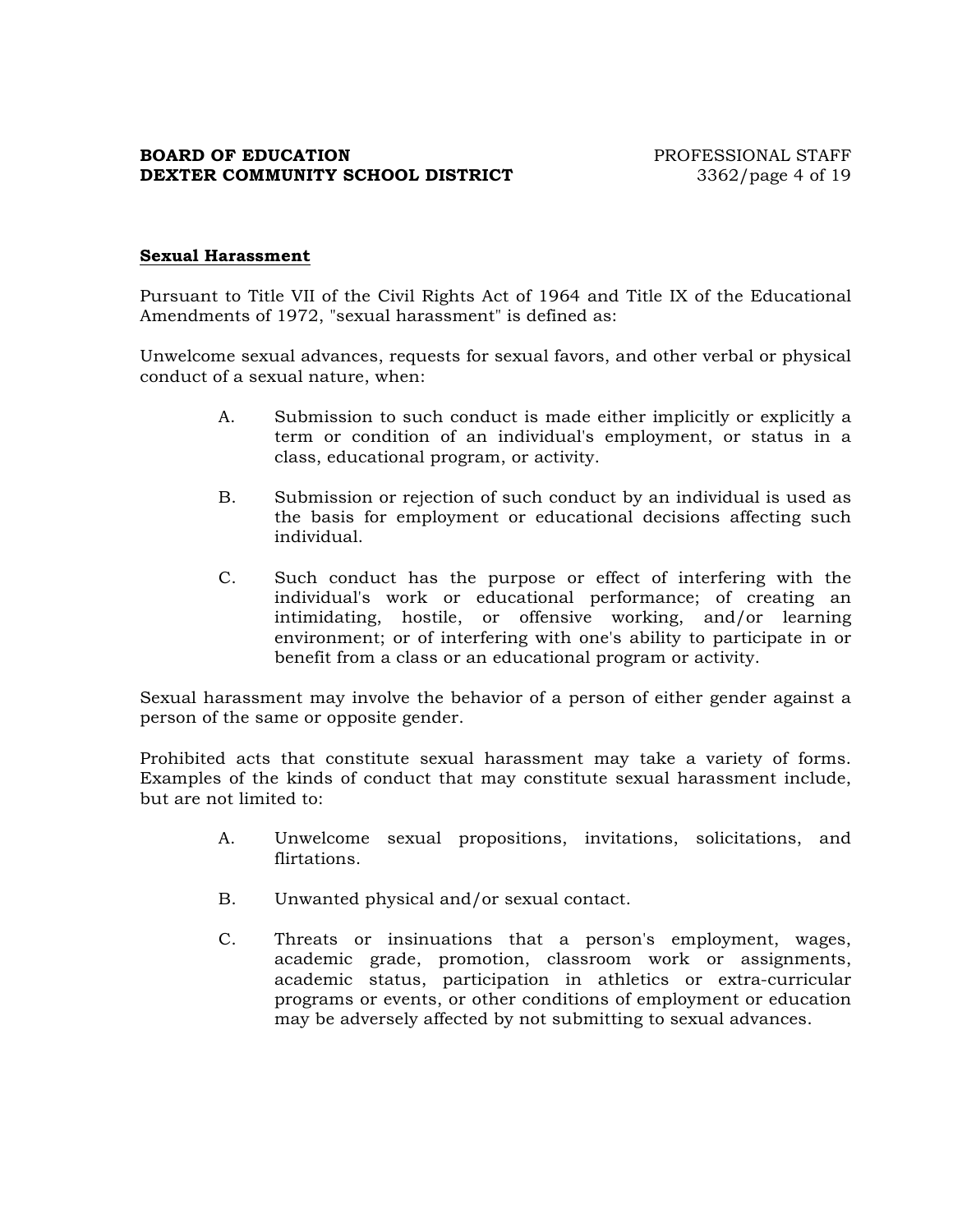### **BOARD OF EDUCATION EXECUTE:** THE PROFESSIONAL STAFF **DEXTER COMMUNITY SCHOOL DISTRICT** 3362/page 5 of 19

- D. Unwelcome verbal expressions of a sexual nature, including graphic sexual commentaries about a person's body, dress, appearance, or sexual activities; the unwelcome use of sexually degrading language, jokes or innuendoes; unwelcome suggestive or insulting sounds or whistles; obscene telephone calls.
- E. Sexually suggestive objects, pictures, videotapes, audio recordings or literature, placed in the work or educational environment, which may embarrass or offend individuals.
- F. Unwelcome and inappropriate touching, patting, or pinching; obscene gestures.
- G. A pattern of conduct, which can be subtle in nature, that has sexual overtones and is intended to create or has the effect of creating discomfort and/or humiliation to another.
- H. Remarks speculating about a person's sexual activities or sexual history, or remarks about one's own sexual activities or sexual history.
- I. In the context of employees, consensual sexual relationships where such relationship leads to favoritism of a subordinate employee with whom the superior is sexually involved and where such favoritism adversely affects other employees or otherwise creates a hostile work environment.
- J. Inappropriate boundary invasions by a District employee or other adult member of the School District community into a student's personal space and personal life.
- K. Verbal, nonverbal or physical aggression, intimidation, or hostility based on sex or sex-stereotyping that does not involve conduct of a sexual nature.

Not all behavior with sexual connotations constitutes unlawful sexual harassment. Sex-based or gender-based conduct must be sufficiently severe, pervasive, and persistent such that it adversely affects, limits, or denies an individual's employment or education, or such that it creates a hostile or abusive employment or educational environment.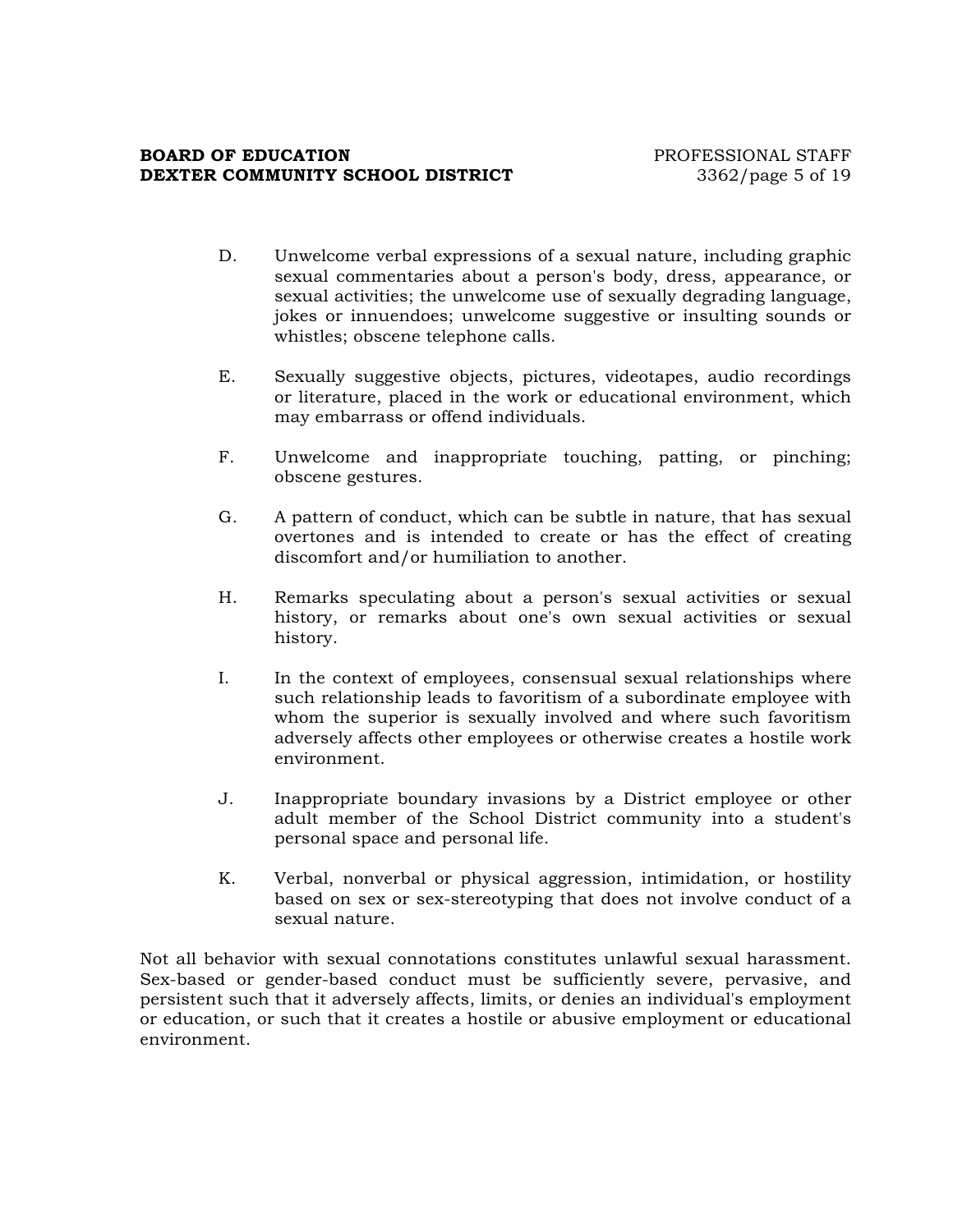# **BOARD OF EDUCATION PROFESSIONAL STAFF DEXTER COMMUNITY SCHOOL DISTRICT** 3362/page 6 of 19

## **Race/Color Harassment**

Prohibited racial harassment occurs when unwelcome physical, verbal, or nonverbal conduct is based upon an individual's race or color and when the conduct has the purpose or effect of interfering with the individual's work or educational performance; of creating an intimidating, hostile, or offensive working, and/or learning environment; or of interfering with one's ability to participate in or benefit from a class or an educational program or activity. Such harassment may occur where conduct is directed at the characteristics of a person's race or color, such as racial slurs, nicknames implying stereotypes, epithets, and/or negative references relative to racial customs.

#### **Religious (Creed) Harassment**

Prohibited religious harassment occurs when unwelcome physical, verbal, or nonverbal conduct is based upon an individual's religion or creed and when the conduct has the purpose or effect of interfering with the individual's work or educational performance; of creating an intimidating, hostile, or offensive working and/or learning environment; or of interfering with one's ability to participate in or benefit from a class or an educational program or activity. Such harassment may occur where conduct is directed at the characteristics of a person's religious tradition, clothing, or surnames, and/or involves religious slurs.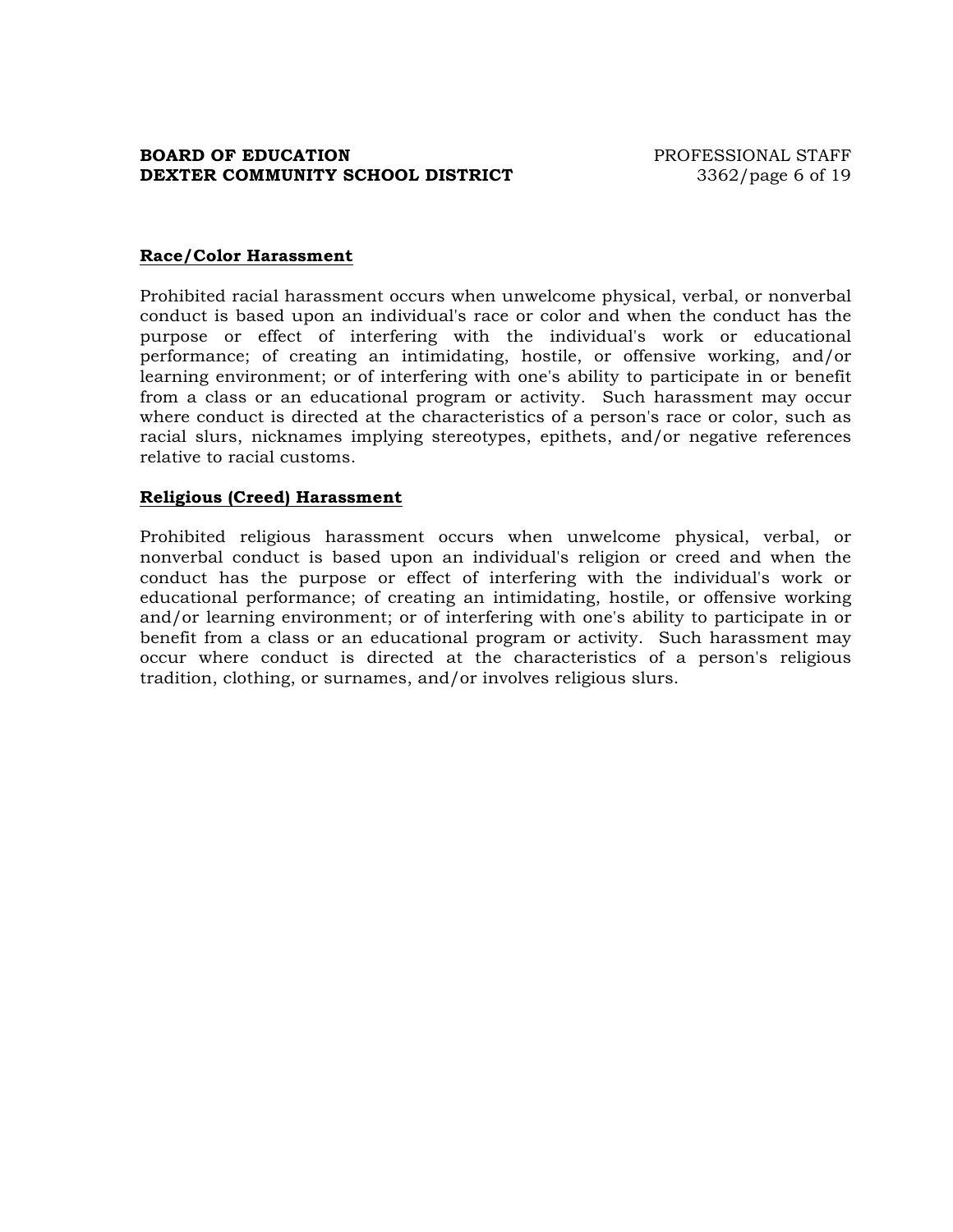## **National Origin/Ancestry Harassment**

Prohibited national origin/ancestry harassment occurs when unwelcome physical, verbal, or nonverbal conduct is based upon an individual's national origin or ancestry and when the conduct has the purpose or effect of interfering with the individual's work or educational performance; of creating an intimidating, hostile, or offensive working and/or learning environment; or of interfering with one's ability to participate in or benefit from a class or an educational program or activity. Such harassment may occur where conduct is directed at the characteristics of a person's national origin or ancestry, such as negative comments regarding customs, manner of speaking, language, surnames, or ethnic slurs.

#### **Disability Harassment**

Prohibited disability harassment occurs when unwelcome physical, verbal, or nonverbal conduct is based upon an individual's disability and when the conduct has the purpose or effect of interfering with the individual's work or educational performance; of creating an intimidating, hostile, or offensive working and/or learning environment; or of interfering with one's ability to participate in or benefit from a class or an educational program or activity. Such harassment may occur where conduct is directed at the characteristics of a person's disabling condition, such as negative comments about speech patterns, movement, physical impairments or defects/appearances, or the like. Such harassment may further occur where conduct is directed at or pertains to a person's genetic information.

#### **Reports and Complaints of Harassing Conduct**

Members of the School District community, which includes all staff, and third parties are encouraged to promptly report incidents of harassing conduct to an administrator, supervisor or other School District official so that the Board may address the conduct before it becomes severe, pervasive, or persistent. Any administrator, supervisor, or other District official who receives such a complaint shall file it with the District's Anti-Harassment Compliance Officer at his/her first convenience.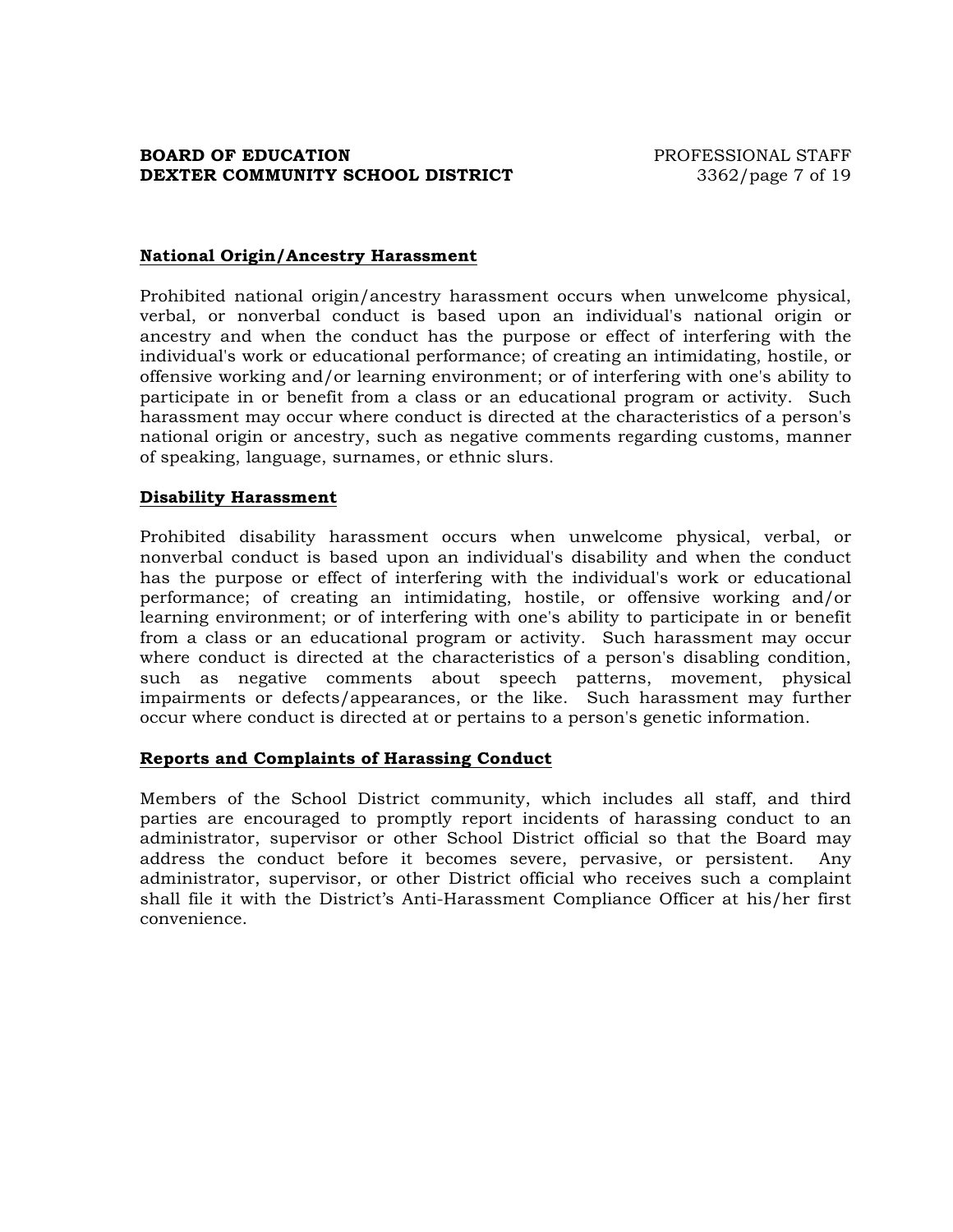## **BOARD OF EDUCATION EXECUTE:** PROFESSIONAL STAFF **DEXTER COMMUNITY SCHOOL DISTRICT** 3362/page 8 of 19

Members of the School District community or third parties who believe they have been unlawfully harassed by another member of the School District community or a third party are entitled to utilize the Board's complaint process that is set forth below. Initiating a complaint, whether formally or informally, will not adversely affect the complaining individual's employment or participation in educational or extra-curricular programs. While there are no time limits for initiating complaints of harassment under this policy, individuals should make every effort to file a complaint as soon as possible after the conduct occurs while the facts are known and potential witnesses are available.

If, during an investigation of alleged bullying, aggressive behavior and/or harassment in accordance with Policy 5517.01 – Bullying and Other Forms of Aggressive Behavior, the Principal believes that the reported misconduct may have created a hostile work environment and may have constituted unlawful discriminatory harassment based on a Protected Class, the Principal will report the act of bullying, aggressive behavior and/or harassment to one of the Anti-Harassment Compliance Officers who shall investigate the allegation in accordance with this policy. While the Compliance Officer investigates the allegation, the Principal shall suspend his/her Policy 5517.01 investigation to await the Compliance Officer's written report. The Compliance Officer shall keep the Principal informed of the status of the Policy 3362 investigation and provide him/her with a copy of the resulting written report.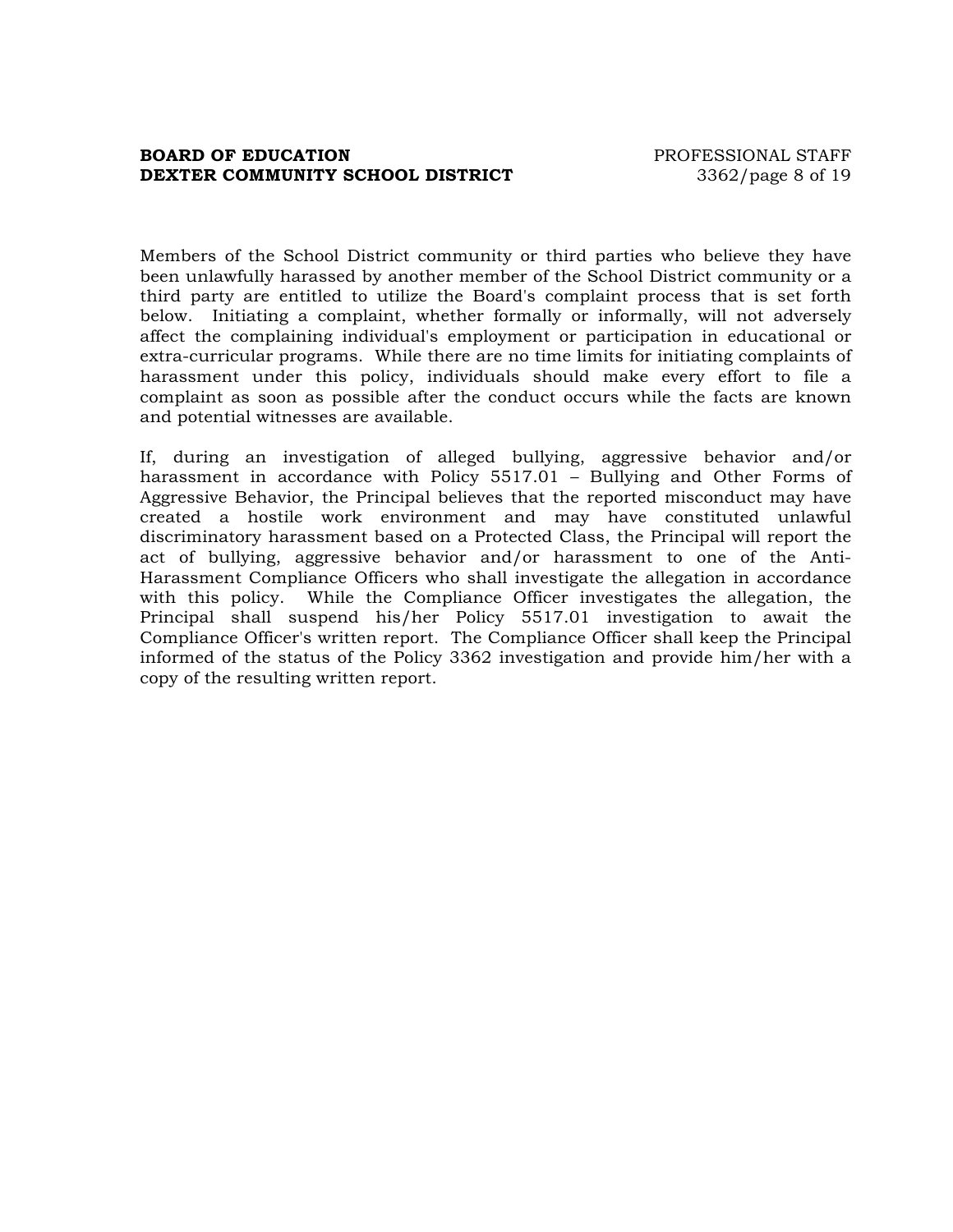# **BOARD OF EDUCATION** PROFESSIONAL STAFF **DEXTER COMMUNITY SCHOOL DISTRICT** 3362/page 9 of 19

### **Anti-Harassment Compliance Officers**

The Board designates the following individuals to serve as "Anti-Harassment Compliance Officers" for the District. They are hereinafter referred to as the "Compliance Officers".

| Barb Santo                                   | Ken Koenig                |
|----------------------------------------------|---------------------------|
| <b>Executive Director of Human Resources</b> | DHS Assistant Principal   |
| 734-424-4100 ext. 1031                       | 734-424-4240 ext. 7003    |
| 7714 Ann Arbor St.                           | 2200 N. Parker Rd.        |
| Dexter MI 48130                              | Dexter MI 48130           |
| santob@dexterschools.org                     | koenigk@dexterschools.org |

The names, titles, and contact information of these individuals will be published annually:

- A. in the parent and staff handbooks.
- B. on the School District's web site.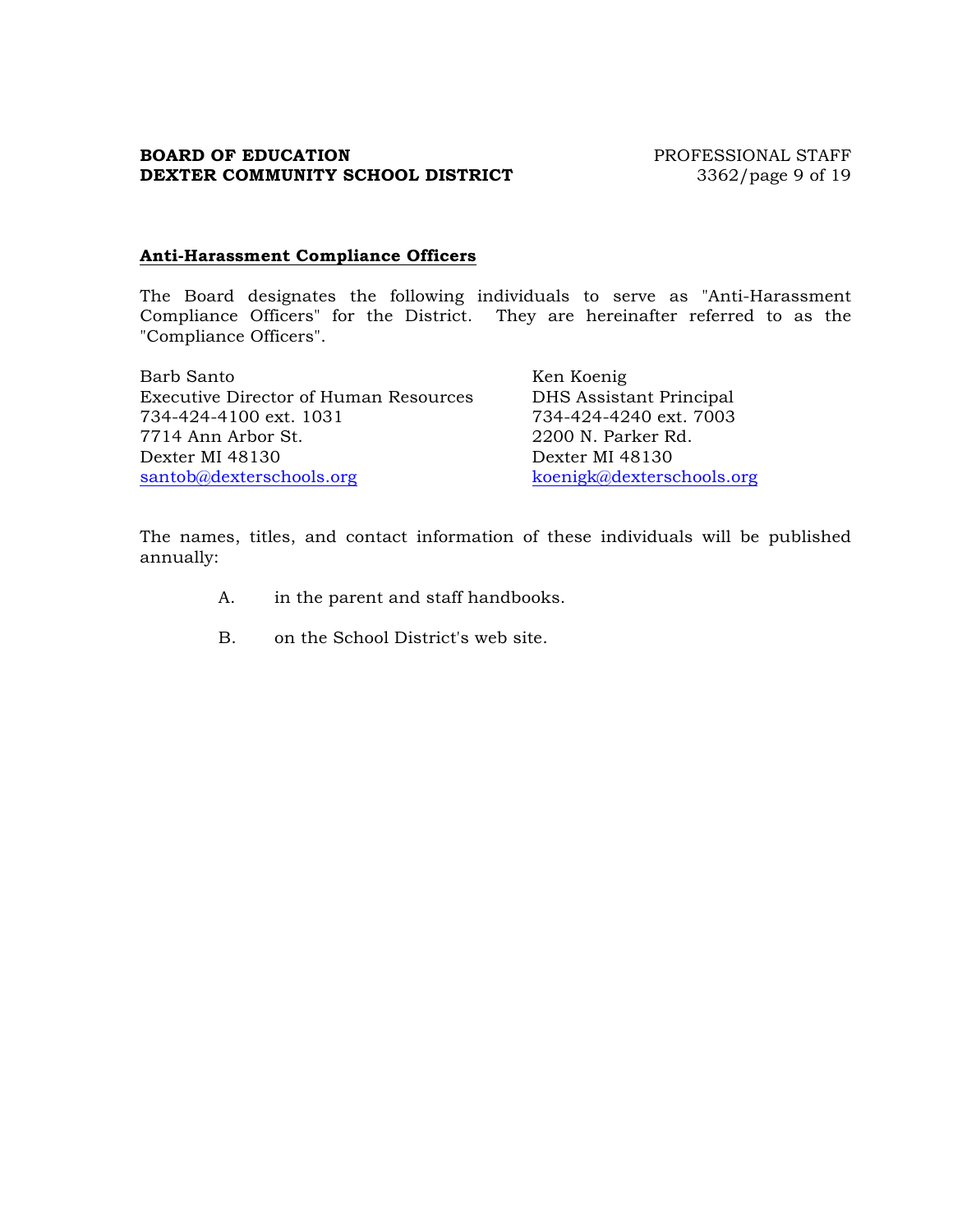## **BOARD OF EDUCATION PROFESSIONAL STAFF DEXTER COMMUNITY SCHOOL DISTRICT** 3362/page 10 of 19

The Compliance Officers will be available during regular school/work hours to discuss concerns related to unlawful harassment, to assist students, other members of the District community, and third parties who seek support or advice when informing another individual about "unwelcome" conduct, or to intercede informally on behalf of the individual in those instances where concerns have not resulted in the filing of a formal complaint and where all parties are in agreement to participate in an informal process.

Compliance Officers shall accept complaints of unlawful harassment directly from any member of the School District community or a visitor to the District, or receive complaints that are initially filed with a school building administrator. Upon receipt of a complaint either directly or through a school building administrator, a Compliance Officer will begin either an informal or formal process (depending on the request of the member of the School District community alleging harassment or the nature of the alleged harassment), or the Compliance Officer will designate a specific individual to conduct such a process. In the case of a formal complaint, the Compliance Officer will prepare recommendations for the Superintendent or will oversee the preparation of such recommendations by a designee. All members of the School District community must report incidents of harassment that are reported to them to the Compliance Officer within two (2) business days of learning of the incident.

Any Board employee who directly observes unlawful harassment of a student is obligated, in accordance with this policy, to report such observations to one of the Compliance Officers within two (2) business days. Thereafter, the Compliance Officer or designee must contact the student, if age eighteen (18) or older, or the student's parents if under the age eighteen (18), within two (2) business days to advise s/he/them of the Board's intent to investigate the alleged misconduct, including the obligation of the Compliance Officer or designee to conduct an investigation following all the procedures outlined for a formal complaint.

# **Investigation and Complaint Procedure (See Form 3362 F1)**

Any employee or other member of the School District community or third party (e.g., visitor to the District) who believes that s/he has been subjected to unlawful harassment may seek resolution of his/her complaint through either the informal or formal procedures as described below. Further, a process for investigating claims of harassment and a process for rendering a decision regarding whether the claim of legally prohibited harassment was substantiated are set forth below.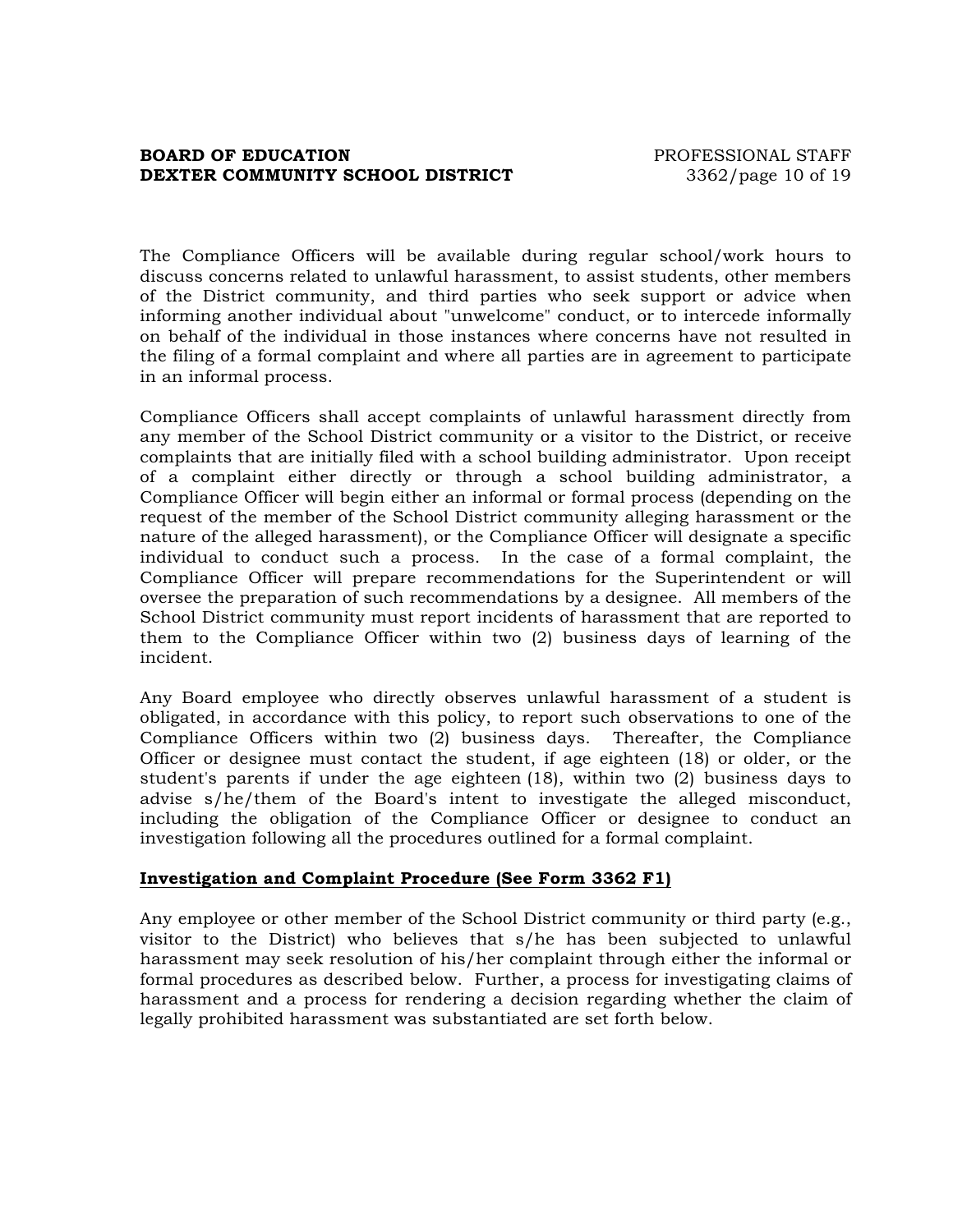## **BOARD OF EDUCATION EXECUTE:** THE PROFESSIONAL STAFF **DEXTER COMMUNITY SCHOOL DISTRICT** 3362/page 11 of 19

Due to the sensitivity surrounding complaints of unlawful harassment, timelines are flexible for initiating the complaint process; however, individuals should make every effort to file a complaint within thirty (30) calendar days after the conduct occurs while the facts are known and potential witnesses are available. Once the formal complaint process is begun, the investigation will be completed in a timely manner (ordinarily, within fifteen (15) business days of the complaint being received).

The informal and formal procedures set forth below are not intended to interfere with the rights of any individual to pursue a complaint of unlawful harassment or retaliation with the United States Department of Education Office for Civil Rights or Equal Employment Opportunity Commission ("EEOC").

## **Informal Complaint Procedure**

The goal of the informal complaint procedure is to stop inappropriate behavior and to investigate and facilitate resolution through an informal means, if possible. The informal complaint procedure is provided as a less formal option for a student, other member of the School District community, or third party who believes s/he has been unlawfully harassed or retaliated against. This informal procedure is not required as a precursor to the filing of a formal complaint and will only be utilized where the parties (alleged target of harassment and alleged harasser(s)) agree to participate in such process.

Employees, other members of the School District community, or third parties who believe that they have been unlawfully harassed or retaliated against may proceed immediately to the formal complaint process and individuals who seek resolution through the informal procedure may request that the informal process be terminated at any time to move to the formal complaint process.

However, all complaints of harassment involving a District employee, any other adult member of the School District community, or a third party against a student will be formally investigated. Similarly, any allegations of sexual violence will be formally investigated.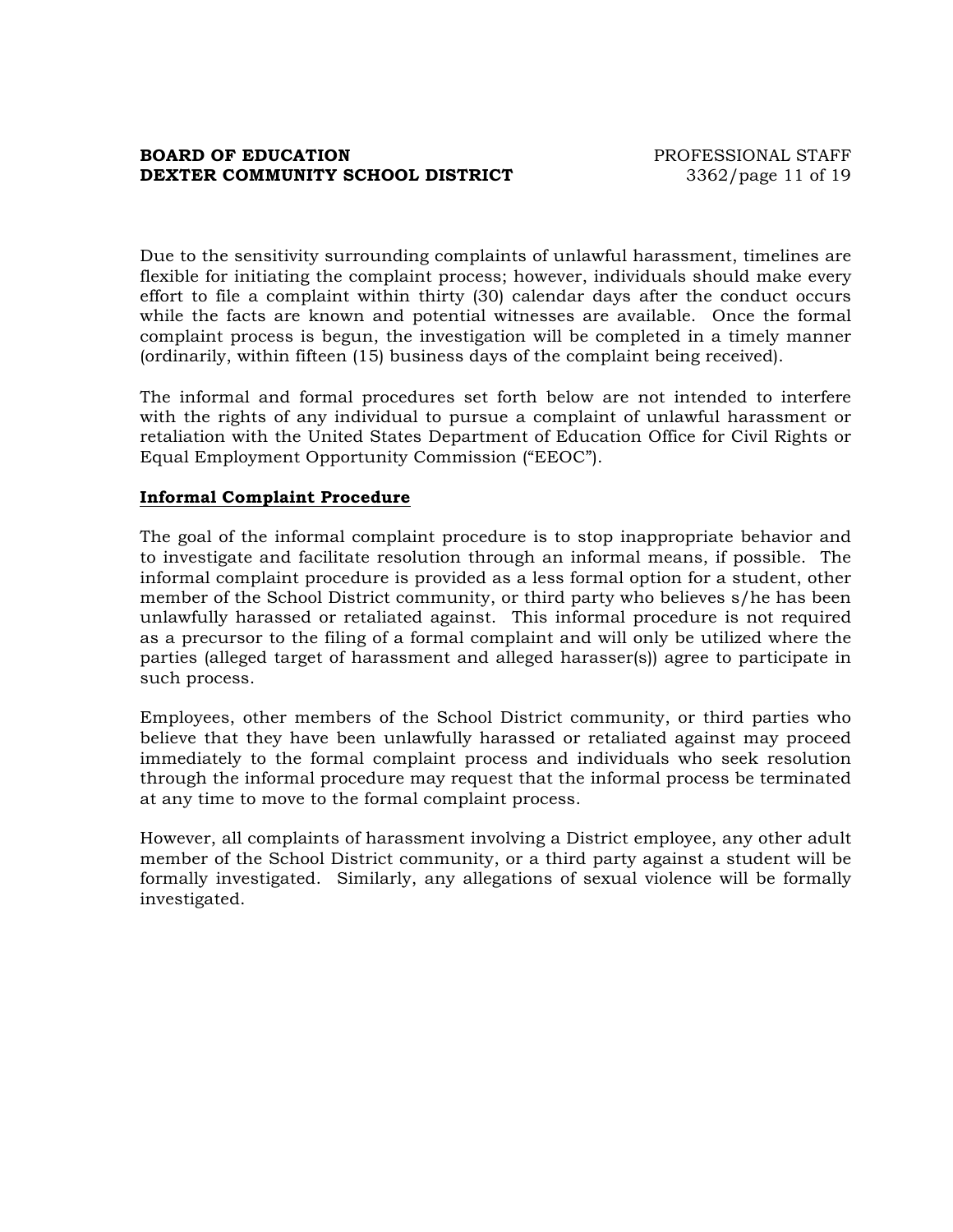## **BOARD OF EDUCATION PROFESSIONAL STAFF DEXTER COMMUNITY SCHOOL DISTRICT** 3362/page 12 of 19

As an initial course of action, if an individual feels that s/he is being unlawfully harassed and s/he is able and feels safe doing so, the individual should tell or otherwise inform the harasser that the conduct is unwelcome and must stop. Such direct communication should not be utilized in circumstances involving sexual violence. The complaining individual should address the allegedly harassing conduct as soon after it occurs as possible. The Compliance Officers are available to support and counsel individuals when taking this initial step or to intervene on behalf of the individual if requested to do so. An individual who is uncomfortable or unwilling to inform the harasser of his/her complaint is not prohibited from otherwise filing an informal or a formal complaint. In addition, with regard to certain types of unlawful harassment, such as sexual harassment, the Compliance Officer may advise against the use of the informal complaint process.

An individual who believes s/he has been unlawfully harassed may make an informal complaint, either orally or in writing: (1) to a teacher, other employee, or building administrator; (2) directly to one of the Compliance Officers; and/or (3) to the Superintendent or other District-level employee.

All informal complaints must be reported to one of the Compliance Officers who will either facilitate an informal resolution as described below on his/her own, or appoint another individual to facilitate an informal resolution.

The School District's informal complaint procedure is designed to provide employees, other members of the School District community, or third parties who believe they are being unlawfully harassed with a range of options designed to bring about a resolution of their concerns. Depending upon the nature of the complaint and the wishes of the individual claiming unlawful harassment, informal resolution may involve, but not be limited to, one or more of the following:

- A. Advising the individual about how to communicate the unwelcome nature of the behavior to the alleged harasser.
- B. Distributing a copy of the anti-harassment policy as a reminder to the individuals in the school building or office where the individual whose behavior is being questioned works or attends.
- C. If both parties agree, the Compliance Officer may arrange and facilitate a meeting between the individual claiming harassment and the individual accused of harassment to work out a mutual resolution. Such a meeting is not appropriate in circumstances involving sexual violence.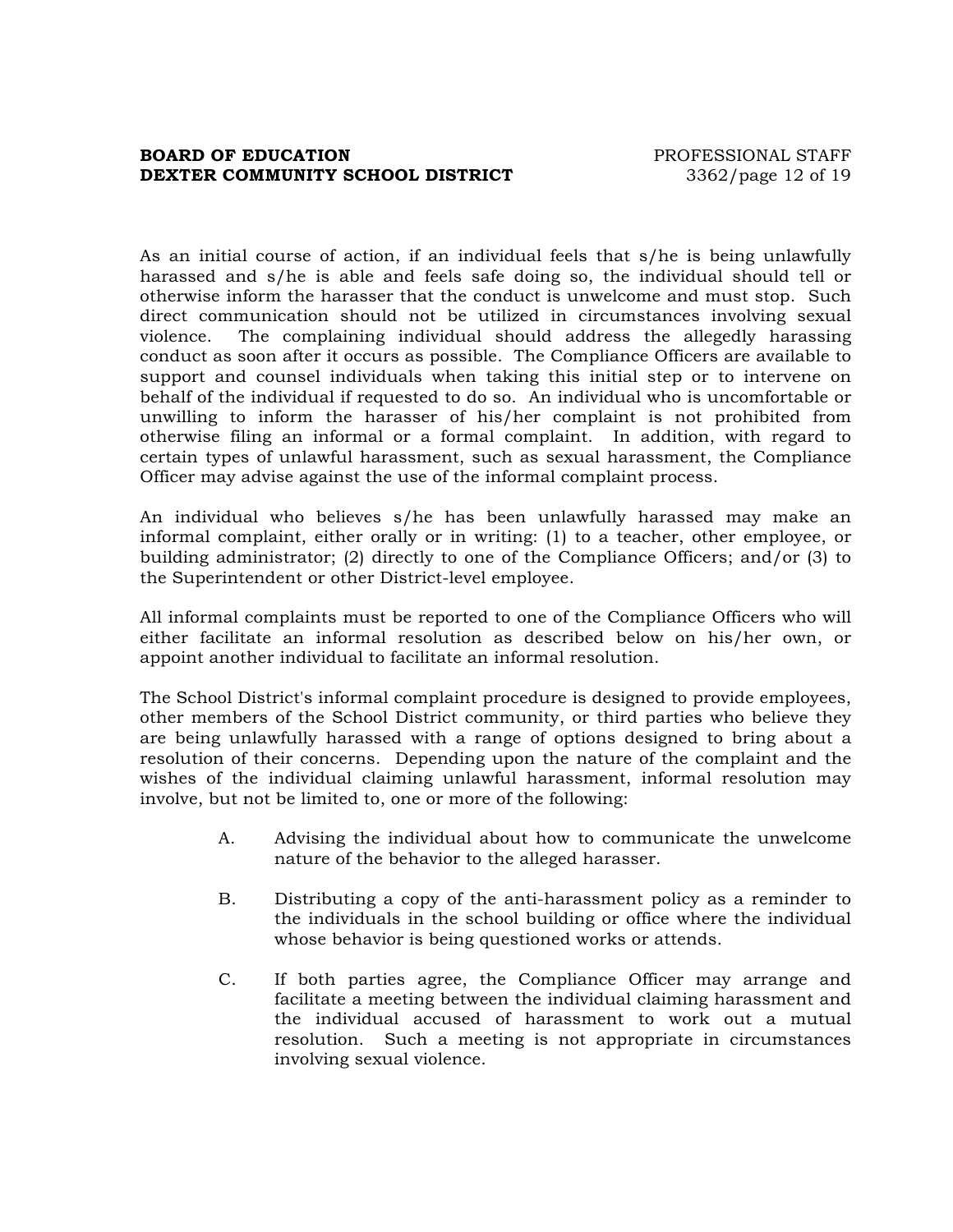## **BOARD OF EDUCATION EXECUTE:** PROFESSIONAL STAFF **DEXTER COMMUNITY SCHOOL DISTRICT** 3362/page 13 of 19

While there are no set time limits within which an informal complaint must be resolved, the Compliance Officer or designee will exercise his/her authority to attempt to resolve all informal complaints within fifteen (15) business days of receiving the informal complaint. Parties who are dissatisfied with the results of the informal complaint process may proceed to file a formal complaint. And, as stated above, parties may request that the informal process be terminated at any time to move to the formal complaint process.

All materials generated as part of the informal complaint process will be retained by the Compliance Officers in accordance with the Board's records retention policy and/or Student Records policy. (See Policy 8310 and Policy 8330)

## **Formal Complaint Procedure**

If a complaint is not resolved through the informal complaint process, if one of the parties has requested that the informal complaint process be terminated to move to the formal complaint process, or if the individual elects to file a formal complaint initially, the formal complaint process shall be implemented.

An individual who believes s/he has been subjected to offensive conduct/harassment/retaliation hereinafter referred to as the "Complainant", may file a formal complaint, either orally or in writing, with a teacher, Principal, the Compliance Officer, Superintendent, or other District employee. Due to the sensitivity surrounding complaints of unlawful harassment and retaliation, timelines are flexible for initiating the complaint process; however, individuals should make every effort to file a complaint within thirty (30) calendar days after the conduct occurs while the facts are known and potential witnesses are available. If a Complainant informs a teacher, Principal, Superintendent, or other District employee, either orally or in writing, about any complaint of harassment or retaliation, that employee must report such information to the Compliance Officer or designee within two (2) business days.

Throughout the course of the process, the Compliance Officer should keep the parties informed of the status of the investigation and the decision making process.

All formal complaints must include the following information to the extent it is available: the identity of the individual believed to have engaged in, or be engaging in, offensive conduct/harassment/retaliation; a detailed description of the facts upon which the complaint is based; a list of potential witnesses; and the resolution sought by the Complainant.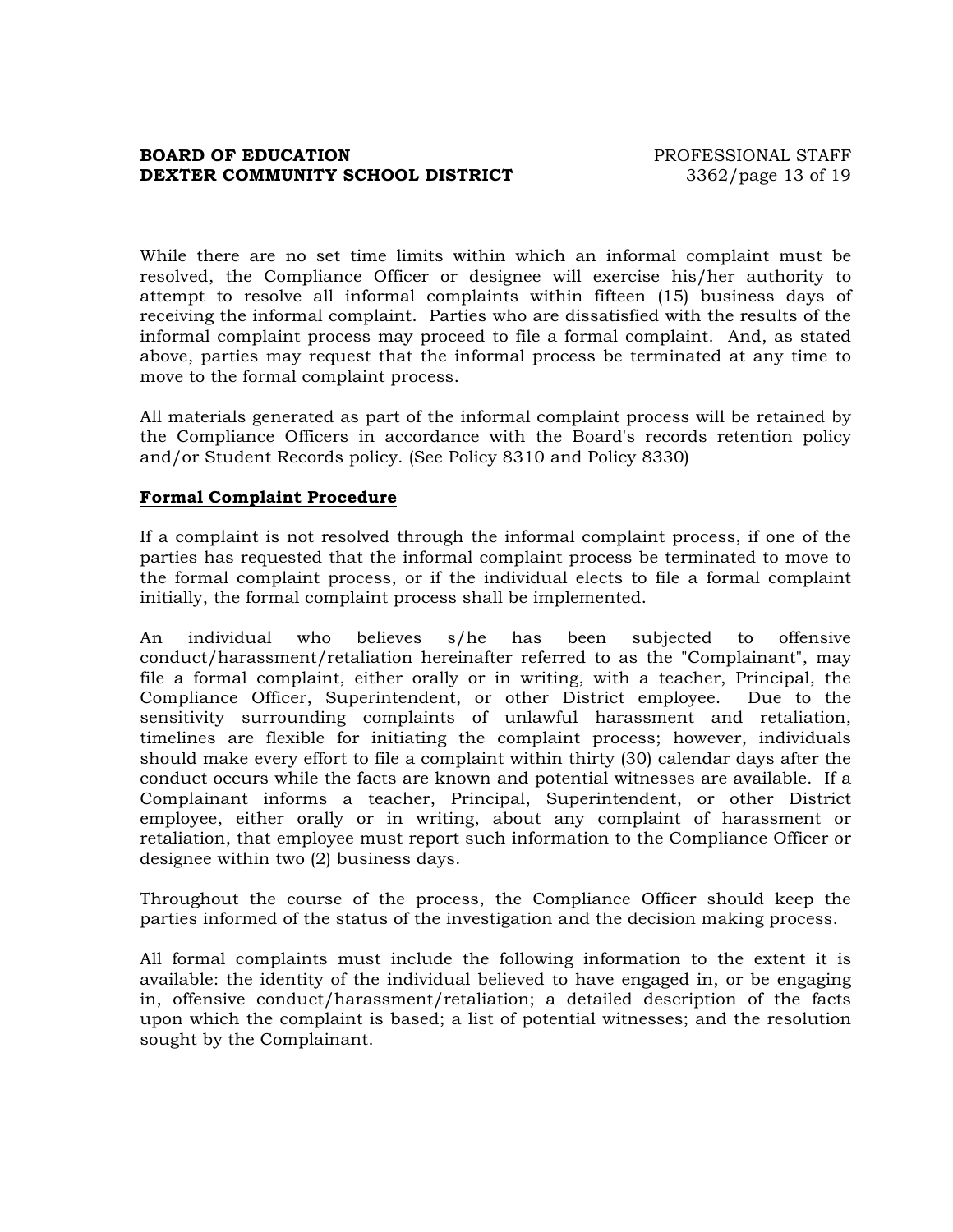## **BOARD OF EDUCATION EXECUTE:** PROFESSIONAL STAFF **DEXTER COMMUNITY SCHOOL DISTRICT** 3362/page 14 of 19

If the Complainant is unwilling or unable to provide a written statement including the information set forth above, the Compliance Officer shall ask for such details in an oral interview. Thereafter, the Compliance Officer will prepare a written summary of the oral interview, and the Complainant will be asked to verify the accuracy of the reported charge by signing the document.

Upon receiving a formal complaint, the Compliance Officer will consider whether any action should be taken in the investigatory phase to protect the Complainant from further harassment or retaliation, including, but not limited to, a change of work assignment or schedule for the Complainant and/or the alleged harasser. In making such a determination, the Compliance Officer should consult the Complainant to assess his/her agreement to the proposed action. If the Complainant is unwilling to consent to the proposed change, the Compliance Officer may still take whatever actions s/he deem appropriate in consultation with the Superintendent.

Within two (2) business days of receiving the complaint, the Compliance Officer or a designee will initiate a formal investigation to determine whether the Complainant has been subjected to offensive conduct/harassment/retaliation.

Simultaneously, the Compliance Officer will inform the individual alleged to have engaged in the harassing or retaliatory conduct, hereinafter referred to as the "Respondent", that a complaint has been received. The Respondent will be informed about the nature of the allegations and provided with a copy of any relevant administrative guidelines, including the Board's Anti-Harassment policy. The Respondent must also be informed of the opportunity to submit a written response to the complaint within five (5) business days.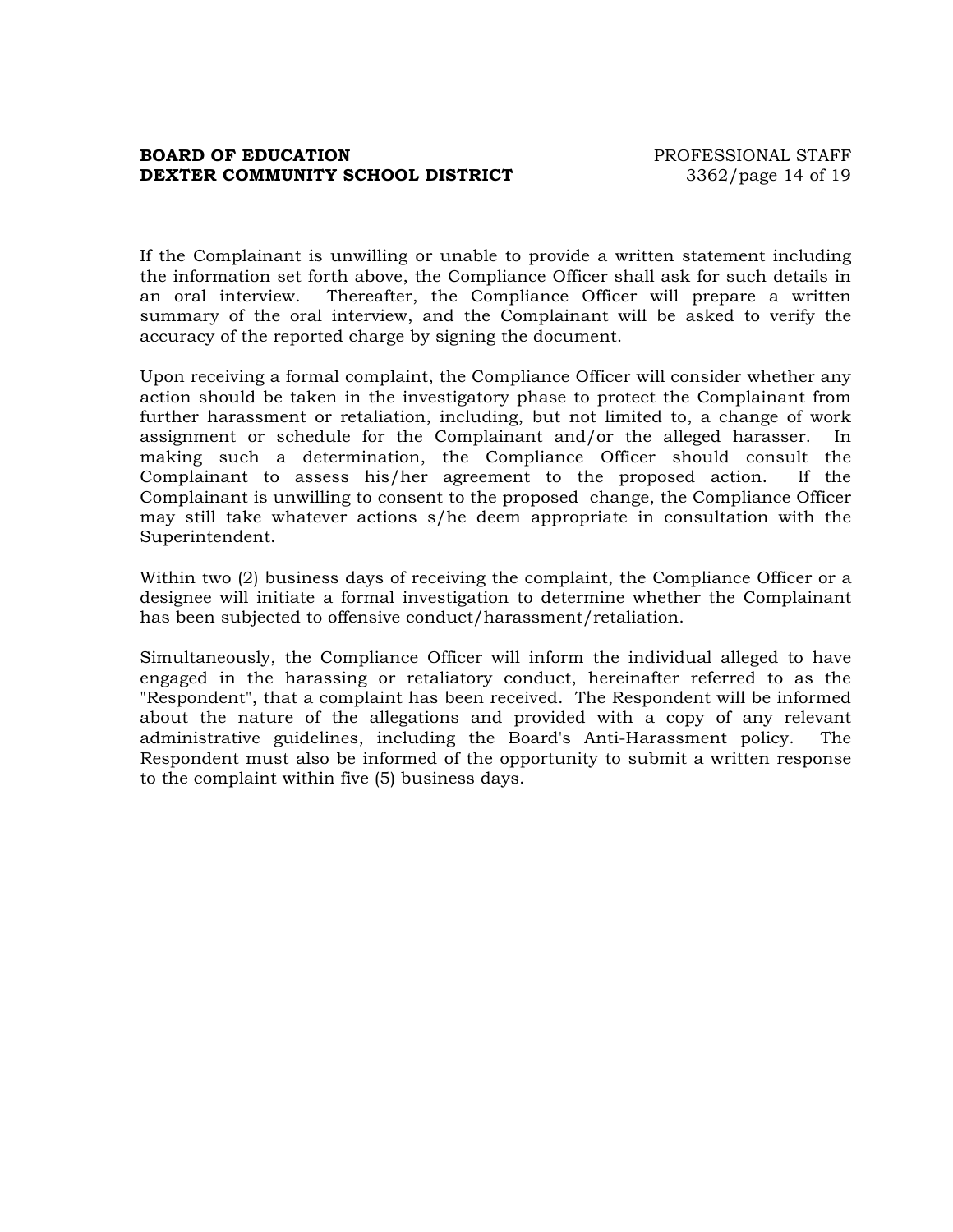## **BOARD OF EDUCATION PROFESSIONAL STAFF DEXTER COMMUNITY SCHOOL DISTRICT** 3362/page 15 of 19

Although certain cases may require additional time, the Compliance Officer or a designee will attempt to complete an investigation into the allegations of harassment/retaliation within fifteen (15) business days of receiving the formal complaint. The investigation will include:

- A. interviews with the Complainant;
- B. interviews with the Respondent;
- C. interviews with any other witnesses who may reasonably be expected to have any information relevant to the allegations;
- D. consideration of any documentation or other information presented by the Complainant, Respondent, or any other witness that is reasonably believed to be relevant to the allegations.

At the conclusion of the investigation, the Compliance Officer or the designee shall prepare and deliver a written report to the Superintendent that summarizes the evidence gathered during the investigation and provides recommendations based on the evidence and the definition of unlawful harassment as provided in Board policy and State and Federal law as to whether the Complainant has been subjected to unlawful harassment. The Compliance Officer's recommendations must be based upon the totality of the circumstances, including the ages and maturity levels of those involved. In determining if discriminatory harassment or retaliation occurred, a preponderance of evidence standard will be used. **( )** The Compliance Officer may consult with the Board's legal counsel before finalizing the report to the Superintendent.

Absent extenuating circumstances, within five (5) business days of receiving the report of the Compliance Officer or the designee, the Superintendent must either issue a final decision regarding whether the complaint of harassment has been substantiated or request further investigation. A copy of the Superintendent's final decision will be delivered to both the Complainant and the Respondent.

If the Superintendent requests additional investigation, the Superintendent must specify the additional information that is to be gathered, and such additional investigation must be completed within five (5) business days. At the conclusion of the additional investigation, the Superintendent must issue a final written decision as described above.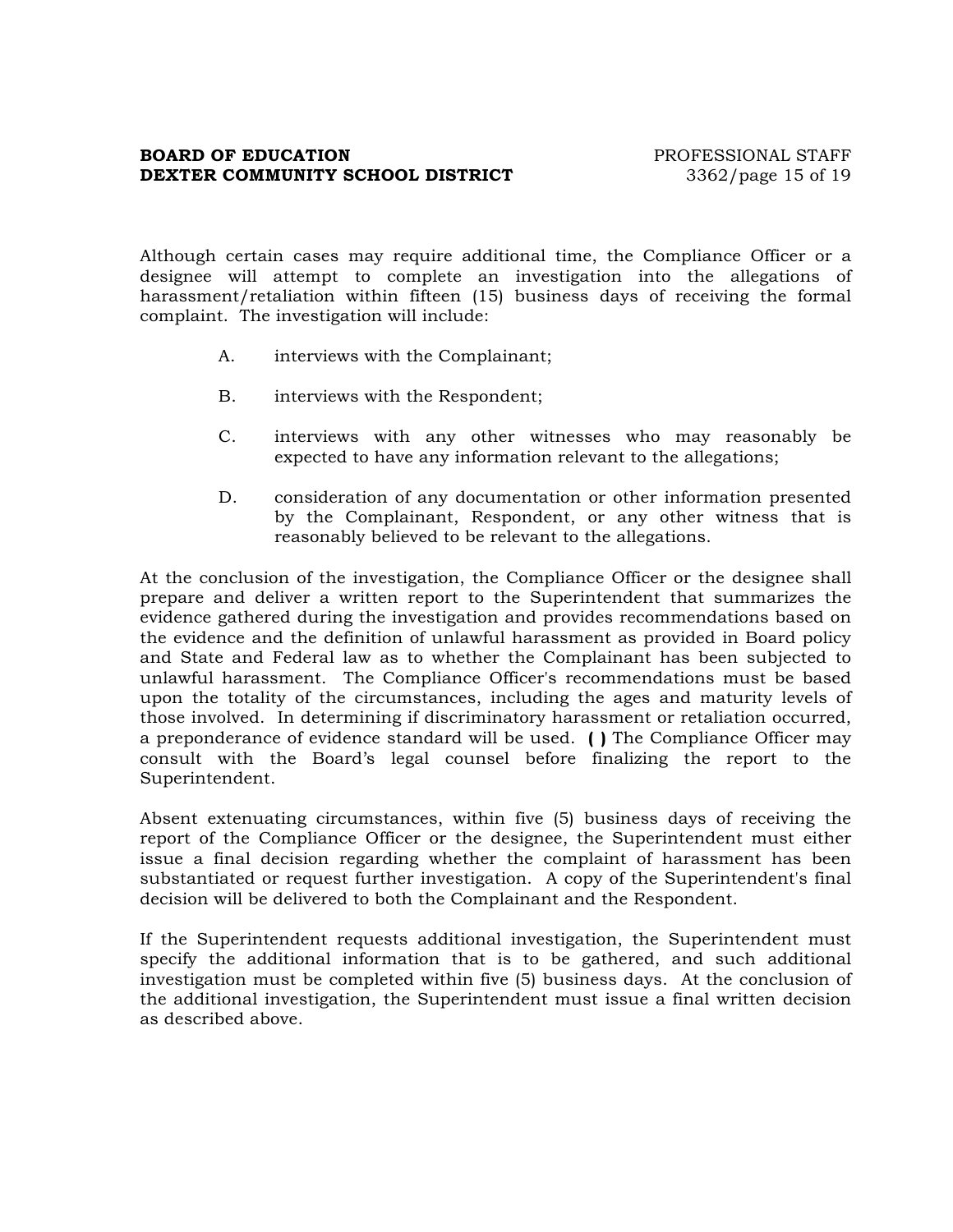## **BOARD OF EDUCATION EXECUTE:** THE PROFESSIONAL STAFF **DEXTER COMMUNITY SCHOOL DISTRICT** 3362/page 16 of 19

The decision of the Superintendent shall be final.

The Board reserves the right to investigate and resolve a complaint or report of unlawful harassment/retaliation regardless of whether the member of the School District community or third party alleging the unlawful harassment/retaliation pursues the complaint. The Board also reserves the right to have the formal complaint investigation conducted by an external person in accordance with this policy or in such other manner as deemed appropriate by the Board or its designee.

### **Privacy/Confidentiality**

The School District will employ all reasonable efforts to protect the rights of the Complainant, the individual(s) against whom the complaint is filed, and the witnesses as much as possible, consistent with the Board's legal obligations to investigate, to take appropriate action, and to conform with any discovery or disclosure obligations. All records generated under the terms of this policy and related administrative guidelines shall be maintained as confidential to the extent permitted by law. Confidentiality, however, cannot be guaranteed. All Complainants proceeding through the formal investigation process will be advised that their identities may be disclosed to the Respondent.

During the course of a formal investigation, the Compliance Officer or his/her designee will instruct all members of the School District community and third parties who are interviewed about the importance of maintaining confidentiality. Any individual who is interviewed as part of a harassment investigation is expected not to disclose any information that s/he learns or that s/he provides during the course of the investigation.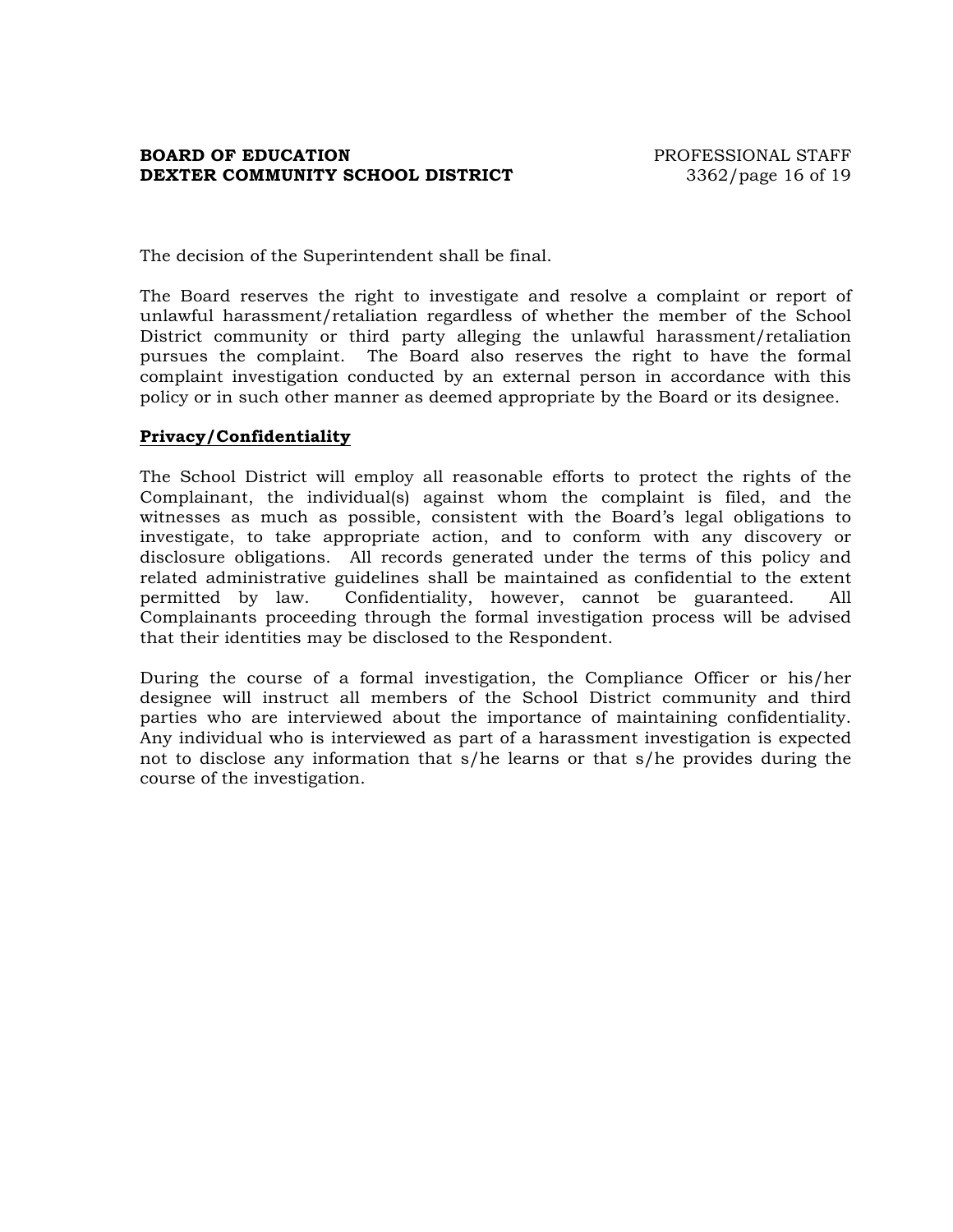## **BOARD OF EDUCATION PROFESSIONAL STAFF DEXTER COMMUNITY SCHOOL DISTRICT** 3362/page 17 of 19

All public records created as a part of an investigation of a complaint of harassment will be maintained by the Compliance Officer in accordance with the School Board's records retention policy. Any records that are considered student education records in accordance with the *Family Educational Rights and Privacy Act* or under Michigan's student records law will be maintained in a manner consistent with the provisions of the Federal and State laws.

### **Sanctions and Monitoring**

The Board shall vigorously enforce its prohibitions against unlawful harassment by taking appropriate action reasonably calculated to stop the harassment and prevent further such harassment. While observing the principles of due process, a violation of this policy may result in disciplinary action up to and including the discharge of an employee or the suspension/expulsion of a student. All disciplinary action will be taken in accordance with applicable State law and the terms of the relevant collective bargaining agreement(s). When imposing discipline, the Superintendent shall consider the totality of the circumstances involved in the matter, including the ages and maturity levels of those involved. In those cases where unlawful harassment is not substantiated, the Board may consider whether the alleged conduct nevertheless warrants discipline in accordance with other Board policies, consistent with the terms of the relevant collective bargaining agreement(s).

Where the Board becomes aware that a prior remedial action has been taken against a member of the School District community, all subsequent sanctions imposed by the Board and/or Superintendent shall be reasonably calculated to end such conduct, prevent its recurrence, and remedy its effects.

#### **Retaliation**

Any act of retaliation against a person who has made a report or filed a complaint alleging unlawful harassment, or who has participated as a witness in a harassment investigation is prohibited.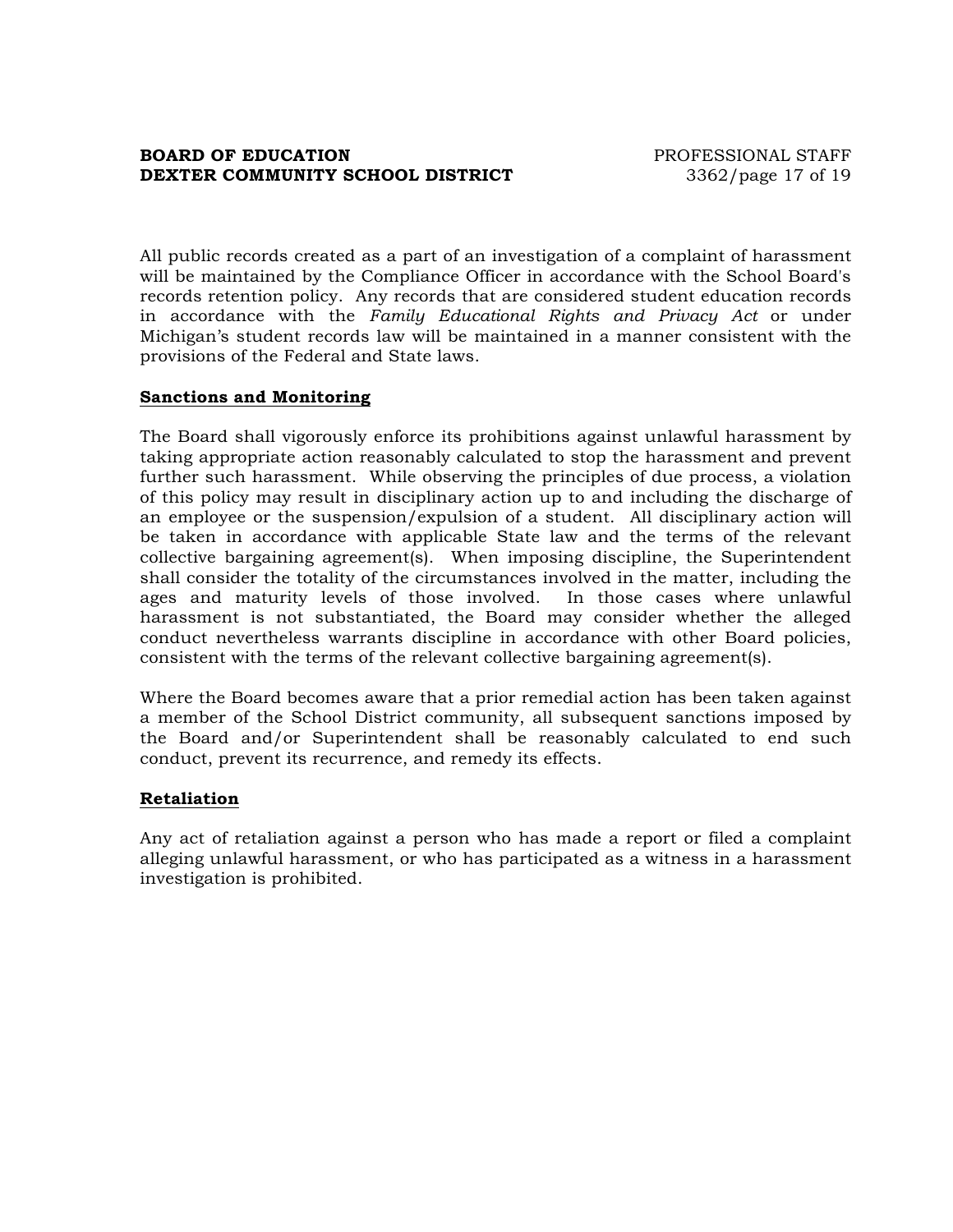#### **Allegations Constituting Criminal Conduct: Child Abuse/Sexual Misconduct**

State law requires any school teacher or school employee who knows or suspects that a child with a disability under the age of twenty-one (21) or that a child under the age of eighteen (18) has suffered or faces a threat of suffering a physical or mental wound, disability or condition of a nature that reasonably indicates abuse or neglect of a child to immediately report that knowledge or suspicion to the county children's services agency. If, during the course of a harassment investigation, the Compliance Officer or a designee has reason to believe or suspect that the alleged conduct reasonably indicates abuse or neglect of the Complainant, a report of such knowledge must be made in accordance with State law and Board Policy.

Any reports made to a county children's services agency or to local law enforcement shall not terminate the Compliance Officer or a designee's obligation and responsibility to continue to investigate a complaint of harassment. While the Compliance Officer or a designee may work cooperatively with outside agencies to conduct concurrent investigations, in no event shall the harassment investigation be inhibited by the involvement of outside agencies without good cause after consultation with the Superintendent.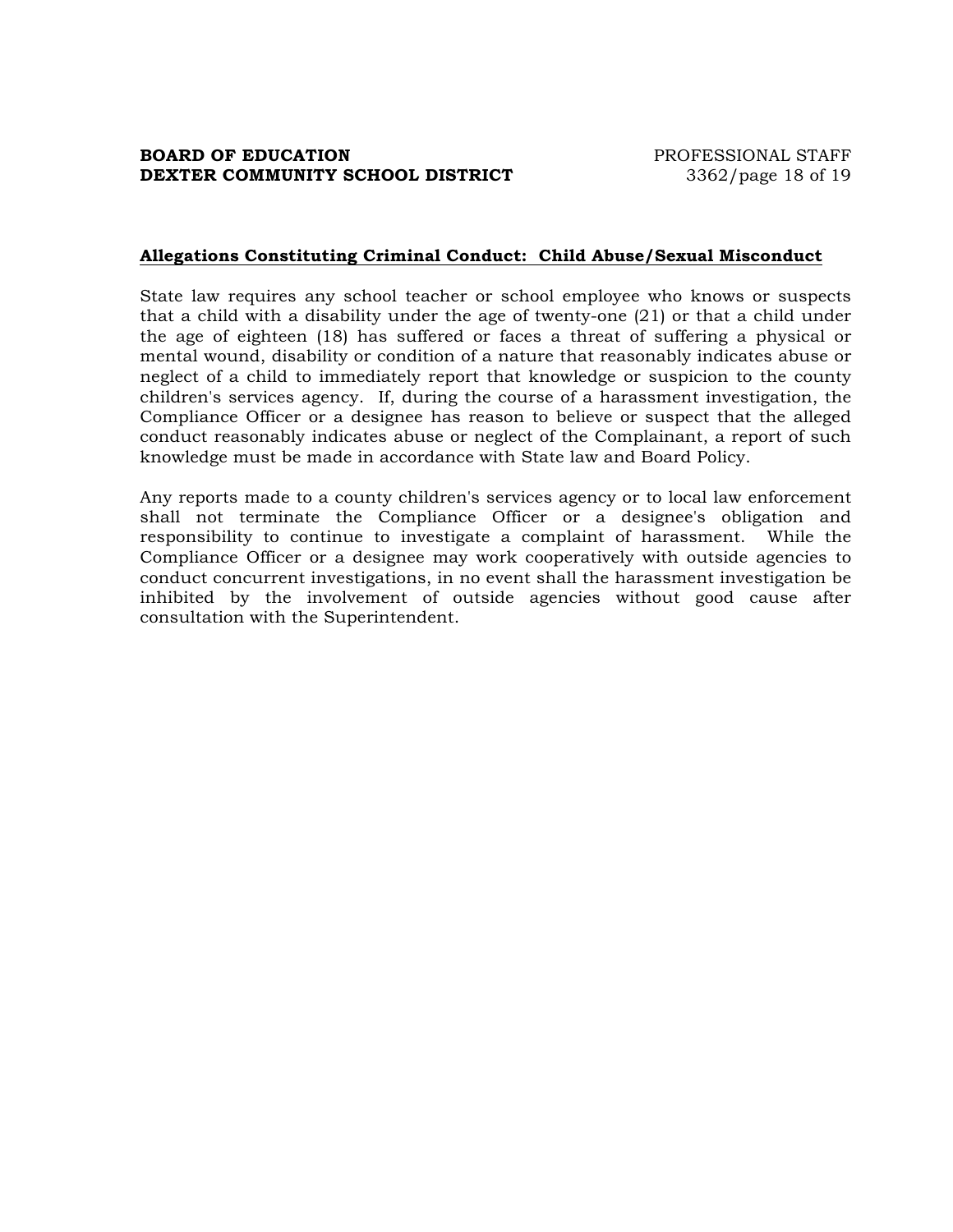## **BOARD OF EDUCATION EXECUTE:** PROFESSIONAL STAFF **DEXTER COMMUNITY SCHOOL DISTRICT** 3362/page 19 of 19

#### **Education and Training**

In support of this Anti-Harassment Policy, the Board promotes preventative educational measures to create greater awareness of unlawful discriminatory practices. The Superintendent or designee shall provide appropriate information to all members of the School District community related to the implementation of this policy and shall provide training for District students and staff where appropriate. All training, as well as all information provided regarding the Board's policy and harassment in general, will be age and content appropriate.

Titles VI and VII of the Civil Rights Act of 1964, 42 U.S.C. 2000d et seq. 20 U.S.C. 1400 et seq., The Individuals with Disabilities Education Improvement Act of 2004 (IDEIA)

29 U.S.C. 621 et seq, Age Discrimination in Employment Act of 1967

29 U.S.C. 6101, The Age Discrimination Act of 1975

42 U.S.C. 2000e et seq.

42 U.S.C. 1983

42 U.S.C. 2000ff et seq., The Genetic Information Nondiscrimination Act 29 C.F.R. Part 1635

Title IX of the Educational Amendments of 1972, 20 U.S.C. 1681 et seq.

29 U.S.C. 794, Rehabilitation Act of 1973, as amended

42 U.S.C. 12101 et seq., Americans with Disabilities Act of 1990, as amended

The Handicappers' Civil Rights Act, M.C.L. 37.1101 et seq.

The Elliott-Larsen Civil Rights Act, M.C.L. 37.2101, et seq.

Policies on Bullying, Michigan State Board of Education, 7-19-01

Model Anti-Bullying Policy, Michigan State Board of Education, 09-2006

National School Boards Association Inquiry and Analysis – May 2008

**© NEOLA 2013**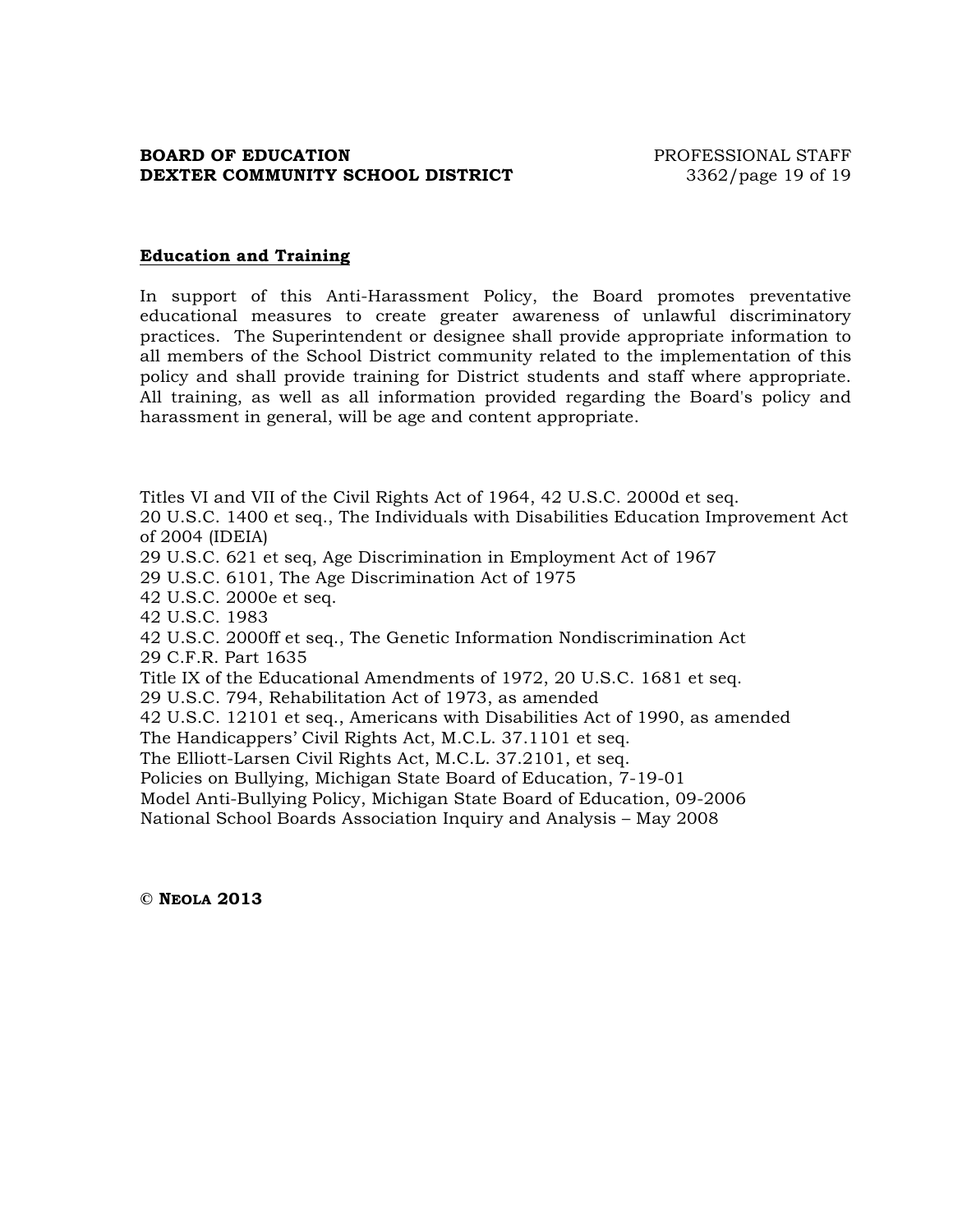## **BOARD OF EDUCATION** SUPPORT STAFF **DEXTER COMMUNITY SCHOOL DISTRICT** 4123/page 1 of 8

## SECTION 504/ADA PROHIBITION AGAINST DISABILITY DISCRIMINATION IN EMPLOYMENT

The Board of Education prohibits discrimination against any employee or applicant based upon his/her disability. As such, the Board will not engage in employment practices or adopt policies that discriminate on the basis of disability, or otherwise discriminate against qualified individuals with disabilities in regard to job application procedures, the hiring, advancement or discharge of employees, employee compensation, job training, or other terms, conditions and privileges of employment. The Board further will not limit, segregate or classify applicants or employees in any way that adversely affects their opportunities or status because of disability. Additionally, the Board will not participate in any contractual or other relationships that have the effect of subjecting qualified individuals with disabilities who are applicants or employees to discrimination on the basis of disability.

"An individual with a disability" means a person who has, had a record of, or is regarded as having, a physical or mental impairment that substantially limits one or more major life activities. Major life activities are functions such as caring for one's self, performing manual tasks, walking, seeing, hearing, eating, sleeping, standing, lifting, bending, speaking, breathing, learning, reading, concentrating, thinking, communicating, sitting, reaching, interacting with others, and working.

Major life activities also include the operation of a major bodily function, including, but not limited to, functions of the immune system, special sense organs and skin, normal cell growth, and digestive, genitourinary, bowel, bladder, neurological, brain, respiratory, circulatory, endocrine, hemic, lymphatic, musculoskeletal and reproductive functions. The operation of a major bodily function includes the operation of an individual organ within a body system.

An impairment that is episodic in nature or in remission is considered a disability if it would substantially limit a major life activity when active.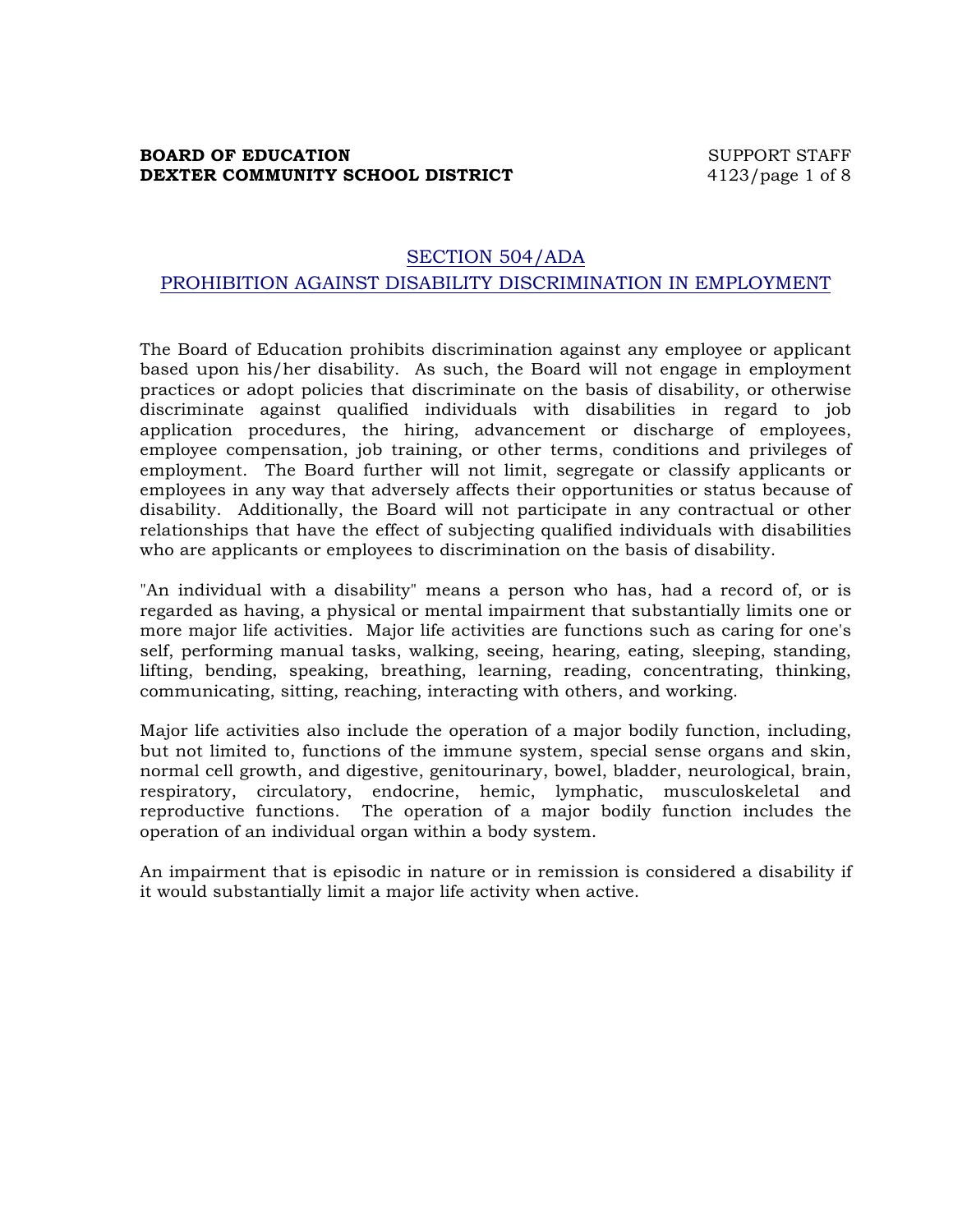## **BOARD OF EDUCATION** SUPPORT STAFF **DEXTER COMMUNITY SCHOOL DISTRICT** 4123/page 2 of 8

The determination of whether an impairment substantially limits a major life activity must be made without regard to the ameliorative effects of mitigating measures such as medication, medical supplies, equipment or appliances, low-vision devices (defined as devices that magnify, enhance, or otherwise augment a visual image, but not including ordinary eyeglasses or contact lenses), prosthetics (including limbs and devices), hearing aid(s) and cochlear implant(s) or other implantable hearing devices, mobility devices, oxygen therapy equipment or supplies, use of assistive technology, reasonable accommodations or "auxiliary aides or services," learned behavioral or adaptive neurological modifications, psychotherapy, behavioral therapy, or physical therapy.

A qualified person with a disability means the individual satisfies the requisite skill, experience, education and other job-related requirements of the employment position such individual holds or desires and, with or without reasonable accommodation, can perform the essential functions of the job in question.

The Board will provide a reasonable accommodation to a qualified individual who has an actual disability or who has a record of a disability, unless the accommodation would impose an undue hardship on the operation of the District's program and/or activities. A reasonable accommodation is not required for an individual who is merely regarded as having a disability.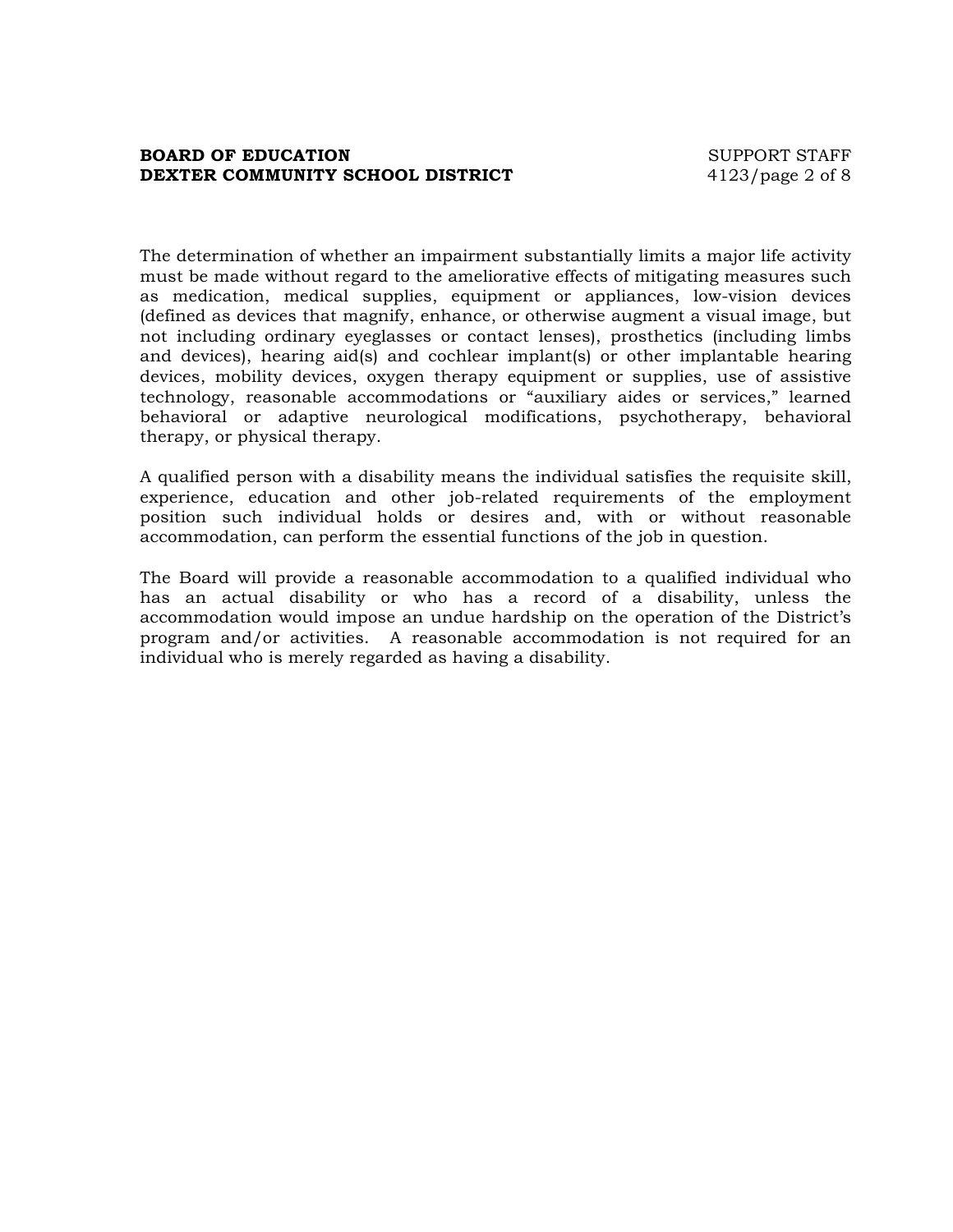## **BOARD OF EDUCATION** SUPPORT STAFF **DEXTER COMMUNITY SCHOOL DISTRICT** 4123/page 3 of 8

## Compliance Officers

The Board designates the following individuals to serve as the District's 504 Compliance Officers/ADA Coordinators (hereinafter referred to as the "District Compliance Officers").

Barb Santo Ken Koenig Executive Director of Human Resources DHS Assistant Principal 734-424-4100 ext. 1031 734-424-4240 ext. 7003 7714 Ann Arbor St. 2200 N. Parker Rd. Dexter MI 48130 Dexter MI 48130 santob@dexterschools.org koenigk@dexterschools.org

The names, titles, and contact information of these individuals will be published annually:

- A. in the staff handbooks.
- B. on the School District's web site.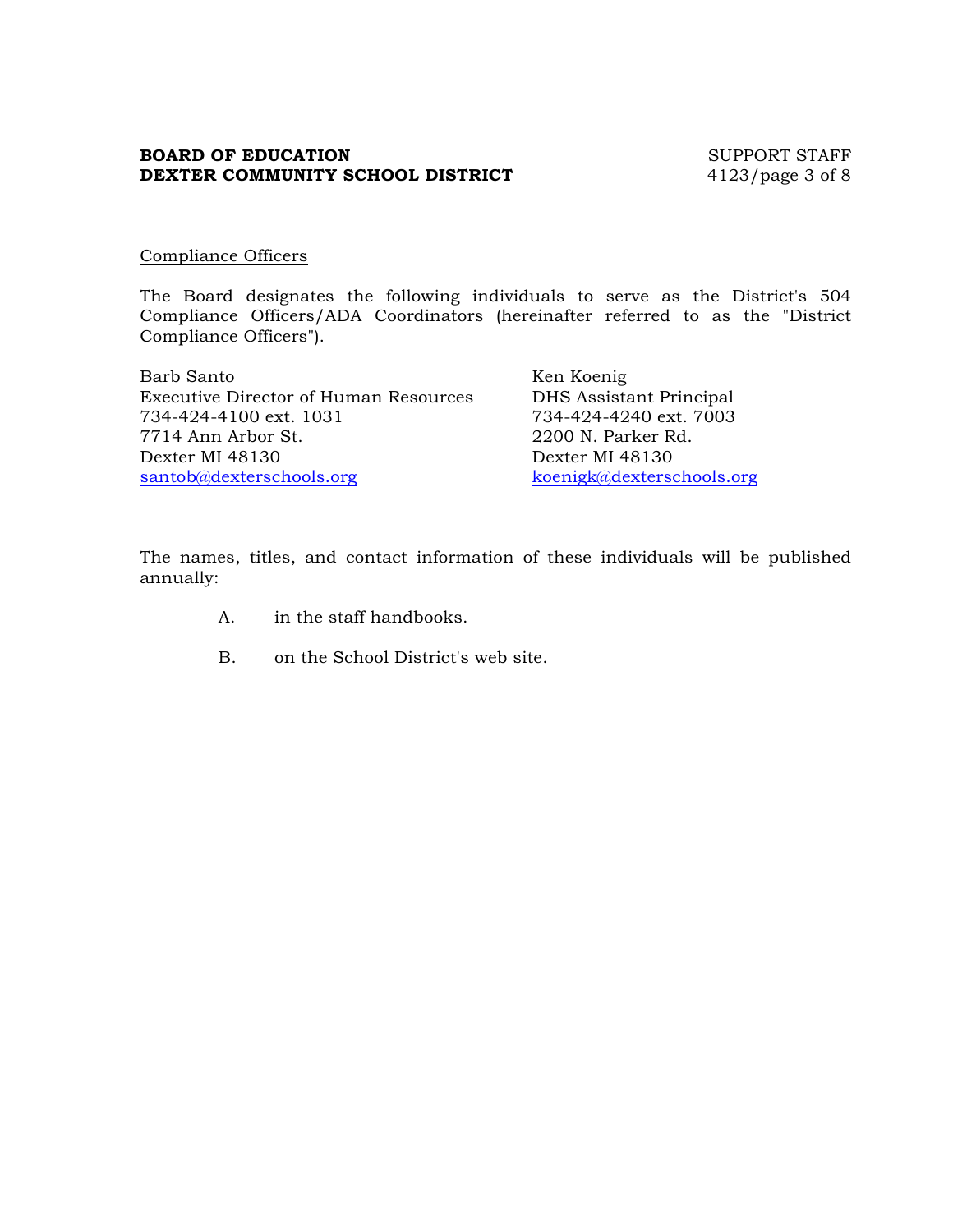## **BOARD OF EDUCATION** SUPPORT STAFF **DEXTER COMMUNITY SCHOOL DISTRICT** 4123/page 4 of 8

The District Compliance Officers are responsible for coordinating the District's efforts to comply with and fulfill its responsibilities under Section 504 and Title II of the Americans with Disabilities Act, as amended ("ADA"). A copy of Section 504 and the ADA, including copies of their implementing regulations, may be obtained from the District Compliance Officers.

The District Compliance Officers will oversee the investigation of any complaints of discrimination based on disability, which may be filed pursuant to the Board's adopted internal complaint procedure, and will attempt to resolve such complaints. The Board will provide for the prompt and equitable resolution of complaints alleging violations of Section 504/ADA. See below.

#### Training

The District Compliance Officers will also oversee the training of employees in the District so that all employees understand their rights and responsibilities under Section 504 and the ADA, and are informed of the Board's policies, administrative guidelines and practices with respect to fully implementing and complying with the requirements of Section 504/ADA.

The Board will provide in-service training and consultation to staff responsible for the education of persons with disabilities, as necessary and appropriate.

#### Facilities

No qualified person with a disability will, because the District's facilities are inaccessible to or unusable by persons with disabilities, be denied the benefits of, be excluded from participation in, or otherwise be subjected to discrimination under any program or activity to which Section 504/ADA applies.

For facilities constructed or altered after June 3, 1977, the District will comply with applicable accessibility standards. For those existing facilities constructed prior to June 3, 1977, the District is committed to operating its programs and activities so that they are readily accessible to persons with disabilities.

#### Notice

Notice of the Board's policy on nondiscrimination in employment practices and the identity of the District's Compliance Officers will be posted throughout the District, and published in the District's recruitment statements or general information publications.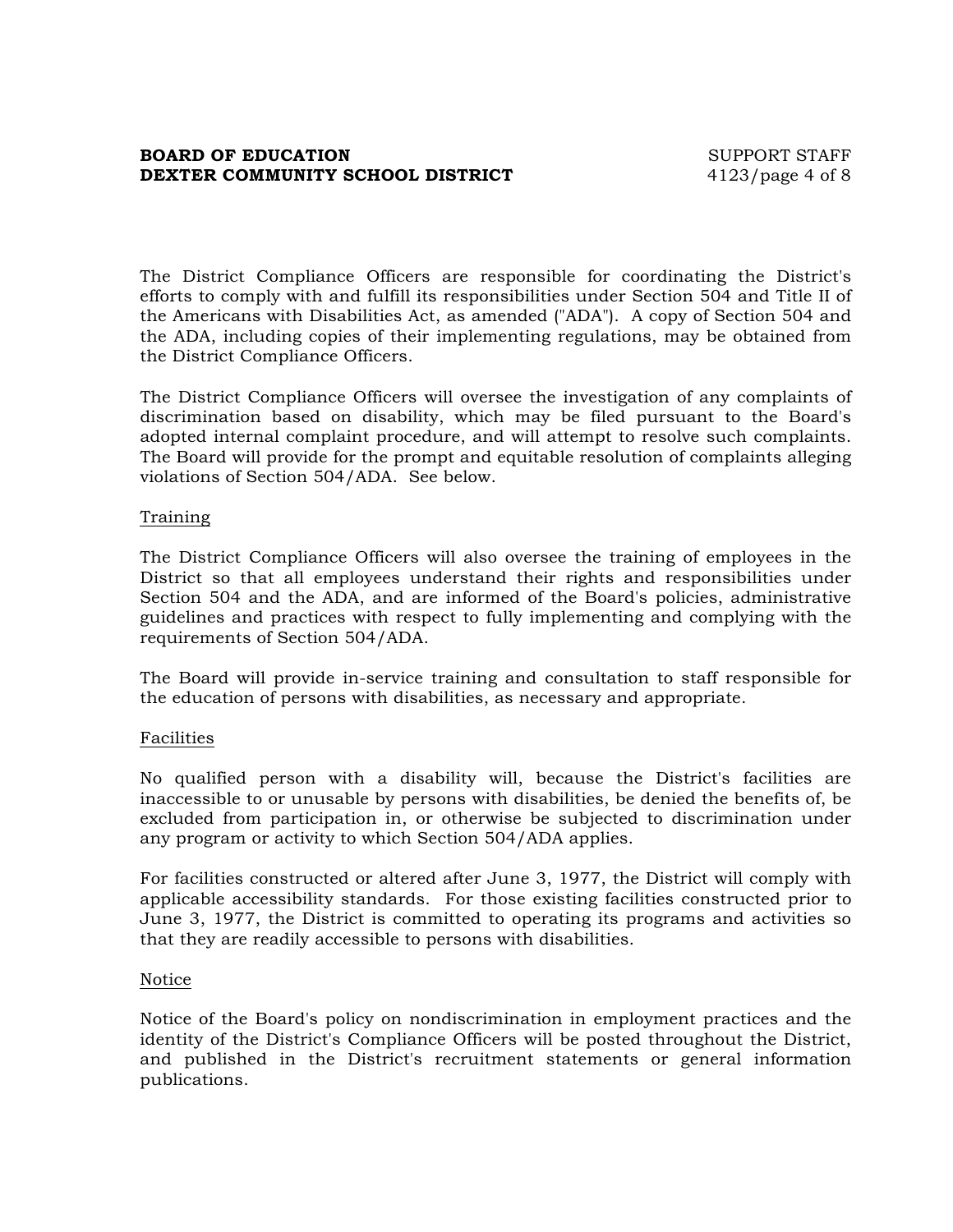## **BOARD OF EDUCATION** SUPPORT STAFF **DEXTER COMMUNITY SCHOOL DISTRICT** 4123/page 5 of 8

### Complaint Procedures

If a person believes that s/he has been discriminated against on the basis of his/her disability, the person may utilize the following complaint procedures as a means of reaching, at the lowest possible administrative level, a prompt and equitable resolution of the matter.

In accordance with Section 504 of the Rehabilitation Act of 1973 and its implementing regulations ("Section 504"), employees will be notified of their right to file an internal complaint regarding an alleged violation, misinterpretation or misapplication of Section 504. In addition, employees will be notified of their right to file a complaint with the U.S. Department of Education's Office for Civil Rights.

Internal complaints must be put in writing and must identify the specific circumstances or areas of dispute that have given rise to the complaint, and offer possible solutions to the dispute. The complaint must be filed with a District Compliance Officer within the time limits specified below. The District's Compliance Officer is available to assist individuals in filing a complaint.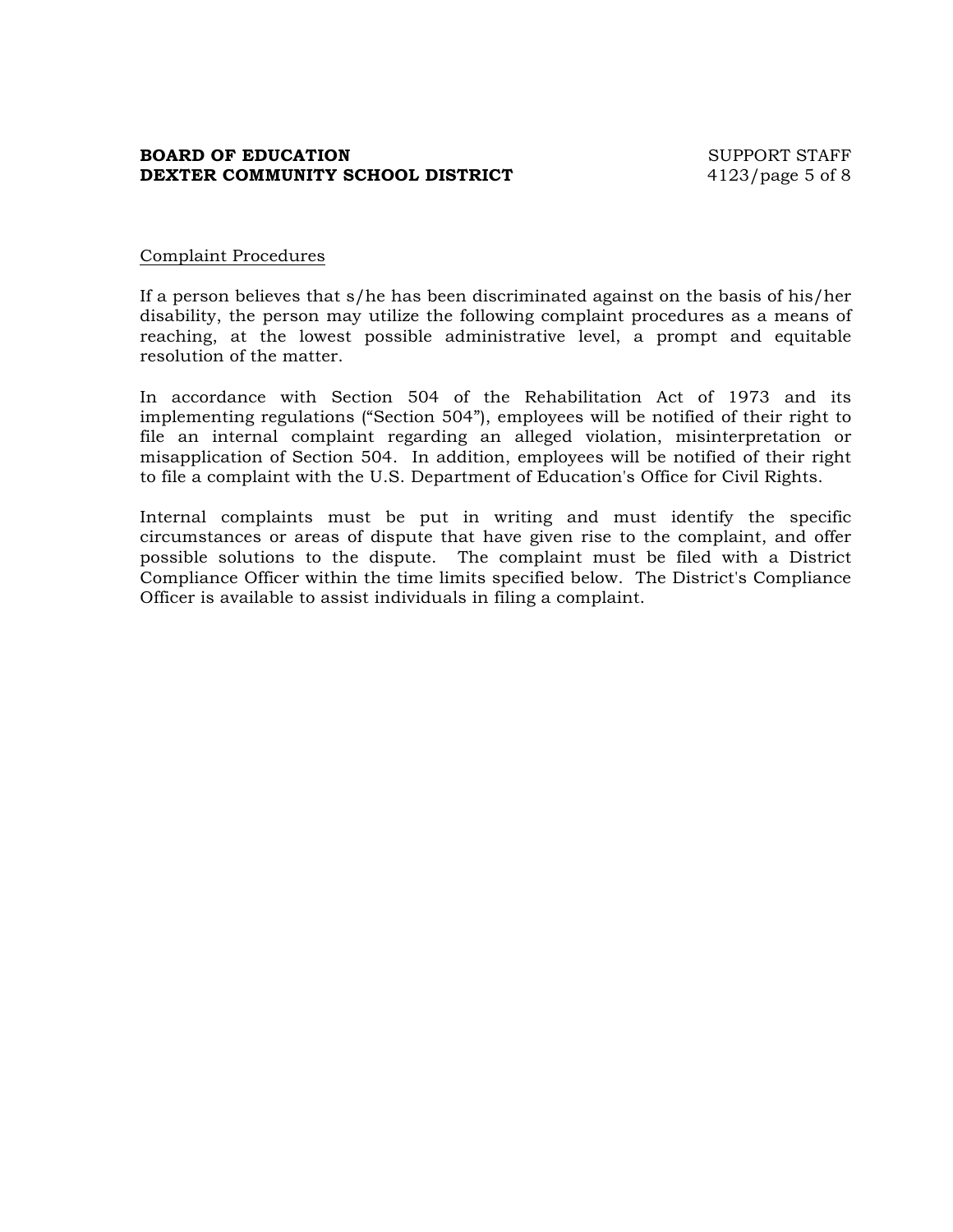## **BOARD OF EDUCATION** SUPPORT STAFF **DEXTER COMMUNITY SCHOOL DISTRICT** 4123/page 6 of 8

## Internal Complaint Procedure

The following internal complaint procedure is available to employees for the prompt and equitable resolution of complaints alleging discrimination based upon disability. This complaint procedure is not available to unsuccessful applicants. Use of the internal complaint procedure is not a prerequisite to the pursuit of other remedies, including the filing of a complaint with the U.S. Department of Education's Office for Civil Rights.

- A. An employee with a complaint based on alleged discrimination on the basis of disability may first discuss the problem with the District Compliance Officer.
- B. If the informal discussion does not resolve the matter, or if the employee skips Step A, the individual may file a formal written complaint with the District Compliance Officer. The written complaint must contain the name and address of the individual or representative filing the complaint, be signed by the complainant or someone authorized to sign for the complainant, describe the alleged discriminatory action in sufficient detail to inform the District Compliance Officer of the nature and date of the alleged violation, and propose a resolution. The complaint must be filed within thirty (30) calendar days of the circumstances or event giving rise to the complaint, unless the time for filing is extended by the District Compliance Officer for good cause.
- C. The District Compliance Officer will conduct an independent investigation of the matter (which may or may not include a hearing). This complaint procedure contemplates informal, but thorough investigations, affording all interested persons and their representatives, if any, an opportunity to present witnesses and other evidence relevant to the complaint. The District Compliance Officer will provide the complainant with a written disposition of the complaint within ten (10) work days. If no decision is rendered within ten (10) work days, or the decision is unsatisfactory in the opinion of the complainant, the employee may file, in writing, an appeal with the Superintendent. The District Compliance Officer shall maintain the District's files and records relating to the complaint.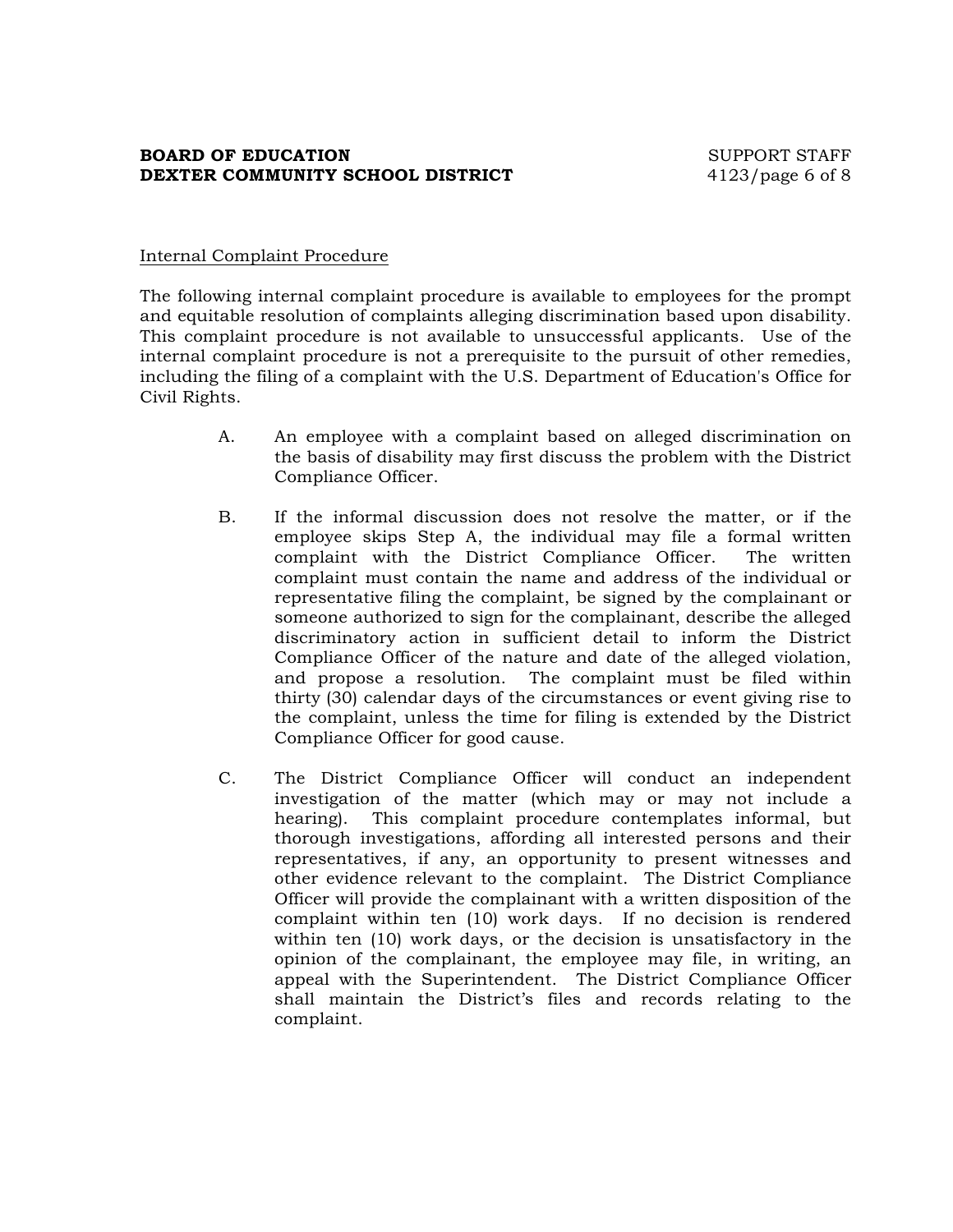#### **BOARD OF EDUCATION** SUPPORT STAFF **DEXTER COMMUNITY SCHOOL DISTRICT** 4123/page 7 of 8

D. The Superintendent will, within ten (10) work days of receiving the written appeal, conduct a hearing with all parties involved in an attempt to resolve the complaint.

The Superintendent will render his/her decision within ten (10) work days of the hearing.

- E. The employee may be represented, at his/her own cost, at any of the above-described meetings/hearings.
- F. The right of a person to a prompt and equitable resolution of the complaint shall not be impaired by the person's pursuit of other remedies such as the filing of a complaint with the Office for Civil Rights or the filing of a court case. Use of this internal complaint procedure is not a prerequisite to the pursuit of other remedies.

If it is determined that the complainant was subjected to unlawful discrimination, the CO must identify what corrective action will be taken to stop, remedy, and prevent the recurrence of the discrimination/retaliation. The corrective action should be reasonable, timely, age-appropriate and effective, and tailored to the specific situation.

#### OCR Complaint

At any time, if an employee believes that s/he has been subjected to discrimination based upon his/her disability in violation of Section 504 or the ADA, the individual may file a complaint with the U.S. Department of Education's Office for Civil Rights ("OCR"). The OCR can be reached at:

> U.S. Department of Education Office for Civil Rights Cleveland Office 1350 Euclid Avenue Suite 325 Cleveland, Ohio 44115 (216) 522-4970 FAX: (216) 522-2573 TDD: (216) 522-4944 E-mail: OCR.Cleveland@ed.gov Web: http://www.ed.gov/ocr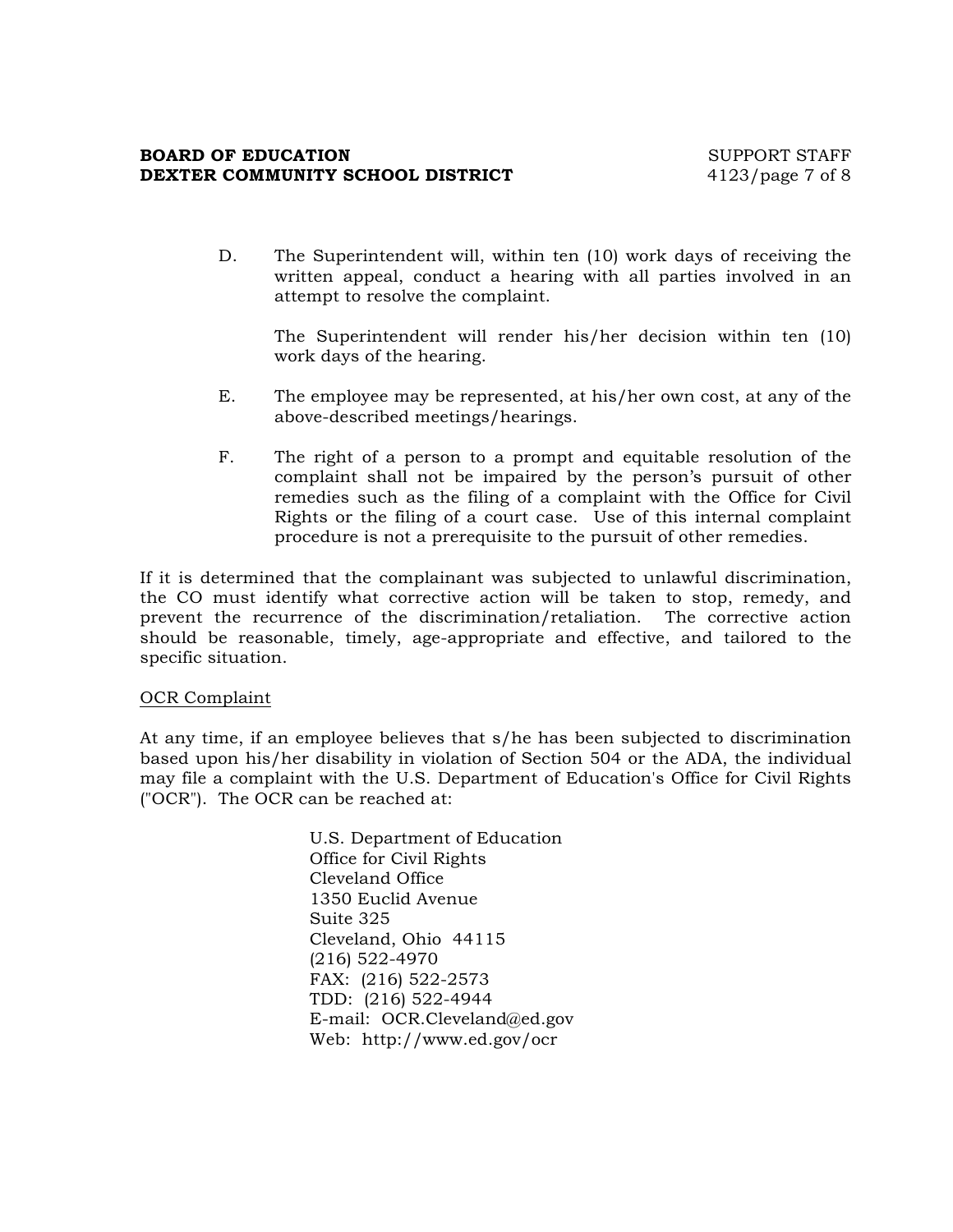## **BOARD OF EDUCATION** SUPPORT STAFF **DEXTER COMMUNITY SCHOOL DISTRICT** 4123/page 8 of 8

#### Retaliation

Retaliation against a person who makes a report or files a complaint alleging unlawful discrimination, or participates as a witness in an investigation, is prohibited. Specifically, the Board will not discriminate/retaliate against, coerce, intimidate, threaten or interfere with any individual because the person opposed any act or practice made unlawful by Section 504 or the ADA, or because that individual made a charge, testified, assisted or participated in any manner in an investigation, proceeding, or hearing under those laws, or because that individual exercised, enjoyed, aided or encouraged any other person in the exercise or enjoyment of any right granted or protected by those laws.

29 C.F.R. Part 1630 29 U.S.C. 794, Section 504 Rehabilitation Act of 1973, as amended 34 C.F.R. Part 104 42 U.S.C. 12101 et seq., Americans with Disabilities Act of 1990, as amended

**© NEOLA 2014**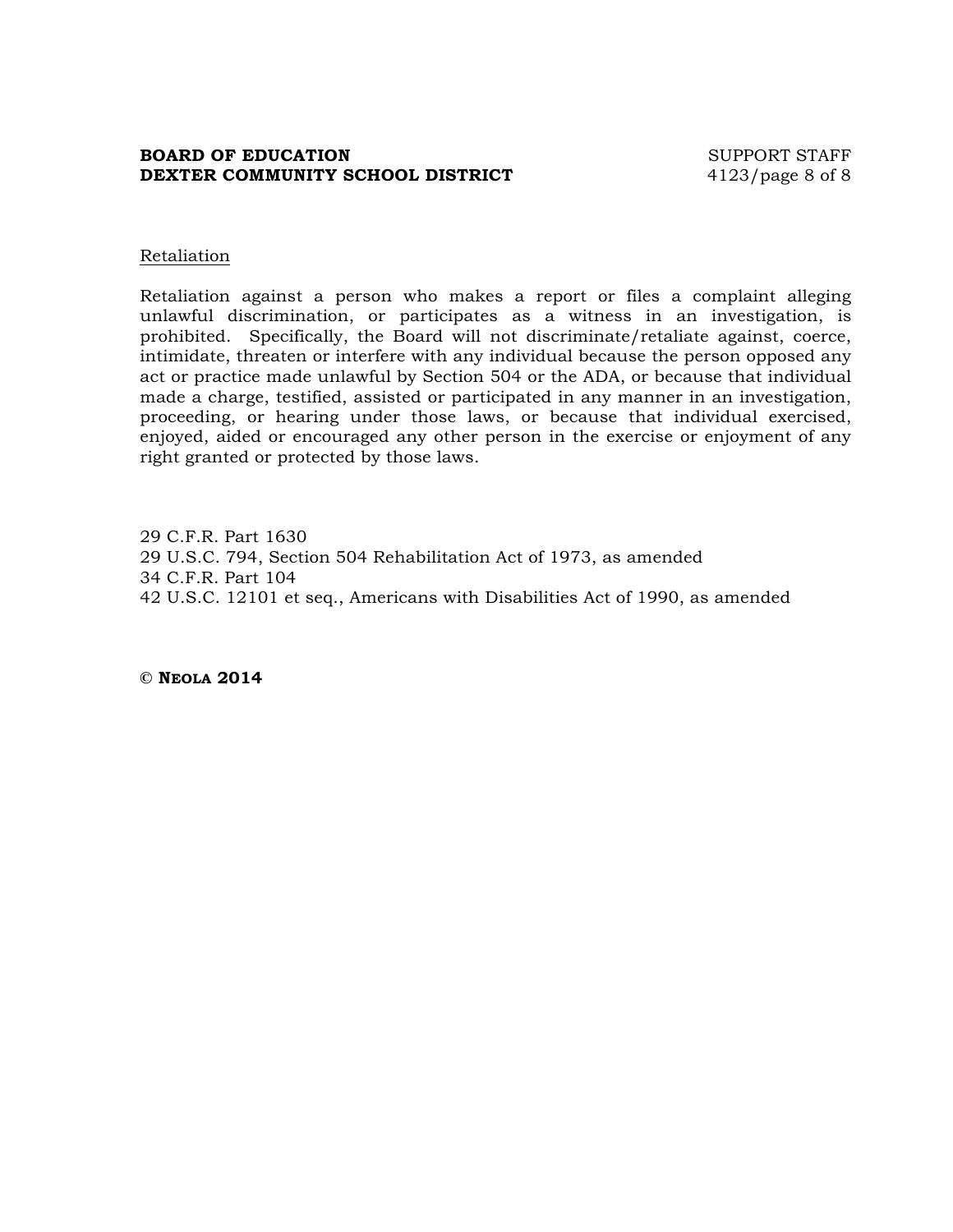#### **BOARD OF EDUCATION** STUDENTS **DEXTER COMMUNITY SCHOOL DISTRICT** 5517.02/page 1 of 12

## SEXUAL VIOLENCE

The Board of Education does not discriminate on the basis of race, color, national origin, sex (including sexual orientation or transgender identity), disability, age (except as authorized by law), religion, military status, ancestry, or genetic information (collectively, "Protected Classes") in its education programs and activities. The Board is committed to maintaining an education and work environment that is free from all forms of unlawful harassment, including sexual harassment.

Sexual harassment, including sexual violence, interferes with students' rights to receive an education free from discrimination, and, in the case of sexual violence, is a crime. Pursuant to its Title IX obligations, the Board is committed to eliminating sexual violence in all forms and will take appropriate action against any individual found responsible for violating this policy. To further its commitment against sexual violence, the Board provides reporting options, an investigative and disciplinary process, and other related services as appropriate.

This policy applies to all student complaints, whether filed by a student, his/her parent, an employee, or third party on the student's behalf. It applies to all District operations, programs, and activities, as well as to unlawful conduct occurring on school property or during a Board-sponsored activity. All students, administrators, teachers, staff, and all other school personnel share responsibility for avoiding, discouraging, and reporting any form of unlawful harassment.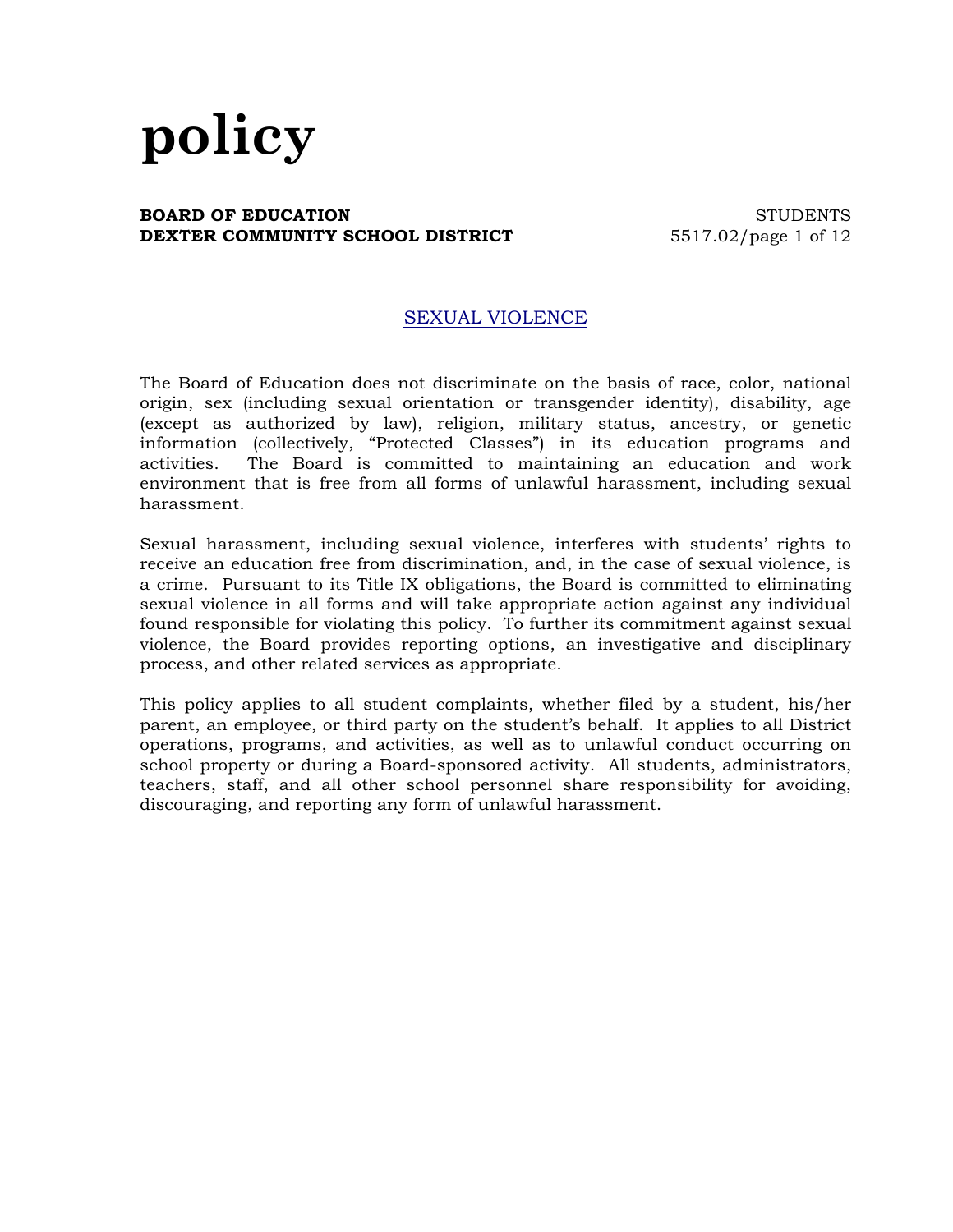#### **BOARD OF EDUCATION** STUDENTS **DEXTER COMMUNITY SCHOOL DISTRICT** 5517.02/page 2 of 12

#### **Definitions**

#### **Sexual Harassment**

As detailed further in Policy 5517, sexual harassment includes unwelcome sexual advances, requests for sexual favors, and other verbal, nonverbal or physical conduct of a sexual nature. Sexual harassment may involve the behavior of a person of either gender against a person of the same or opposite gender.

Examples include, but are not limited to:

- A. unwelcome sexual propositions, invitations, solicitations, and flirtations;
- B. unwanted physical and/or sexual contact;
- C. threats or insinuations implying that a person's conditions of education may be adversely affected by not submitting to sexual advances;
- D. unwelcome sexual verbal expressions, including graphic sexual commentaries about a person's body, dress, appearance, or sexual activities; unwelcome sexually degrading language, jokes or innuendoes; unwelcome suggestive or insulting sounds or whistles; obscene telephone calls;
- E. sexually suggestive objects, pictures, videotapes, audio recordings or literature;
- F. unwelcome and inappropriate touching, patting, or pinching; obscene gestures;
- G. a pattern of conduct, which can be subtle in nature, that has sexual overtones and is intended to create or has the effect of creating discomfort and/or humiliation to another;
- H. speculations about a person's sexual activities or sexual history, or remarks about one's own sexual activities or sexual history;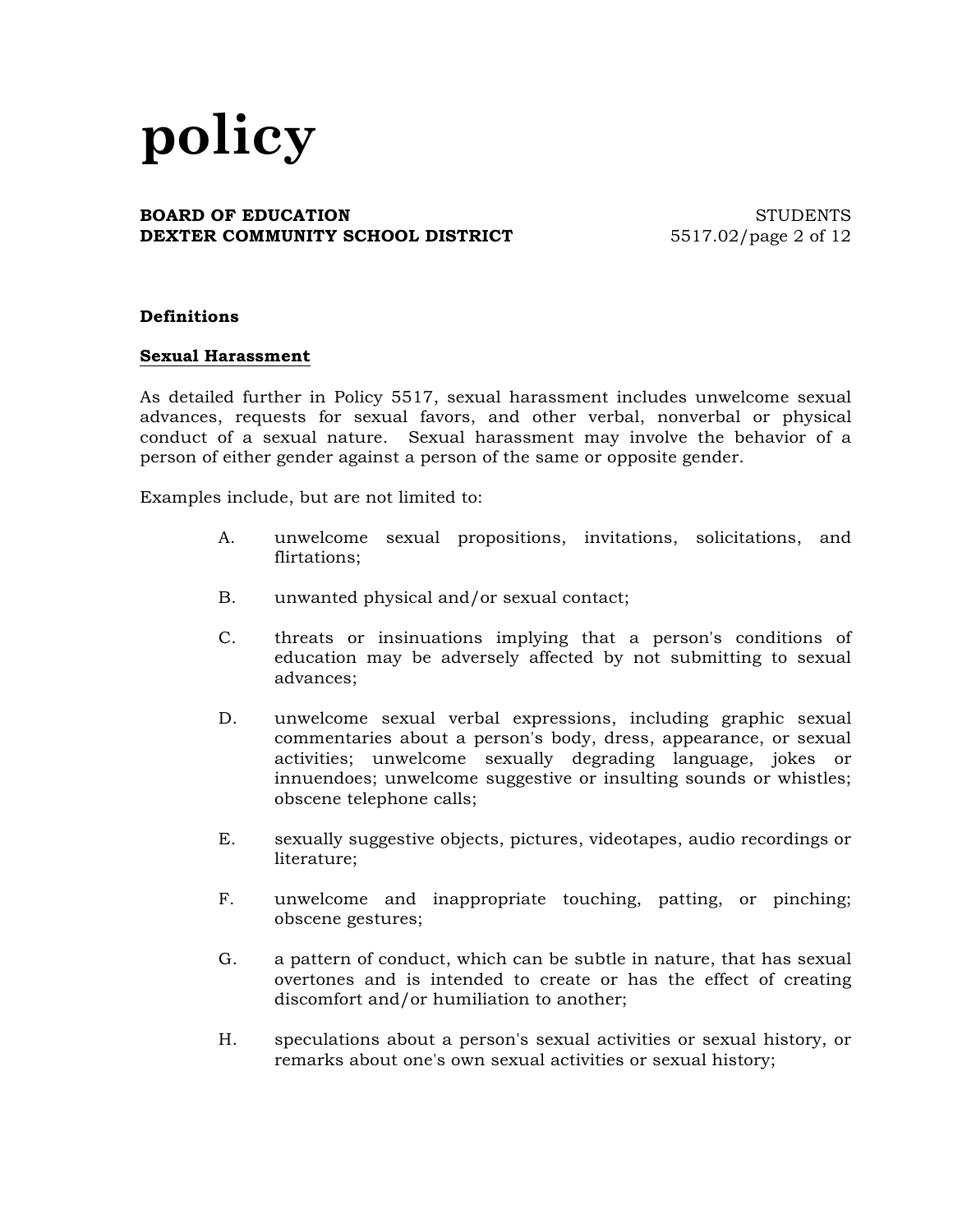#### **BOARD OF EDUCATION** STUDENTS **DEXTER COMMUNITY SCHOOL DISTRICT** 5517.02/page 3 of 12

- I. inappropriate boundary invasions into a student's personal space and personal life; and
- J. verbal, nonverbal or physical aggression, intimidation, or hostility based on sex or sex-stereotyping that does not involve conduct of a sexual nature.

#### **Sexual Violence**

Sexual violence, as used in this policy, refers to physical sexual acts perpetrated against a person's will or where a person is incapable of giving consent (e.g., due to the student's age, intellectual or other disability, or use of drugs or alcohol).

Sexual violence includes rape, sexual assault, sexual battery, sexual abuse, and sexual coercion. Sexual violence can be carried out by school employees, other students, or third parties. All such acts of sexual violence are forms of sexual harassment and, in turn, sex discrimination prohibited by Title IX.

Harassing conduct creates a hostile environment when it interferes with or limits a student's ability to participate in or benefit from the school's program. A single or isolated incident of sexual harassment may create a hostile environment if the incident is sufficiently severe. For example, a single instance of rape is sufficiently severe to create a hostile environment.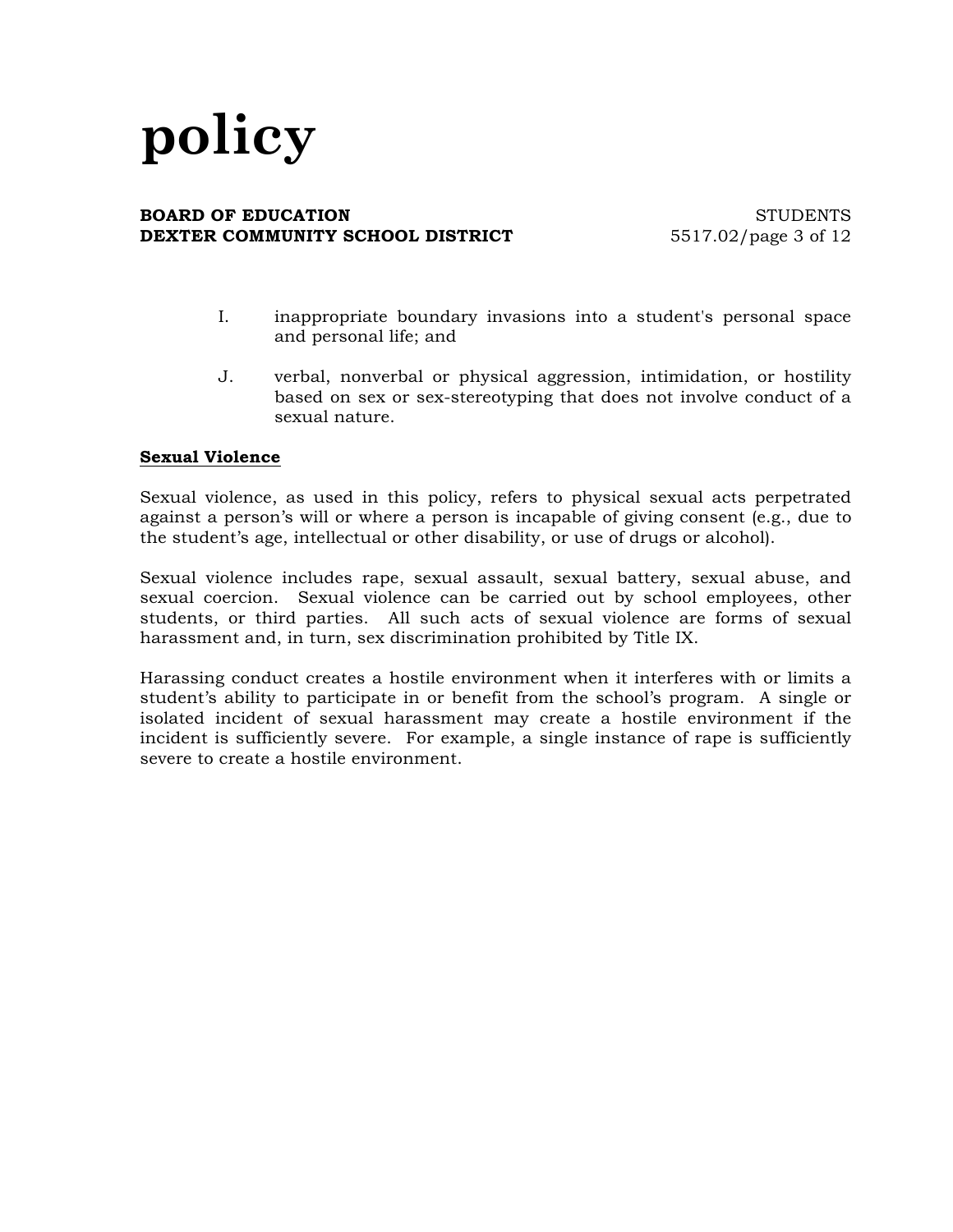#### **BOARD OF EDUCATION** STUDENTS **DEXTER COMMUNITY SCHOOL DISTRICT** 5517.02/page 4 of 12

## **Anti-Harassment Compliance Officers**

The Board designates the following individuals to serve as "Anti-Harassment Compliance Officers" for the District. They are hereinafter referred to as the "Compliance Officers."

| Barb Santo                                   | Ken Koenig                |
|----------------------------------------------|---------------------------|
| <b>Executive Director of Human Resources</b> | DHS Assistant Principal   |
| 734-424-4100 ext. 1031                       | 734-424-4240 ext. 7003    |
| 7714 Ann Arbor St.                           | 2200 N. Parker Rd.        |
| Dexter MI 48130                              | Dexter MI 48130           |
| santob@dexterschools.org                     | koenigk@dexterschools.org |

The names, titles, and contact information of these individuals will be published annually:

- A. in the student, parent, and staff handbooks.
- B. on the School District's web site.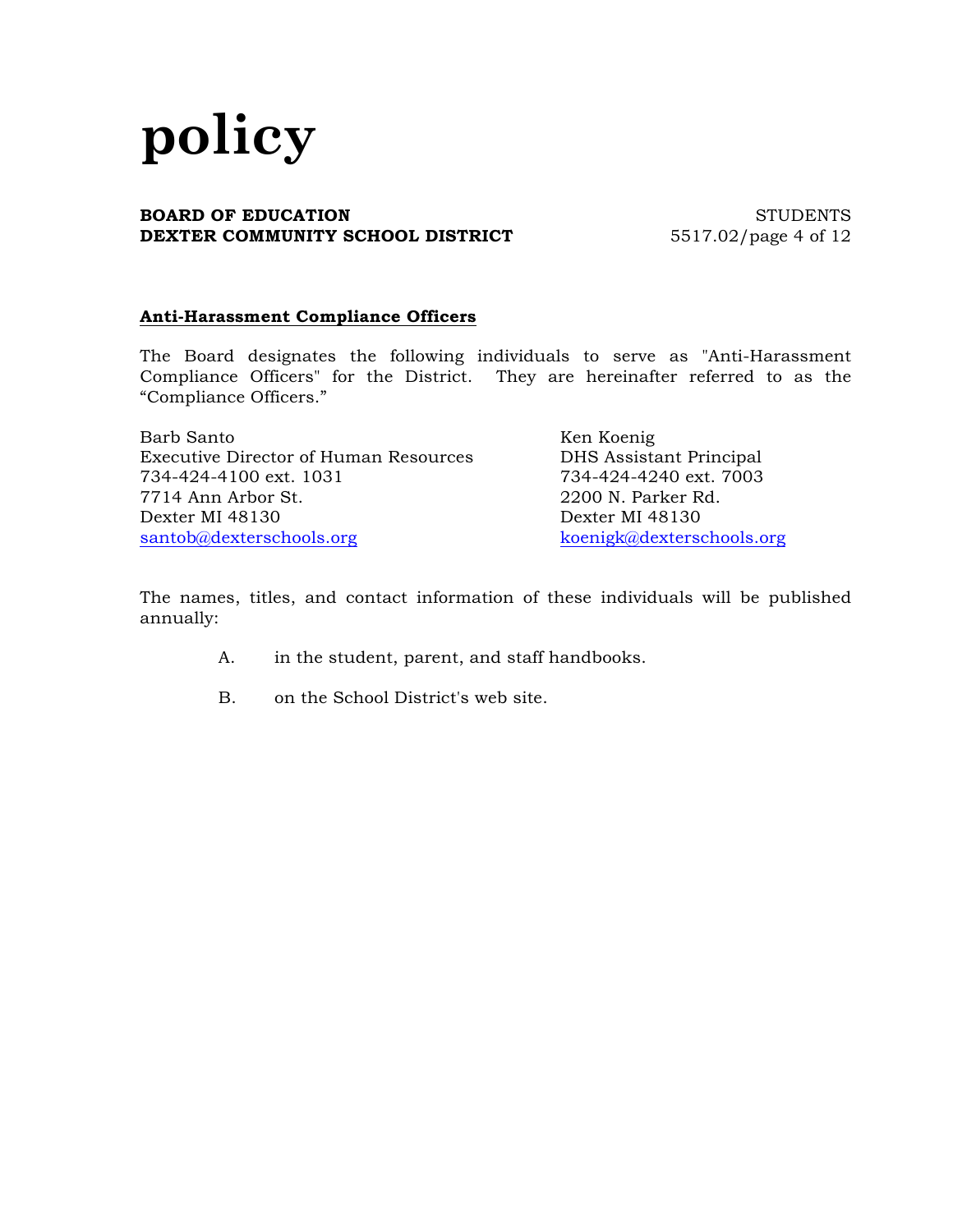#### **BOARD OF EDUCATION** STUDENTS **DEXTER COMMUNITY SCHOOL DISTRICT** 5517.02/page 5 of 12

The Compliance Officers are available during regular school/work hours to discuss Title IX questions, sexual violence concerns, and to assist students, other members of the School District community, and third parties. Compliance Officers shall accept sexual violence complaints directly from any members of the School District community or a visitor to the District, as well as those initially filed within a school building administrator. Upon receiving a complaint, the Compliance Officer or designee will discuss confidentiality issues with the complainant (and his/her parent, if the complainant is a minor), and open an investigation as described below.

### **Complaint Procedures**

### **Reporting**

Students and Board employees are required, and parents, community members, and third parties are encouraged, to report sexual violence promptly to a teacher, administrator, supervisor, or other school official. Reports can be made orally or in writing, and should be as specific as possible. The person making the report shall identify the alleged victim, perpetrator(s), and witness(es), and describe in detail what occurred, including date(s), time(s), and location(s). The District, however, will investigate and address all reports to the extent possible.

A student has a right to file criminal and/or Title IX complaints simultaneously. A student does not need to wait until the Title IX investigation is completed before filing a criminal complaint. Likewise, questions or complaints relating to sexual violence or any other Title IX concerns may also be filed with the U.S. Department of Education's Office for Civil Rights.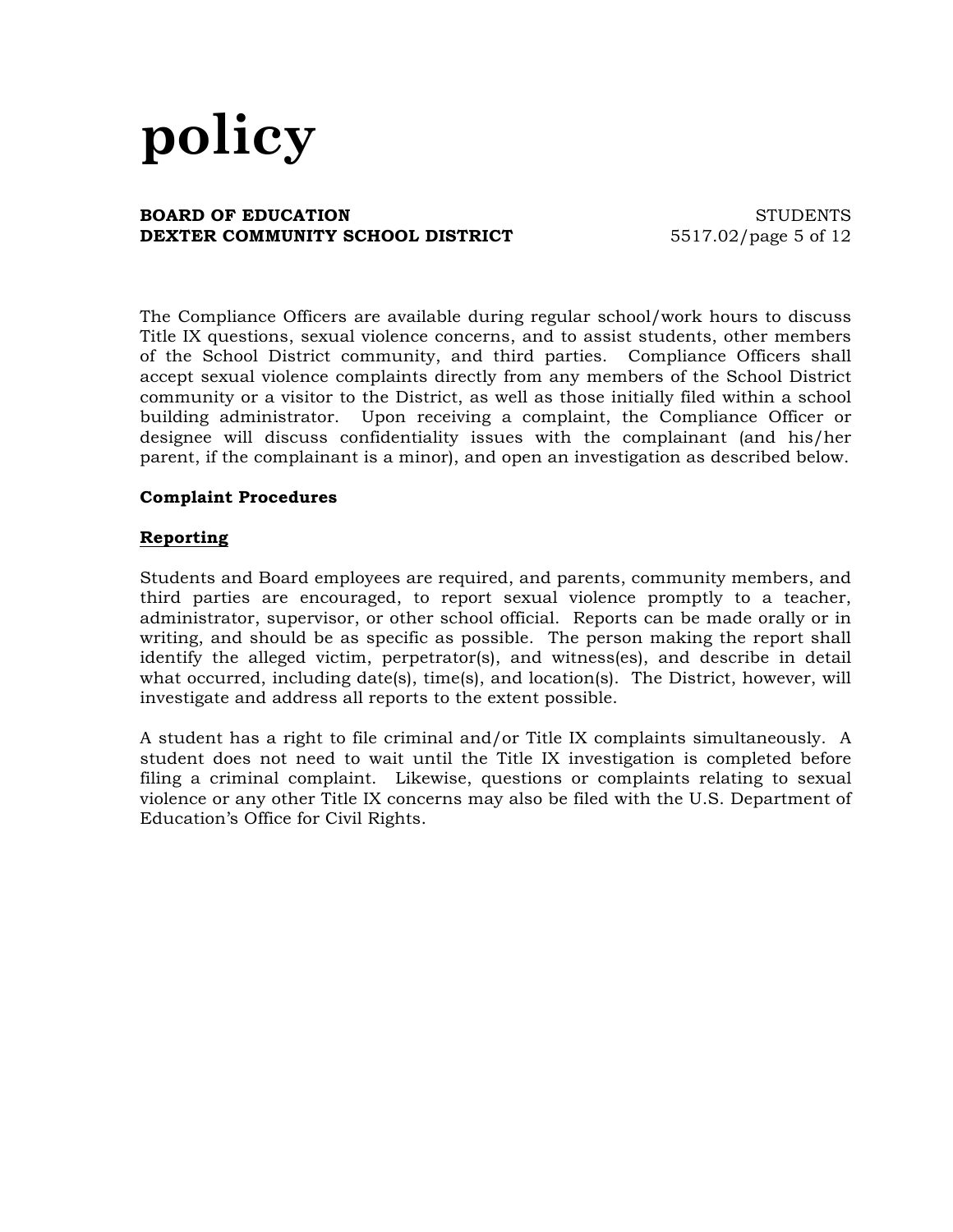#### **BOARD OF EDUCATION** STUDENTS **DEXTER COMMUNITY SCHOOL DISTRICT** 5517.02/page 6 of 12

Any teacher, administrator, supervisor, or other school employee or official who receives such a complaint shall file it with the District's Compliance Officer within two (2) school days, and shall comply with his/her mandatory reporting responsibilities. The Compliance Officer will oversee the District's investigation and response to any Title IX-related complaints, but s/he may delegate the investigative process to another individual ("Designee"). The Board reserves the right to have the formal complaint investigation conducted by an external person in accordance with this policy.

### **Confidentiality**

The District respects students' privacy and will only disclose information regarding alleged sexual violence to individuals who are responsible for handling the school's response, the student's parents (if the student is a minor or is considered a dependent under Section 152 of the Internal Revenue Code), or as otherwise required by law. During the course of a formal investigation, the Compliance Officer/designee will instruct all interviewees about the importance of maintaining confidentiality. Interviewees will be directed not to disclose any information that s/he learns or that s/he provides during the course of the investigation to third parties.

Students or their parents sometimes ask that the students' names not be disclosed to the alleged perpetrators or that no investigation or disciplinary action be pursued to address the alleged sexual violence. Upon such a request, the Compliance Officer/designee will inform the student and his/her parent that honoring the request may limit the District's ability to respond fully to the incident, including pursuing disciplinary action against the alleged perpetrator. The official will also explain that Title IX includes protections against retaliation, and that school officials will not only take steps to prevent retaliation but also take strong responsive action if it occurs.

Should the student or his/her parents continue to request complete confidentiality, the Compliance Officer/designee will balance the student's privacy request with the District's obligation to provide a safe and non-discriminatory environment for all students. Should the official determine that the District can honor the student's or parent's request and remain in compliance with its Federal and State obligations, the District may limit its investigation and/or formal action against the alleged perpetrator. The District will, however, take other action to address the sexual violence. This may include increasing monitoring and security, offering schedule changes, and conducting climate surveys.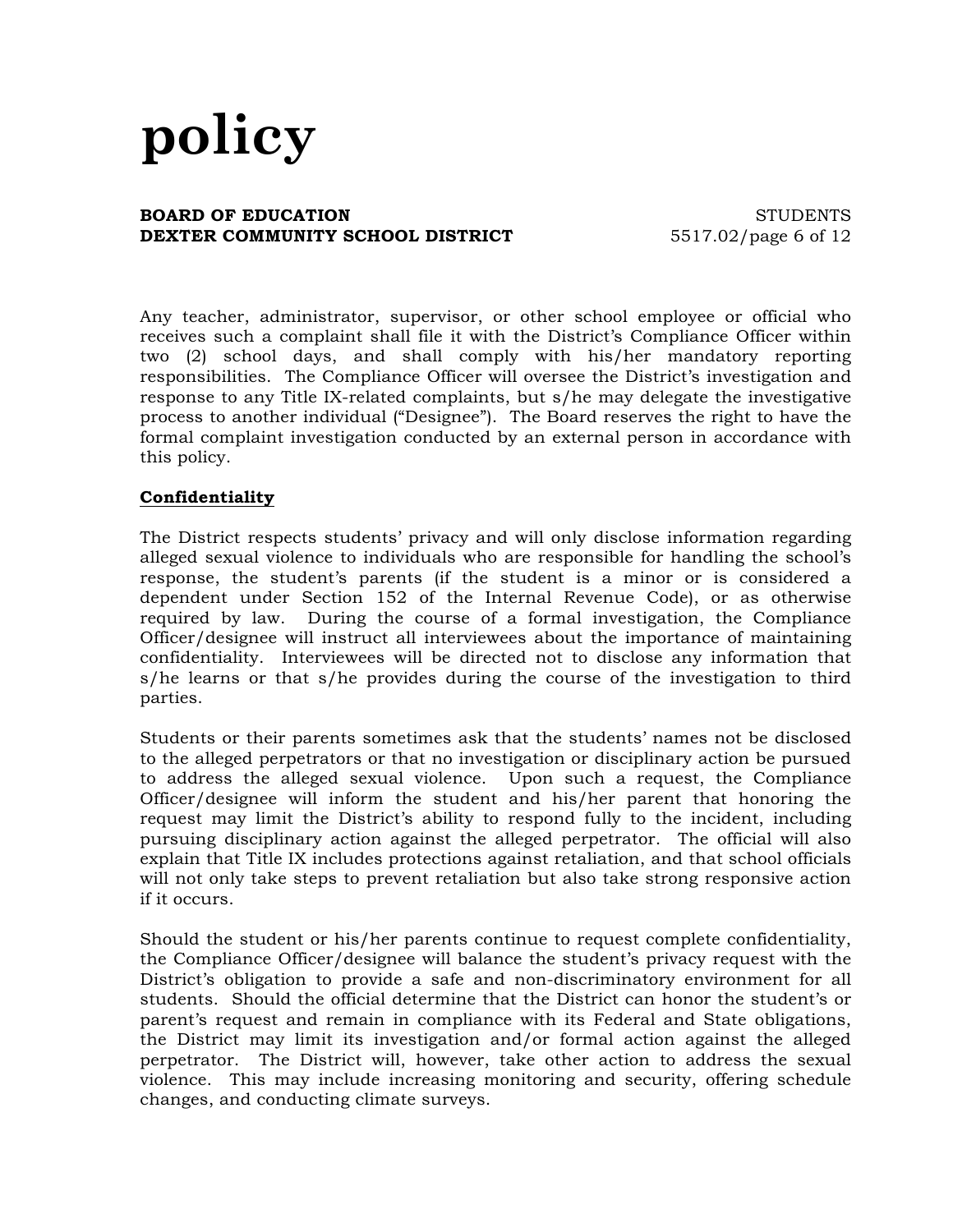#### **BOARD OF EDUCATION** STUDENTS **DEXTER COMMUNITY SCHOOL DISTRICT** 5517.02/page 7 of 12

If the Compliance Officer/designee determines that the District must disclose the student's identity to an alleged perpetrator, s/he will inform the student and his/her parents prior to disclosure. The District will then afford interim protection measures to the student as appropriate.

### **Investigation**

The District is committed to investigating all sexual violence complaints in an adequate, reliable, impartial, and prompt manner. The investigation will seek to determine whether the conduct occurred, and if so, what actions the school will take to end the sexual violence, eliminate the hostile environment, prevent its recurrence, and remedy its effects.

The investigation may include:

- A. interviewing the complainant, perpetrator, and any witnesses;
- B. reviewing law enforcement investigation documents;
- C. reviewing student and personnel files;
- D. gathering and examining other relevant documents or evidence; and
- E. providing a disciplinary hearing as needed.

The District affords both parties a balanced and fair process. Specifically, the complainant has the same rights throughout the proceeding as the alleged perpetrator. Both parties, for example, will have an equal opportunity to present relevant witnesses and other evidence at a disciplinary hearing. Likewise, the District's appeal process is available to both parties. The District, however, does not require complainants to be present for the hearing or appeal. Further, the District will not permit parties to personally question or cross-examine each other directly.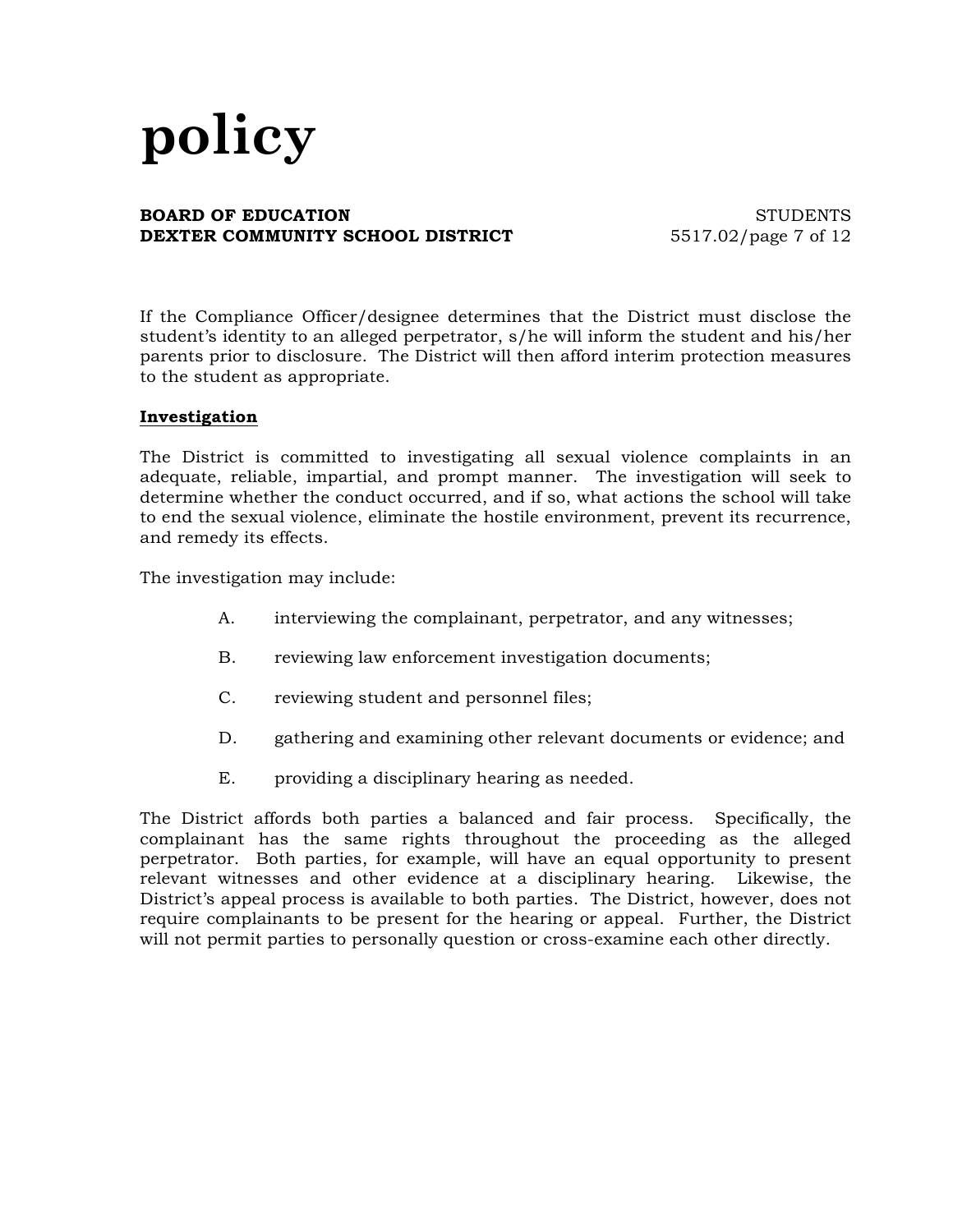#### **BOARD OF EDUCATION** STUDENTS **DEXTER COMMUNITY SCHOOL DISTRICT** 5517.02/page 8 of 12

In resolving a complaint, the District uses a preponderance of the evidence standard, determining whether it is more likely than not that sexual violence occurred.

#### **Timeline**

The Compliance Officer/designee must contact the student, if age eighteen (18) or older, or the student's parents if under the age eighteen (18), within two (2) school days after receipt of a report of sexual violence to advise s/he/them of the Board's intent to investigate the alleged misconduct. The Compliance Officer/designee will also inform the alleged perpetrator of the opportunity to submit a written response to the complaint within five (5) business days. The District's investigation, including a disciplinary hearing process (but not appeal), may take up to sixty (60) calendar days to complete. This timeframe may be extended on a case-by-case basis, depending on the complexity and severity of the matter, criminal investigation requirements, and school breaks. During this period, the District will provide the complainant with periodic updates on the status of the investigation.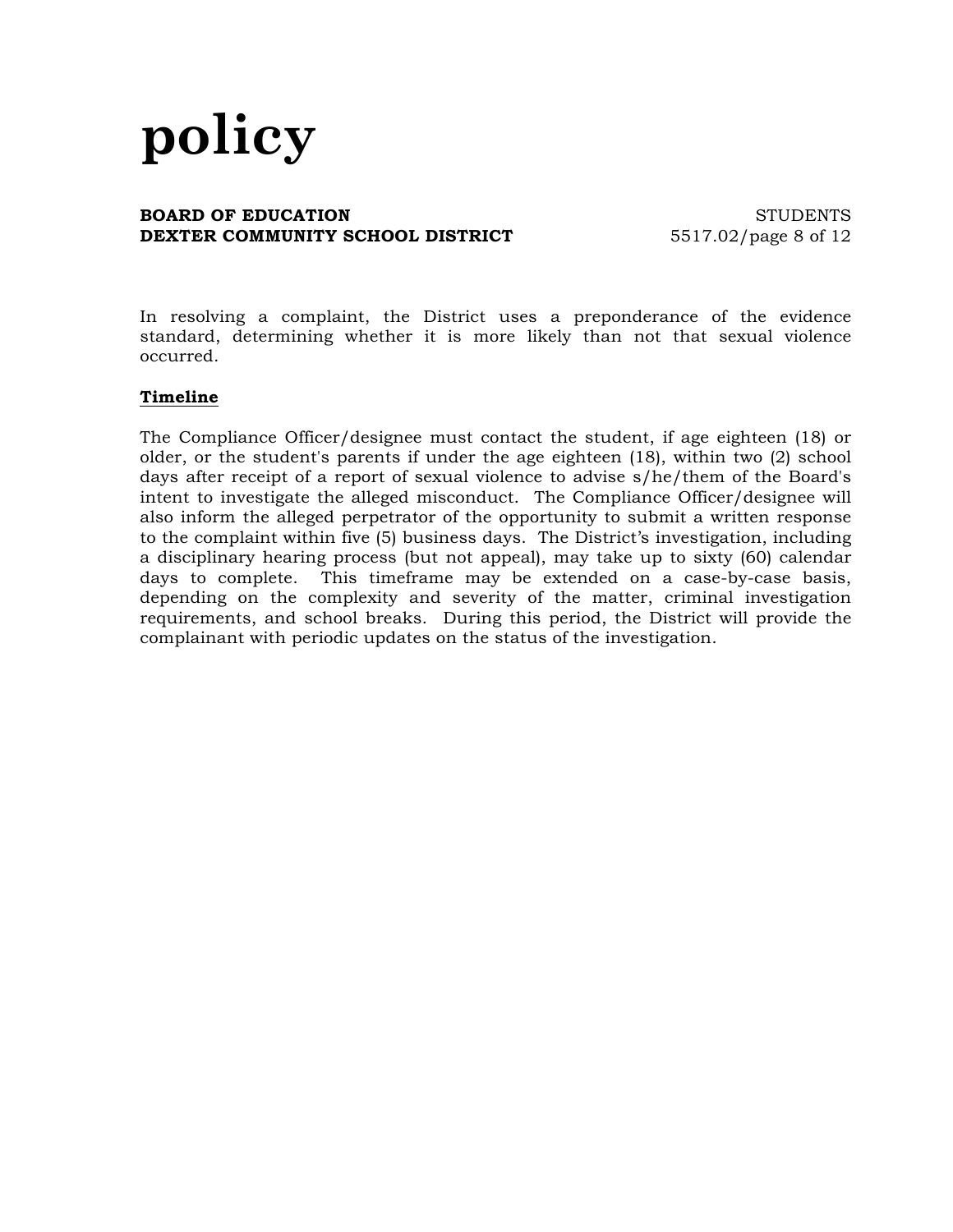#### **BOARD OF EDUCATION** STUDENTS **DEXTER COMMUNITY SCHOOL DISTRICT** 5517.02/page 9 of 12

## **Interim Measures**

During the investigation, the District will take interim steps to facilitate the complainant's equal access to its education programs. These steps may include, but are not limited to: (1) notifying the complainant of his/her options to avoid contact with the alleged perpetrator; (2) allowing the complainant to change his/her academic, extracurricular, transportation, dining, and working situation as appropriate; and (3 ) informing complainant of other available resources, such as counseling, legal assistance, and victim advocacy. Specific interim measures will be considered and offered on a case-by-case basis.

### **Notice**

Upon completing its investigation, the District will notify both parties in writing about the outcome of the complaint and any appeal. Specifically, the District will notify the complainant: (1) as to whether the investigation substantiated the allegations; (2) of individual remedies offered to the complainant; (3) of sanctions imposed on the perpetrator that directly relate to the complainant; and (4) other steps the District has taken to eliminate the hostile environment and prevent recurrence. The alleged perpetrator will be notified of the investigation's result and disciplinary consequence to him/her, if any. The District will not notify the alleged perpetrator about the individual remedies afforded to the complainant. All aforementioned notifications will comply with Federal and State privacy laws, including the Family Education Rights and Privacy Act (FERPA).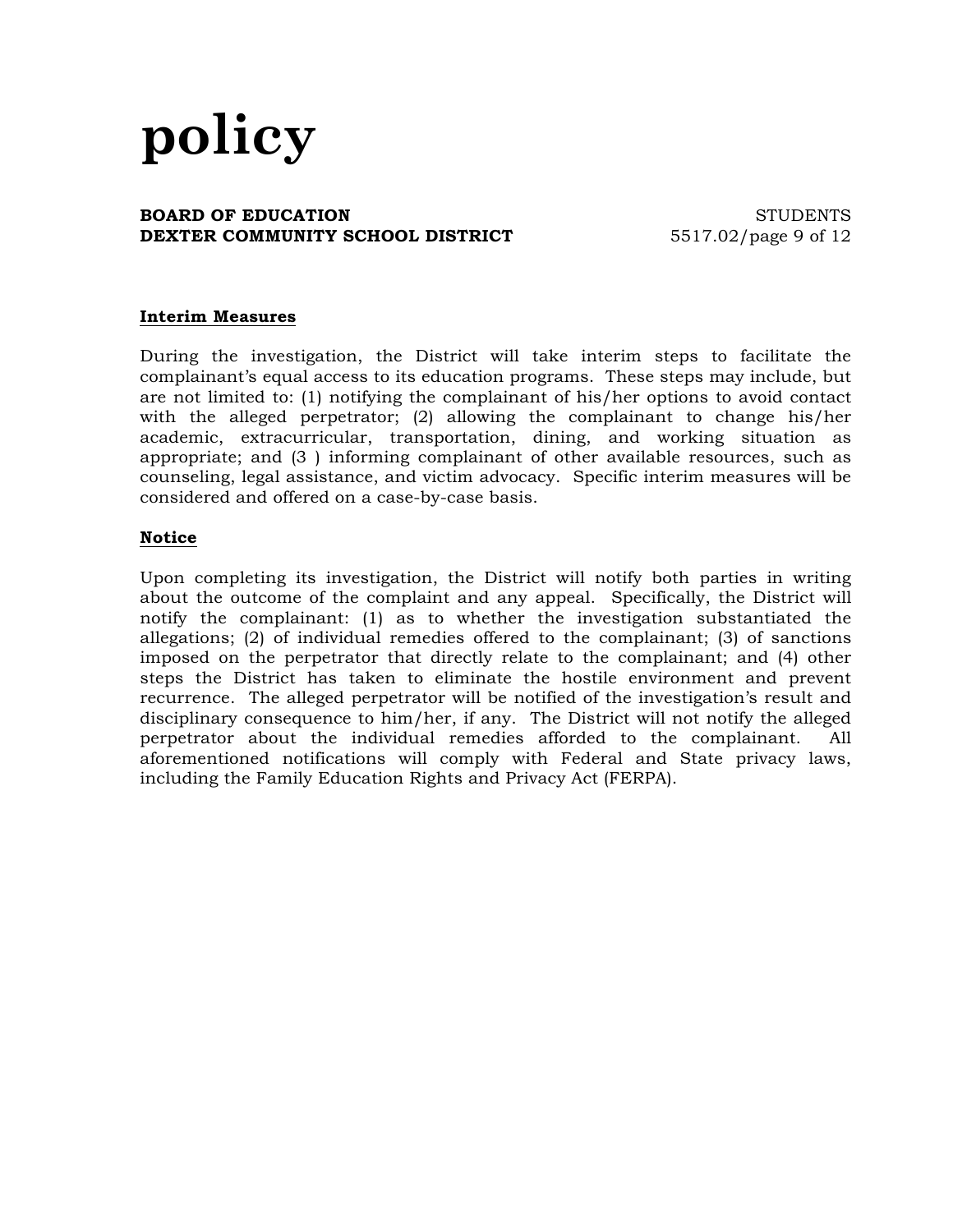#### **BOARD OF EDUCATION** STUDENTS **DEXTER COMMUNITY SCHOOL DISTRICT** 5517.02/page 10 of 12

## **Remedies**

The District will provide a prompt and equitable resolution. If the investigation substantiates the complaint, the District will take steps to end the sexual violence, eliminate the hostile environment, prevent its recurrence, and remedy its effects. In addition to imposing disciplinary consequences on the perpetrator, the District will consider the following individual and global remedies, on a case-by-case basis:

- A. providing medical, counseling, and academic support services to the complainant and/or perpetrator;
- B. re-arranging schedules at the complainant's request;
- C. affording the complainant extra time to complete or retake classes without academic penalty;
- D. reviewing any disciplinary proceedings against the complainant;
- E. training or retraining employees;
- F. developing materials on sexual violence;
- G. conducting sexual violence prevention programs; and
- H. conducting climate checks.

The District will not offer mediation in cases involving sexual violence. Disciplinary consequences against offenders may include suspension, expulsion, termination, and any other sanctions the Board deems appropriate. Any discipline meted out to offenders will comply with special education and Section 504 laws and regulations.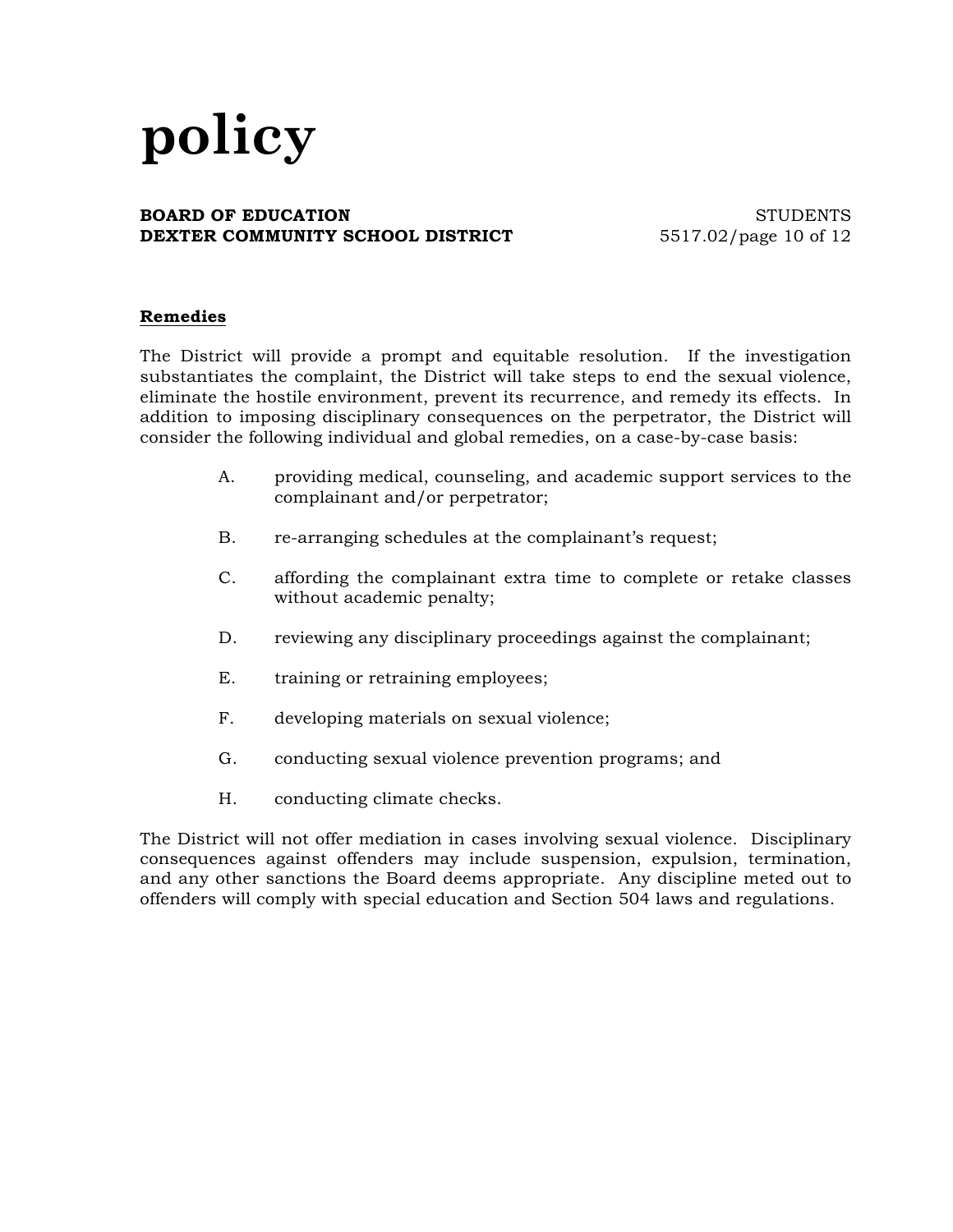#### **BOARD OF EDUCATION** STUDENTS **DEXTER COMMUNITY SCHOOL DISTRICT** 5517.02/page 11 of 12

## **Appeals Process**

Both complainants and perpetrators may appeal the outcome of the investigation. Any appeal opportunities afforded to the alleged perpetrator are also afforded to the complainant. Any party wishing to appeal the outcome of the investigation must submit a written appeal to the Board within ten (10) school days after receipt of the written notice of the outcome of the investigation. The Board shall, within twenty (20) work days, conduct a hearing concerning the appeal. The Board shall provide a written decision to the appealing individual within ten (10) work days following completion of the hearing.

## **Retaliation**

Federal law strictly prohibits retaliation against a complainant or witness. The District will inform complainant of this prohibition and direct him/her to report retaliation, whether by students or school officials, to the Compliance Officer. Upon learning of retaliation, school officials will take strong responsive action as appropriate.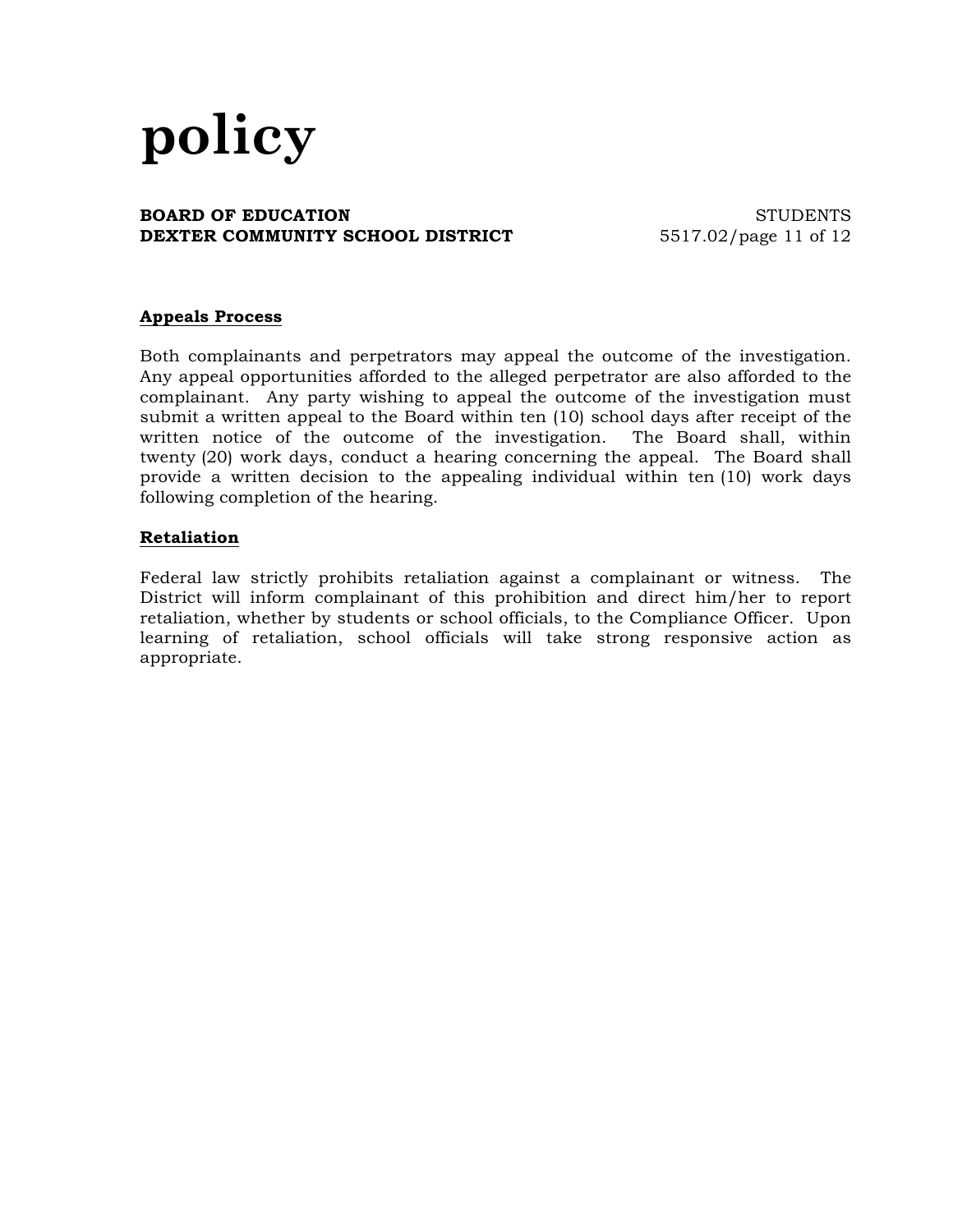#### **BOARD OF EDUCATION** STUDENTS **DEXTER COMMUNITY SCHOOL DISTRICT** 5517.02/page 12 of 12

## **Training**

All staff will be trained so they know to report harassment to appropriate school officials. This training will include practical information about how to identify and report sexual harassment, including sexual violence. The training will be provided to any employees likely to witness or receive complaints involving sexual harassment and/or sexual violence, including teachers, school law enforcement unit employees or school resource officers, school administrators, school counselors, and health personnel. Further, school administrators responsible for investigating allegations of sexual harassment and sexual violence will be trained how to conduct such investigations and respond properly to such charges.

20 U.S.C. 1681 et seq., Title IX of the Education Amendments of 1972 (Title IX) 20 U.S.C. 1400 et seq., The Individuals with Disabilities Education Improvement Act of 2004 (IDEIA) 42 U.S.C. 2000c et seq., Title IV of the Civil Rights Act of 1964 42 U.S.C. 2000d et seq. 42 U.S.C. 2000e et seq. 42 U.S.C. 1983 34 C.F.R. Part 106 Dear Colleague Letter on Sexual Violence (Office for Civil Rights, 2011) OCR's Revised Sexual Harassment Guidance (2001)

**© NEOLA 2015**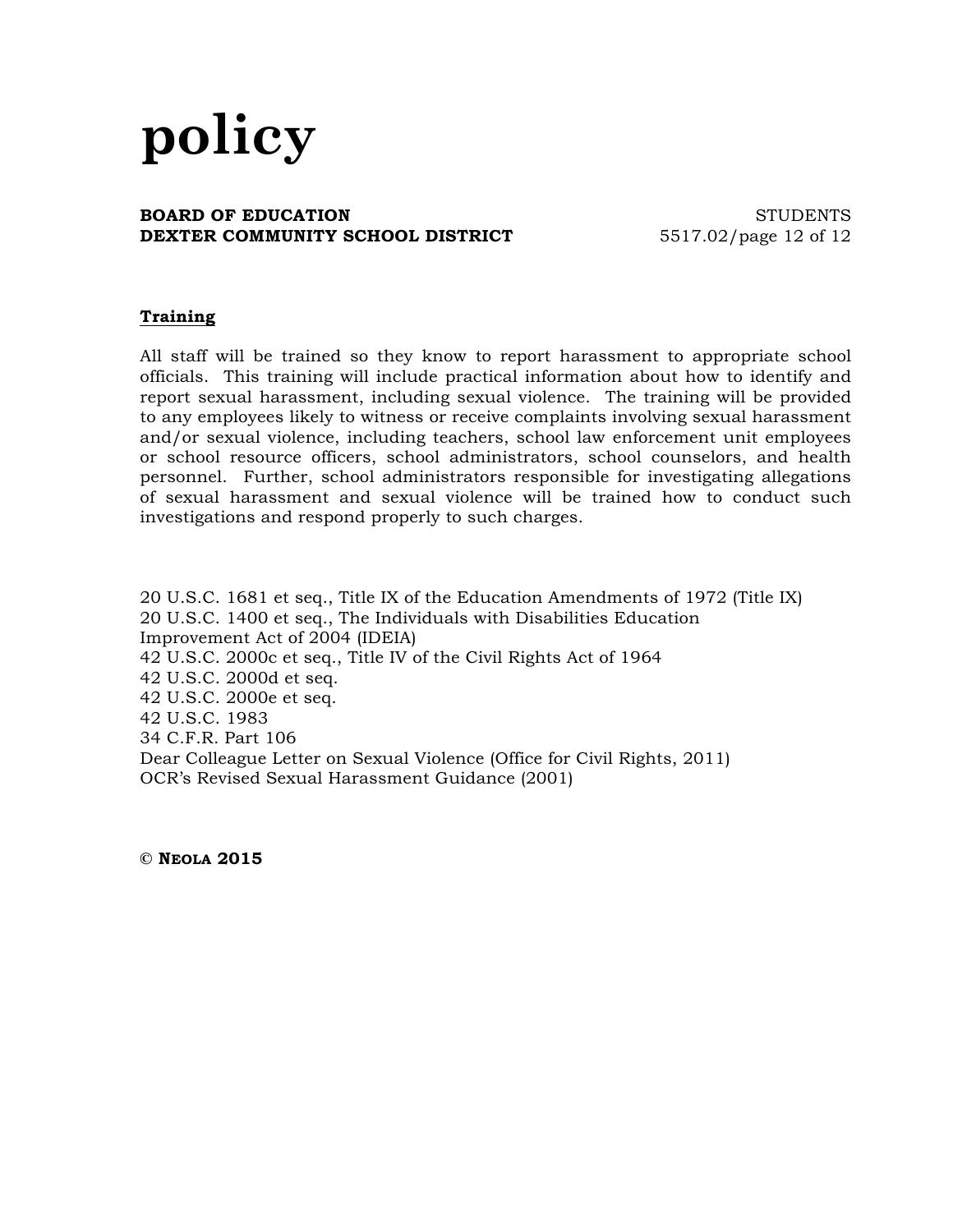## **BOARD OF EDUCATION** STUDENTS **DEXTER COMMUNITY SCHOOL DISTRICT** 5517/page 1 of 19

## ANTI-HARASSMENT

#### **General Policy Statement**

It is the policy of the Board of Education to maintain an education and work environment that is free from all forms of unlawful harassment, including sexual harassment. This commitment applies to all School District operations, programs, and activities. All students, administrators, teachers, staff, and all other school personnel share responsibility for avoiding, discouraging, and reporting any form of unlawful harassment. This policy applies to unlawful conduct occurring on school property, or at another location if such conduct occurs during an activity sponsored by the Board.

The Board will vigorously enforce its prohibition against discriminatory harassment based on race, color, national origin, sex (including sexual orientation and transgender identity), disability, age (except as authorized by law), religion, height, weight, marital or family status, military status, ancestry, or genetic information (collectively, "Protected Classes") that are protected by Federal civil rights laws (hereinafter referred to as unlawful harassment), and encourages those within the School District community as well as third parties, who feel aggrieved to seek assistance to rectify such problems. The Board will investigate all allegations of unlawful harassment and in those cases where unlawful harassment is substantiated, the Board will take immediate steps to end the harassment, prevent its recurrence, and remedy its effects. Individuals who are found to have engaged in unlawful harassment will be subject to appropriate disciplinary action.

For purposes of this policy, "School District community" means students, administrators, and professional and support staff, as well as Board members, agents, volunteers, contractors, or other persons subject to the control and supervision of the Board.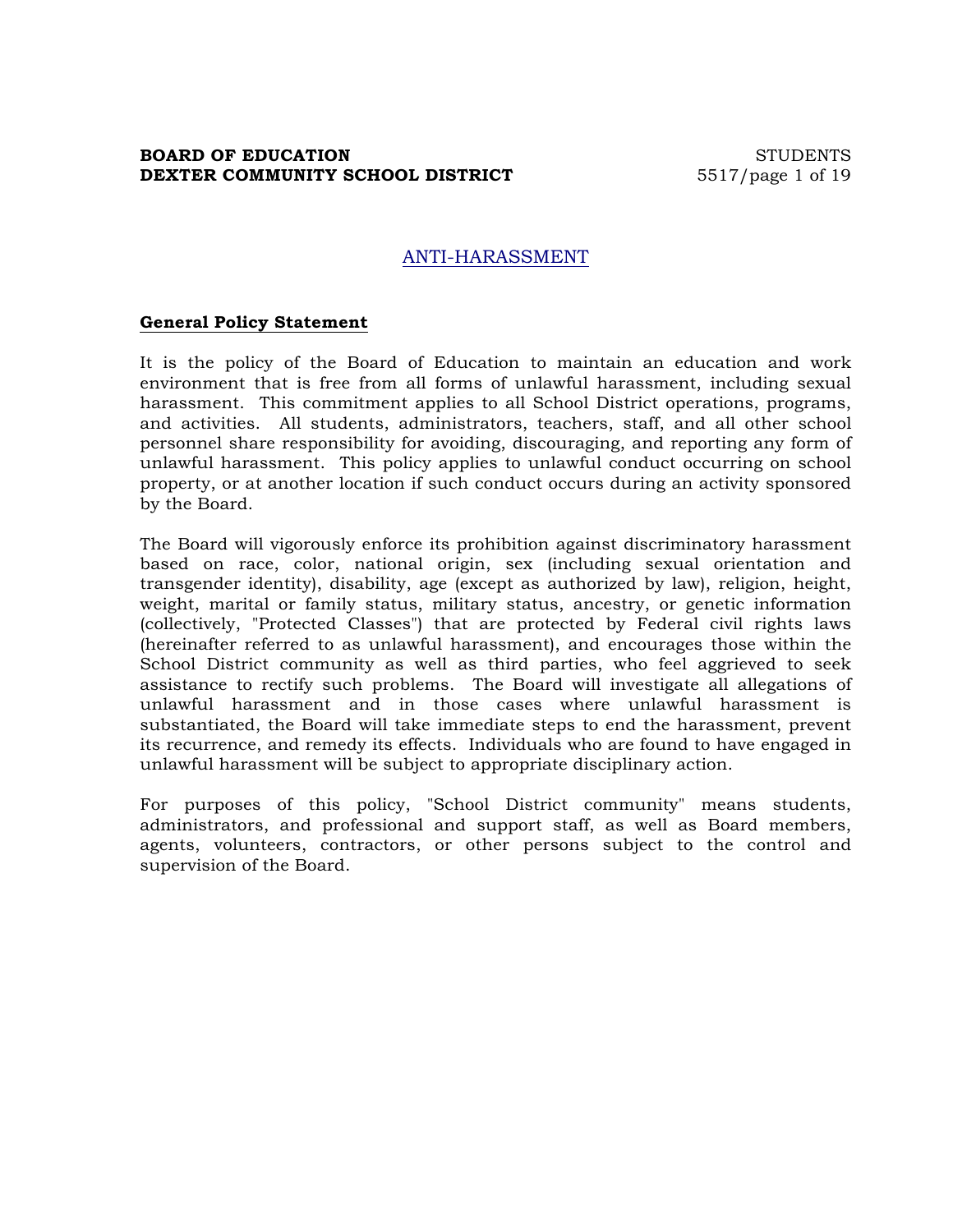## **BOARD OF EDUCATION** STUDENTS **DEXTER COMMUNITY SCHOOL DISTRICT** 5517/page 2 of 19

For purposes of this policy, "third parties" include, but are not limited to, guests and/or visitors on School District property (e.g., visiting speakers, participants on opposing athletic teams, parents), vendors doing business with, or seeking to do business with, the Board, and other individuals who come in contact with members of the School District community at school-related events/activities (whether on or off School District property).

### **Other Violations of the Anti-Harassment Policy**

The Board will also take immediate steps to impose disciplinary action on individuals engaging in any of the following prohibited acts:

- A. Retaliating against a person who has made a report or filed a complaint alleging unlawful harassment, or who has participated as a witness in a harassment investigation.
- B. Filing a malicious or knowingly false report or complaint of unlawful harassment.
- C. Disregarding, failing to investigate adequately, or delaying investigation of allegations of unlawful harassment, when responsibility for reporting and/or investigating harassment charges comprises part of one's supervisory duties.

#### **Definitions**

#### Bullying

Bullying rises to the level of unlawful harassment when one or more persons systematically and chronically inflict physical hurt or psychological distress on one (1) or more students or employees and the bullying is based upon one (1) or more Protected Classes, that is, characteristics that are protected by Federal civil rights laws. It is defined as any unwanted and repeated written, verbal, or physical behavior, including any threatening, insulting, or dehumanizing gesture, by an adult or student, that is severe or pervasive enough to create an intimidating, hostile, or offensive educational or work environment; cause discomfort or humiliation, or unreasonably interfere with the individual's school or work performance or participation; and may involve:

- A. teasing;
- B. threats;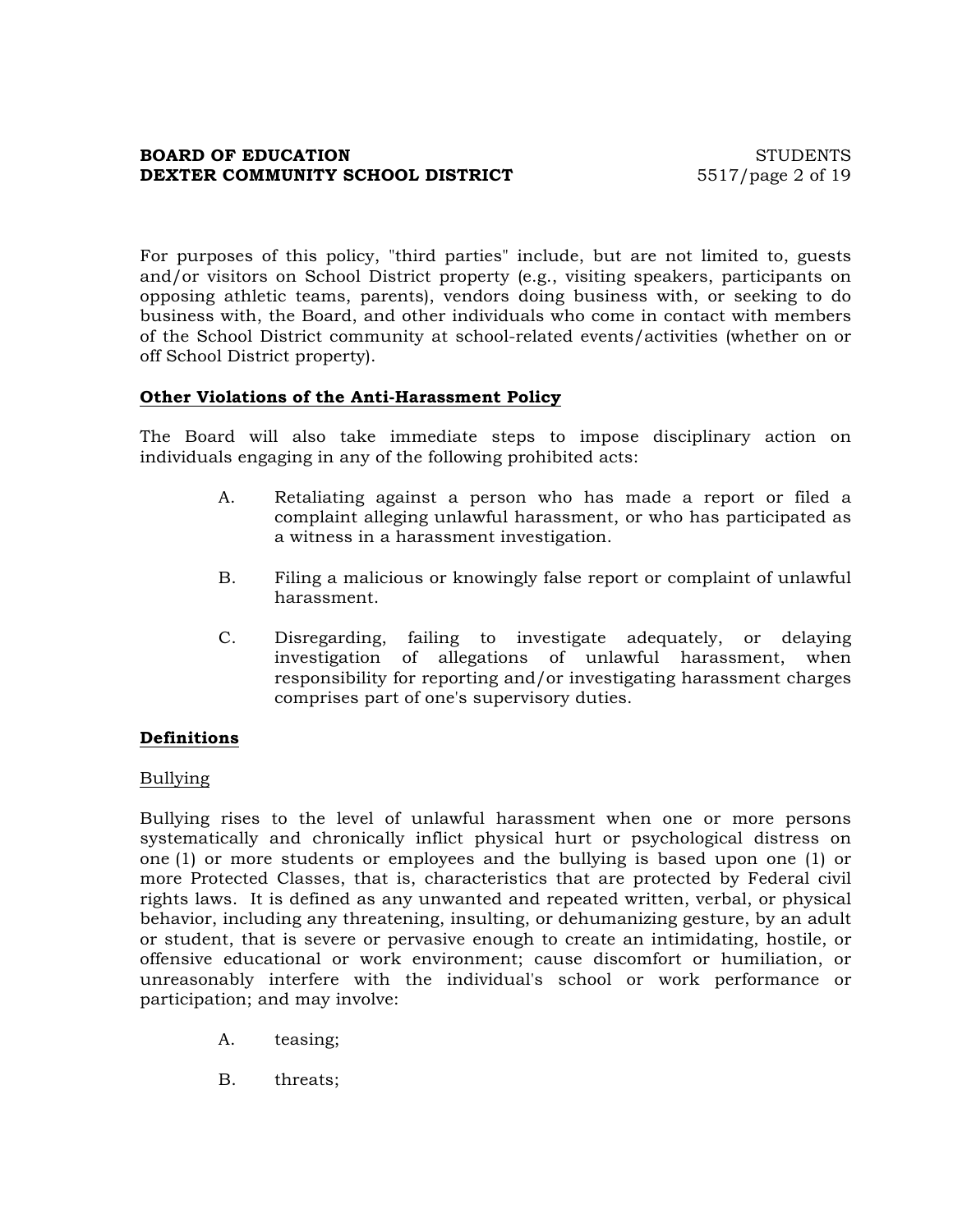## **BOARD OF EDUCATION** STUDENTS **DEXTER COMMUNITY SCHOOL DISTRICT** 5517/page 3 of 19

- C. intimidation;
- D. stalking;
- E. cyberstalking;
- F. cyberbullying;
- G. physical violence;
- H. theft;
- I. sexual, religious, or racial harassment;
- J. public humiliation; or
- K. destruction of property.

#### Harassment

Harassment means any threatening, insulting, or dehumanizing gesture, use of technology, or written, verbal or physical conduct directed against a student or school employee that:

- A. places a student or school employee in reasonable fear of harm to his/her person or damage to his/her property;
- B. has the effect of substantially interfering with a student's educational performance, opportunities, or benefits, or an employee's work performance; or
- C. has the effect of substantially disrupting the orderly operation of a school.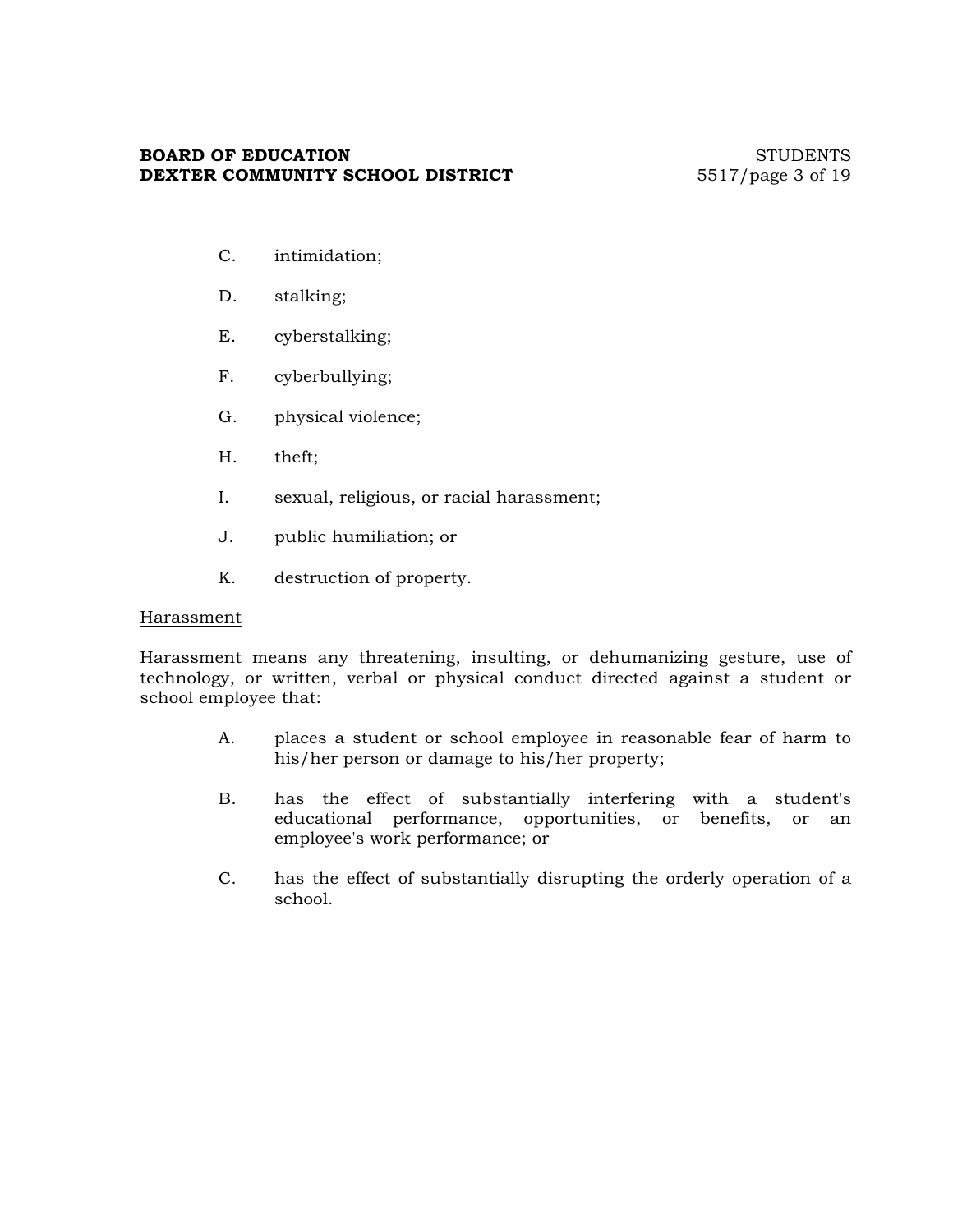## **BOARD OF EDUCATION** STUDENTS **DEXTER COMMUNITY SCHOOL DISTRICT** 5517/page 4 of 19

## **Sexual Harassment**

Pursuant to Title VII of the Civil Rights Act of 1964 and Title IX of the Educational Amendments of 1972, "sexual harassment" is defined as:

Unwelcome sexual advances, requests for sexual favors, and other verbal or physical conduct of a sexual nature, when:

- A. Submission to such conduct is made either implicitly or explicitly a term or condition of an individual's employment, or status in a class, educational program, or activity.
- B. Submission or rejection of such conduct by an individual is used as the basis for employment or educational decisions affecting such individual.
- C. Such conduct has the purpose or effect of interfering with the individual's work or educational performance; of creating an intimidating, hostile, or offensive working, and/or learning environment; or of interfering with one's ability to participate in or benefit from a class or an educational program or activity.

Sexual harassment may involve the behavior of a person of either gender against a person of the same or opposite gender.

Prohibited acts that constitute sexual harassment may take a variety of forms. Examples of the kinds of conduct that may constitute sexual harassment include, but are not limited to:

- A. Unwelcome sexual propositions, invitations, solicitations, and flirtations.
- B. Unwanted physical and/or sexual contact.
- C. Threats or insinuations that a person's employment, wages, academic grade, promotion, classroom work or assignments, academic status, participation in athletics or extra-curricular programs or events, or other conditions of employment or education may be adversely affected by not submitting to sexual advances.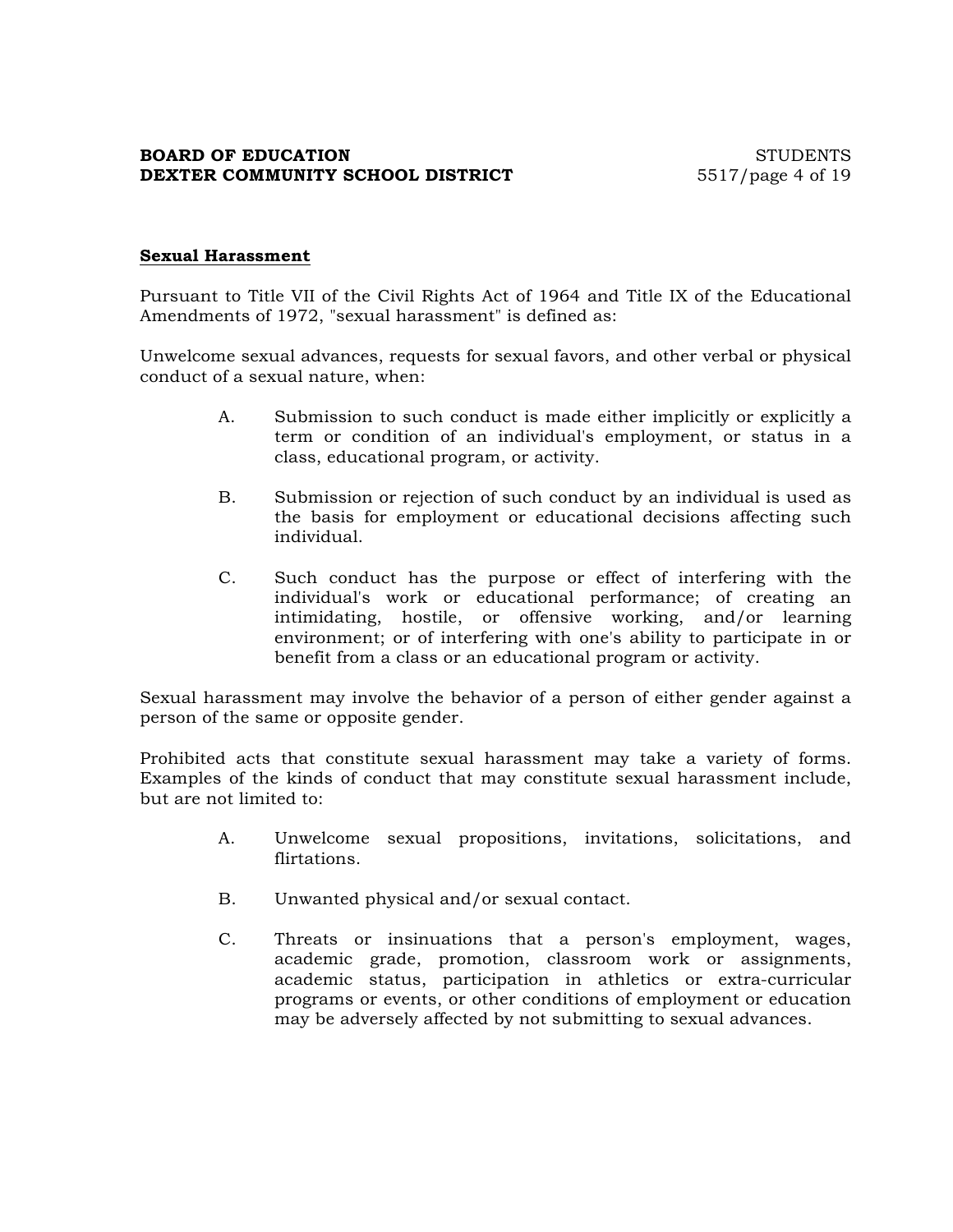## **BOARD OF EDUCATION** STUDENTS **DEXTER COMMUNITY SCHOOL DISTRICT** 5517/page 5 of 19

- D. Unwelcome verbal expressions of a sexual nature, including graphic sexual commentaries about a person's body, dress, appearance, or sexual activities; the unwelcome use of sexually degrading language, jokes or innuendoes; unwelcome suggestive or insulting sounds or whistles; obscene telephone calls.
- E. Sexually suggestive objects, pictures, videotapes, audio recordings or literature, placed in the work or educational environment, which may embarrass or offend individuals.
- F. Unwelcome and inappropriate touching, patting, or pinching; obscene gestures.
- G. A pattern of conduct, which can be subtle in nature, that has sexual overtones and is intended to create or has the effect of creating discomfort and/or humiliation to another.
- H. Remarks speculating about a person's sexual activities or sexual history, or remarks about one's own sexual activities or sexual history.
- I. Inappropriate boundary invasions by a District employee or other adult member of the School District community into a student's personal space and personal life.
- J. Verbal, nonverbal or physical aggression, intimidation, or hostility based on sex or sex-stereotyping that does not involve conduct of a sexual nature.

Not all behavior with sexual connotations constitutes unlawful sexual harassment. Sex-based or gender-based conduct must be sufficiently severe, pervasive, and persistent such that it adversely affects, limits, or denies an individual's employment or education, or such that it creates a hostile or abusive employment or educational environment, or such that it is intended to, or has the effect of, denying or limiting a student's ability to participate in or benefit from the educational program or activities.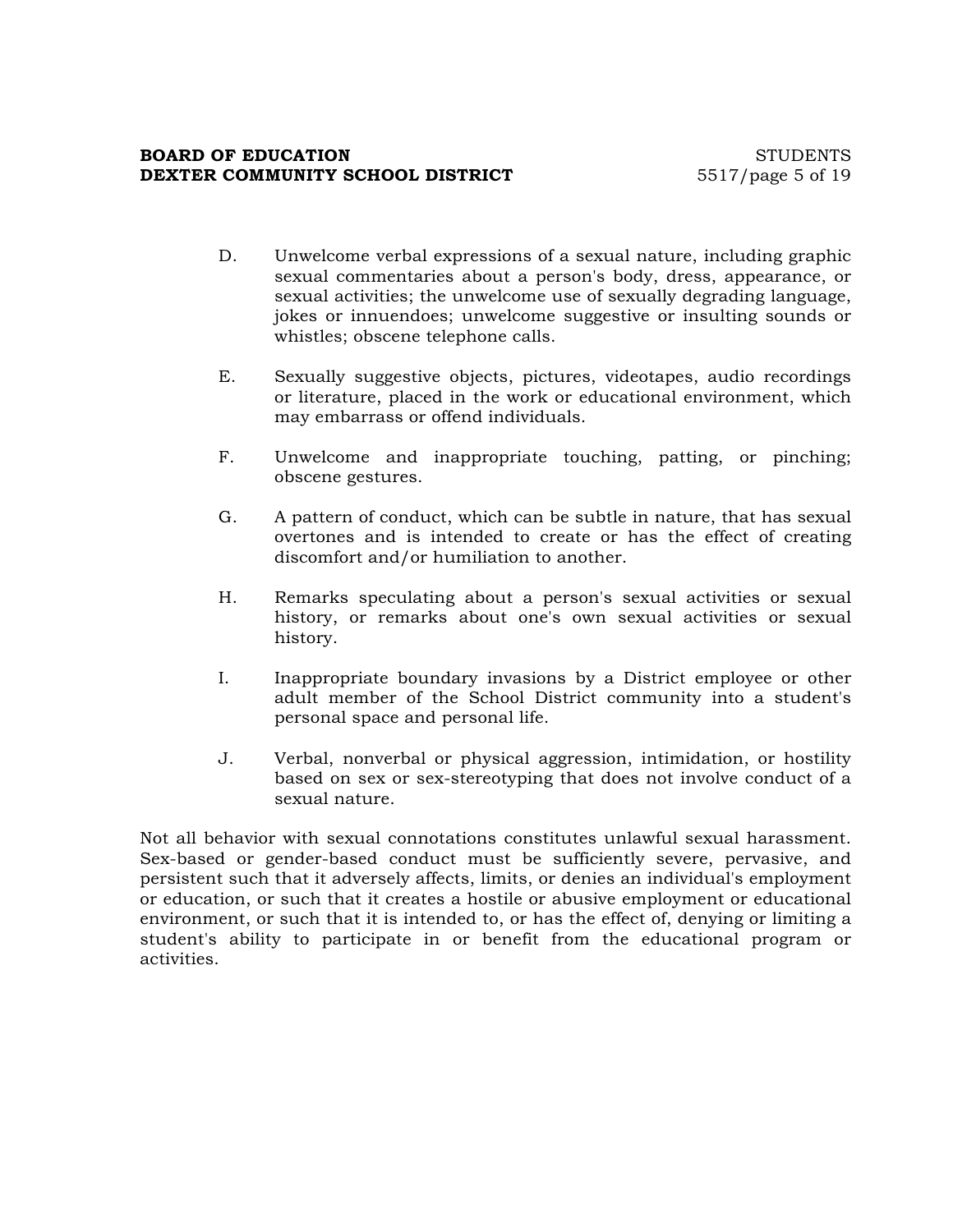## **BOARD OF EDUCATION** STUDENTS **DEXTER COMMUNITY SCHOOL DISTRICT** 5517/page 6 of 19

## **Race/Color Harassment**

Prohibited racial harassment occurs when unwelcome physical, verbal, or nonverbal conduct is based upon an individual's race or color and when the conduct has the purpose or effect of interfering with the individual's work or educational performance; of creating an intimidating, hostile, or offensive working, and/or learning environment; or of interfering with one's ability to participate in or benefit from a class or an educational program or activity. Such harassment may occur where conduct is directed at the characteristics of a person's race or color, such as racial slurs, nicknames implying stereotypes, epithets, and/or negative references relative to racial customs.

#### **Religious (Creed) Harassment**

Prohibited religious harassment occurs when unwelcome physical, verbal, or nonverbal conduct is based upon an individual's religion or creed and when the conduct has the purpose or effect of interfering with the individual's work or educational performance; of creating an intimidating, hostile, or offensive working and/or learning environment; or of interfering with one's ability to participate in or benefit from a class or an educational program or activity. Such harassment may occur where conduct is directed at the characteristics of a person's religious tradition, clothing, or surnames, and/or involves religious slurs.

#### **National Origin/Ancestry Harassment**

Prohibited national origin/ancestry harassment occurs when unwelcome physical, verbal, or nonverbal conduct is based upon an individual's national origin or ancestry and when the conduct has the purpose or effect of interfering with the individual's work or educational performance; of creating an intimidating, hostile, or offensive working and/or learning environment; or of interfering with one's ability to participate in or benefit from a class or an educational program or activity. Such harassment may occur where conduct is directed at the characteristics of a person's national origin or ancestry, such as negative comments regarding customs, manner of speaking, language, surnames, or ethnic slurs.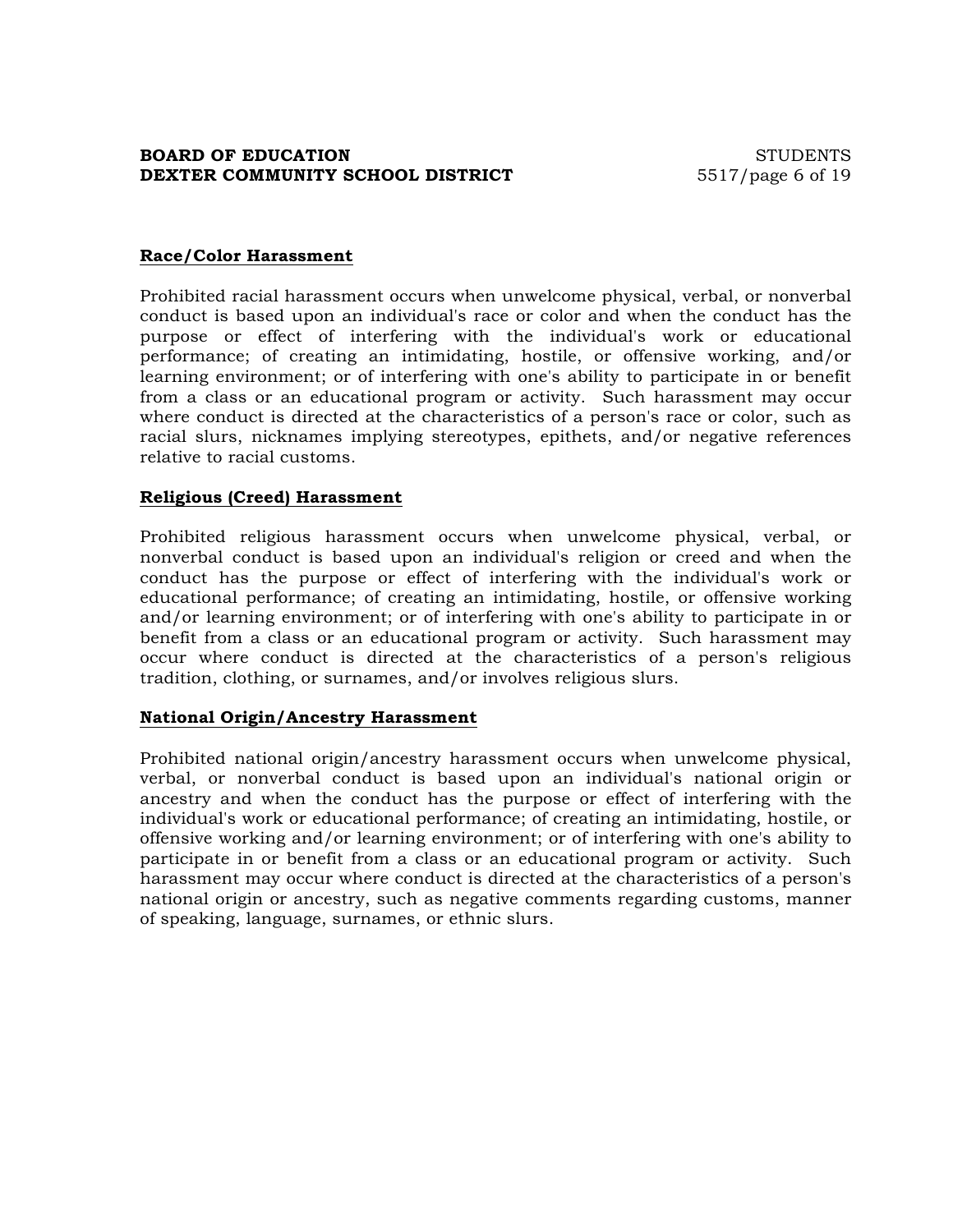## **BOARD OF EDUCATION** STUDENTS **DEXTER COMMUNITY SCHOOL DISTRICT** 5517/page 7 of 19

### **Disability Harassment**

Prohibited disability harassment occurs when unwelcome physical, verbal, or nonverbal conduct is based upon an individual's disability and when the conduct has the purpose or effect of interfering with the individual's work or educational performance; of creating an intimidating, hostile, or offensive working and/or learning environment; or of interfering with one's ability to participate in or benefit from a class or an educational program or activity. Such harassment may occur where conduct is directed at the characteristics of a person's disabling condition, such as negative comments about speech patterns, movement, physical impairments or defects/appearances, or the like. Such harassment may further occur where conduct is directed at or pertains to a person's genetic information.

#### **Reports and Complaints of Harassing Conduct**

Students and other members of the School District community and third parties are encouraged to promptly report incidents of harassing conduct to a teacher, administrator, supervisor or other District official so that the Board may address the conduct before it becomes severe, pervasive, or persistent. Any teacher, administrator, supervisor, or other District employee or official who receives such a complaint shall file it with the District's Anti-Harassment Compliance Officer at his/her first convenience.

Members of the School District community, which includes students, or third parties who believe they have been unlawfully harassed are entitled to utilize the Board's complaint process that is set forth below. Initiating a complaint, whether formally or informally, will not adversely affect the complaining individual's employment or participation in educational or extra-curricular programs. While there are no time limits for initiating complaints of harassment under this policy, individuals should make every effort to file a complaint as soon as possible after the conduct occurs while the facts are known and potential witnesses are available.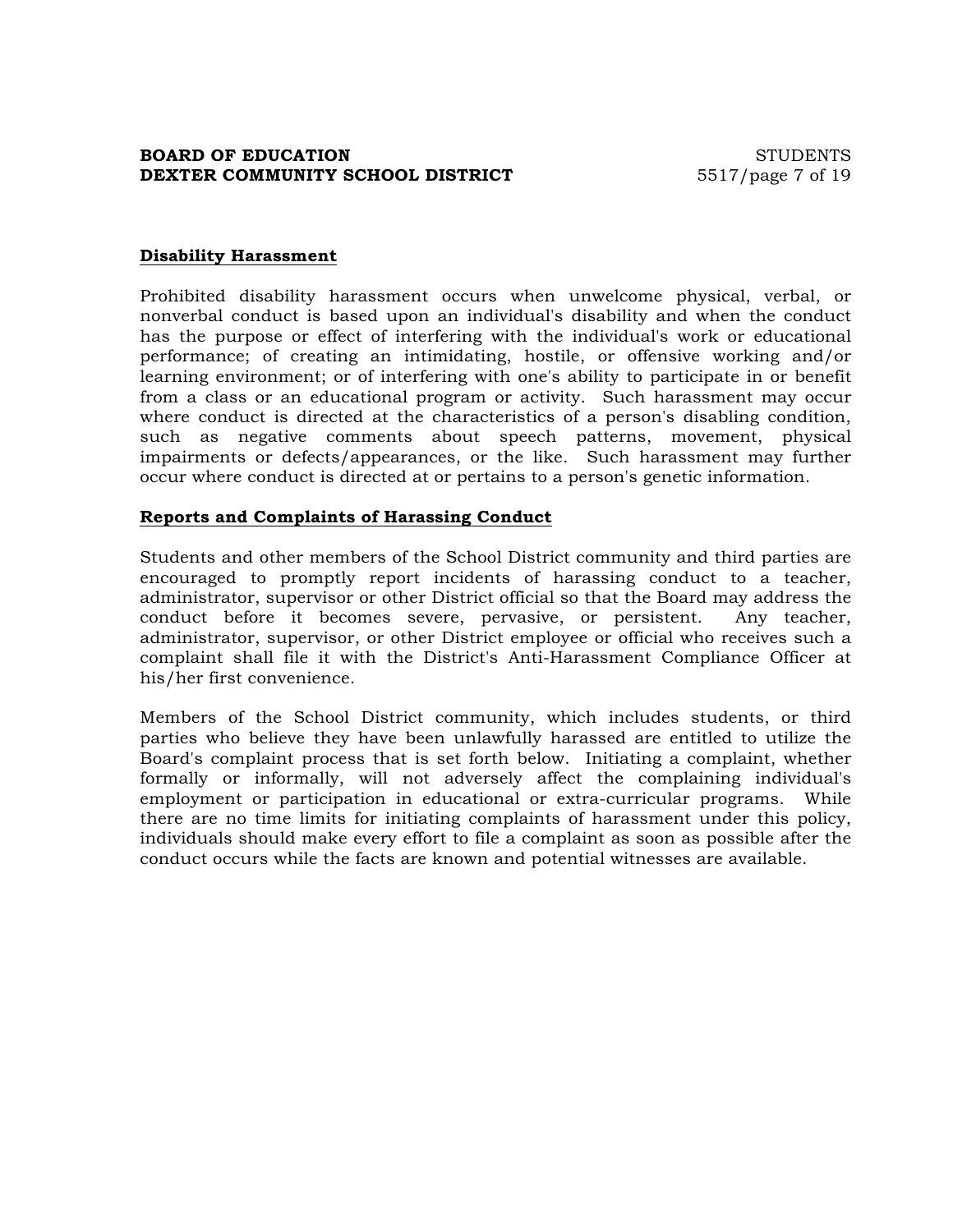### **BOARD OF EDUCATION** STUDENTS **DEXTER COMMUNITY SCHOOL DISTRICT** 5517/page 8 of 19

If, during an investigation of alleged bullying, aggressive behavior and/or harassment in accordance with Policy 5517.01 – Bullying and Other Forms of Aggressive Behavior, the Principal believes that the reported misconduct may have created a hostile learning environment and may have constituted unlawful discriminatory harassment based on a Protected Class, the Principal shall report the act of bullying, aggressive behavior and/or harassment to one of the Anti-Harassment Compliance Officers who shall investigate the allegation in accordance with this policy. While the Compliance Officer investigates the allegation, the Principal shall suspend his/her Policy 5517.01 investigation to await the Compliance Officer's written report. The Compliance Officer shall keep the Principal informed of the status of Policy 5517 investigation and provide him/her with a copy of the resulting written report.

### **Anti-Harassment Compliance Officers**

The Board designates the following individuals to serve as "Anti-Harassment Compliance Officers" for the District. They are hereinafter referred to as the "Compliance Officers."

Barb Santo Ken Koenig Executive Director of Human Resources DHS Assistant Principal 734-424-4100 ext. 1031 734-424-4240 ext. 7003 7714 Ann Arbor St. 2200 N. Parker Rd. Dexter MI 48130 Dexter MI 48130 santob@dexterschools.org koenigk@dexterschools.org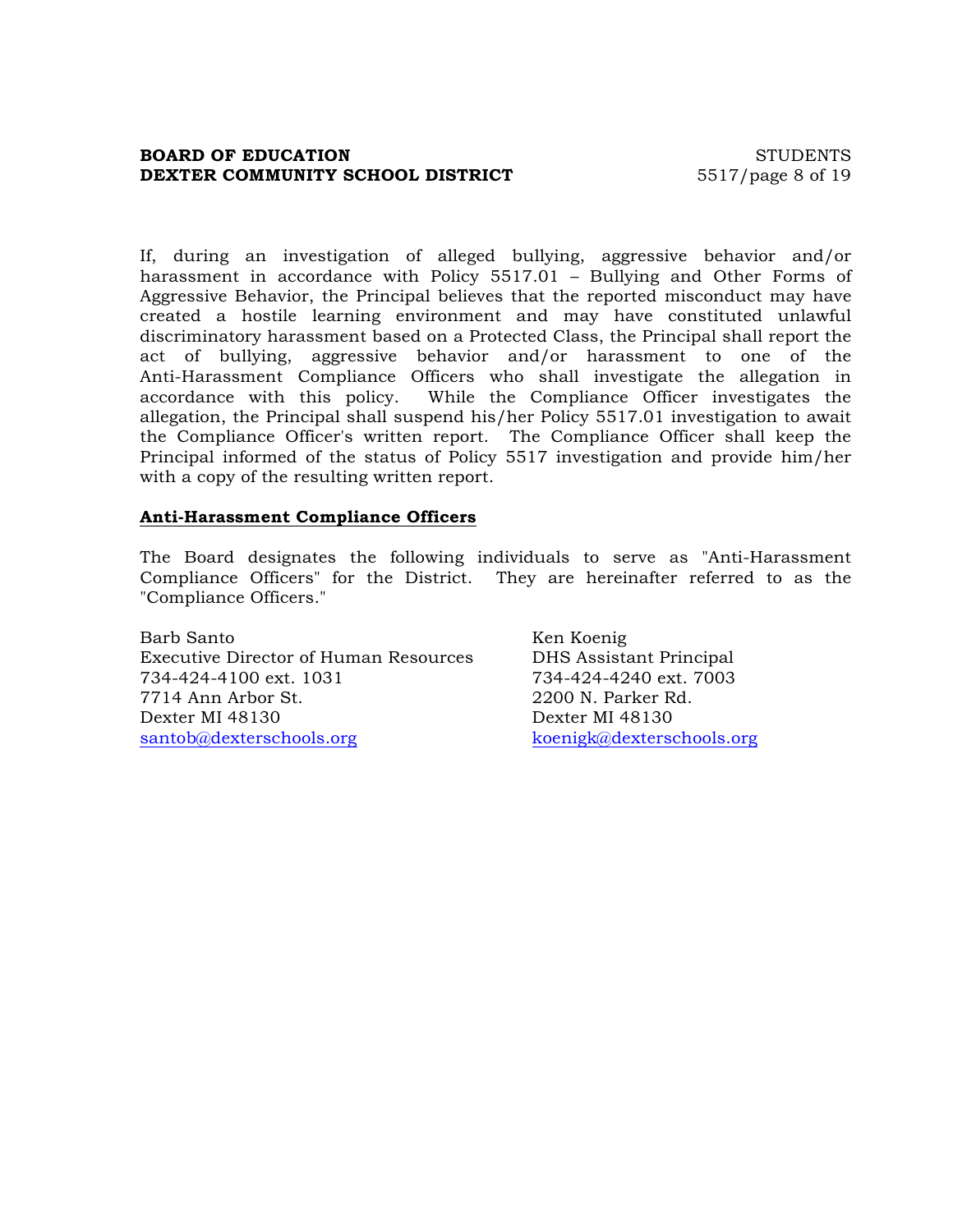## **BOARD OF EDUCATION** STUDENTS **DEXTER COMMUNITY SCHOOL DISTRICT** 5517/page 9 of 19

The names, titles, and contact information of these individuals will be published annually:

- A. in the parent and staff handbooks.
- B. on the School District's web site.

The Compliance Officers will be available during regular school/work hours to discuss concerns related to unlawful harassment, to assist students, other members of the District community, and third parties who seek support or advice when informing another individual about "unwelcome" conduct, or to intercede informally on behalf of the student, other member of the School District community or third party in those instances where concerns have not resulted in the filing of a formal complaint and where all parties are in agreement to participate in an informal process.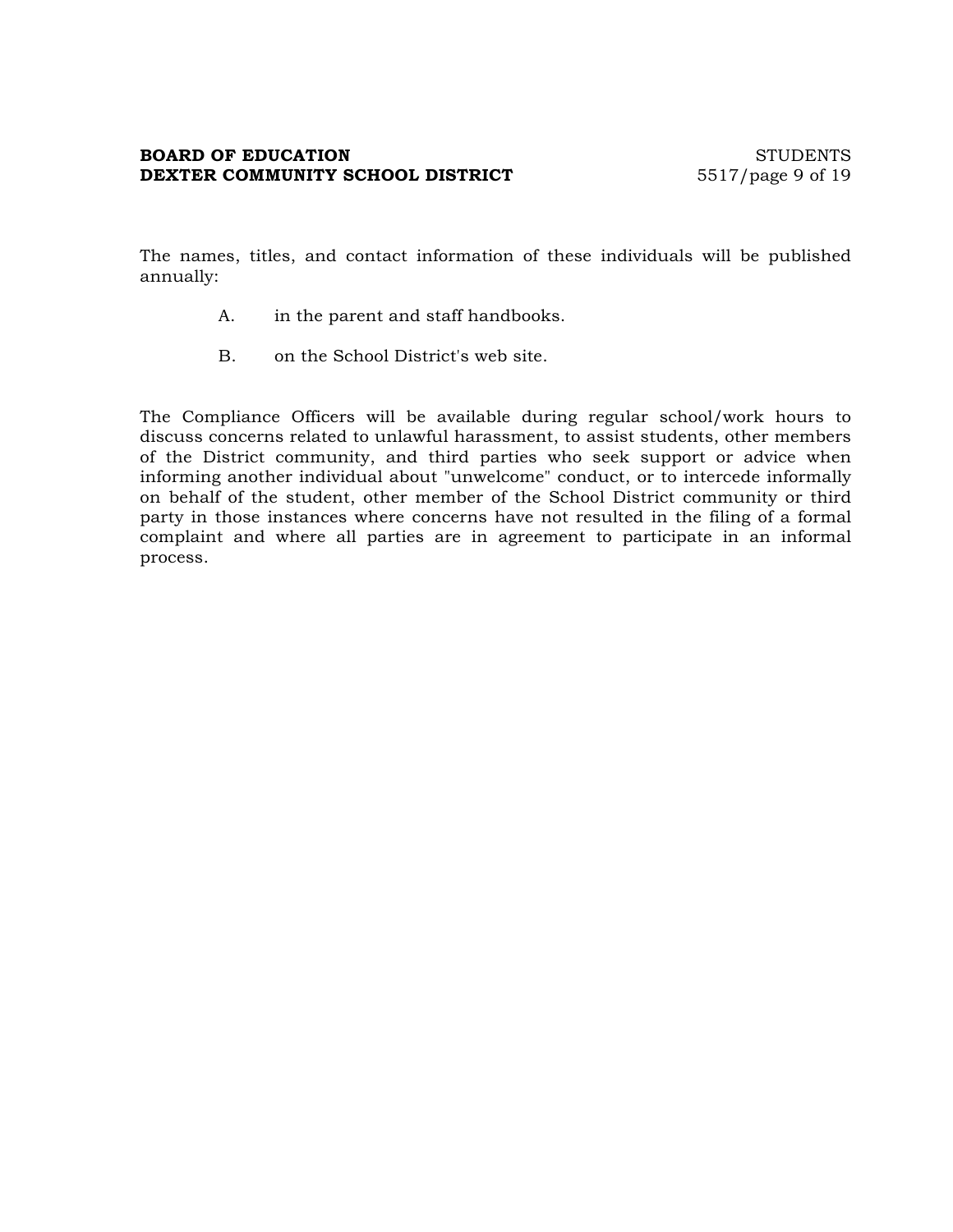## **BOARD OF EDUCATION** STUDENTS **DEXTER COMMUNITY SCHOOL DISTRICT** 5517/page 10 of 19

Compliance Officers shall accept complaints of unlawful harassment directly from any member of the School District community or a visitor to the District, or receive complaints that are initially filed with a school building administrator. Upon receipt of a complaint either directly or through a school building administrator, a Compliance Officer will begin either an informal or formal process (depending on the request of the person alleging the harassment or the nature of the alleged harassment), or the Compliance Officer will designate a specific individual to conduct such a process. In the case of a formal complaint, the Compliance Officer will prepare recommendations for the Superintendent or will oversee the preparation of such recommendations by a designee. All members of the School District community must report incidents of harassment that are reported to them to the Compliance Officer within two (2) business days of learning of the incident.

Any Board employee who directly observes unlawful harassment of a student is obligated, in accordance with this policy, to report such observations to one of the Compliance Officers within two (2) business days. Additionally, any Board employee who observes an act of unlawful harassment is expected to intervene to stop the harassment, unless circumstances make such an intervention dangerous, in which case the staff member should immediately notify other Board employees and/or local law enforcement officials, as necessary, to stop the harassment. Thereafter, the Compliance Officer or designee must contact the student, if age eighteen (18) or older, or the student's parents if under the age eighteen (18), within two (2) school days to advise s/he/them of the Board's intent to investigate the alleged misconduct, including the obligation of the Compliance Officer or designee to conduct an investigation following all the procedures outlined for a formal complaint.

#### **Investigation and Complaint Procedure**

Any student who believes that s/he has been subjected to unlawful harassment may seek resolution of his/her complaint through either the informal or formal procedures as described below. Further, a process for investigating claims of harassment or retaliation and a process for rendering a decision regarding whether the claim of legally prohibited harassment or retaliation was substantiated are set forth below.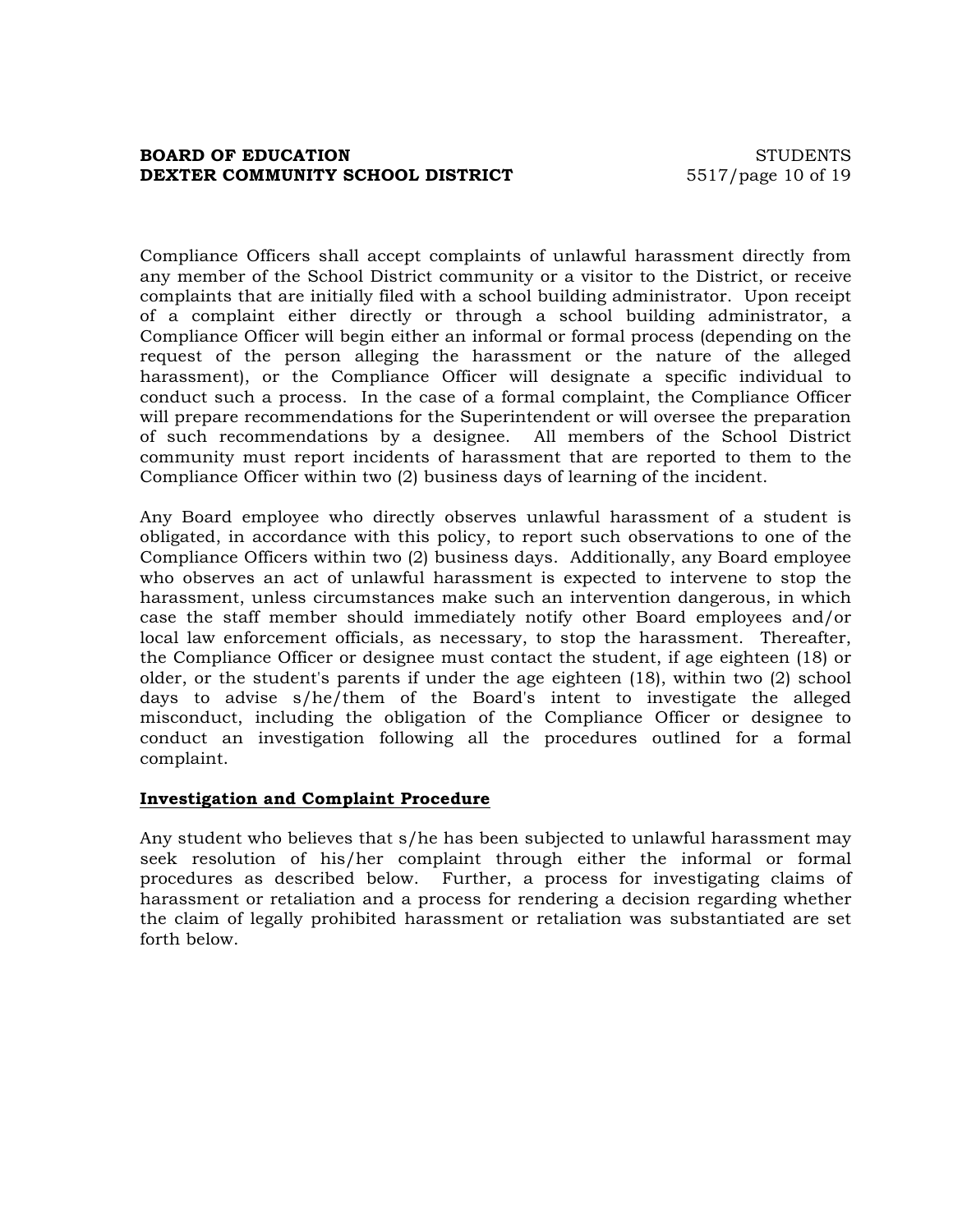## **BOARD OF EDUCATION** STUDENTS **DEXTER COMMUNITY SCHOOL DISTRICT** 5517/page 11 of 19

Due to the sensitivity surrounding complaints of unlawful harassment or retaliation, time lines are flexible for initiating the complaint process; however, individuals should make every effort to file a complaint within thirty (30) calendar days after the conduct occurs while the facts are known and potential witnesses are available. Once the formal complaint process is begun, the investigation will be completed in a timely manner (ordinarily, within fifteen (15) business days of the complaint being received).

The informal and formal procedures set forth below are not intended to interfere with the rights of a student to pursue a complaint of unlawful harassment or retaliation with the United States Department of Education Office for Civil Rights.

### **Informal Complaint Procedure**

The goal of the informal complaint procedure is to stop inappropriate behavior and to investigate and facilitate resolution through an informal means, if possible. The informal complaint procedure is provided as a less formal option for a student who believes s/he has been unlawfully harassed or retaliated against. This informal procedure is not required as a precursor to the filing of a formal complaint.

Students who believe that they have been unlawfully harassed may initiate their complaint through this informal complaint process, but are not required to do so. The informal process is only available in those circumstances where the parties (alleged target of harassment and alleged harasser(s)) agree to participate in the informal process.

Students who believe that they have been unlawfully harassed or retaliated may proceed immediately to the formal complaint process and individuals who seek resolution through the informal procedure may request that the informal process be terminated at any time to move to the formal complaint process.

However, all complaints of harassment involving a District employee or any other adult member of the School District community against a student will be formally investigated. Similarly, any allegations of sexual violence will be formally investigated.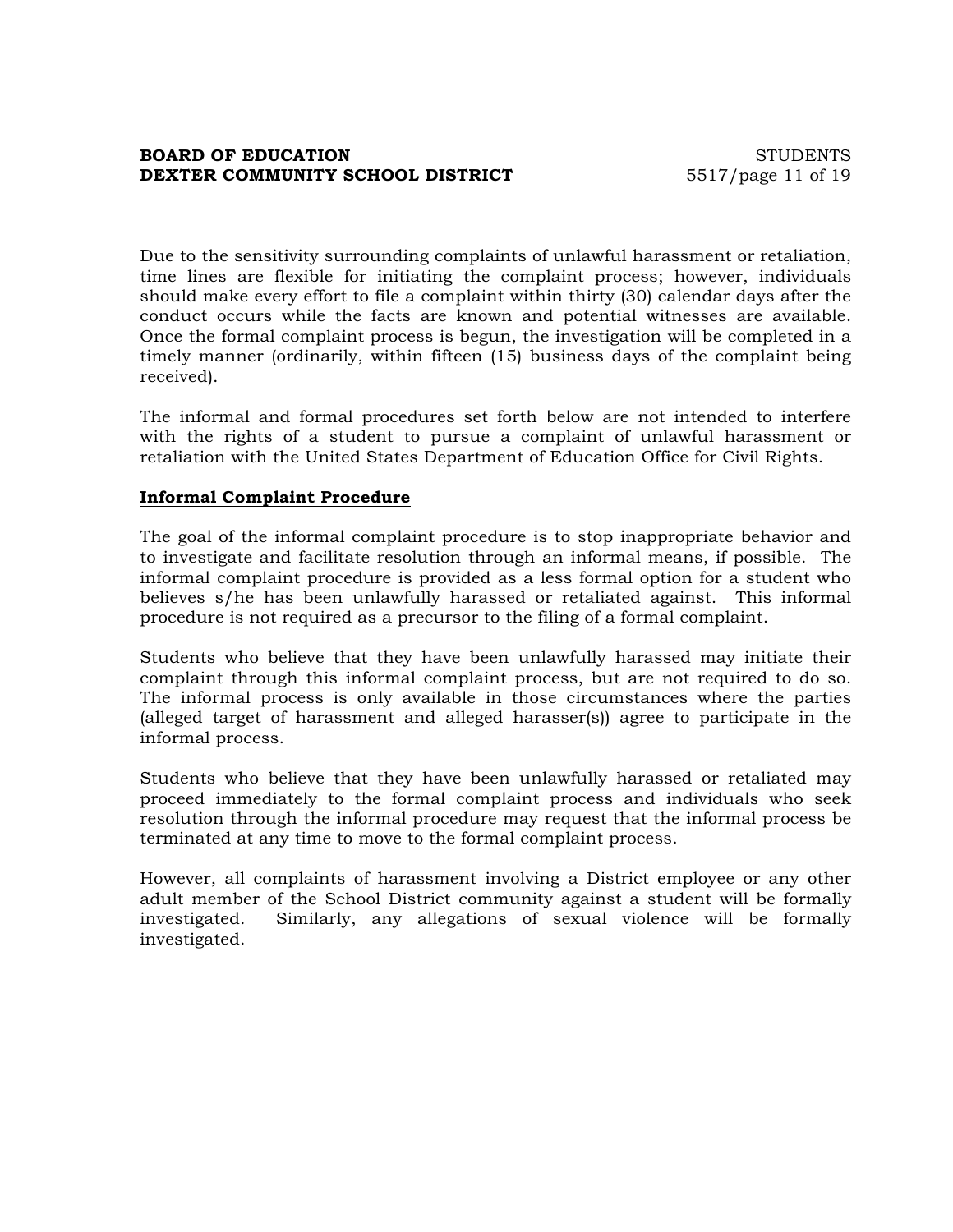## **BOARD OF EDUCATION** STUDENTS **DEXTER COMMUNITY SCHOOL DISTRICT** 5517/page 12 of 19

As an initial course of action, if a student feels that s/he is being unlawfully harassed and s/he is able and feels safe doing so, the individual should tell or otherwise inform the harasser that the conduct is unwelcome and must stop. Such direct communication should not be utilized in circumstances involving sexual violence. The complaining individual should address the allegedly harassing conduct as soon after it occurs as possible. The Compliance Officers are available to support and counsel individuals when taking this initial step or to intervene on behalf of the individual if requested to do so. An individual who is uncomfortable or unwilling to inform the harasser of his/her complaint is not prohibited from otherwise filing an informal or a formal complaint. In addition, with regard to certain types of unlawful harassment, such as sexual harassment, the Compliance Officer may advise against the use of the informal complaint process.

A student who believes she/he has been unlawfully harassed may make an informal complaint, either orally or in writing: (1) to a teacher, other employee, or building administrator in the school the student attends; (2) to the Superintendent or other District-level employee; and/or (3) directly to one of the Compliance Officers.

All informal complaints must be reported to one of the Compliance Officers who will either facilitate an informal resolution as described below on his/her own, or appoint another individual to facilitate an informal resolution.

The School District's informal complaint procedure is designed to provide students who believe they are being unlawfully harassed with a range of options designed to bring about a resolution of their concerns. Depending upon the nature of the complaint and the wishes of the student claiming unlawful harassment, informal resolution may involve, but not be limited to, one or more of the following:

- A. Advising the student about how to communicate the unwelcome nature of the behavior to the alleged harasser.
- B. Distributing a copy of the anti-harassment policy as a reminder to the individuals in the school building or office where the individual whose behavior is being questioned works or attends.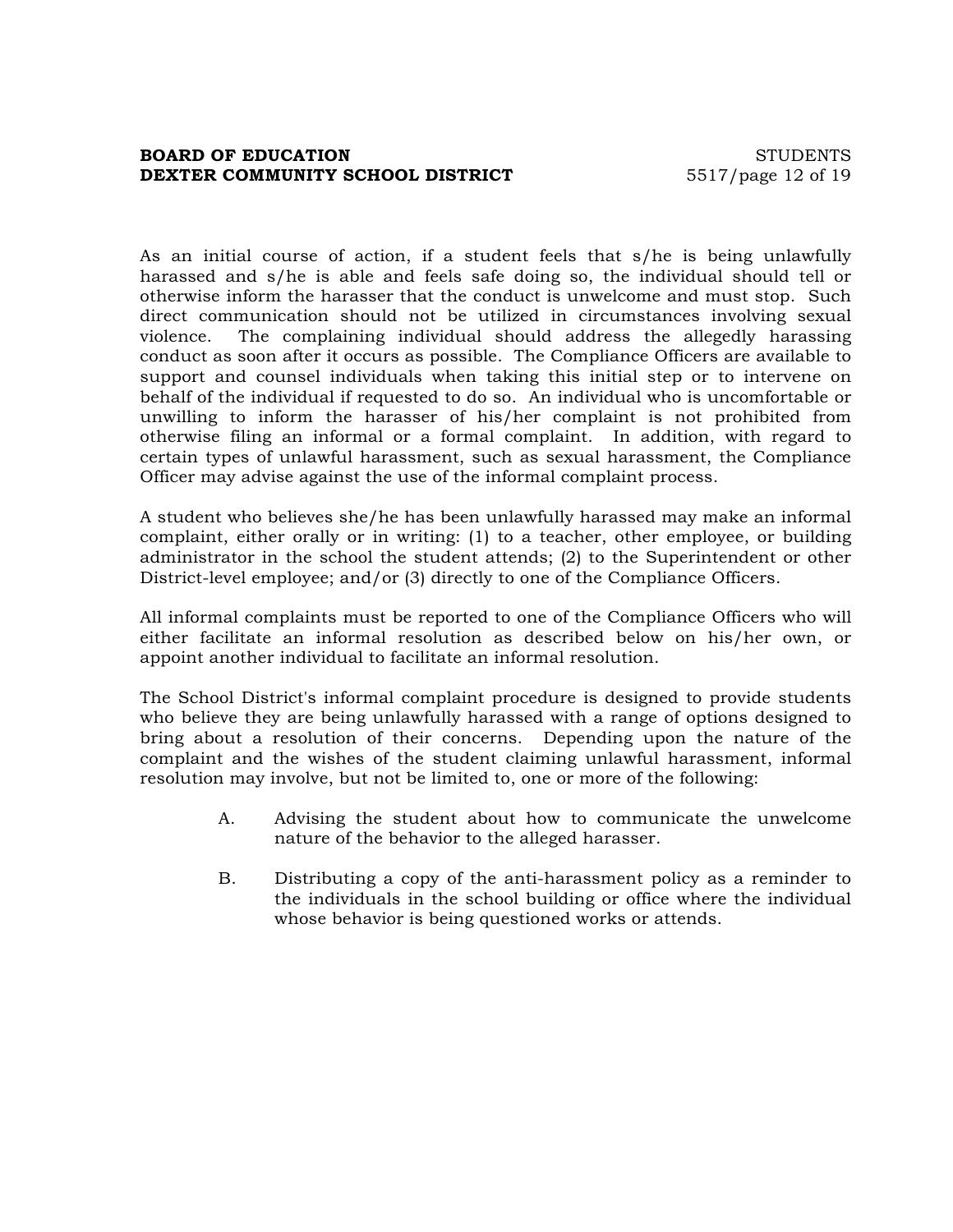## **BOARD OF EDUCATION** STUDENTS **DEXTER COMMUNITY SCHOOL DISTRICT** 5517/page 13 of 19

C. If both parties agree, the Compliance Officer may arrange and facilitate a meeting between the student claiming harassment and the individual accused of harassment to work out a mutual resolution. Such a meeting is not appropriate in circumstances involving sexual violence.

While there are no set time limits within which an informal complaint must be resolved, the Compliance Officer or designee will exercise his/her authority to attempt to resolve all informal complaints within fifteen (15) business days of receiving the informal complaint. Parties who are dissatisfied with the results of the informal complaint process may proceed to file a formal complaint. And, as stated above, parties may request that the informal process be terminated at any time to move to the formal complaint process.

All materials generated as part of the informal complaint process will be retained by the Compliance Officers in accordance with the School Board's records retention policy and/or Student Records policy. (See Policy 8310 and Policy 8330.)

### **Formal Complaint Procedure**

If a complaint is not resolved through the informal complaint process, if one of the parties has requested that the informal complaint process be terminated to move to the formal complaint process, or if the student elects to file a formal complaint initially, the formal complaint process shall be implemented.

A student who believes s/he has been subjected to offensive conduct/harassment/retaliation hereinafter referred to as the "Complainant," may file a formal complaint, either orally or in writing, with a teacher, principal, or other District employee at the student's school, the Compliance Officer, Superintendent, or another District employee who works at another school or at the district level. Due to the sensitivity surrounding complaints of unlawful harassment and retaliation, timelines are flexible for initiating the complaint process; however, individuals should make every effort to file a complaint within thirty (30) calendar days after the conduct occurs while the facts are known and potential witnesses are available. If a Complainant informs a teacher, principal, or other District employee at the student's school, Superintendent, or other District employee, either orally or in writing, about any complaint of harassment or retaliation, that employee must report such information to the Compliance Officer or designee within two (2) business days.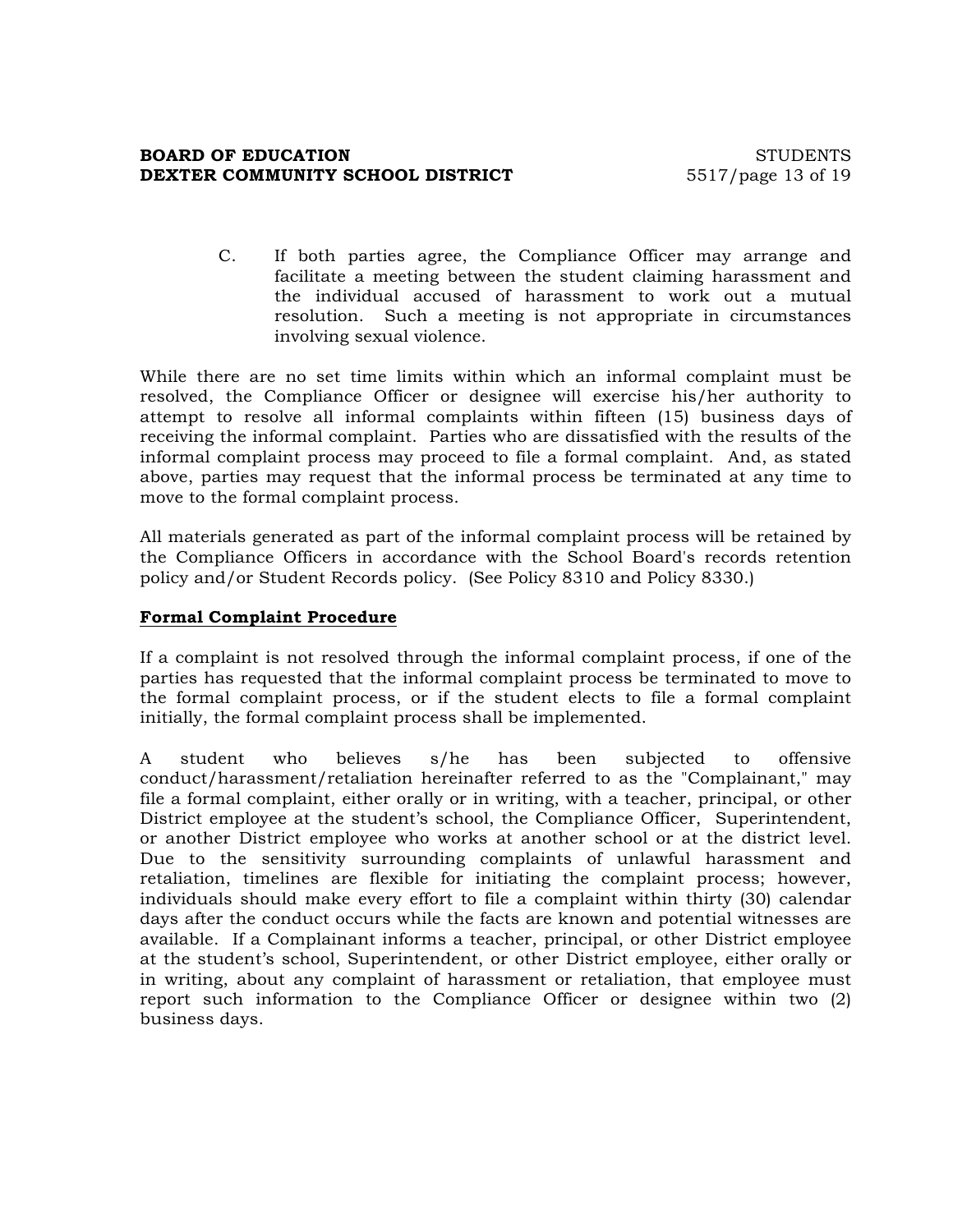# **BOARD OF EDUCATION** STUDENTS **DEXTER COMMUNITY SCHOOL DISTRICT** 5517/page 14 of 19

Throughout the course of the process, the Compliance Officer should keep the parties informed of the status of the investigation and the decision-making process.

All formal complaints must include the following information to the extent it is available: the identity of the individual believed to have engaged in, or be engaging in, offensive conduct/harassment/retaliation; a detailed description of the facts upon which the complaint is based; a list of potential witnesses; and the resolution sought by the Complainant.

If the Complainant is unwilling or unable to provide a written statement including the information set forth above, the Compliance Officer shall ask for such details in an oral interview. Thereafter, the Compliance Officer will prepare a written summary of the oral interview, and the Complainant will be asked to verify the accuracy of the reported charge by signing the document.

Upon receiving a formal complaint, the Compliance Officer will consider whether any action should be taken in the investigatory phase to protect the Complainant from further harassment or retaliation, including, but not limited to, a change of work assignment or schedule for the Complainant and/or the alleged harasser. In making such a determination, the Compliance Officer should consult the Complainant to assess his/her agreement to the proposed action. If the Complainant is unwilling to consent to the proposed change, the Compliance Officer may still take whatever actions s/he deem appropriate in consultation with the Superintendent.

Within two (2) business days of receiving the complaint, the Compliance Officer or a designee will initiate a formal investigation to determine whether the Complainant has been subjected to offensive conduct/harassment/retaliation.

Simultaneously, the Compliance Officer will inform the individual alleged to have engaged in the harassing or retaliatory conduct, hereinafter referred to as the "Respondent," that a complaint has been received. The Respondent will be informed about the nature of the allegations and provided with a copy of any relevant administrative guidelines, including the Board's Anti-Harassment policy. The Respondent must also be informed of the opportunity to submit a written response to the complaint within five (5) business days.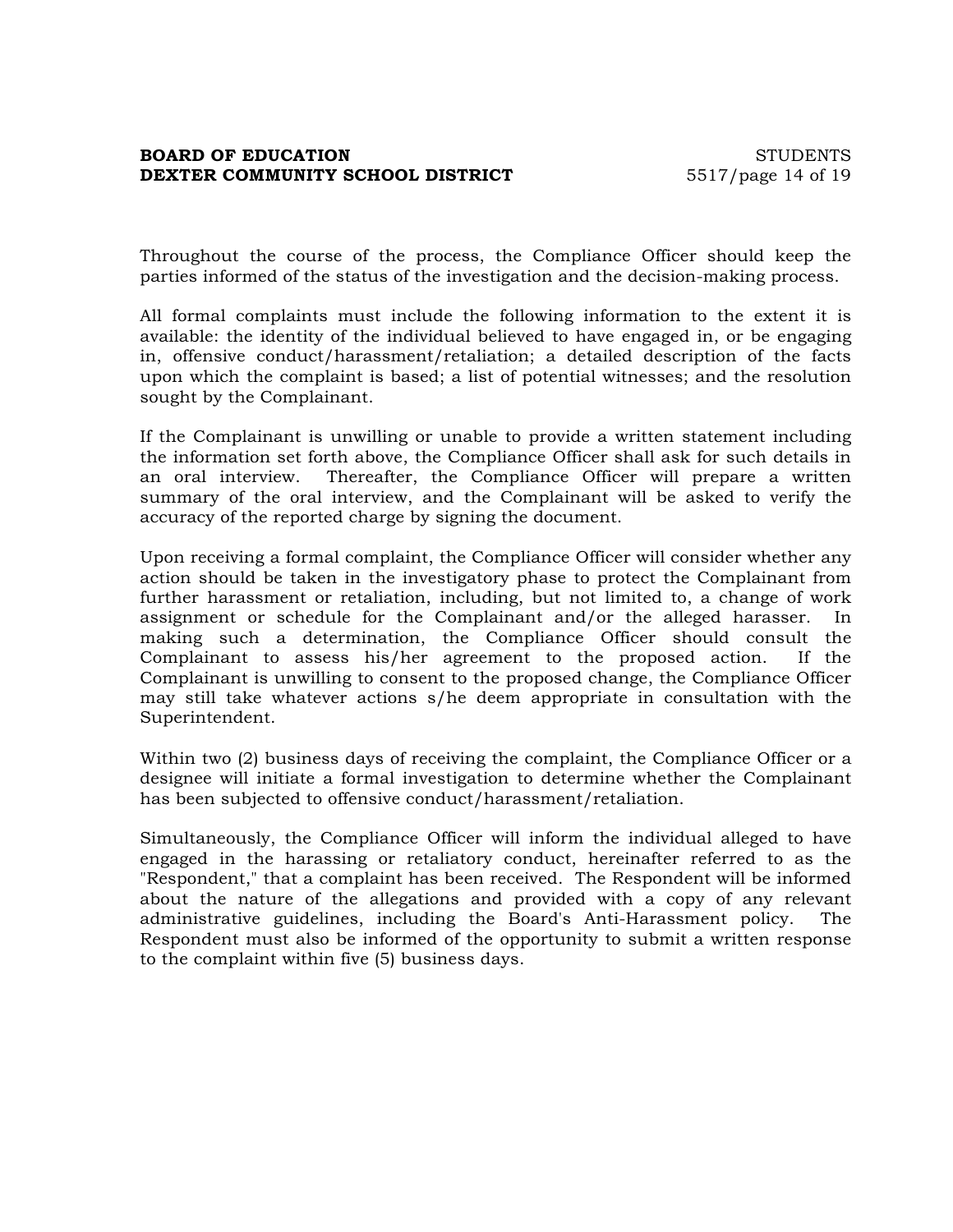# **BOARD OF EDUCATION** STUDENTS **DEXTER COMMUNITY SCHOOL DISTRICT** 5517/page 15 of 19

Although certain cases may require additional time, the Compliance Officer or a designee will attempt to complete an investigation into the allegations of harassment/retaliation within fifteen (15) business days of receiving the formal complaint. The investigation will include:

- A. interviews with the Complainant;
- B. interviews with the Respondent;
- C. interviews with any other witnesses who may reasonably be expected to have any information relevant to the allegations;
- D. consideration of any documentation or other information presented by the Complainant, Respondent, or any other witness that is reasonably believed to be relevant to the allegations.

At the conclusion of the investigation, the Compliance Officer or the designee shall prepare and deliver a written report to the Superintendent that summarizes the evidence gathered during the investigation and provides recommendations based on the evidence and the definition of unlawful harassment as provided in Board policy and State and Federal law as to whether the Complainant has been subjected to unlawful harassment. The Compliance Officer's recommendations must be based upon the totality of the circumstances, including the ages and maturity levels of those involved. In determining if discriminatory harassment or retaliation occurred, a preponderance of evidence standard will be used. **( )** The Compliance Officer may consult with the Board's legal counsel before finalizing the report to the Superintendent.

Absent extenuating circumstances, within ten (10) school days of receiving the report of the Compliance Officer or the designee, the Superintendent must either issue a final decision regarding whether the complaint of harassment has been substantiated or request further investigation. A copy of the Superintendent's final decision will be delivered to both the Complainant and the Respondent.

If the Superintendent requests additional investigation, the Superintendent must specify the additional information that is to be gathered, and such additional investigation must be completed within ten (10) school days. At the conclusion of the additional investigation, the Superintendent shall issue a final written decision as described above.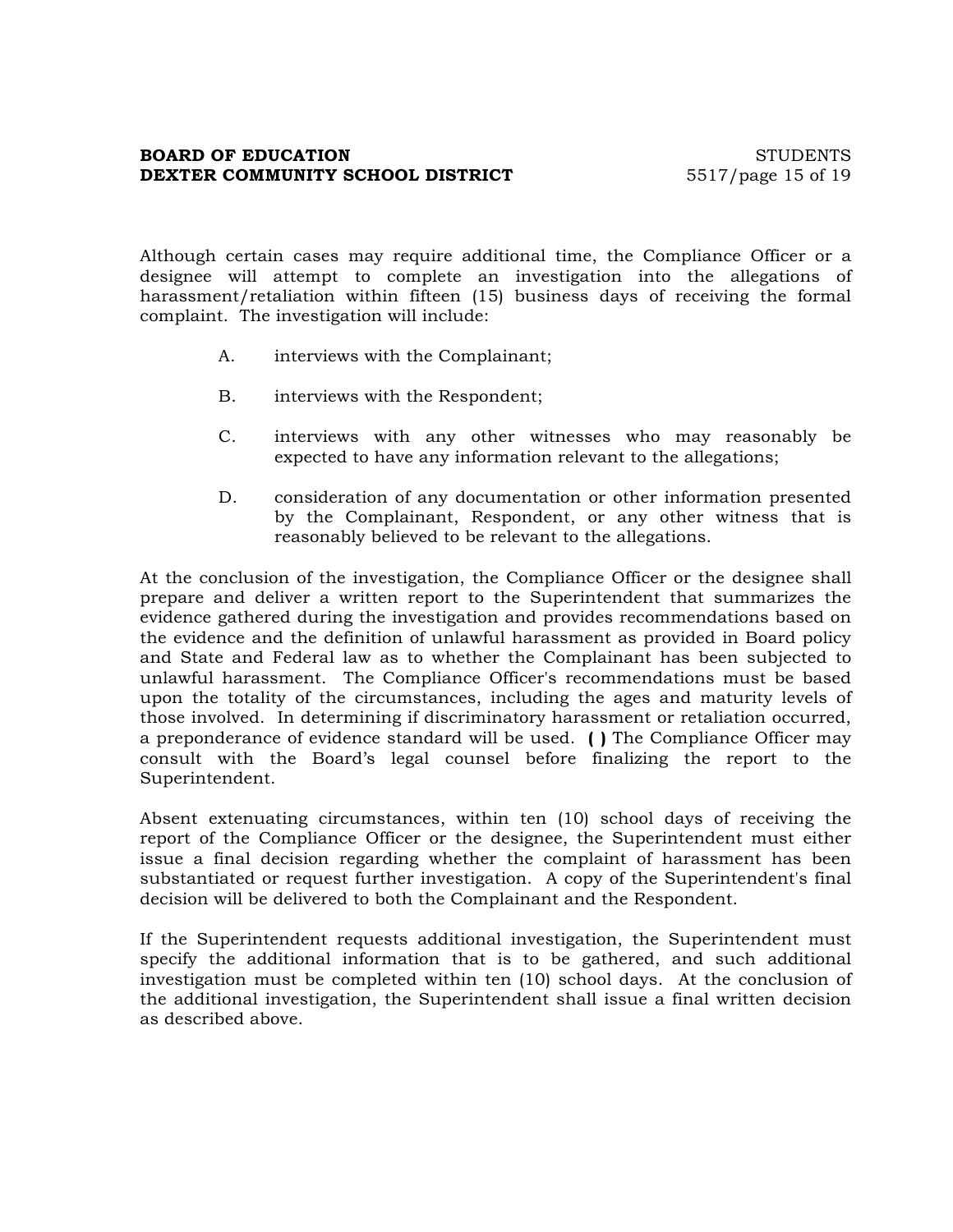# **BOARD OF EDUCATION** STUDENTS **DEXTER COMMUNITY SCHOOL DISTRICT** 5517/page 16 of 19

The decision of the Superintendent shall be final.

# **OR**

The Board reserves the right to investigate and resolve a complaint or report of unlawful harassment/retaliation regardless of whether the student alleging the unlawful harassment/retaliation pursues the complaint. The Board also reserves the right to have the formal complaint investigation conducted by an external person in accordance with this policy or in such other manner as deemed appropriate by the Board or its designee.

## **Privacy/Confidentiality**

The School District will employ all reasonable efforts to protect the rights of the complainant, the individual(s) against whom the complaint is filed, and the witnesses as much as possible, consistent with the Board's legal obligations to investigate, to take appropriate action, and to conform with any discovery or disclosure obligations. All records generated under the terms of this policy and its related administrative guidelines shall be maintained as confidential to the extent permitted by law. Confidentiality, however, cannot be guaranteed. All Complainants proceeding through the formal investigation process will be advised that their identities may be disclosed to the Respondent.

During the course of a formal investigation, the Compliance Officer or his/her designee will instruct all members of the School District community and third parties who are interviewed about the importance of maintaining confidentiality. Any individual who is interviewed as part of a harassment investigation is expected not to disclose any information that s/he learns or that s/he provides during the course of the investigation.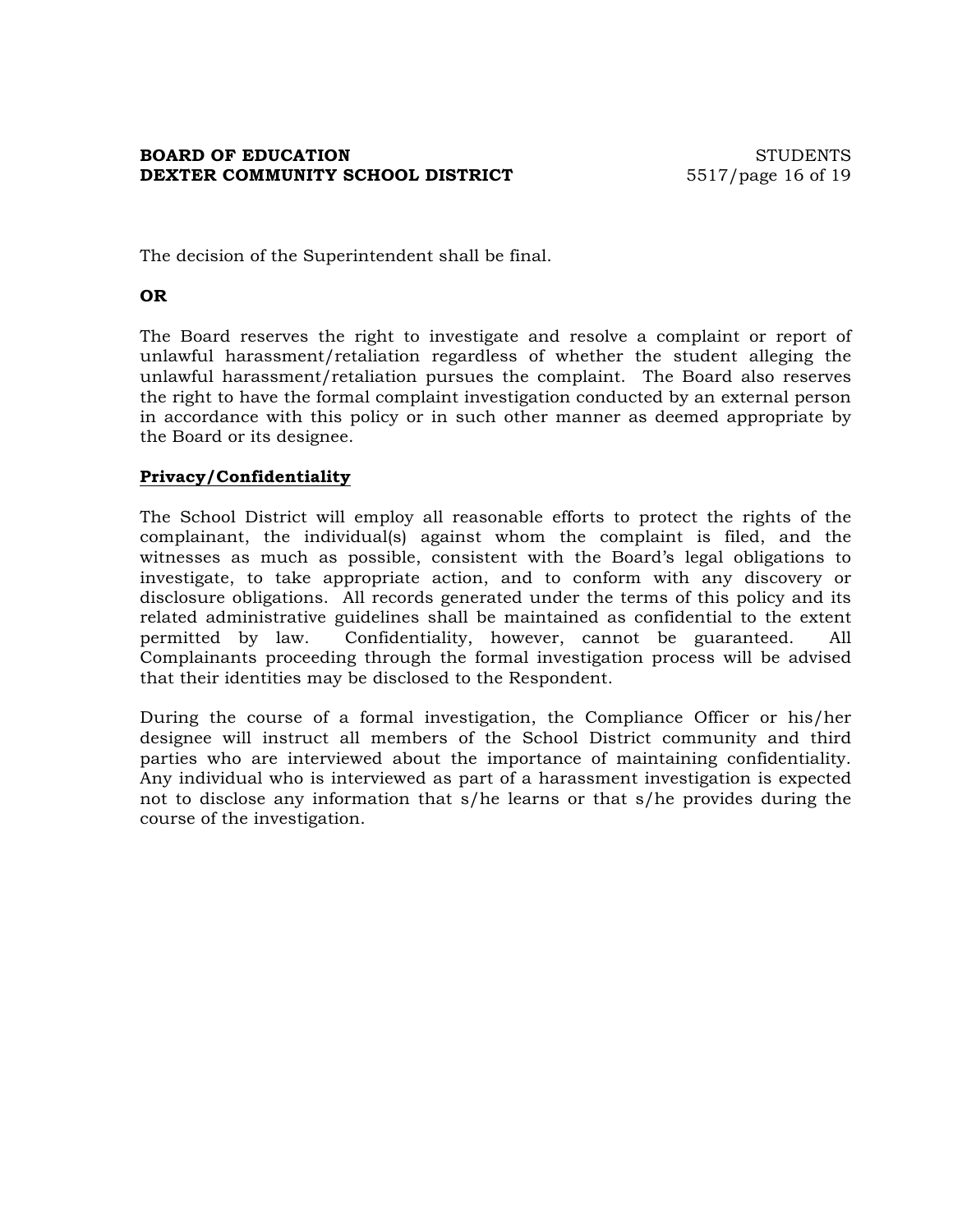# **BOARD OF EDUCATION** STUDENTS **DEXTER COMMUNITY SCHOOL DISTRICT** 5517/page 17 of 19

All records created as a part of an investigation of a complaint of harassment will be maintained by the Compliance Officer in accordance with the Board's records retention policy. Any records that are considered student education records in accordance with the Family Educational Rights and Privacy Act or under Michigan's student records law will be maintained in a manner consistent with the provisions of the Federal and State law.

## **Sanctions and Monitoring**

The Board shall vigorously enforce its prohibitions against unlawful harassment by taking appropriate action reasonably calculated to stop the harassment and prevent further such harassment. While observing the principles of due process, a violation of this policy may result in disciplinary action up to and including the discharge of an employee or the suspension/expulsion of a student. All disciplinary action will be taken in accordance with applicable State law and the terms of the relevant collective bargaining agreement(s). When imposing discipline, the Superintendent shall consider the totality of the circumstances involved in the matter, including the ages and maturity levels of those involved. In those cases where unlawful harassment is not substantiated, the Board may consider whether the alleged conduct nevertheless warrants discipline in accordance with other Board policies, consistent with the terms of the relevant collective bargaining agreement(s).

Where the Board becomes aware that a prior remedial action has been taken against a member of the School District community, all subsequent sanctions imposed by the Board and/or Superintendent shall be reasonably calculated to end such conduct, prevent its reoccurrence, and remedy its effects.

#### **Retaliation**

Any act of retaliation against a person who has made a report or filed a complaint alleging unlawful harassment, or who has participated as a witness in a harassment investigation is prohibited.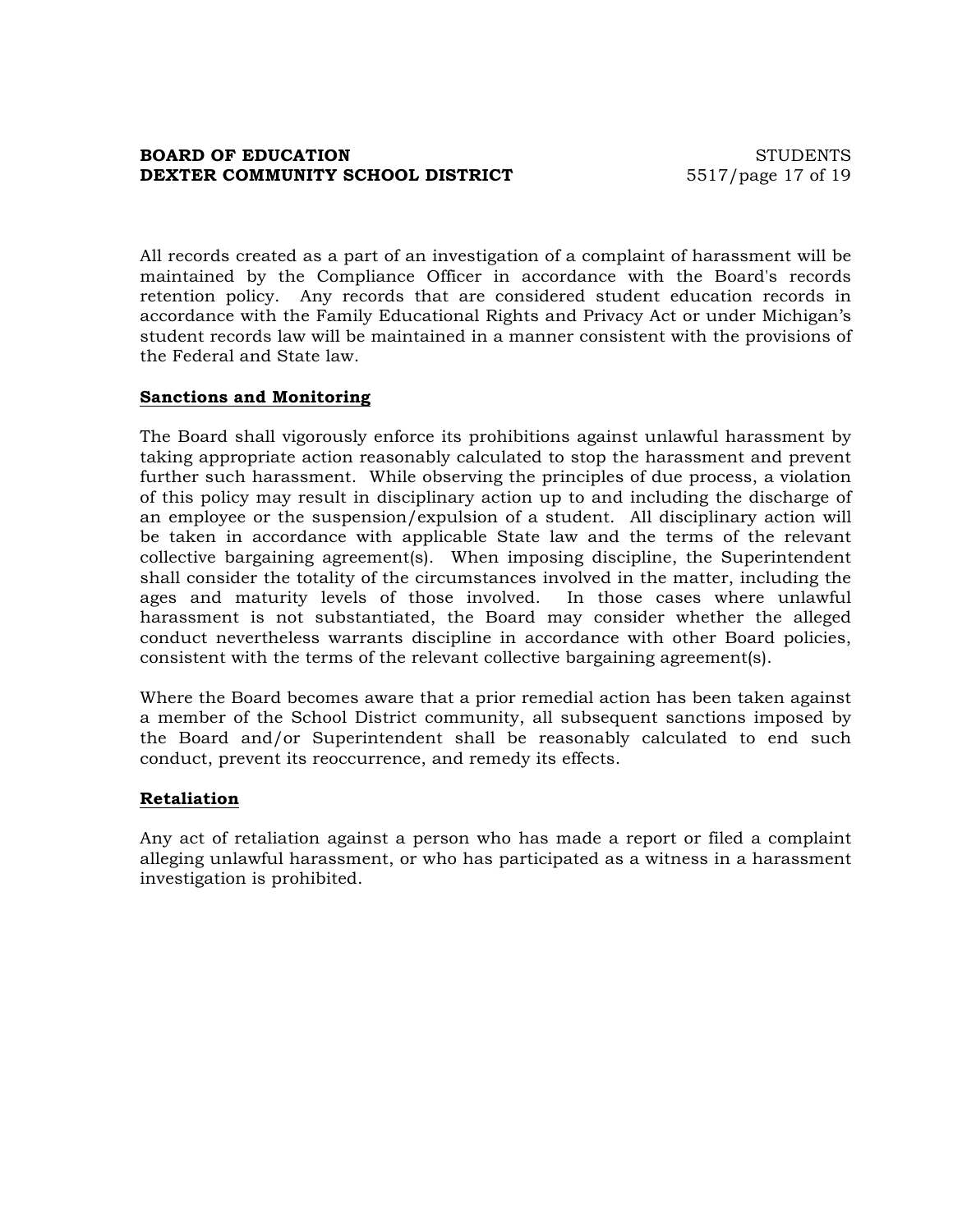#### **Allegations Constituting Criminal Conduct: Child Abuse/Sexual Misconduct**

State law requires any school teacher or school employee who knows or suspects that a student with a disability who is twenty-six (26) years or younger or a student under the age of eighteen (18) has suffered or faces a threat of suffering a physical or mental wound, disability or condition of a nature that reasonably indicates abuse or neglect of a child to immediately report that knowledge or suspicion to the county children's services agency. If, during the course of a harassment investigation, the Compliance Officer or a designee has reason to believe or suspect that the alleged conduct reasonably indicates abuse or neglect of the Complainant, a report of such knowledge must be made in accordance with State law and Board Policy.

Any reports made to a county children's services agency or to local law enforcement shall not terminate the Compliance Officer or a designee's obligation and responsibility to continue to investigate a complaint of harassment. While the Compliance Officer or a designee may work cooperatively with outside agencies to conduct concurrent investigations, in no event shall the harassment investigation be inhibited by the involvement of outside agencies without good cause after consultation with the Superintendent.